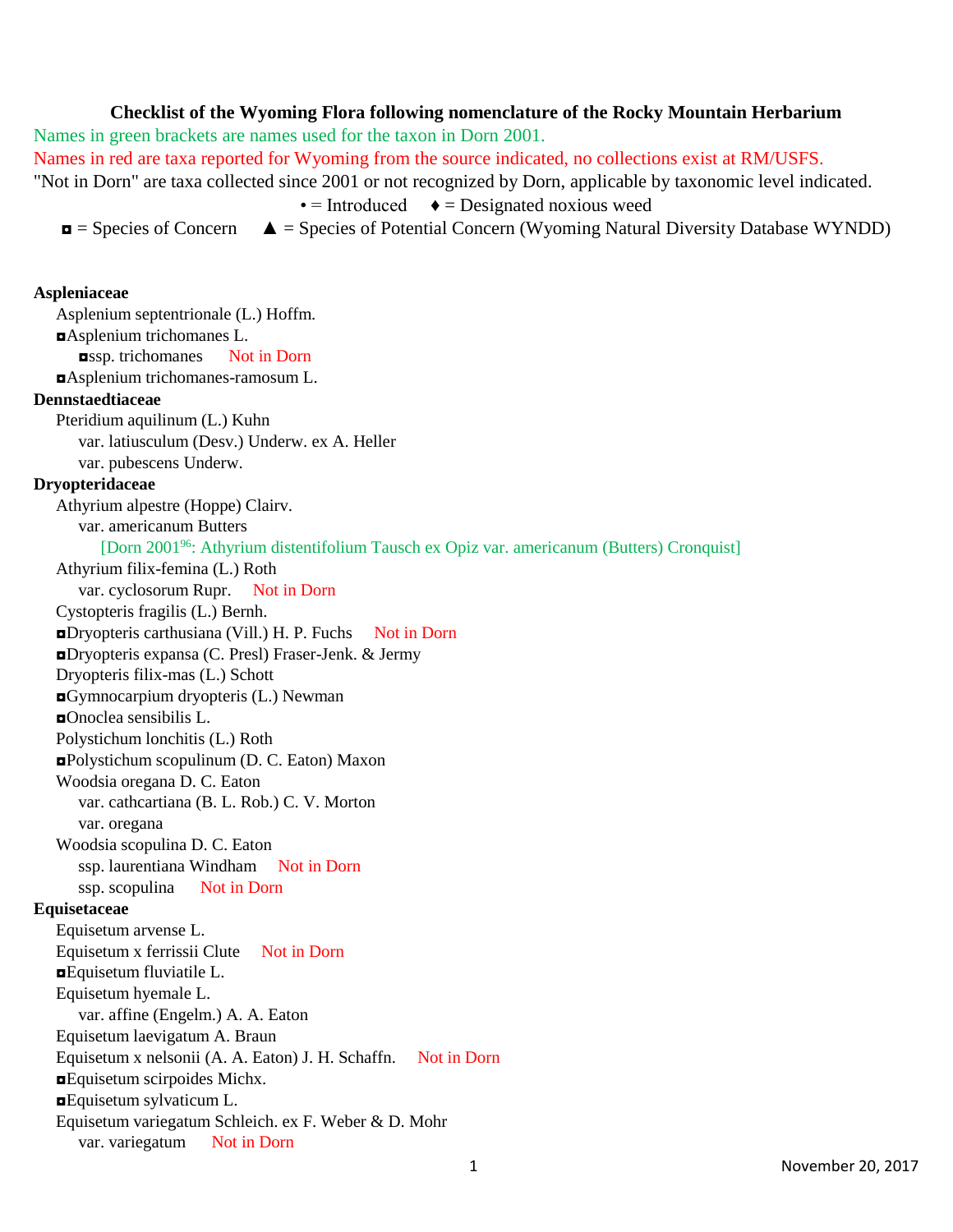**Isoetaceae** Isoetes bolanderi Engelm. **□Isoetes echinospora Durieu Hellquist 2014**<sup>133</sup> ◘Isoetes occidentalis L. F. Hend. **Lycopodiaceae** ◘Diphasiastrum complanatum (L.) Holub ◘Huperzia haleakalae (Brack.) Holub Lycopodium annotinum L. ◘Lycopodium dendroideum Michx. **Marsileaceae** ◘Marsilea oligospora Goodd. [Dorn 2001<sup>96</sup>: Marsilea vestita Hook. & Grev. var. oligospora (Goodd.) Dorn] Marsilea vestita Hook. & Grev. [Dorn 2001<sup>96</sup>: Marsilea vestita Hook. & Grev. var. vestita] **Ophioglossaceae** ◘Botrychium ascendens W. H. Wagner ◘Botrychium campestre W. H. Wagner & Farrar ex W. H. Wagner & F. S. Wagner ◘Botrychium crenulatum W. H. Wagner Heidel 2008<sup>129</sup> Botrychium furculatum Popovich & Farrar in ed. Weber 2012<sup>141</sup> ◘Botrychium hesperium (Maxon & Clausen) Lellinger Weber 2012<sup>141</sup> ◘Botrychium lanceolatum (S. G. Gmel.) Ångstr. ◘var. lanceolatum Weber 2012<sup>141</sup>  $\blacksquare$ - green phenotype Weber 2012<sup>141</sup>  $\blacksquare$ **- red phenotype** Weber 2012<sup>141</sup> ◘Botrychium lineare W. H. Wagner Not in Dorn Botrychium lunaria (L.) Sw. Botrychium michiganense W. H. Wagner ex A. V. Gilman et al. Weber 2012<sup>141</sup> ▲Botrychium minganense Vict. Botrychium multifidum (S. G. Gmel.) Trevis. Botrychium neolunaria Stensvold &. Farrar. Weber 2012<sup>141</sup> ◘Botrychium pallidum W. H. Wagner Heidel 2006<sup>102</sup> ◘Botrychium paradoxum W. H. Wagner Not in Dorn ◘Botrychium pinnatum H. St. John Not in Dorn Botrychium simplex E. Hitchc. var. compositum (Lasche) Milde Weber 2012<sup>141</sup> var. simplex Weber 2012<sup>141</sup> Botrychium virginianum (L.) Sw. ■Botrychium yaaxudakeit Stensvold & Farrar RM Specimen<sup>145</sup> ◘Ophioglossum pusillum Raf. **Polypodiaceae** ◘Polypodium saximontanum Windham **Pteridaceae** ◘Adiantum aleuticum (Rupr.) C. A. Paris ◘Argyrochosma fendleri (Kunze) Windham ◘Aspidotis densa (Brack.) Lellinger Cheilanthes feei T. Moore Cryptogramma acrostichoides R. Br. ◘Cryptogramma stelleri (S. G. Gmel.) Prantl Pellaea breweri D. C. Eaton ◘Pellaea gastonyi Windham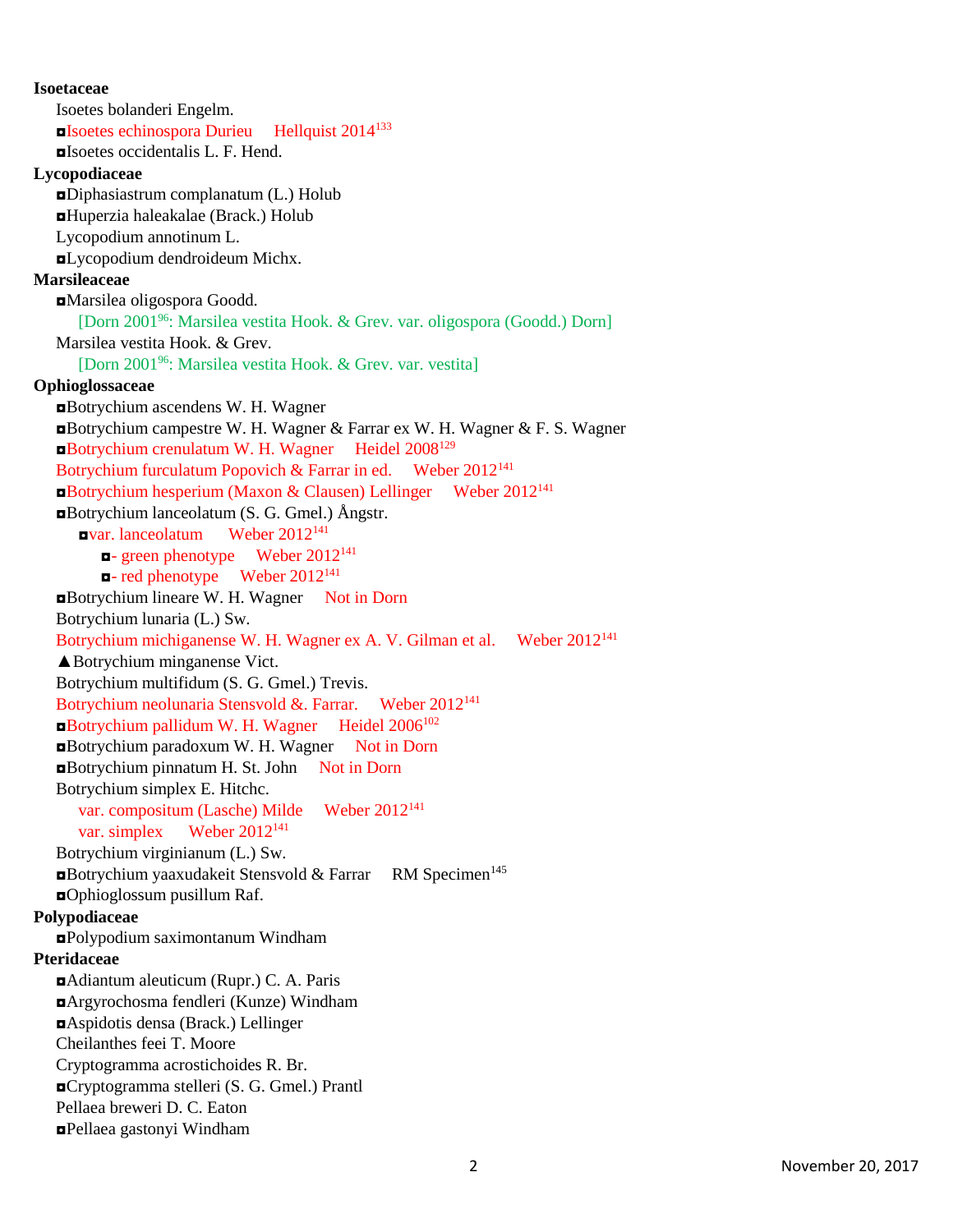[Dorn 2001<sup>96</sup>: Pellaea atropurpurea (L.) Link] misapplied Pellaea glabella Mett. ex Kuhn var. occidentalis (E. E. Nelson) Butters [Dorn 2001<sup>96</sup>: Pellaea occidentalis (E. E. Nelson) Rydb.] ◘var. simplex Butters [Dorn 2001<sup>96</sup>: Pellaea suksdorfiana Butters] **Selaginellaceae** Selaginella densa Rydb. ◘Selaginella mutica D. C. Eaton ex Underw. ◘var. mutica Not in Dorn ◘Selaginella rupestris (L.) Spring ◘Selaginella selaginoides (L.) P. Beauv. ex Mart. & Schrank ◘Selaginella underwoodii Hieron. ◘Selaginella watsonii Underw. **Cupressaceae** Juniperus communis L. var. depressa Pursh Juniperus horizontalis Moench Juniperus osteosperma (Torr.) Little Juniperus scopulorum Sarg. •Juniperus virginiana L. Escape, Not in Dorn •Thuja plicata Donn ex D. Don Planted, Not in Dorn **Ephedraceae** ◘Ephedra cutleri Peebles Not in Dorn ◘Ephedra viridis Coville **Pinaceae** Abies bifolia A. Murray bis [Dorn 2001<sup>96</sup>: Abies lasiocarpa (Hook.) Nutt.] •Larix occidentalis Nutt. Picea engelmannii Parry ex Engelm. var. engelmannii Not in Dorn Picea glauca (Moench) Voss Picea pungens Engelm. ▲Pinus albicaulis Engelm. Pinus contorta Douglas ex Loudon var. latifolia Engelm. ex S. Watson Pinus edulis Engelm. ▲Pinus flexilis E. James Pinus ponderosa C. Lawson & P. Lawson var. scopulorum Engelm. Not in Dorn Pseudotsuga menziesii (Mirb.) Franco var. glauca (Beissn.) Franco **Adoxaceae** ◘Adoxa moschatellina L. Sambucus nigra L. ssp. canadensis (L.) R. Bolli [Dorn 2001<sup>96</sup>: Sambucus canadensis L.] ◘ssp. cerulea (Raf.) R. Bolli [Dorn 2001<sup>96</sup>: Sambucus cerulea Raf.] Sambucus racemosa L.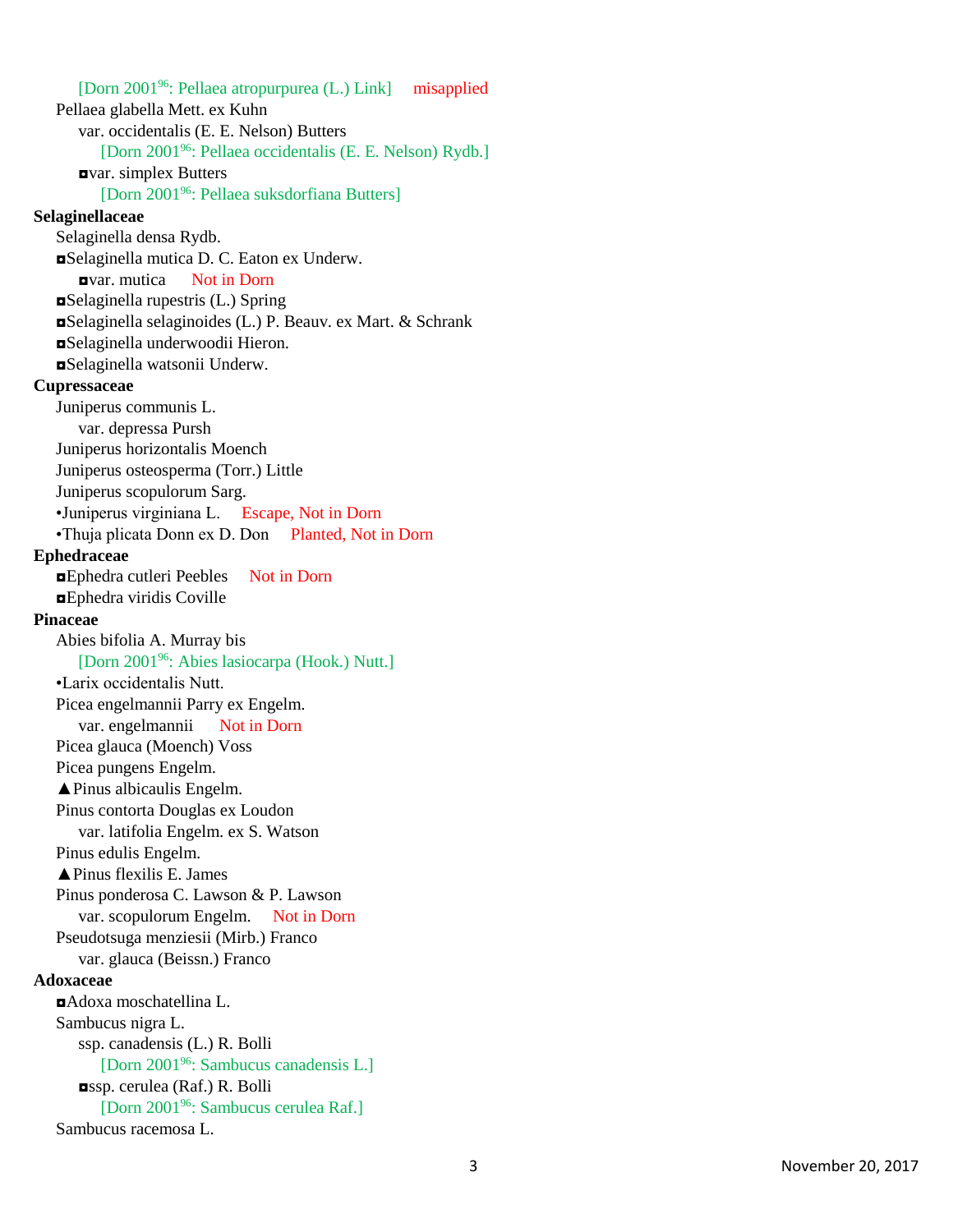var. melanocarpa (A. Gray) McMinn var. microbotrys (Rydb.) Kearney & Peebles var. pubens (Michx.) Koehne Viburnum edule (Michx.) Raf. •Viburnum lantana L. Viburnum lentago L. ◘Viburnum opulus L. ◘var. americanum Aiton **Aizoaceae** ◘Sesuvium verrucosum Raf. **Alismataceae** Alisma gramineum Lej. Alisma triviale Pursh Sagittaria cuneata E. Sheld. ◘Sagittaria latifolia Willd. **Amaranthaceae** •Amaranthus albus L. Amaranthus arenicola I. M. Johnst. Amaranthus blitoides S. Watson Amaranthus californicus (Moq.) S. Watson Amaranthus powellii S. Watson Amaranthus retroflexus L. Atriplex argentea Nutt. var. argentea Not in Dorn Atriplex canescens (Pursh) Nutt. var. canescens Atriplex confertifolia (Torr. & Frém.) S. Watson Atriplex dioica Rafinesque [Dorn 2001<sup>96</sup>: Atriplex subspicata (Nutt.) Rydb.] Atriplex gardneri (Moq.) D. Dietr. var. aptera (A. Nelson) S. L. Welsh & Crompton [Dorn 2001<sup>96</sup>: Atriplex canescens (Pursh) Nutt. var. aptera (A. Nelson) Hitchc.] var. falcata (M. E. Jones) S. L. Welsh [Dorn 2001<sup>96</sup>: Atriplex falcata (M. E. Jones) Standl.] var. gardneri var. utahensis (M. E. Jones) Dorn •Atriplex heterosperma Bunge •Atriplex hortensis L. •Atriplex patula L. Atriplex powellii S. Watson var. powellii Not in Dorn •Atriplex rosea L. Atriplex saccaria S. Watson var. saccaria Not in Dorn Atriplex suckleyi (Torr.) Rydb. Atriplex truncata (Torr. ex S. Watson) A. Gray ◘Atriplex wolfii S. Watson ◘var. tenuissima (A. Nelson) S. L. Welsh Not in Dorn •Bassia hyssopifolia (Pall.) Kuntze •Chenopodium album L.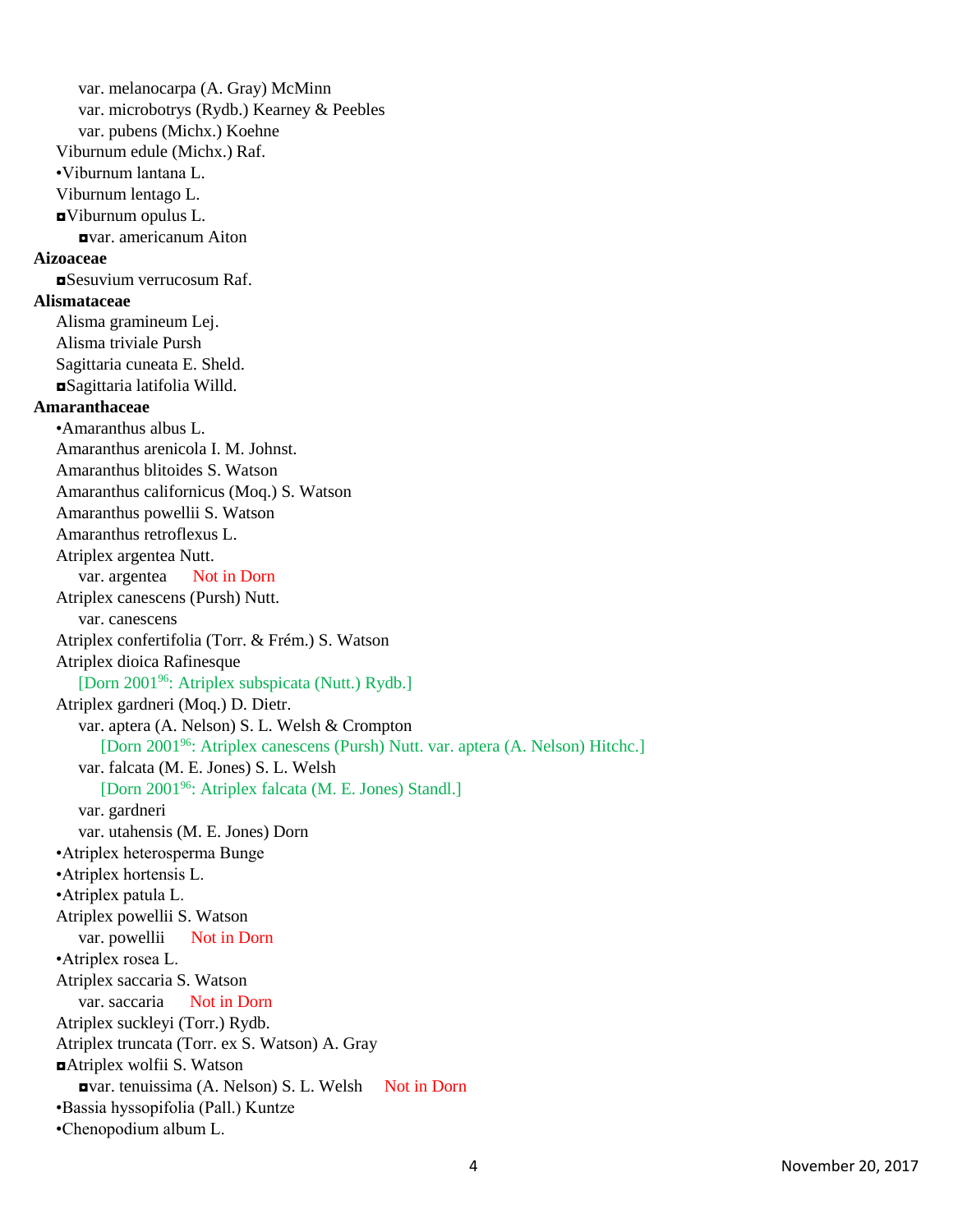Chenopodium atrovirens Rydb. Chenopodium berlandieri Moq. var. zschackei (Murr) Murr ex Asch. Chenopodium capitatum (L.) Asch. [Dorn 2001<sup>96</sup>: Chenopodium capitatum (L.) Asch. var. capitatum] Chenopodium chenopodioides (L.) Aellen [Dorn 2001<sup>96</sup>: Chenopodium rubrum L. var. glomeratum Wallr.] Chenopodium desiccatum A. Nelson Chenopodium fremontii S. Watson •Chenopodium glaucum L. •var. glaucum •var. salinum (Standl.) B. Boivin Chenopodium hians Standl. ◘Chenopodium incanum (S. Watson) A. Heller ◘var. incanum Not in Dorn Chenopodium leptophyllum (Moq.) Nutt. ex S. Watson Chenopodium nitens Benet-Pierce  $& M. G.$  Simpson Not in Dorn Chenopodium overi Aellen [Dorn 2001<sup>96</sup>: Chenopodium capitatum (L.) Asch. var. parvicapitatum S. L. Welsh] Chenopodium pallescens Standl. Chenopodium pratericola Rydb. Chenopodium rubrum L. var. humile (Hook.) S. Watson FNA 2003 (Volume 4)<sup>110</sup> var. rubrum Chenopodium simplex (Torr.) Raf. •Chenopodium strictum Roth [Dorn 2001<sup>96</sup>: Chenopodium strictum Roth var. glaucophyllum (Aellen) Wahl] Chenopodium subglabrum (S. Watson) A. Nelson ◘Chenopodium watsonii A. Nelson Corispermum americanum (Nutt.) Nutt. var. americanum Not in Dorn Corispermum villosum Rydb. Corispermum welshii Mosyakin Cycloloma atriplicifolium (Spreng.) J. M. Coult. •Dysphania botrys (L.) Mosyakin & Clemants [Dorn 2001<sup>96</sup>: Chenopodium botrys L.] ◘Froelichia gracilis (Hook.) Moq. Grayia spinosa (Hook.) Moq. •Halogeton glomeratus (M. Bieb.) C. A. Mey. Kochia americana S. Watson [Dorn 2001<sup>96</sup>: Bassia americana (S. Watson) A. J. Scott] •Kochia scoparia (L.) Schrad. •var. scoparia [Dorn 2001<sup>96</sup>: Bassia sieversiana (Pall.) W. A. Weber] Krascheninnikovia lanata (Pursh) A. Meeuse & A. Smit Micromonolepis pusilla (Torr. ex S. Watson) Ulbr. [Dorn 2001<sup>96</sup>: Monolepis pusilla Torr. ex S. Watson] Monolepis nuttalliana (Schult.) Greene Salicornia rubra A. Nelson •Salsola collina Pall.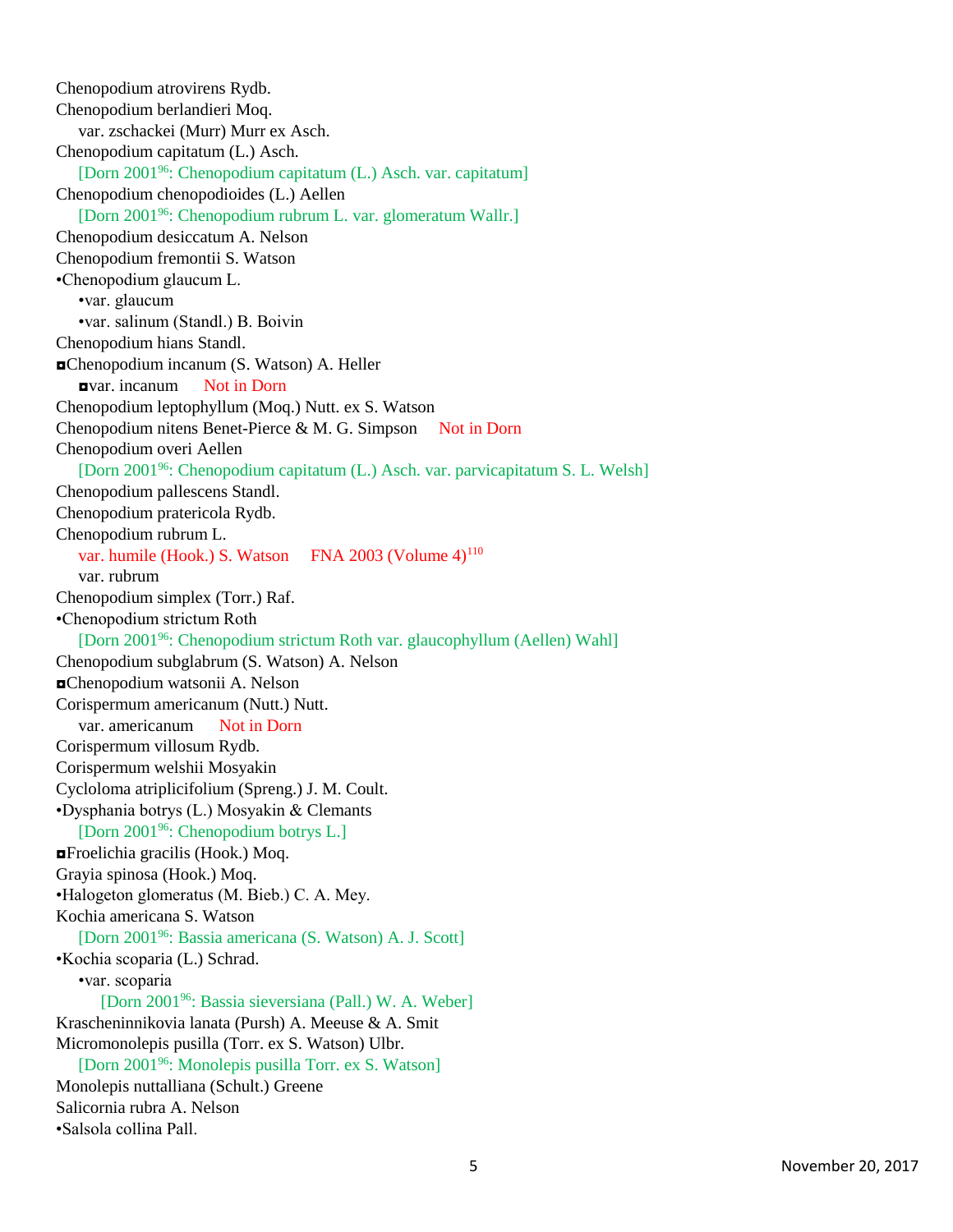•Salsola tragus L. Suaeda calceoliformis (Hook.) Moq. •Suaeda linifolia Pall. Suaeda nigra (Raf.) J. F. Macbr. Suaeda occidentalis (S. Watson) S. Watson Suckleya suckleyana (Torr.) Rydb. Zuckia brandegeei (A. Gray) S. L. Welsh & Stutz ex S. L. Welsh var. plummeri (Stutz & S. C. Sand.) Dorn [Dorn 2001<sup>96</sup>: Zuckia brandegei (A. Gray) S. L. Welsh & Stutz ex S. L. Welsh var. plummeri Welsh & Stutz ex Welsh] **Amaryllidaceae** Allium acuminatum Hook. Allium brandegeei S. Watson [Dorn 2001<sup>96</sup>: Allium brandegei S. Watson] Allium brevistylum S. Watson •Allium cepa L. Not in Dorn Allium cernuum Roth Allium geyeri S. Watson var. geyeri var. tenerum M. E. Jones Allium schoenoprasum L. Allium textile A. Nelson & J. F Macbr. **Anacardiaceae** Rhus glabra L. Rhus trilobata Nutt. var. trilobata [Dorn 2001<sup>96</sup>: Rhus aromatica Aiton var. trilobata (Nutt.) A. Gray] Toxicodendron rydbergii (Small ex Rydb.) Greene **Apiaceae** ◘Aletes humilis J. M. Coult. & Rose Angelica ampla A. Nelson Angelica arguta Nutt. Angelica grayi (J. M. Coult. & Rose) J. M. Coult. & Rose Angelica pinnata S. Watson Angelica roseana L. F. Hend. •Anthriscus caucalis M. Bieb. Reported in Dorn  $2001^{142}$ Berula erecta (Huds.) Coville var. incisa (Torr.) Cronquist Bupleurum americanum J. M. Coult. & Rose •Carum carvi L. ◘Cicuta bulbifera L. Cicuta maculata L. var. angustifolia Hook. Conioselinum scopulorum (A. Gray) J. M. Coult. & Rose •Conium maculatum L. ◘Cymopterus alpinus A. Gray Cymopterus bulbosus A. Nelson Cymopterus constancei R. L. Hartm. ◘Cymopterus evertii R. L. Hartm. & Kirkpatr. Cymopterus glomeratus (Nutt.) DC. [Dorn 200196: Cymopterus acaulis (Pursh) Raf.]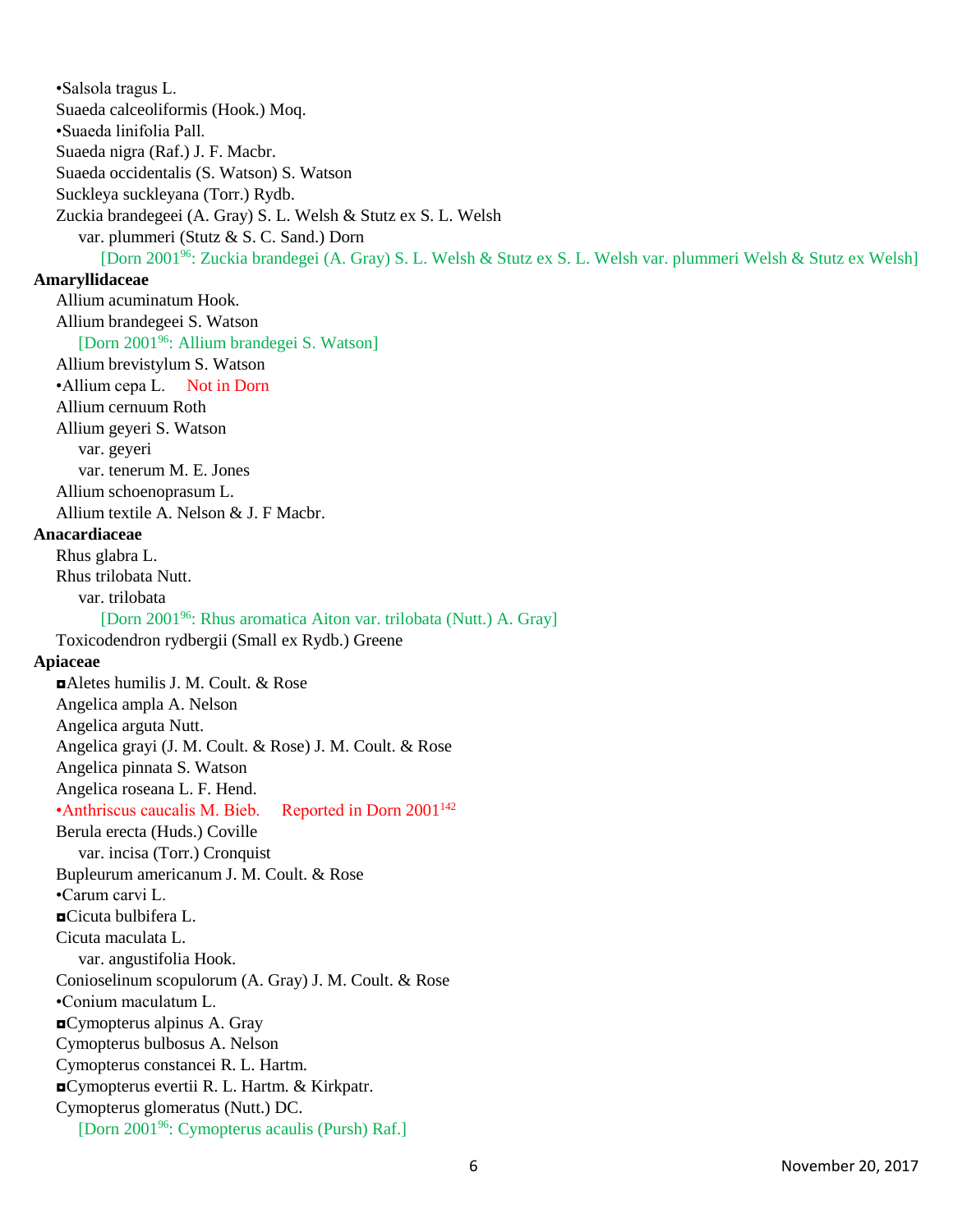var. glomeratus Not in Dorn Cymopterus lapidosus (M. E. Jones) M. E. Jones Cymopterus lemmonii (J. M. Coult. & Rose) Dorn Cymopterus longilobus (Rydb.) W. A. Weber Cymopterus longipes S. Watson Cymopterus montanus Torr & A. Gray Cymopterus nivalis S. Watson Cymopterus sessiliflorus (Theobald & Tseng) R. L. Hartm. Not in Dorn Cymopterus terebinthinus (Hook.) Torr. & A. Gray var. albiflorus (Torr. & A. Gray) M. E. Jones ◘Cymopterus williamsii R. L. Hartm. & Constance. •Daucus carota L. •Falcaria vulgaris Bernh. Harbouria trachypleura (A. Gray) J. M. Coult. & Rose Heracleum maximum Bartr. [Dorn 2001<sup>96</sup>: Heracleum sphondylium L. var. lanatum (Michx.) Dorn] Ligusticum canbyi J. M. Coult. & Rose Ligusticum filicinum S. Watson Ligusticum porteri J. M. Coult. & Rose var. porteri Not in Dorn ◘Ligusticum tenuifolium S. Watson Lomatium ambiguum (Nutt.) J. M. Coult. & Rose ◘Lomatium attenuatum Evert ▲Lomatium bicolor (S. Watson) J. M. Coult. & Rose Lomatium cous (S. Watson) J. M. Coult. & Rose Lomatium dissectum (Nutt.) Mathias & Constance var. multifidum (Nutt.) Mathias & Constance Lomatium foeniculaceum (Nutt.) J. M. Coult. & Rose var. foeniculaceum Not in Dorn Lomatium graveolens (S. Watson) Dorn & R. L. Hartm. var. graveolens Not in Dorn Lomatium grayi (J. M. Coult. & Rose) J. M. Coult. & Rose var. grayi Not in Dorn Lomatium juniperinum (M. E. Jones) J. M. Coult. & Rose Lomatium leptocarpum (Torr. & A. Gray) J. M. Coult. & Rose Lomatium macrocarpum (Nutt. ex Torr. & A. Gray) J. M. Coult. & Rose Lomatium nuttallii (A. Gray) J. F. Macbr. Lomatium orientale J. M. Coult. & Rose Lomatium triternatum (Pursh) J. M. Coult. & Rose ◘var. anomalum (M. E. Jones ex. J. M. Coult. & Rose) Mathias var. platycarpum (Torr.) B. Boivin Musineon divaricatum (Pursh) Nutt. ex Torr. & A. Gray Musineon tenuifolium Nutt. ex Torr. & A. Gray ◘Musineon vaginatum Rydb. Orogenia linearifolia S. Watson Osmorhiza berteroi DC. Osmorhiza depauperata Phil. Osmorhiza longistylis (Torr.) DC. Osmorhiza occidentalis (Nutt. ex Torr. & A. Gray) Torr. Oxypolis fendleri (A. Gray) A. Heller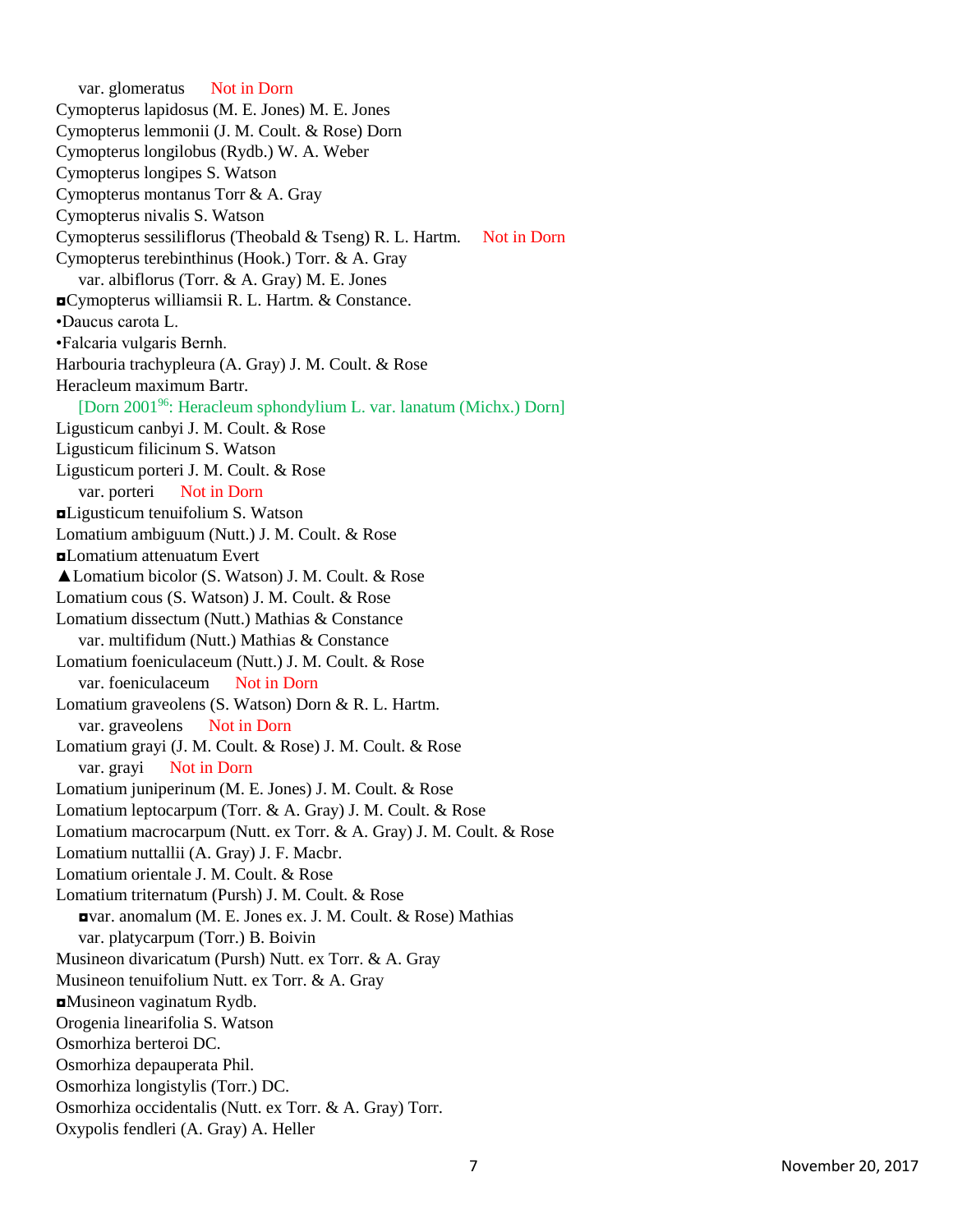•Pastinaca sativa L. Perideridia bolanderi (A. Gray) A. Nelson & Macbr. ssp. bolanderi Not in Dorn Perideridia montana (Blank.) Dorn Sanicula graveolens Poepp. ex DC. Sanicula marilandica L. ◘Shoshonea pulvinata Evert & Constance Sium suave Walter Zizia aptera (A. Gray) Fernald **Apocynaceae** Apocynum androsaemifolium L. Apocynum cannabinum L. [Dorn 2001<sup>96</sup>: Apocynum cannabinum L. var. cannabinum] [Dorn 2001<sup>96</sup>: Apocynum cannabinum L. var. hypericifolium A. Gray] Apocynum x floribundum Greene Not in Dorn ◘Asclepias arenaria Torr. Asclepias cryptoceras S. Watson var. cryptoceras Not in Dorn ◘Asclepias engelmanniana Woodson ◘Asclepias hallii A. Gray Asclepias incarnata L. var. incarnata Not in Dorn Asclepias ovalifolia Decne. Asclepias pumila (A. Gray) Vail Asclepias speciosa Torr. Asclepias stenophylla A. Gray ◘Asclepias subverticillata (A. Gray) Vail ◘Asclepias uncialis Greene Known only from 1873 collection site, given as "Green River" Asclepias viridiflora Raf. **Araceae**  $\n *L*$ **<sub>E</sub>Lemna** gibba L. Lemna minuta Kunth Lemna trisulca L. Lemna turionifera Landolt ◘Lemna valdiviana Phil. ◘Spirodela polyrhiza (L.) Schleid. **Araliaceae** Aralia nudicaulis L. **Asparagaceae** Androstephium breviflorum S. Watson •Asparagus officinalis L. Camassia quamash (Pursh) Greene var. quamash Not in Dorn var. utahensis (Gould) C. L. Hitchc. FNA 2002 (Volume 26)<sup>124</sup> Leucocrinum montanum Nutt. ex A. Gray Maianthemum canadense Desf. [Dorn 2001<sup>96</sup>: Maianthemum canadense Desf. var. interius Fernald] Maianthemum racemosum (L.) Link var. amplexicaule (Nutt.) Dorn Maianthemum stellatum (L.) Link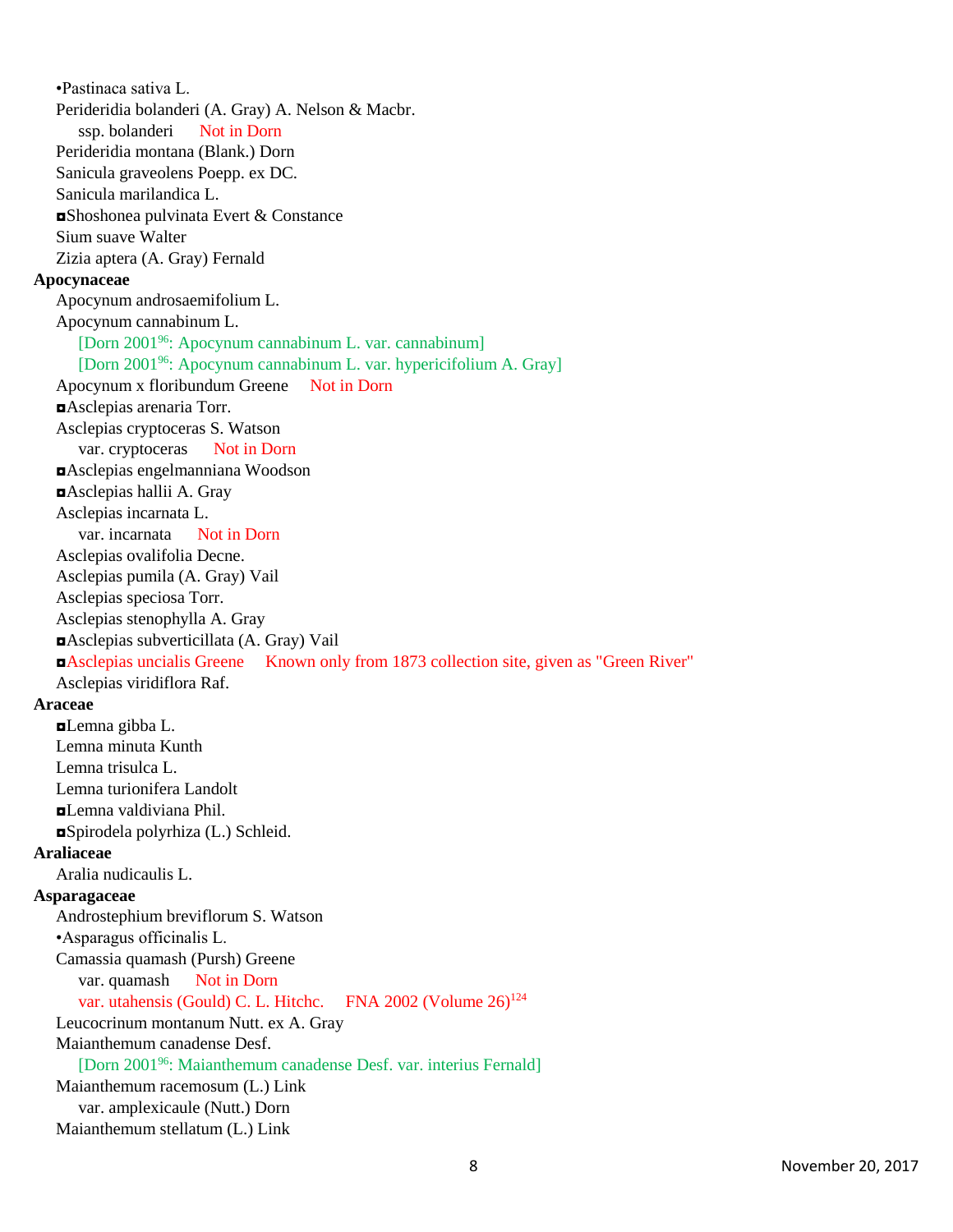•Muscari botryoides (L.) Mill. Not in Dorn ◘Polygonatum biflorum (Walter) Elliott ◘Triteleia grandiflora Lindl. Yucca glauca Nutt. **Asteraceae** Achillea millefolium L. [Dorn 2001<sup>96</sup>: Achillea millefolium L. var. lanulosa (Nutt.) Piper] •Achillea ptarmica L. Not in Dorn ♦•Acroptilon repens (L.) DC. [Dorn 2001<sup>96</sup>: Centaurea repens L.] Adenocaulon bicolor Hook. Agoseris aurantiaca (Hook.) Greene var. aurantiaca Not in Dorn var. purpurea (A. Gray) Cronquist Not in Dorn Agoseris glauca (Pursh) Raf. var. dasycephala (Torr. & A. Gray) Jeps. var. glauca Agoseris lackschewitzii D. M. Hend. & R. Moseley Agoseris parviflora (Nutt.) D. Dietrich [Dorn 2001<sup>96</sup>: Agoseris glauca (Pursh) Raf. var. laciniata (D. C. Eaton) Smiley] Almutaster pauciflorus (Nutt.) Á. Löve & D. Löve Amauriopsis dissecta (A. Gray) Rydb. [Dorn 2001<sup>96</sup>: Bahia dissecta (A. Gray) Britton] Ambrosia acanthicarpa Hook. Ambrosia artemisiifolia L. Ambrosia psilostachya DC. ♦Ambrosia tomentosa Nutt. Native, but noxious Ambrosia trifida L. Anaphalis margaritacea (L.) Benth. & Hook. Antennaria anaphaloides Rydb. ◘Antennaria arcuata Cronquist ▲Antennaria aromatica Evert Antennaria corymbosa E. E. Nelson Antennaria dimorpha (Nutt.) Torr. & A. Gray ◘Antennaria flagellaris (A. Gray) A. Gray Antennaria howellii Greene ssp. howellii Not in Dorn ssp. neodioica (Greene) R. J. Bayer Not in Dorn ssp. petaloidea (Fernald) R. J. Bayer Not in Dorn Antennaria lanata (Hook.) Greene Antennaria luzuloides Torr. & A. Gray ssp. luzuloides Not in Dorn Antennaria media Greene Antennaria microphylla Rydb. ◘Antennaria monocephala DC. ◘ssp. angustata (Greene) Hultén Not in Dorn Antennaria neglecta Greene Antennaria parvifolia Nutt. Antennaria pulcherrima (Hook.) Greene ssp. pulcherrima Not in Dorn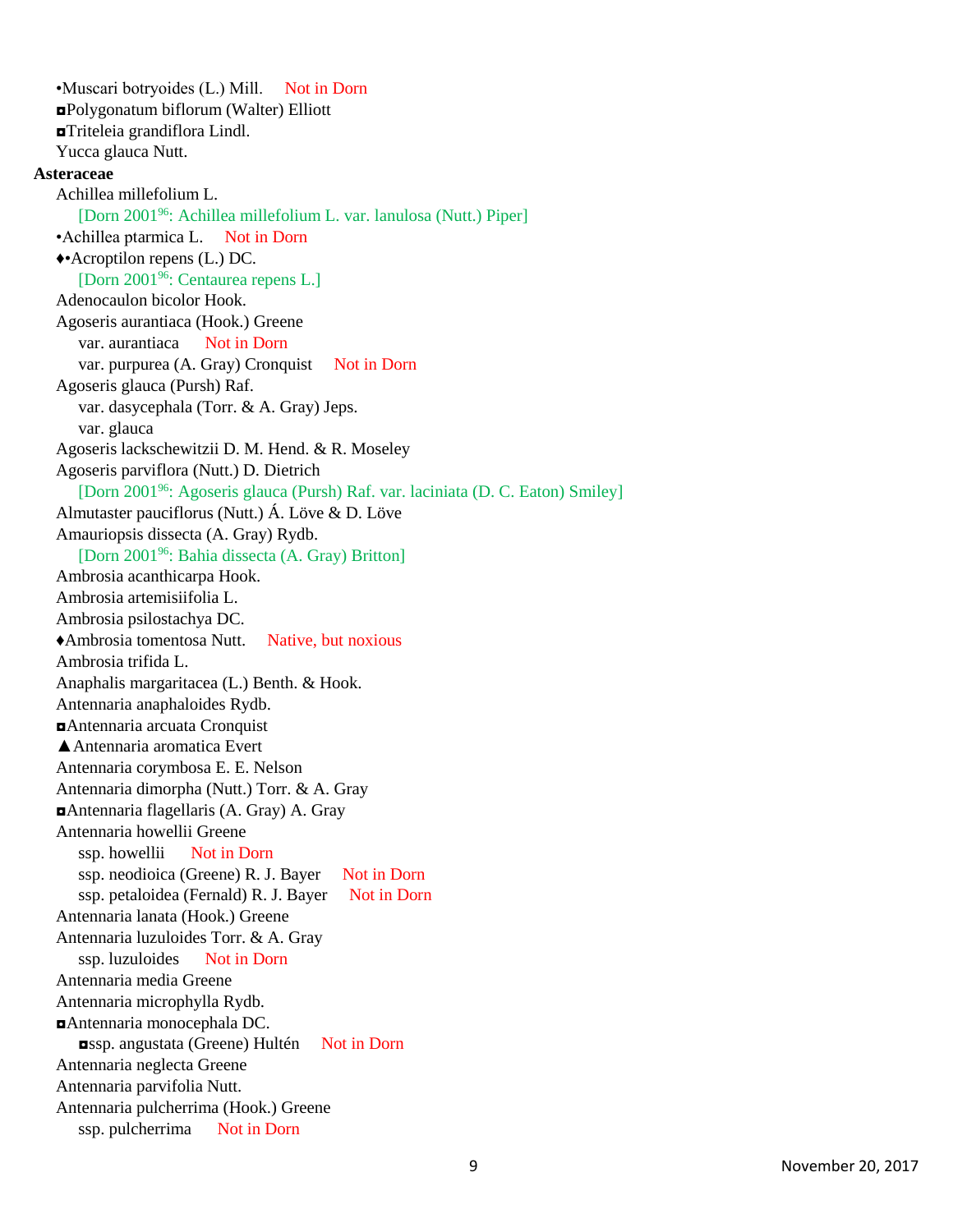Antennaria racemosa Hook. Antennaria rosea Greene Antennaria umbrinella Rydb. •Anthemis arvensis L. •Anthemis cotula L. •Arctium lappa L. ♦•Arctium minus (Hill.) Bernh. ◘Arnica angustifolia Vahl ◘var. tomentosa (Macoun) Dorn Arnica chamissonis Less. [Dorn 2001<sup>96</sup>: Arnica chamissonis Less. var. foliosa (Nutt.) Maguire] Arnica cordifolia Hook. Arnica fulgens Pursh Arnica gracilis Rydb. [Dorn 2001<sup>96</sup>: Arnica latifolia Bong. var. gracilis (Rydb.) Cronquist] Arnica lanceolata Nutt. ssp. prima (Maguire) Strother & S. J. Wolf [Dorn 2001<sup>96</sup>: Arnica amplexicaulis Nutt.] Arnica latifolia Bong. [Dorn 2001<sup>96</sup>: Arnica latifolia Bong. var. latifolia] ▲Arnica lonchophylla Greene Arnica longifolia D. C. Eaton Arnica mollis Hook. Arnica parryi A. Gray Arnica rydbergii Greene Arnica sororia Greene •Artemisia abrotanum L. •Artemisia absinthium L. •Artemisia annua L. Artemisia arbuscula Nutt. ssp. arbuscula [Dorn 2001<sup>96</sup>: Artemisia arbuscula Nutt. var. arbuscula] ssp. longiloba (Osterh.) L. M. Shultz [Dorn 2001<sup>96</sup>: Artemisia arbuscula Nutt. var. longiloba (Osterh.) Dorn] ssp. thermopola Beetle Not in Dorn Artemisia biennis Willd. •var. biennis ◘var. diffusa Dorn Artemisia borealis Pall. ssp. borealis [Dorn 2001<sup>96</sup>: Artemisia campestris L. var. borealis (Pall.) M. Peck] Artemisia campestris L. var. caudata (Michx.) Palmer & Steyerm. var. scouleriana (Besser) Cronquist Artemisia cana Pursh var. cana var. viscidula Osterh. Artemisia capitata (Nutt.) S. Garcia, Garnatje, McArthur, Pellicer, S.C. Sand. & Vallès-Xirau [Dorn 2001<sup>96</sup>: Sphaeromeria capitata Nutt.] Artemisia dracunculus L.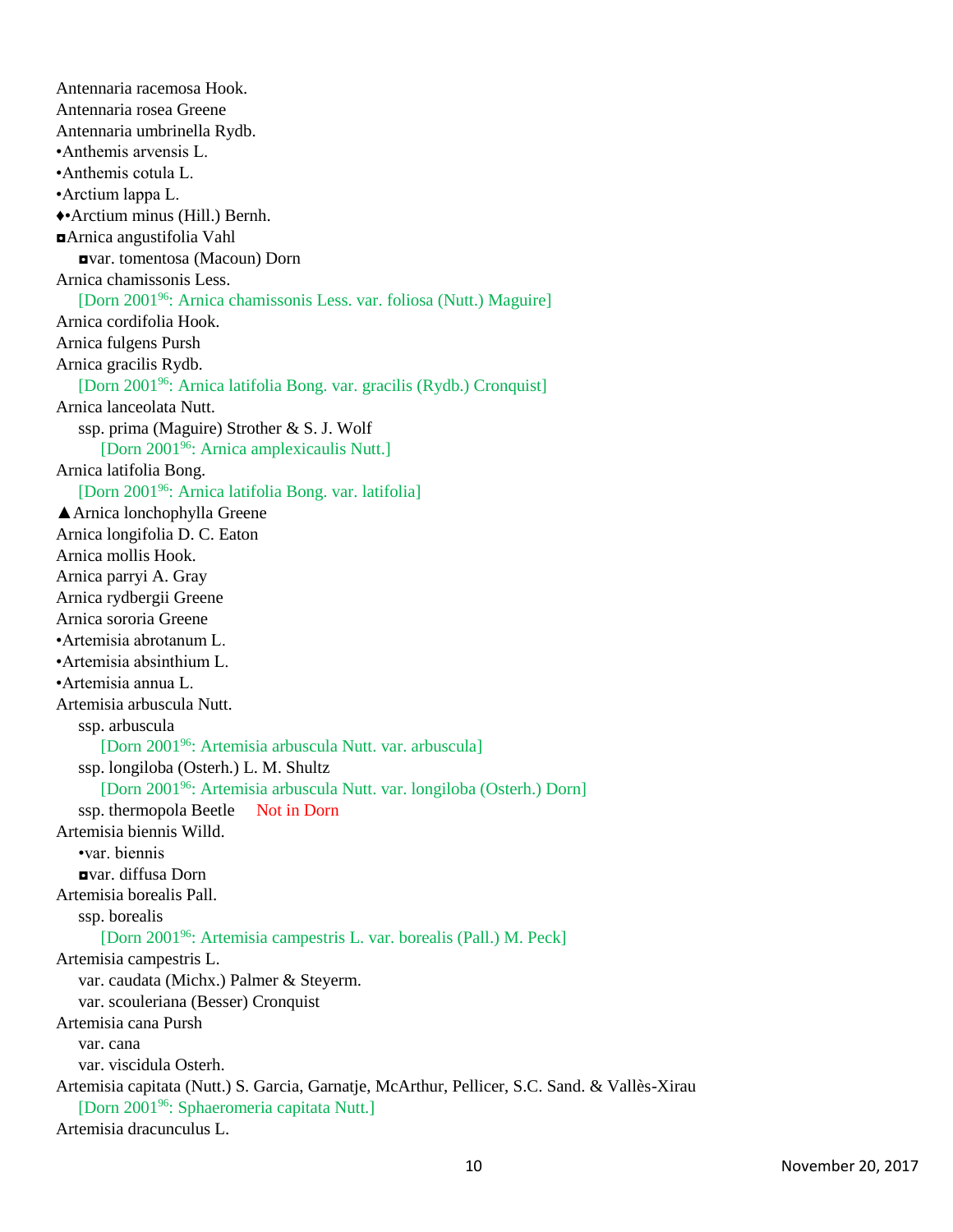Artemisia filifolia Torr. Artemisia frigida Willd. Artemisia longifolia Nutt. Artemisia ludoviciana Nutt. var. incompta (Nutt.) Cronquist var. latiloba Nutt. var. ludoviciana Artemisia macarthuri S. Garcia, Garnatje, Pellicer, S.C. Sand. & Vallès-Xirau [Dorn 2001<sup>96</sup>: Sphaeromeria argentea Nutt.] Artemisia michauxiana Besser Artemisia norvegica Fr. var. saxatilis (Besser) Jeps. Artemisia nova A. Nelson Artemisia pedatifida Nutt. ◘Artemisia porteri Cronquist Artemisia scopulorum A. Gray ◘Artemisia simplex (A. Nelson) S. Garcia, Garnatje, McArthur, Pellicer, S.C. Sand. & Vallès-Xirau [Dorn 2001<sup>96</sup>: Sphaeromeria simplex (A. Nelson) A. Heller] Artemisia x spiciformis Osterh. [Dorn 2001<sup>96</sup>: Artemisia tridentata Nutt. var. spiciformis (Osterh.) Dorn] Artemisia spinescens D. C. Eaton Artemisia tridentata Nutt. var. tridentata var. vaseyana (Rydb.) B. Boivin var. wyomingensis (Beetle & A. M. Young) S. L. Welsh Artemisia tripartita Rydb. var. rupicola (Beetle) Dorn var. tripartita ◘Aster alpinus L. Brouillet 2004<sup>100</sup> ◘var. vierhapperi (Onno) Cronquist Brouillet 2004<sup>100</sup> Balsamorhiza hispidula W. M. Sharp Balsamorhiza incana Nutt. Balsamorhiza macrophylla Nutt. Balsamorhiza sagittata (Pursh) Nutt. Balsamorhiza x tomentosa Rydb. Not in Dorn Bidens cernua L. Bidens frondosa L. Bidens tripartita L. [Dorn 2001<sup>96</sup>: Bidens comosa (A. Gray) Wiegand] Bidens vulgata Greene Brickellia californica (Torr. & A. Gray) A. Gray FNA 2006 (Volume 21)<sup>119</sup> Brickellia eupatorioides (L.) Shinners var. corymbulosa (Torr. & A. Gray) Shinners Brickellia grandiflora (Hook.) Nutt. Brickellia microphylla (Nutt.) A. Gray var. scabra A. Gray ♦•Carduus acanthoides L. ♦•Carduus nutans L. •Carthamus tinctorius L. •Centaurea cyanus L.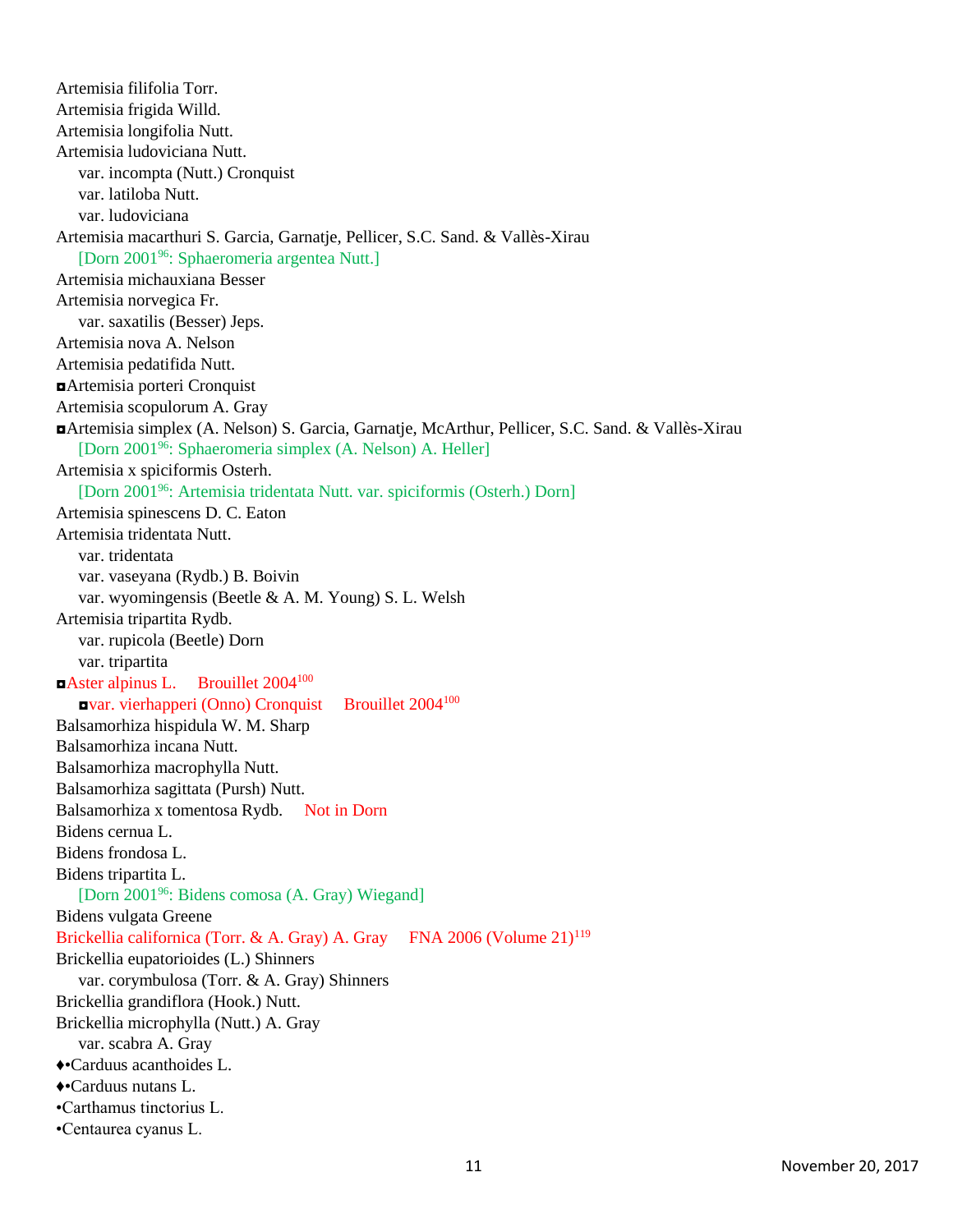♦•Centaurea diffusa Lam. •Centaurea iberica Trev. ex Spreng. •Centaurea macrocephala Puschk. ex Willd. Not in Dorn •Centaurea x moncktonii C. E. Britton NPS 2013<sup>137</sup> •Centaurea montana L. Brasher 2007<sup>131</sup> •Centaurea nigrescens Willd. FNA 2006 (Volume 19)<sup>117</sup> •Centaurea scabiosa L. •Centaurea solstitialis L. ♦•Centaurea stoebe L. ♦•ssp. micranthos (S. G. Gmelin ex Gugler) Hayek [Dorn 2001<sup>96</sup>: Centaurea maculosa Lam.] •Centaurea virgata Lam. FNA 2006 (Volume 19)<sup>117</sup> •ssp. squarrosa (Boiss.) Gugler FNA 2006 (Volume 19)<sup>117</sup> Chaenactis douglasii (Hook.) Hook. & Arn. var. alpina A. Gray [Dorn 2001<sup>96</sup>: Chaenactis alpina (A. Gray) M. E. Jones var. alpina] [Dorn 2001<sup>96</sup>: Chaenactis alpina (A. Gray) M. E. Jones var. leucopsis (Greene) Cockerell ex Stockw.] var. douglasii [Dorn 2001<sup>96</sup>: Chaenactis douglasii (Hook.) Hook. & Arn. var. montana M. E. Jones] Chaenactis stevioides Hook. & Arn. Chaetopappa ericoides (Torr.) G. L. Nesom ◘Chamaechaenactis scaposa (Eastw.) Rydb. •Chondrilla juncea L. Brasher 2007<sup>131</sup> ◘Chrysothamnus greenei (A. Gray) Greene Chrysothamnus vaseyi (A. Gray) Greene Chrysothamnus viscidiflorus (Hook.) Nutt. var. lanceolatus (Nutt.) Greene var. puberulus (D. C. Eaton) Jeps. Evert  $2010^{104}$ var. viscidiflorus •Cichorium intybus L. ♦•Cirsium arvense (L.) Scop. ◘Cirsium barnebyi S. L. Welsh & Neese Cirsium canescens Nutt. Cirsium clavatum (M. E. Jones) Petr. var. americanum (A. Gray) D. J. Keil [Dorn 2001<sup>96</sup>: Cirsium centaureae (Rydb.) K. Schum.] ◘Cirsium cymosum (Greene) J. T. Howell ◘var. canovirens (Rydb.) D. J. Keil [Dorn 2001<sup>96</sup>: Cirsium canovirens (Rydb.) Petr.] Cirsium drummondii Torr. & A. Gray Cirsium eatonii (A. Gray) B. L. Rob. var. murdockii S. L. Welsh Not in Dorn Cirsium flodmanii (Rydb.) Arthur ◘Cirsium foliosum (Hook.) DC. Cirsium hookerianum Nutt. Cirsium inamoenum (Greene) D. J. Keil var. davisii (Cronquist) D. J.Keil Not in Dorn var. inamoenum [Dorn 2001<sup>96</sup>: Cirsium subniveum Rydb.] misapplied Cirsium ochrocentrum A. Gray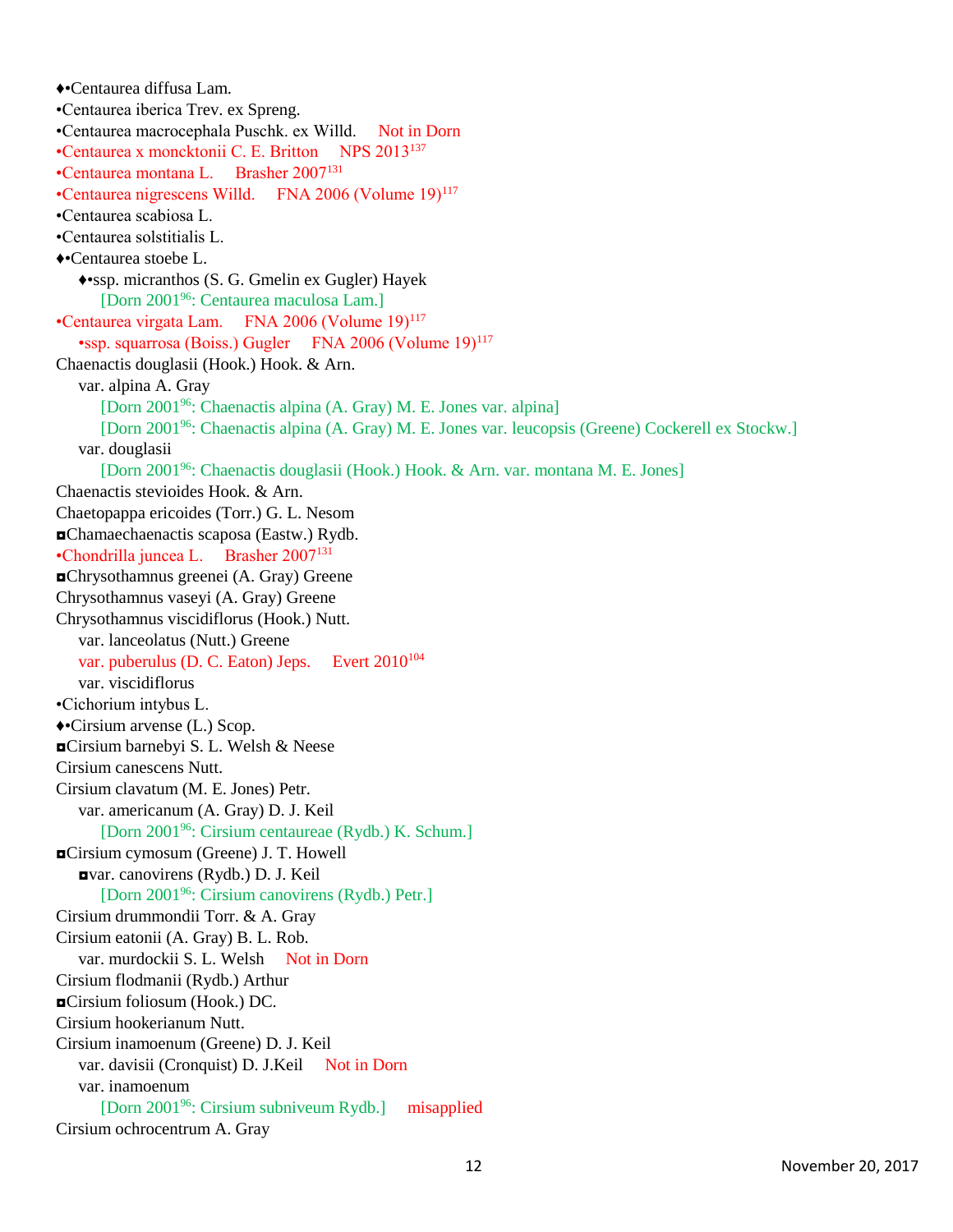var. ochrocentrum Not in Dorn ◘Cirsium ownbeyi S. L. Welsh Cirsium pulcherrimum (Rydb.) K. Schum. ◘var. aridum (Dorn) D. J. Keil [Dorn 2001<sup>96</sup>: Cirsium aridum Dorn] var. pulcherrimum Not in Dorn Cirsium scariosum Nutt. var. americanum (A. Gray) D. J. Keil [Dorn 2001<sup>96</sup>: Cirsium tioganum (Congd.) Petr. var. tioganum] var. coloradense (Rydb.) D. J. Keil [Dorn 2001<sup>96</sup>: Cirsium tioganum (Congd.) Petr. var. coloradense (Rydb.) Dorn] var. scariosum Not in Dorn Cirsium undulatum (Nutt.) Spreng. •Cirsium vulgare (Savi) Ten. Conyza canadensis (L.) Cronquist Conyza ramosissima Cronquist Not in Dorn Coreopsis lanceolata L. Coreopsis tinctoria Nutt. •Cosmos bipinnatus Cav. •Cota tinctoria (L.) J. Guy ex Gussone [Dorn 2001<sup>96</sup>: Anthemis tinctoria L.] Crepis acuminata Nutt. Crepis atribarba A. Heller Crepis elegans Hook. Crepis intermedia A. Gray Crepis modocensis Greene ssp. modocensis Not in Dorn Crepis nana Richardson [Dorn 2001<sup>96</sup>: Crepis nana Richardson var. ramosa (Babc.) Cronquist] Crepis occidentalis Nutt. var. costata A. Gray var. nevadensis Kellogg var. occidentalis Crepis runcinata (E. James) Torr. & A. Gray var. glauca (Nutt.) B. Boivin var. hispidulosa J. T. Howell ex Rydb. var. runcinata •Crepis tectorum L. Cyclachaena xanthiifolia (Nutt.) Fresen. [Dorn 2001<sup>96</sup>: Iva xanthifolia Nutt.] ◘Diaperia prolifera (Nutt. ex DC.) Nutt. ◘var. prolifera [Dorn 2001<sup>96</sup>: Filago prolifera (Nutt. ex DC.) Britton] ◘Dieteria bigelovii (A. Gray) D. R. Morgan & R. L. Hartm. [Dorn 2001<sup>96</sup>: Machaeranthera bigelovii (A. Gray) Greene] ◘var. bigelovii Not in Dorn Dieteria canescens (Pursh) Nutt. var. canescens [Dorn 2001<sup>96</sup>: Machaeranthera canescens (Pursh) A. Gray var. canescens] [Dorn 2001<sup>96</sup>: Machaeranthera canescens (Pursh) A. Gray var. monticola Dorn]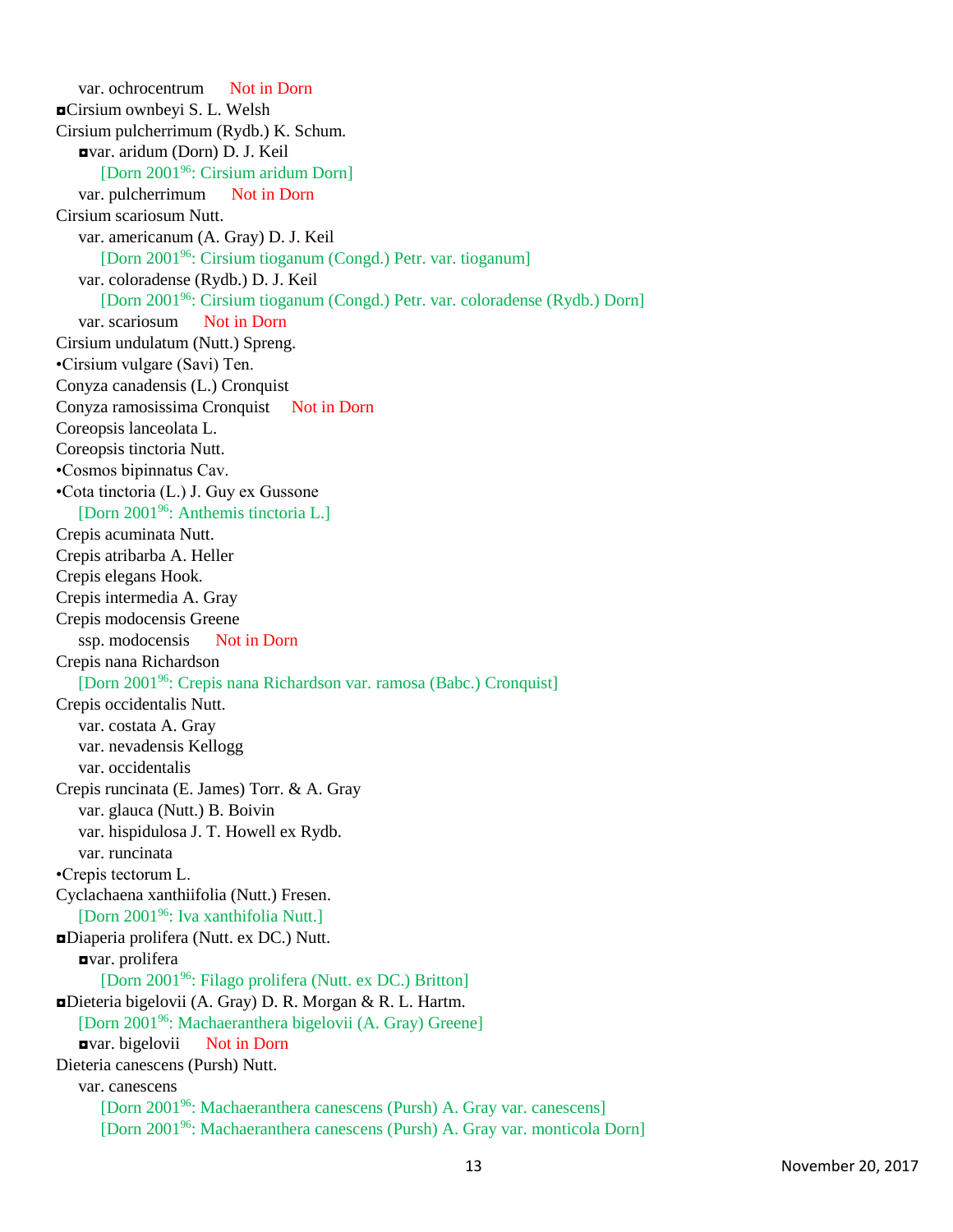var. glabra (A. Gray) D. R. Morgan & R. L. Hartm. [Dorn 2001<sup>96</sup>: Machaeranthera canescens (Pursh) A. Gray var. glabra A. Gray] Dyssodia papposa (Vent.) Hitchc. Echinacea angustifolia DC. •Echinops sphaerocephalus L. ◘Ericameria linearis (Rydb.) R. P. Roberts & Urbatsch [Dorn 2001<sup>96</sup>: Ericameria discoidea (Nutt.) G. L. Nesom var. linearis (Rydb.) G. L. Nesom] Ericameria nauseosa (Pall. ex Pursh) G. L. Nesom & G. I. Baird var. graveolens (Nutt.) Reveal & Schuyler var. nauseosa var. oreophila (A. Nelson) G. L. Nesom & G. I. Baird Ericameria parryi (A. Gray) G. L. Nesom & G. I. Baird var. howardii (Parry ex A. Gray) G. L. Nesom & G. I. Baird var. parryi Ericameria suffruticosa (Nutt.) G. L. Nesom ◘Ericameria winwardii (Dorn & Delmatier) R. P. Roberts & Urbatsch Not in Dorn Ericameria discoidea (Nuttall) G. L. Nesom var. winwardii Dorn & Delmatier Erigeron acris L. var. kamtschaticus (DC.) Herder ▲Erigeron allocotus S. F. Blake Erigeron bellidiastrum Nutt. var. bellidiastrum Not in Dorn Erigeron caespitosus Nutt. Erigeron canus A. Gray Erigeron compositus Pursh [Dorn 2001<sup>96</sup>: Erigeron compositus Pursh var. discoideus A. Gray] Erigeron concinnus (Hook. & Arn.) Torr. & A. Gray var. concinnus [Dorn 2001<sup>96</sup>: Erigeron pumilus Nutt. var. concinnus (Hook. & Arn.) Dorn] var. condensatus D. C. Eaton FNA 2006 (Volume 20)<sup>118</sup> ◘Erigeron consimilis Cronquist [Dorn 2001<sup>96</sup>: Erigeron compactus S. F. Blake var. consimilis (Cronquist) S. F. Blake] Erigeron corymbosus Nutt. Erigeron coulteri Porter Reported in Dorn 2001<sup>142</sup> Erigeron divergens Torr. & A. Gray Erigeron eatonii A. Gray var. eatonii Not in Dorn  $\blacksquare$ **Erigeron elatior (A. Gray) Greene** Erigeron engelmannii A. Nelson Erigeron eximius Greene ▲Erigeron flabellifolius Rydb. Erigeron flagellaris A. Gray Erigeron formosissimus Greene var. formosissimus Not in Dorn var. viscidus (Rydb.) Cronquist Not in Dorn Erigeron glabellus Nutt. var. glabellus var. pubescens Hook. Erigeron glacialis (Nutt.) A. Nelson var. glacialis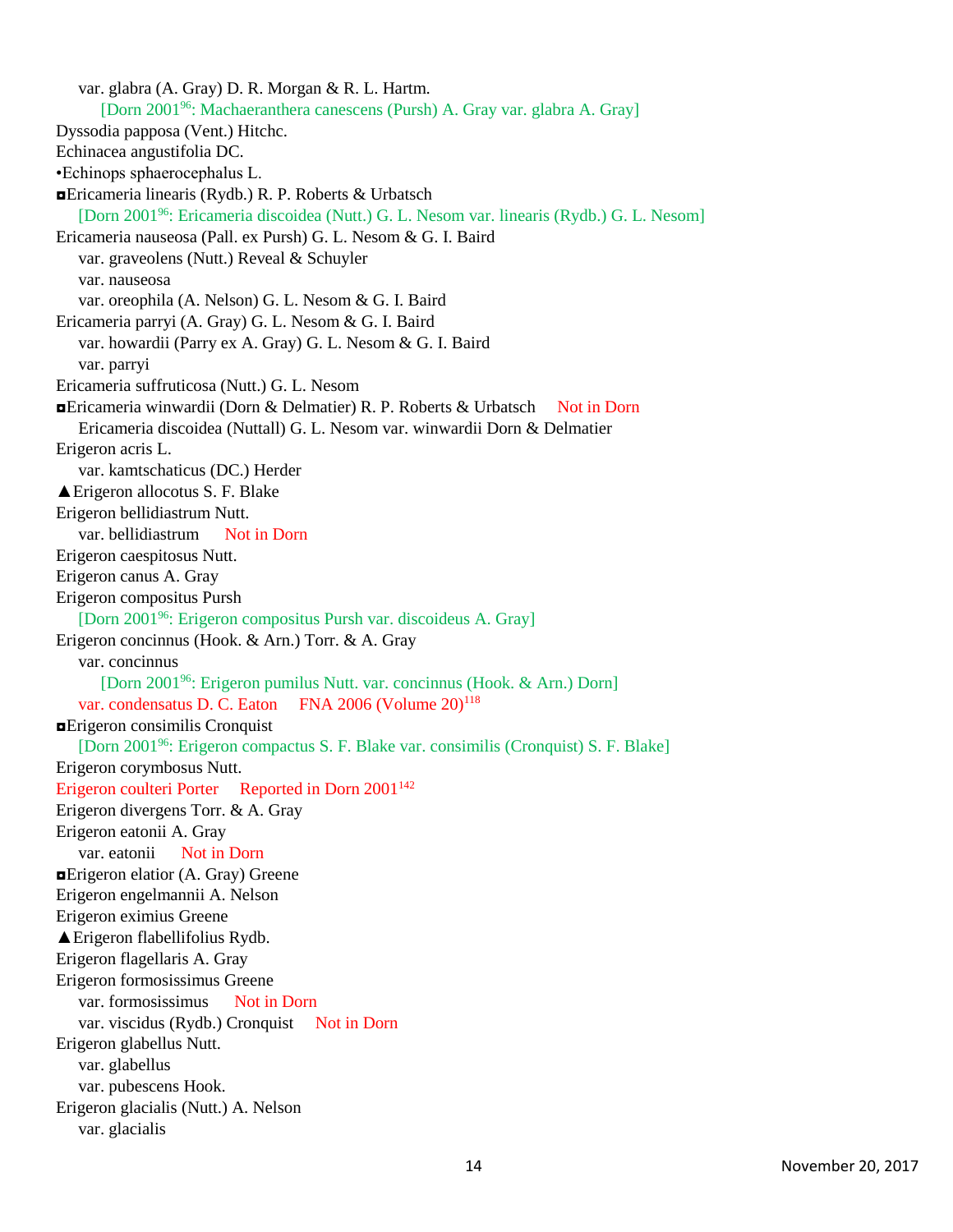[Dorn 2001<sup>96</sup>: Erigeron peregrinus (Banks ex Pursh) Greene var. scaposus (Torr. & A. Gray) Cronquist] Erigeron gracilis Rydb. Erigeron grandiflorus Hook. [Dorn 2001<sup>96</sup>: Erigeron simplex Greene] ◘Erigeron humilis Graham ◘Erigeron lanatus Hook. Erigeron leiomerus A. Gray Erigeron linearis (Hook.) Piper Erigeron lonchophyllus Hook. Erigeron melanocephalus (A. Nelson) A. Nelson Erigeron nanus Nutt. Erigeron nematophyllus Rydb. Erigeron nivalis Nutt. Not in Dorn Erigeron ochroleucus Nutt. [Dorn 2001<sup>96</sup>: Erigeron ochroleucus Nutt. var. ochroleucus] Erigeron parryi Canby & Rose FNA 2006 (Volume  $20$ )<sup>118</sup> Erigeron philadelphicus L. var. philadelphicus Not in Dorn ◘Erigeron pinnatisectus (A. Gray) A. Nelson Erigeron pulcherrimus A. Heller Erigeron pumilus Nutt. var. intermedius Cronquist [Dorn 2001<sup>96</sup>: Erigeron pumilus Nutt. var. gracilior Cronquist] var. pumilus Erigeron radicatus Hook. [Dorn 2001<sup>96</sup>: Erigeron ochroleucus Nutt. var. scribneri (Canby ex Rydb.) Cronquist] misapplied Erigeron rydbergii Cronquist Erigeron speciosus (Lindl.) DC. [Dorn 2001<sup>96</sup>: Erigeron subtrinervis Rydb. ex Porter & Britton var. conspicuus (Rydb.) Cronquist] Erigeron strigosus Muhl. ex Willd. var. septentrionalis (Fernald & Wiegand) Fernald Not in Dorn var. strigosus Not in Dorn Erigeron subtrinervis Rydb. ex Porter & Britton [Dorn 2001<sup>96</sup>: Erigeron subtrinervis Rydb. ex Porter & Britton var. subtrinervis] Erigeron tener (A. Gray) A. Gray Erigeron tweedyi Canby Erigeron uintahensis Cronquist Erigeron ursinus D. C. Eaton Erigeron vetensis Rydb. Eriophyllum lanatum (Pursh) Forbes var. integrifolium (Hook.) Smiley Eriophyllum wallacei (A. Gray) A. Gray Eucephalus elegans Nutt. Eucephalus engelmannii (D. C. Eaton) Greene Eurybia conspicua (Lindl.) G. L. Nesom Eurybia integrifolia (Nutt.) G. L. Nesom Eurybia merita (A. Nelson) G. L. Nesom ◘Euthamia graminifolia (L.) Nutt. [Dorn 2001<sup>96</sup>: Euthamia graminifolia (L.) Nutt. var. major (Michx.) Moldenke] Euthamia occidentalis Nutt.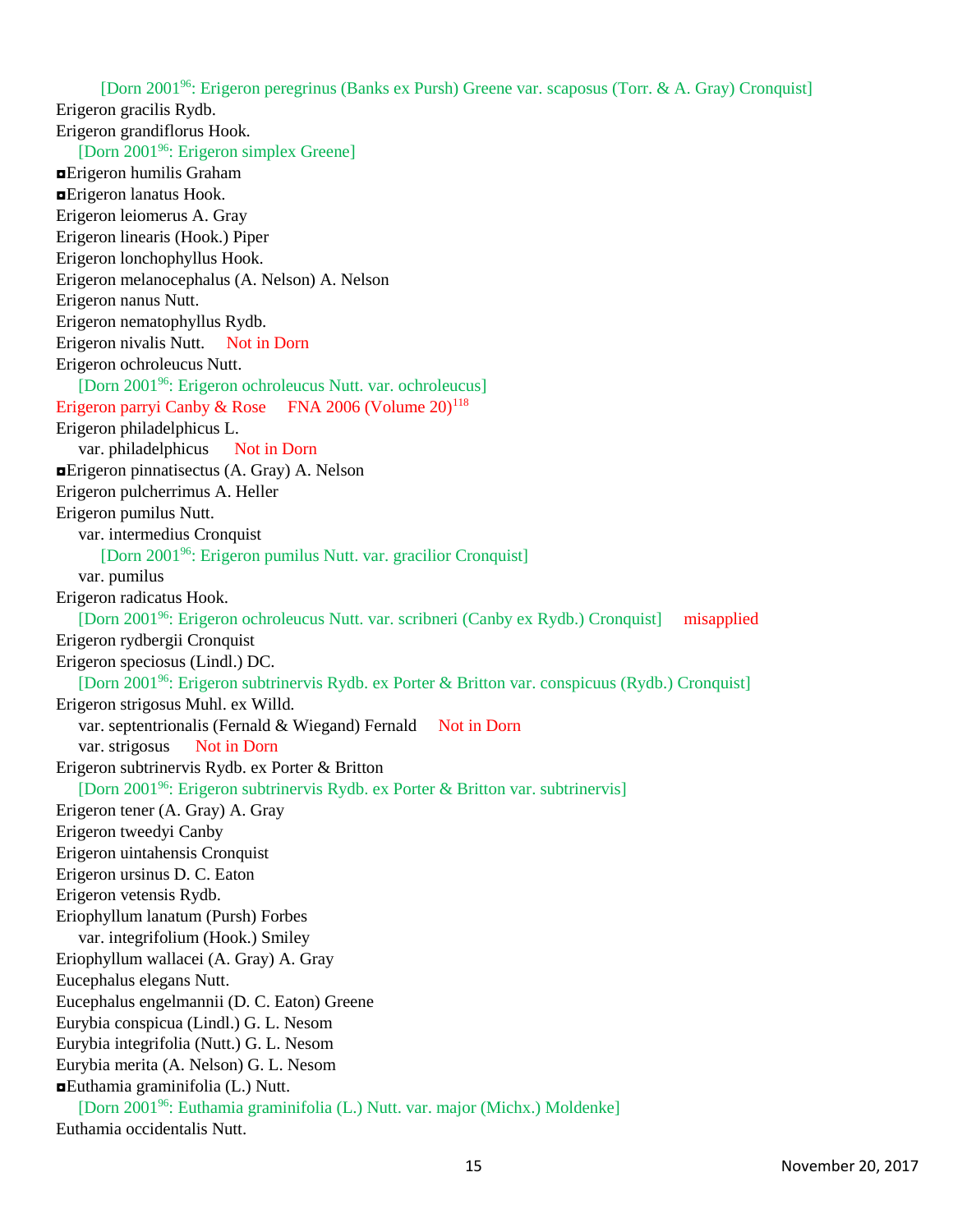Eutrochium maculatum (L.) E. E. Lamont var. bruneri (A. Gray) E. E. Lamont [Dorn 2001<sup>96</sup>: Eupatoriadelphus maculatus (L.) R. M. King & H. Rob. var. bruneri (A. Gray) R. M. King & H. Rob.] Gaillardia aristata Pursh •Galinsoga quadriradiata Ruiz & Pav. Gnaphalium exilifolium A. Nelson Gnaphalium palustre Nutt. •Gnaphalium uliginosum L. [Dorn 2001<sup>96</sup>: Gnaphalium exilifolium A. Nelson] Grindelia hirsutula Hook. & Arn. [Dorn 2001<sup>96</sup>: Grindelia squarrosa (Pursh) Dunal var. quasiperennis Lunell] Grindelia squarrosa (Pursh) Dunal [Dorn 2001<sup>96</sup>: Grindelia squarrosa (Pursh) Dunal var. squarrosa] Grindelia subalpina Greene •Guizotia abyssinica (L. f.) Cass. Not in Dorn Gutierrezia sarothrae (Pursh) Britton & Rusby Helenium autumnale L. [Dorn 2001<sup>96</sup>: Helenium autumnale L. var. montanum (Nutt.) Fernald] Helianthella quinquenervis (Hook.) A. Gray Helianthella uniflora (Nutt.) Torr. & A. Gray Helianthus annuus L. Helianthus maximiliani Schrad. Helianthus nuttallii Torr. & A. Gray ssp. nuttallii Not in Dorn Helianthus pauciflorus Nutt. var. subrhomboideus (Rydb.) Cronquist Helianthus petiolaris Nutt. var. petiolaris Not in Dorn Helianthus pumilus Nutt. Helianthus tuberosus L. [Dorn 2001<sup>96</sup>: Helianthus tuberosus L. var. subcanescens A. Gray] Heliomeris multiflora Nutt. var. multiflora [Dorn 2001<sup>96</sup>: Viguiera multiflora (Nutt.) S. F. Blake] Herrickia glauca (Nutt.) Brouillet var. glauca [Dorn 2001<sup>96</sup>: Eucephalus glaucus Nutt.] Heterotheca depressa (Rydb.) Dorn Heterotheca foliosa (Nutt.) Shinners Not in Dorn Heterotheca fulcrata (Greene) Shinners Heterotheca horrida (Rydb.) V. L. Harms [Dorn 2001<sup>96</sup>: Heterotheca villosa (Pursh) Shinners var. nana (A. Gray) Semple] ◘Heterotheca pumila (Greene) Semple Heterotheca villosa (Pursh) Shinners var. villosa [Dorn 2001<sup>96</sup>: Heterotheca villosa (Pursh) Shinners var. minor (Hook.) Semple] Hieracium albiflorum Hook. •Hieracium aurantiacum L. •Hieracium caespitosum Dumort. Hieracium fendleri Sch. Bip.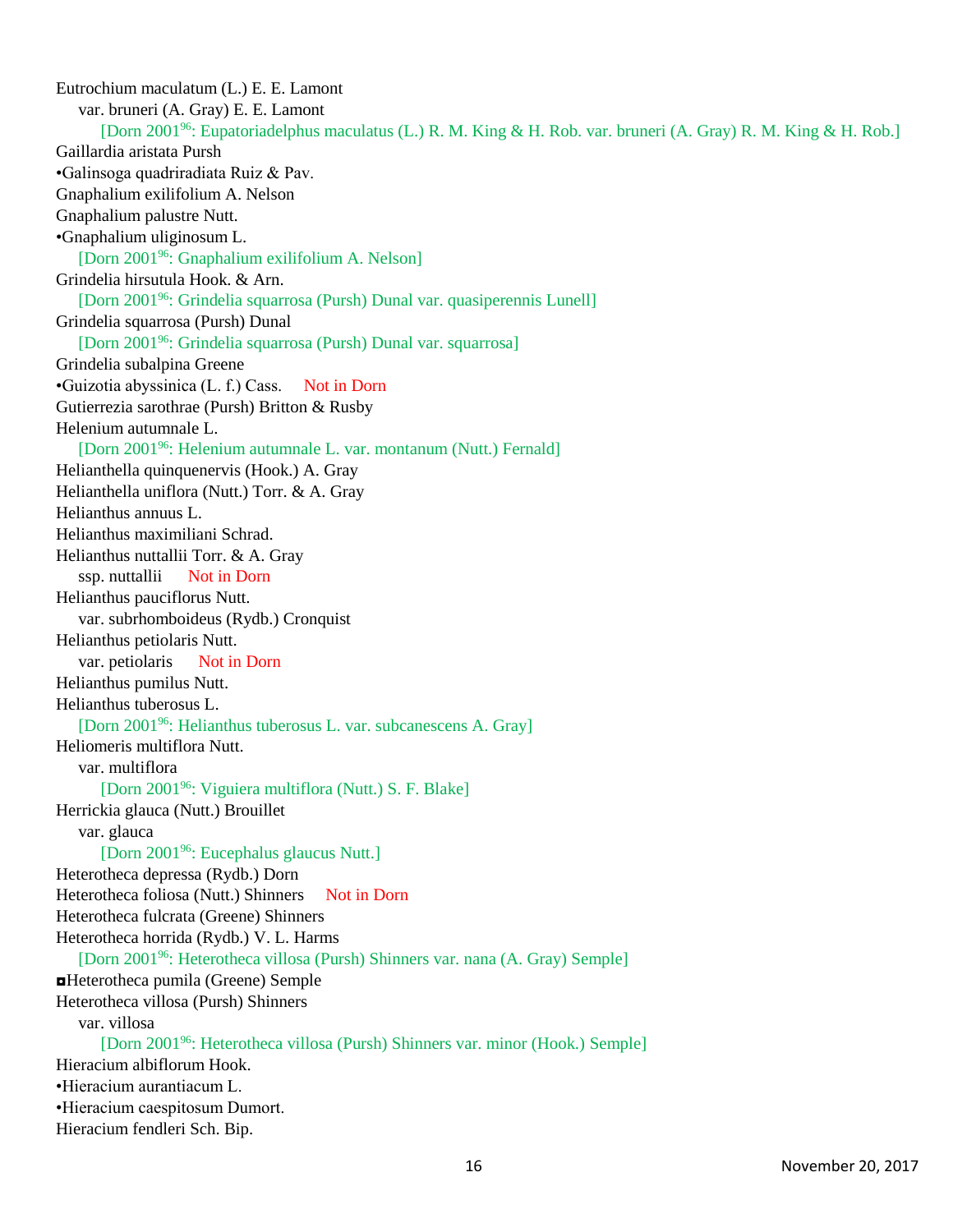•Hieracium flagellare Willd. •Hieracium praealtum Vill. ex Gochnat Hieracium scouleri Hook. [Dorn 2001<sup>96</sup>: Hieracium cynoglossoides Arv-Touv.] Hieracium triste Willd. ex Spreng. [Dorn 2001<sup>96</sup>: Hieracium triste Willd. ex Spreng. var. gracile (Hook.) A. Gray] Hieracium umbellatum L. [Dorn 2001<sup>96</sup>: Hieracium umbellatum L. var. scabriusculum Farw.] [Dorn 2001<sup>96</sup>: Hieracium umbellatum L. var. umbellatum] Hulsea algida A. Gray Hymenopappus filifolius Hook. var. luteus (Nutt.) B. L. Turner var. megacephalus B. L. Turner var. nudipes (Maguire) B. L. Turner Hymenopappus polycephalus Osterh. ◘Hymenopappus tenuifolius Pursh Hymenoxys grandiflora (Torr. & A. Gray ex A. Gray) K. L. Parker Hymenoxys hoopesii (A. Gray) Bierner Hymenoxys richardsonii (Hook.) Cockerell var. floribunda (A. Gray) K. L. Parker var. richardsonii ◘Ionactis alpina (Nutt.) Greene Iva axillaris Pursh [Dorn 2001<sup>96</sup>: Iva axillaris Pursh var. axillaris] [Dorn 2001<sup>96</sup>: Iva axillaris Pursh var. robustior Hook.] •Jacobaea vulgaris Gaertn. [Dorn 2001<sup>96</sup>: Senecio jacobaea L.] Lactuca biennis (Moench) Fernald Lactuca canadensis L. Lactuca ludoviciana (Nutt.) Riddell •Lactuca serriola L. •Leucanthemum maximum (Ramond) DC. [Dorn 2001<sup>96</sup>: Chrysanthemum lacustre Brot.] misapplied ♦•Leucanthemum vulgare Lam. [Dorn 2001<sup>96</sup>: Chrysanthemum leucanthemum L.] ◘Liatris lancifolia (Greene) Kittell Liatris ligulistylis (A. Nelson) K. Schum. Liatris punctata Hook. var. punctata Not in Dorn •Logfia arvensis (L.) Holub Lorandersonia linifolia (Greene) Urbatsch, R. P. Roberts, & Neubig [Dorn 2001<sup>96</sup>: Chrysothamnus linifolius Greene] Lygodesmia grandiflora (Nutt.) Torr. & A. Gray var. grandiflora Not in Dorn Lygodesmia juncea (Pursh) D. Don ex Hook. Machaeranthera tanacetifolia (Kunth) Nees Madia glomerata Hook. Malacothrix sonchoides (Nutt.) Torr. & A. Gray Malacothrix torreyi A. Gray •Matricaria chamomilla L.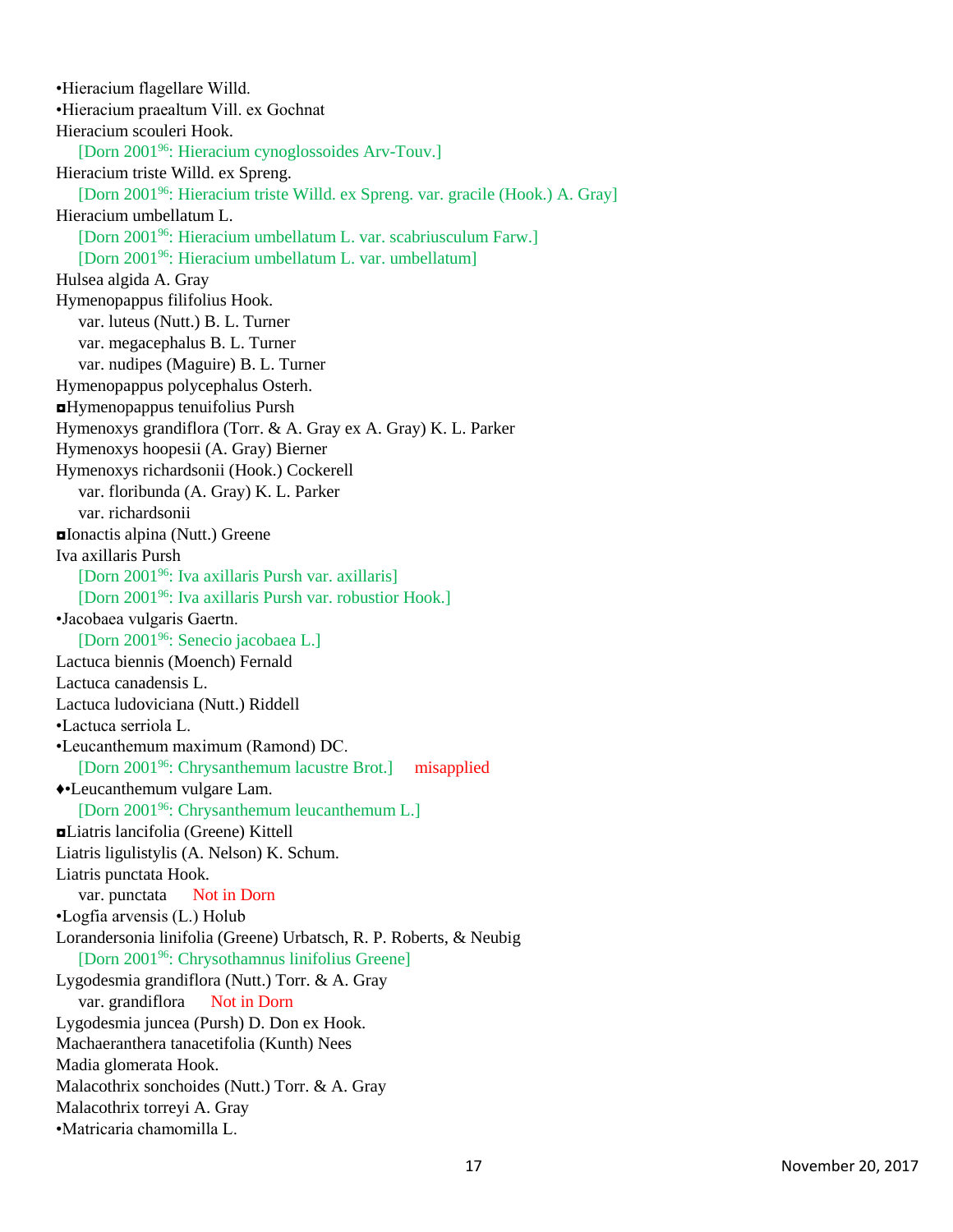[Dorn 2001<sup>96</sup>: Matricaria recutita L.] Matricaria discoidea DC. [Dorn 2001<sup>96</sup>: Matricaria matricarioides (Less.) Porter] Microseris nutans (Hook.) Sch. Bip. Mulgedium pulchellum (Pursh) G. Don [Dorn 2001<sup>96</sup>: Lactuca oblongifolia Nutt.] Nothocalais cuspidata (Pursh) Greene Nothocalais nigrescens (L. F. Hend.) A. Heller ◘Nothocalais troximoides (A. Gray) Greene ♦•Onopordum acanthium L. Oonopsis multicaulis (Nutt.) Greene ▲Oonopsis wardii (A. Gray) Greene Oreochrysum parryi (A. Gray) Rydb. Oreostemma alpigenum (Torr. & A. Gray) Greene var. haydenii (Porter) G. L. Nesom Packera cana (Hook.) W. A. Weber & Á. Löve ◘Packera crocata (Rydb.) W. A. Weber & Á. Löve Packera debilis (Nutt.) W. A. Weber & Á. Löve Packera dimorphophylla (Greene) W. A. Weber & Á. Löve var. dimorphophylla var. paysonii (T. M. Barkley) Trock & T. M. Barkley Packera fendleri (A. Gray) W. A. Weber & Á. Löve Packera indecora (Greene) Á. Löve & D. Löve Packera multilobata (Torr. & A. Gray ex A. Gray) W. A. Weber & Á. Löve Packera oodes (Rydb.) W. A. Weber Not in Dorn Packera pauciflora (Pursh) Á. Löve & D. Löve Packera paupercula (Michx.) Á. Löve & D. Löve Packera plattensis (Nutt.) W. A. Weber & Á. Löve Packera pseudaurea (Rydb.) W. A. Weber & Á. Löve ◘var. flavula (Greene) Trock & T. M. Barkley var. pseudaurea Packera streptanthifolia (Greene) W. A. Weber & Á. Löve [Dorn 2001<sup>96</sup>: Packera streptanthifolia (Greene) W. A. Weber & Á. Löve var. rubricaulis (Green) Dorn] [Dorn 2001<sup>96</sup>: Packera streptanthifolia (Greene) W. A. Weber & Á. Löve var. streptanthifolia] Packera subnuda (DC.) Trock & T. M. Barkley var. subnuda Not in Dorn Packera tridenticulata (Rydb.) W. A. Weber & Á. Löve Packera werneriifolia (A. Gray) W. A. Weber & Á. Löve [Dorn 2001<sup>96</sup>: Packera werneriifolia (A. Gray) W. A. Weber & Á. Löve var. alpina (A. Gray) Dorn] [Dorn 2001<sup>96</sup>: Packera werneriifolia (A. Gray) W. A. Weber & Á. Löve var. werneriifolia] ◘Palafoxia rosea (Bush) Cory [Dorn 2001<sup>96</sup>: Palafoxia rosea (Bush) Cory var. macrolepis (Rydb.) B. L. Turner & Morse] Parthenium alpinum (Nutt.) Torr. & A. Gray ◘Pectis angustifolia Torr. ◘var. angustifolia Not in Dorn Petasites frigidus (L.) Fries var. sagittatus (Banks ex Pursh) Chern. Petradoria pumila (Nutt.) Greene var. pumila Not in Dorn Picradeniopsis oppositifolia (Nutt.) Rydb. ex Britton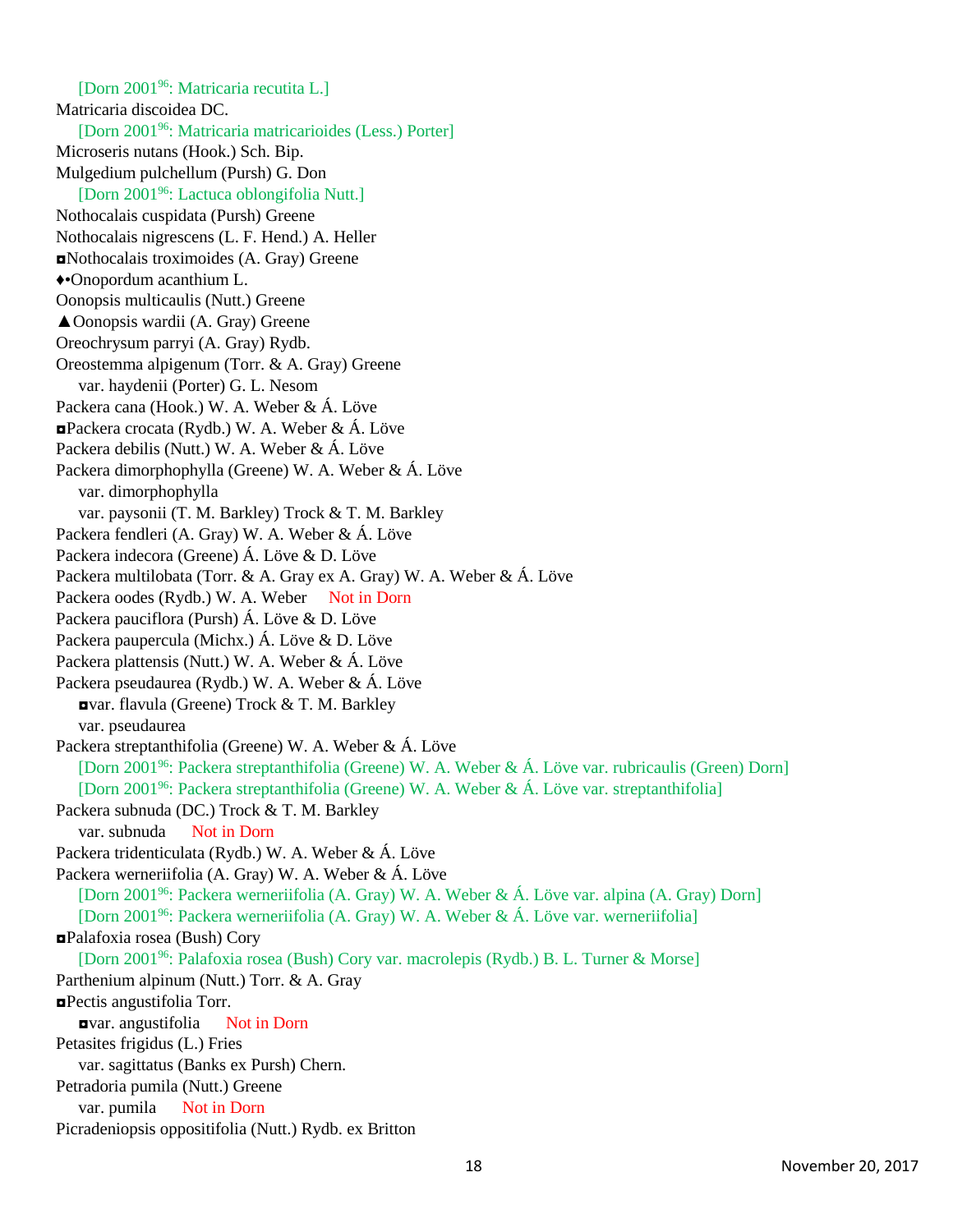Platyschkuhria integrifolia (A. Gray) Rydb. Prenanthes racemosa Michx. [Dorn 2001<sup>96</sup>: Prenanthes racemosa Michx. var. multiflora (Cronquist) Dorn] Pseudognaphalium macounii (Greene) Kartesz Pseudognaphalium stramineum (Kunth) Anderb. ◘Pseudognaphalium thermale (E. E. Nelson) G. L. Nesom [Dorn 2001<sup>96</sup>: Pseudognaphalium microcephalum (Nutt.) Anderb. var. thermale (E. E. Nelson) Dorn] Psilocarphus brevissimus Nutt. var. brevissimus Not in Dorn Pyrrocoma carthamoides Hook. ◘var. subsquarrosa (Greene) G. K. Br. & D. J. Keil Pyrrocoma clementis Rydb. ◘var. clementis ◘var. villosa (Rydb.) Mayes ex G. K. Br. & D. J. Keil Pyrrocoma crocea (A. Gray) Greene ◘var. crocea Not in Dorn ◘Pyrrocoma integrifolia (Porter ex A. Gray) Greene Pyrrocoma lanceolata (Hook.) Greene var. lanceolata Not in Dorn Pyrrocoma uniflora (Hook.) Greene var. uniflora Not in Dorn Ratibida columnifera (Nutt.) Wooton & Standl. Ratibida tagetes (E. James) Barnhart Rayjacksonia annua (Rydb.) R. L. Hartm. & M. A. Lane Rudbeckia hirta L. var. pulcherrima Farw. Rudbeckia laciniata L. var. ampla (A. Nelson) Cronquist var. hortensia L. H. Bailey Rudbeckia occidentalis Nutt. ◘Saussurea weberi Hultén Scabrethia scabra (Hook.) W. A. Weber [Dorn 2001<sup>96</sup>: Wyethia scabra Hook.] ssp. scabra Not in Dorn •Scorzonera laciniata L. Senecio amplectens A. Gray var. holmii (Greene) H. D. Harr. [Dorn 2001<sup>96</sup>: Ligularia amplectens (A. Gray) W. A. Weber var. holmii (Greene) Dorn] Senecio atratus Greene Senecio bigelovii A. Gray ◘var. hallii A. Gray [Dorn 2001<sup>96</sup>: Ligularia bigelovii (A. Gray) W. A. Weber var. hallii (A. Gray) Dorn] Senecio crassulus A. Gray Senecio eremophilus Richardson Senecio fremontii Torr. & A. Gray var. blitoides (Greene) Cronquist var. fremontii ◘Senecio hydrophiloides Rydb. Senecio hydrophilus Nutt. Senecio integerrimus Nutt.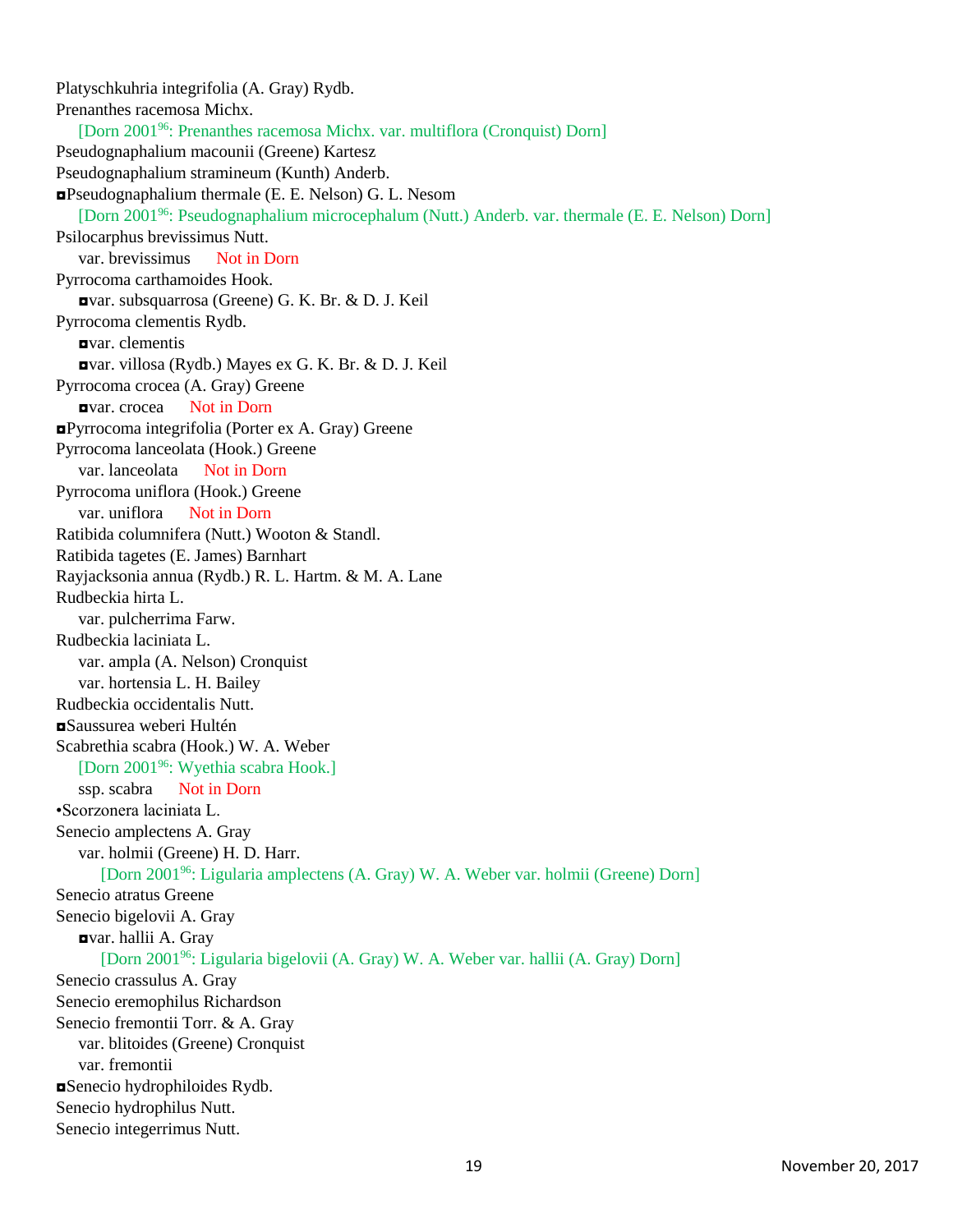var. exaltatus (Nutt.) Cronquist var. integerrimus Senecio lugens Richardson Senecio rapifolius Nutt. Senecio riddellii Torr. & A. Gray [Dorn 2001<sup>96</sup>: Senecio spartioides Torr. & A. Gray var. fremontii (Torr. & A. Gray) Greenm. ex L. O. Williams] Senecio serra Hook. var. admirabilis (Greene) A. Nelson var. serra ◘Senecio spartioides Torr. & A. Gray [Dorn 2001<sup>96</sup>: Senecio spartioides Torr. & A. Gray var. multicapitatus (Greenm. ex Rydb.) S. L. Welsh] [Dorn 2001<sup>96</sup>: Senecio spartioides Torr. & A. Gray var. spartioides] Senecio sphaerocephalus Greene Senecio triangularis Hook. •Senecio vulgaris L. Shinnersoseris rostrata (A. Gray) Tomb ◘Silphium integrifolium Michx. ◘var. laeve Torr. & A. Gray Solidago altissima L. var. gilvocanescens (Rydb.) Semple [Dorn 2001<sup>96</sup>: Solidago canadensis L. var. gilvocanescens Rydb.] Solidago gigantea Aiton Solidago lepida DC. var. salebrosa (Piper) Semple [Dorn 2001<sup>96</sup>: Solidago canadensis L. var. salebrosa (Piper) M. E. Jones] Solidago missouriensis Nutt. [Dorn 2001<sup>96</sup>: Solidago missouriensis Nutt. var. fasciculata Holz.] [Dorn 2001<sup>96</sup>: Solidago missouriensis Nutt. var. missouriensis] Solidago mollis Bartl. Solidago multiradiata Aiton [Dorn 2001<sup>96</sup>: Solidago multiradiata Aiton var. scopulorum A. Gray] Solidago nana Nutt. Solidago nemoralis Aiton var. decemflora (DC.) Fernald [Dorn 2001<sup>96</sup>: Solidago nemoralis Aiton var. longipetiolata (Mack. & Bush) E. J. Palmer & Steyerm.] Solidago ptarmicoides (Nees) B. Boivin [Dorn 2001<sup>96</sup>: Unamia alba (Nutt.) Rydb.] Solidago rigida L. var. humilis Porter Solidago simplex Kunth var. simplex Not in Dorn Solidago speciosa Nutt. var. pallida Porter var. rigidiuscula Torr. & A. Gray FNA 2006 (Volume 20)<sup>118</sup> Solidago velutina DC. ssp. sparsiflora (A. Gray) Semple Not in Dorn ♦•Sonchus arvensis L. ♦•ssp. arvensis Not in Dorn ♦•ssp. uliginosus (M. Bieb.) Nyman [Dorn 200196: Sonchus uliginosus M. Bieb.]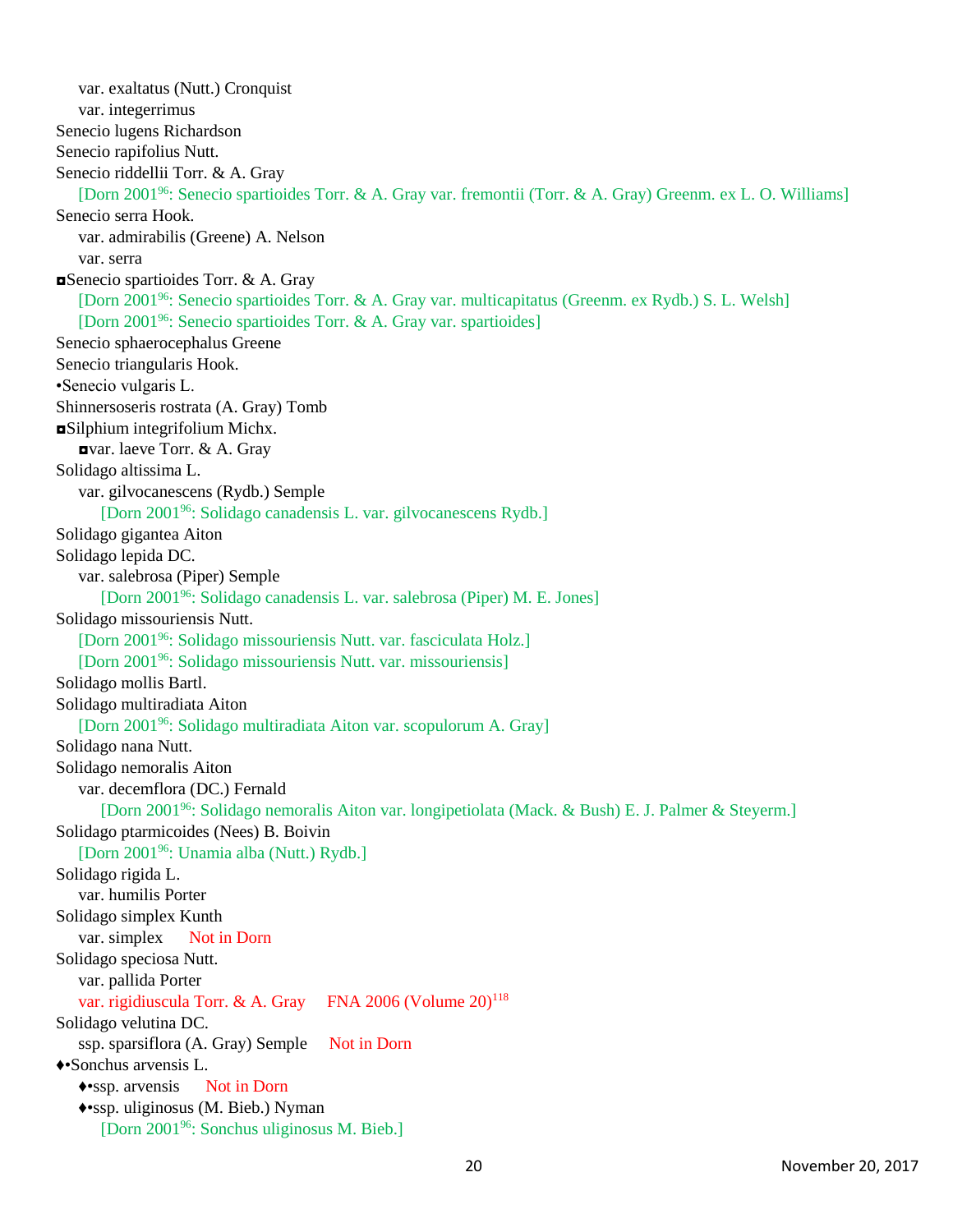•Sonchus asper (L.) Hill •Sonchus oleraceus L. Stenotus acaulis (Nutt.) Nutt. Stenotus armerioides Nutt. var. armerioides Not in Dorn Stephanomeria exigua Nutt. Dorn note: type from Green River Basin? ◘Stephanomeria fluminea Gottlieb ◘Stephanomeria pauciflora (Torr.) A. Nelson Stephanomeria runcinata Nutt. Stephanomeria tenuifolia (Raf.) H. M. Hall Symphyotrichum ascendens (Lindl.) G. L. Nesom Symphyotrichum boreale (Prov.) Á. Löve & D. Löve Symphyotrichum campestre (Nutt.) G. L. Nesom Symphyotrichum ciliatum (Ledeb.) G. L. Nesom Symphyotrichum ciliolatum (Lindl.) Á. Löve & D. Löve Symphyotrichum cusickii (A. Gray) G. L. Nesom Symphyotrichum eatonii (A. Gray) G. L. Nesom Symphyotrichum ericoides (L.) G. L. Nesom var. pansum (S. F. Blake) G. L. Nesom var. stricticaule (Torr. & A. Gray) G. L. Nesom Symphyotrichum falcatum (Lindl.) G. L. Nesom var. commutatum (Torr. & A. Gray) G. L. Nesom [Dorn 2001<sup>96</sup>: Symphyotrichum falcatum (Lindl.) G. L. Nesom var. crassulum (Rydb.) G. L. Nesom] var. falcatum Symphyotrichum foliaceum (Lindl. ex DC.) G. L. Nesom var. apricum (A. Gray) G. L. Nesom var. canbyi (A. Gray) G. L. Nesom var. parryi (D. C. Eaton) G. L. Nesom Symphyotrichum frondosum (Nutt.) G. L. Nesom Symphyotrichum laeve (L.) Á. Löve & D. Löve var. geyeri (A. Gray) G. L. Nesom Not in Dorn Symphyotrichum lanceolatum (Willd.) G. L. Nesom var. hesperium (A. Gray) G. L. Nesom var. lanceolatum Not in Dorn ▲Symphyotrichum molle (Rydb.) G. L. Nesom Symphyotrichum novae-angliae (L.) G. L. Nesom Symphyotrichum oblongifolium (Nutt.) G. L. Nesom ◘Symphyotrichum porteri (A. Gray) G. L. Nesom Symphyotrichum spathulatum (Lindl.) G. L. Nesom var. spathulatum Not in Dorn Symphyotrichum welshii (Cronq.) G. L. Nesom Not in Dorn •Tagetes erecta L. [Dorn 2001<sup>96</sup>: Tagetes patula L.] •Tanacetum balsamita L. •Tanacetum parthenium (L.) Sch. Bip. ♦•Tanacetum vulgare L. Taraxacum ceratophorum (Ledeb.) DC. [Dorn 2001<sup>96</sup>: Taraxacum eriophorum Rydb.] •Taraxacum erythrospermum Andrz. ex Besser [Dorn 200196: Taraxacum laevigatum (Willd.) DC.]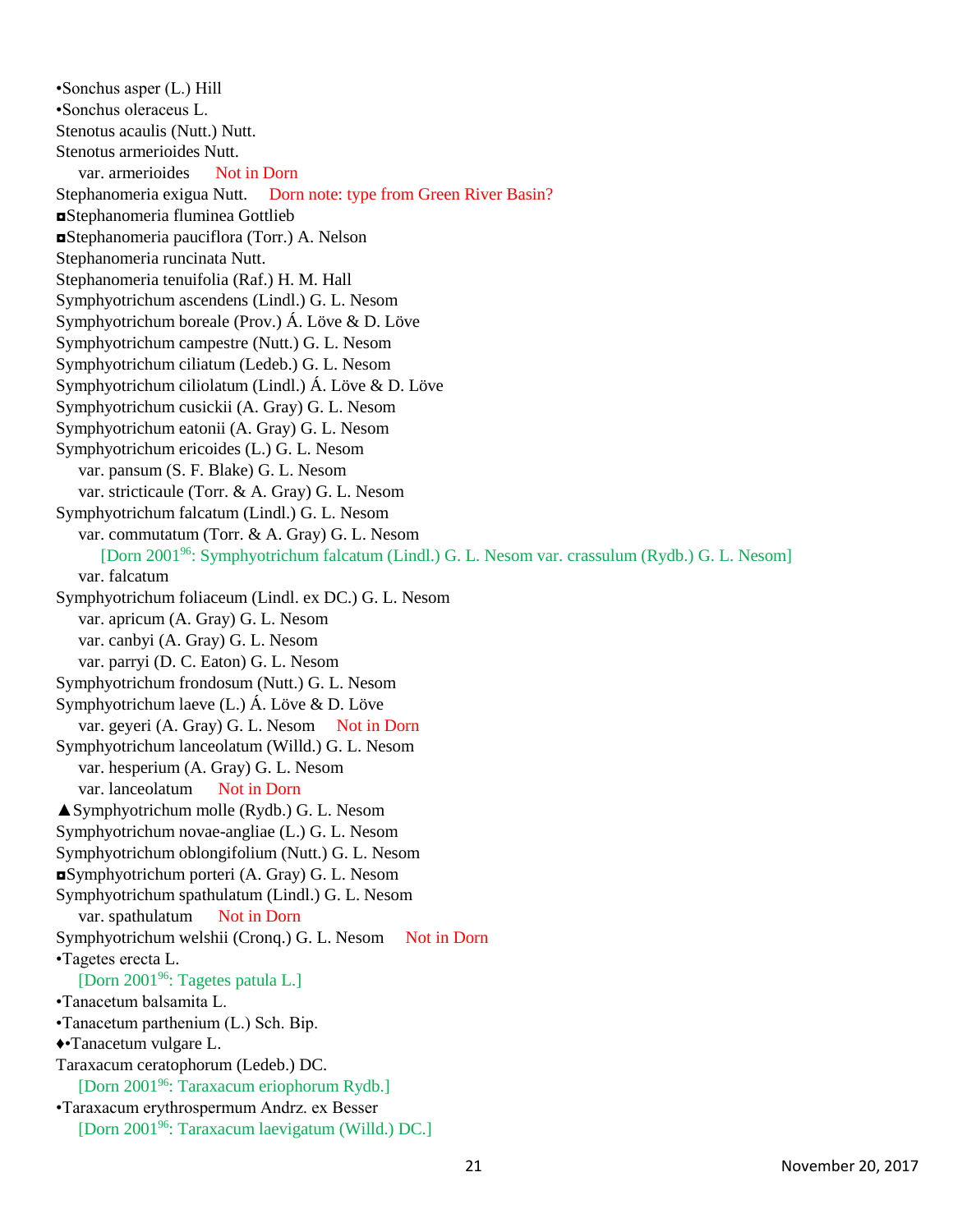•Taraxacum officinale Weber ex F. H. Wigg. Taraxacum scopulorum (A. Gray) Rydb. Tephroseris lindstroemii (Ostenf.) Á. Löve & D. Löve Tetradymia canescens DC. Tetradymia nuttallii Torr. & A. Gray Tetradymia spinosa Hook. & Arn. Tetraneuris acaulis (Pursh) Greene var. acaulis var. arizonica (Greene) K. L. Parker var. caespitosa A. Nelson var. epunctata (A. Nelson) Kartesz & Gandhi Not in Dorn Tetraneuris torreyana (Nutt.) Greene ◘Thelesperma caespitosum Dorn Thelesperma filifolium (Hook.) A. Gray [Dorn 2001<sup>96</sup>: Thelesperma filifolium (Hook.) A. Gray var. intermedium (Rydb.) Shinners] Thelesperma megapotamicum (Spreng.) Kuntze ◘Thelesperma pubescens Dorn Thelesperma subnudum A. Gray [Dorn 2001<sup>96</sup>: Thelesperma marginatum Rydb.] Tonestus lyallii (A. Gray) A. Nelson ◘Tonestus pygmaeus (Torr. & A. Gray) A. Nelson Townsendia alpigena Piper See Dorn p. 369 and FNA 20 for notes on Townsendia montana Townsendia condensata Parry ex A. Gray ▲var. anomala (Heiser) Dorn var. condensata Townsendia exscapa (Richardson) Porter ◘Townsendia florifera (Hook.) A. Gray Townsendia grandiflora Nutt. Townsendia hookeri Beaman Townsendia incana Nutt. Townsendia leptotes (A. Gray) Osterh. ◘Townsendia microcephala Dorn Townsendia nuttallii Dorn Townsendia parryi D. C. Eaton Townsendia spathulata Nutt. Townsendia strigosa Nutt. •Tragopogon dubius Scop. Tragopogon miscellus Ownbey •Tragopogon porrifolius L. •Tragopogon pratensis L. [Dorn 2001<sup>96</sup>: Tragopogon lamottei Rouy] •Tripleurospermum inodorum (L.) Sch. Bip. [Dorn 2001<sup>96</sup>: Matricaria maritima L.] misapplied Verbesina encelioides (Cav.) Benth. & Hook. f. ex A. Gray [Dorn 2001<sup>96</sup>: Verbesina encelioides (Cav.) Benth. & Hook. f. ex A. Gray var. exauriculata B. L. Rob. & Greenm.] Wyethia amplexicaulis (Nutt.) Nutt. Wyethia x cusickii Piper Not in Dorn Wyethia helianthoides Nutt. ◘Xanthisma coloradoense (A. Gray) D. R. Morgan & R. L. Hartm. [Dorn 2001<sup>96</sup>: Machaeranthera coloradoensis (A. Gray) Osterh.]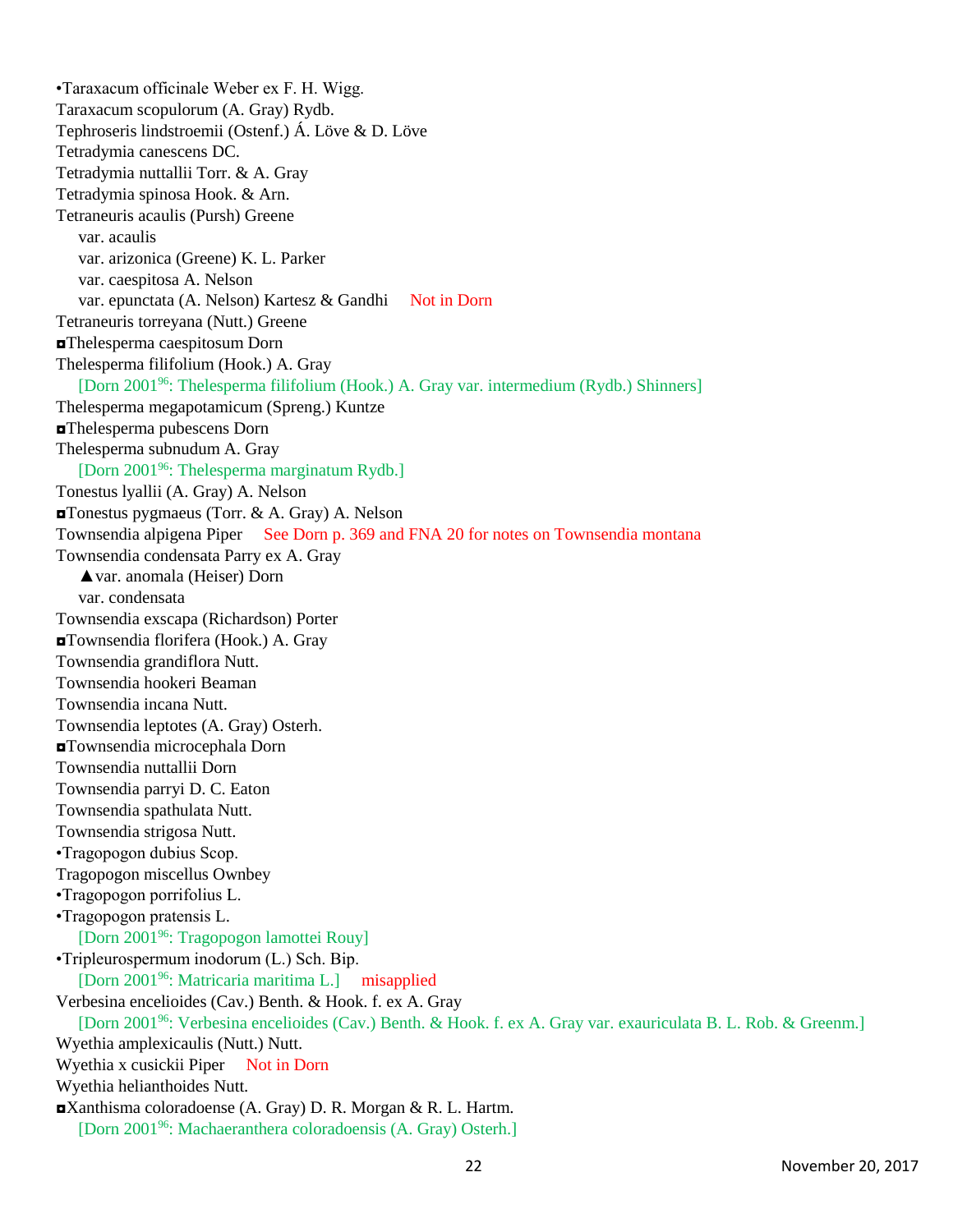Xanthisma grindelioides (Nutt.) D. R. Morgan & R. L. Hartm. [Dorn 2001<sup>96</sup>: Machaeranthera grindelioides (Nutt.) Shinners] var. grindelioides Not in Dorn Xanthisma spinulosum (Pursh) D. R. Morgan & R. L. Hartm. var. glaberrimum (Rydb.) D. R. Morgan & R. L. Hartm. [Dorn 2001<sup>96</sup>: Machaeranthera pinnatifida (Hook.) Shinners var. glaberrima (Rydb.) B. L. Turner & R. L. Hartm.] var. spinulosum [Dorn 2001<sup>96</sup>: Machaeranthera pinnatifida (Hook.) Shinners var. pinnatifida] Xanthium strumarium L. [Dorn 2001<sup>96</sup>: Xanthium strumarium L. var. canadense (Mill.) Torr. & A. Gray] Xylorhiza glabriuscula Nutt. ◘Yermo xanthocephalus Dorn **Berberidaceae** Berberis repens Lindl. [Dorn 2001<sup>96</sup>: Mahonia repens (Lindl.) G. Don] •Berberis thunbergii DC. **Betulaceae** Alnus incana (L.) Moench var. occidentalis (Dippel) C. L. Hitchc. Alnus viridis (Chaix) Lam. & DC. var. crispa (Aiton) House Not in Dorn var. sinuata Regel Betula x eastwoodiae Sarg. Not in Dorn Betula glandulosa Michx. Betula occidentalis Hook. Betula papyrifera Marshall Betula x utahensis Britton FNA 1997 (Volume 3)<sup>109</sup> Corylus cornuta Marshall var. cornuta Not in Dorn Ostrya virginiana (Mill.) K. Koch **Boraginaceae** Amsinckia lycopsoides Lehm. Amsinckia menziesii (Lehm.) A. Nelson & J. F. Macbr. •Anchusa arvensis (L.) M. Bieb. Andersonglossum boreale (Fernald) Jim.Mejías, J.I. Cohen & Naczi Not in Dorn Cynoglossum virginianum L. var. boreale (Fernald) Cooperr. •Asperugo procumbens L. •Buglossoides arvensis (L.) I. M. Johnst. [Dorn 2001<sup>96</sup>: Lithospermum arvense L.] Cryptantha affinis (A. Gray) Greene Cryptantha ambigua (A. Gray) Greene Cryptantha caespitosa (A. Nelson) Payson Cryptantha cana (A. Nelson) Payson Cryptantha celosioides (Eastw.) Payson Cryptantha cinerea (Greene) Cronquist var. jamesii Cronquist Cryptantha fendleri (A. Gray) Greene Cryptantha flava (A. Nelson) Payson Cryptantha flavoculata (A. Nelson) Payson ◘Cryptantha gracilis Osterh.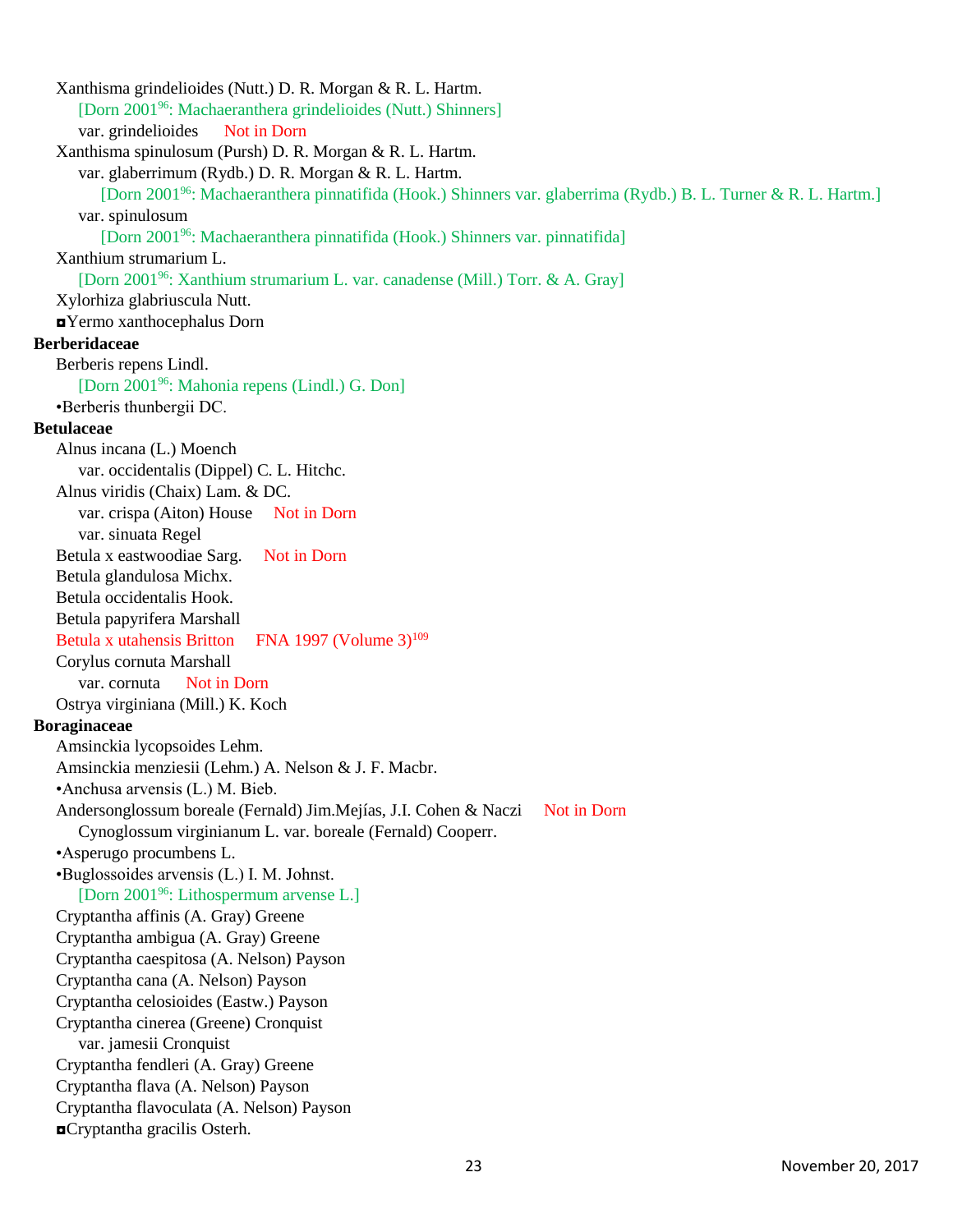Cryptantha kelseyana Greene Cryptantha minima Rydb. ◘Cryptantha rollinsii I. M. Johnst. Cryptantha scoparia A. Nelson Cryptantha sericea (A. Gray) Payson Cryptantha spiculifera (Piper) Payson ▲Cryptantha stricta (Osterh.) Payson ◘Cryptantha subcapitata Dorn & Lichvar Cryptantha thyrsiflora (Greene) Payson Cryptantha torreyana (A. Gray) Greene Cryptantha virgata (Porter) Payson Cryptantha watsonii (A. Gray) Greene ♦•Cynoglossum officinale L. •Echium vulgare L. Ellisia nyctelea (L.) L. Eritrichium argenteum W. Wight [Dorn 2001<sup>96</sup>: Eritrichum nanum (Vill.) Schrad. ex Gaudin var. elongatum (Rydb.) Cronquist] ◘Eritrichium howardii (A. Gray) Rydb. [Dorn 2001<sup>96</sup>: Eritrichum howardii (A. Gray) Rydb.] Greeneocharis circumscissa (Hook. & Arn.) Rydb. [Dorn 2001<sup>96</sup>: Cryptantha circumscissa (Hook. & Arn.) I. M. Johnst.] var. circumscissa Not in Dorn Hackelia deflexa (Wahlenb.) Opiz var. americana (A. Gray) Fernald & I. M. Johnst. ex Fernald Hackelia floribunda (Lehm.) I. M. Johnst. Hackelia micrantha (Eastw.) J. L. Gentry Hackelia patens (Nutt.) I. M. Johnst. var. patens Not in Dorn Heliotropium curassavicum L. var. obovatum DC. Not in Dorn var. oculatum (A. Heller) I. M. Johnst. Not in Dorn ◘Hesperochiron californicus (Benth.) S. Watson Hesperochiron pumilus (Griseb.) Porter Hydrophyllum capitatum Douglas ex Benth. var. capitatum Not in Dorn Hydrophyllum fendleri (A. Gray) A. Heller var. fendleri Not in Dorn Lappula cenchrusoides A. Nelson Not in Dorn Lappula cucullata A. Nelson Not in Dorn Lappula desertorum Greene Not in Dorn Lappula fremontii (Torr.) Greene var. fremontii [Dorn 2001<sup>96</sup>: Lappula squarrosa (Retz.) Dumort. var. erecta (A. Nelson) Dorn] Lappula heterosperma Greene Not in Dorn Lappula montana Greene Not in Dorn Lappula occidentalis (S. Watson) Greene var. cupulata (A. Gray) L. C. Higgins [Dorn 2001<sup>96</sup>: Lappula redowskii (Hornem.) Greene var. cupulata (A. Gray) M. E. Jones] var. occidentalis [Dorn 200196: Lappula redowskii (Hornem.) Greene var. redowskii]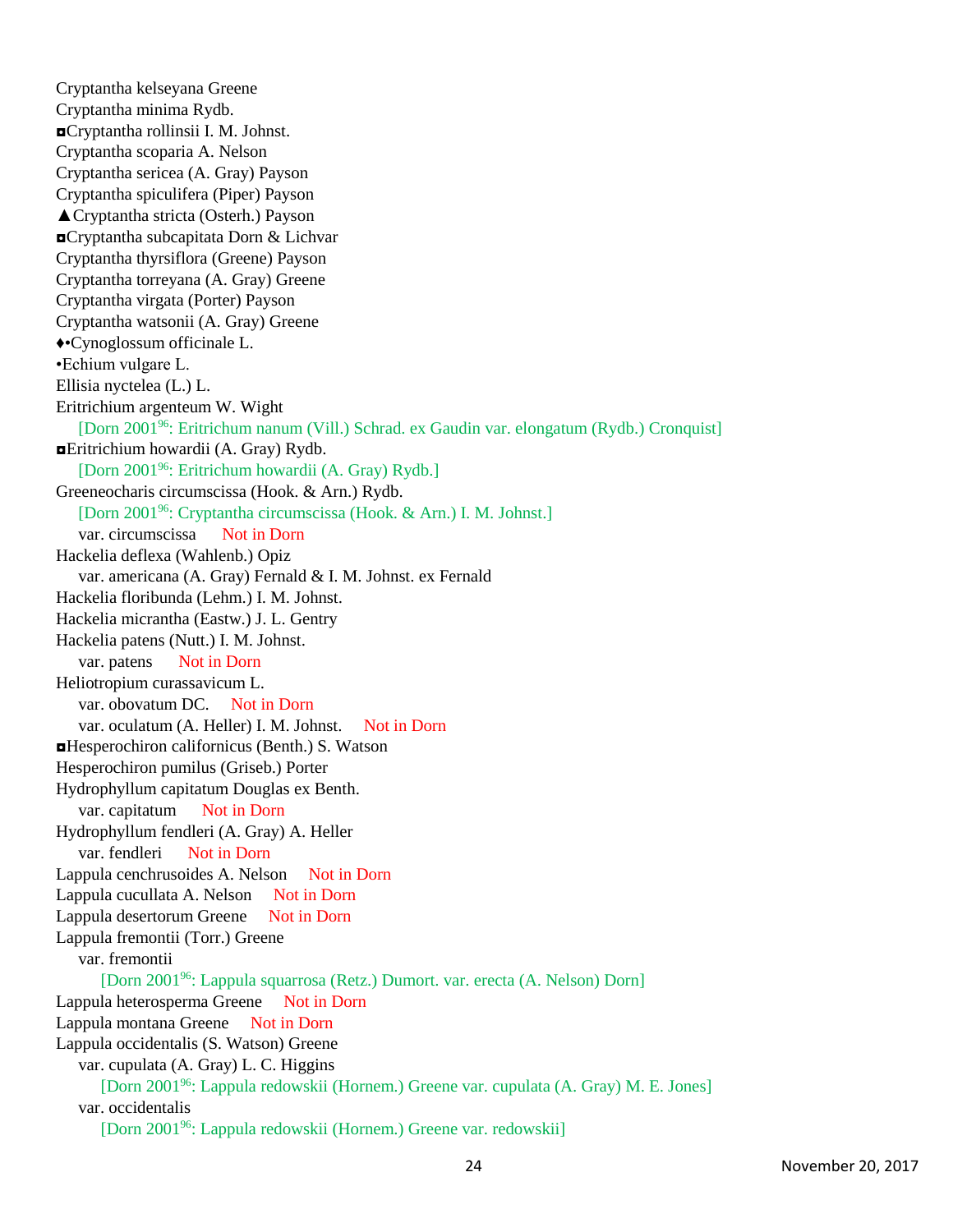•Lappula squarrosa (Retz.) Dumort. [Dorn 2001<sup>96</sup>: Lappula squarrosa (Retz.) Dumort. var. squarrosa] Lithospermum incisum Lehm. ◘Lithospermum multiflorum Torr. ex A. Gray Lithospermum occidentale (Mack.) Weakley, Witsell, & D. Estes [Dorn 2001<sup>96</sup>: Onosmodium molle Michx. var. occidentale (Mack.) I. M. Johnst.] Lithospermum ruderale Douglas ex Lehm. Mertensia alpina (Torr.) G. Don Mertensia arizonica Greene Mertensia brevistyla S. Watson Mertensia ciliata (E. James ex Torr.) G. Don var. ciliata Not in Dorn Mertensia fusiformis Greene Mertensia humilis Rydb. Mertensia lanceolata (Pursh) DC. Mertensia oblongifolia (Nutt.) G. Don Mertensia viridis (A. Nelson) A. Nelson Myosotis alpestris F. W. Schmidt •Myosotis arvensis (L.) Hill •Myosotis micrantha Pall. ex Lehm. •Myosotis scorpioides L. •Myosotis sylvatica Hoffm. ◘Myosotis verna Nutt. Nama densum Lemmon var. parviflorum (Greenm.) C. L. Hitchc. Nemophila breviflora A. Gray Nemophila menziesii Hook. & Arn. Pectocarya penicillata (Hook. & Arn.) DC. ◘Phacelia alba Rydb. ◘Phacelia demissa A. Gray ◘var. demissa Not in Dorn ◘var. minor N. D. Atwood Not in Dorn ◘Phacelia denticulata Osterh. Phacelia franklinii (R. Br.) A. Gray Phacelia glandulifera Piper Phacelia glandulosa Nutt. ◘var. deserta (A. Nelson) Brand Not in Dorn var. glandulosa Not in Dorn Phacelia hastata Douglas ex Lehm. var. hastata Not in Dorn Phacelia heterophylla Pursh var. virgata (Greene) Dorn ◘Phacelia incana Brand Phacelia ivesiana Torr. Phacelia linearis (Pursh) Holz. ◘Phacelia salina (A. Nelson) J. T. Howell Phacelia scopulina (A. Nelson) J. T. Howell var. scopulina Not in Dorn Phacelia sericea (Graham ex Hook.) A. Gray var. ciliosa Rydb.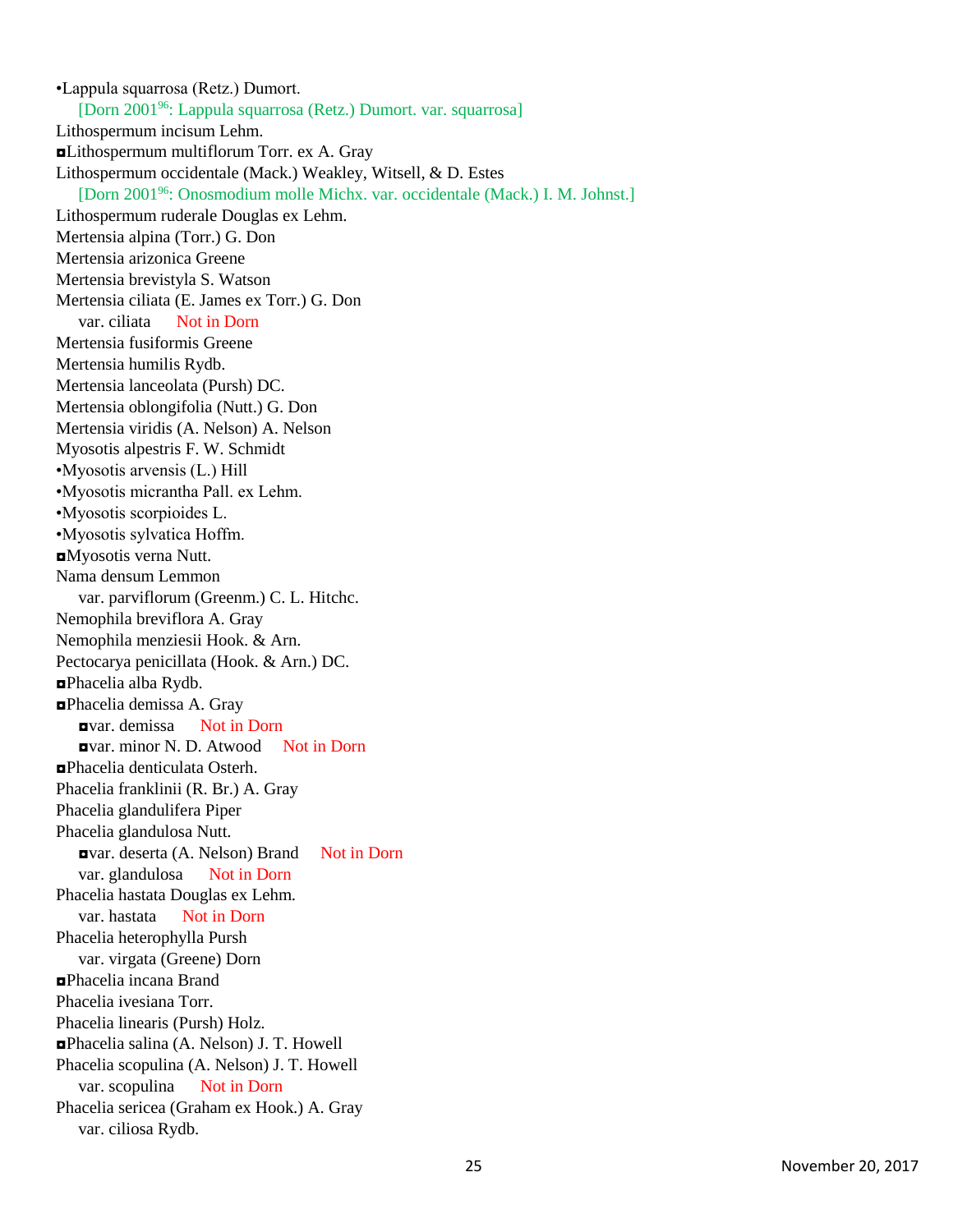var. sericea ◘Phacelia tetramera J. T. Howell Plagiobothrys leptocladus (Greene) I. M. Johnst. Plagiobothrys scouleri (Hook. & Arn.) I. M. Johnst. var. hispidulus (Greene) Dorn Tiquilia nuttallii (Hook.) A. T. Richardson **Brassicaceae** •Alliaria petiolata (M. Bieb.) Cavara & Grande Not in Dorn •Alyssum alyssoides (L.) L. •Alyssum desertorum Stapf •Alyssum simplex Rudolphi [Dorn 2001<sup>96</sup>: Alyssum parviflorum Fisch. ex M. Bieb. var. micranthum (C. A. Mey.) Dorn] Arabis eschscholtziana Andrz. [Dorn 2001<sup>96</sup>: Arabis hirsuta (L.) Scop. var. glabrata Torr. & A. Gray] Arabis nuttallii B. L. Rob. [Dorn 2001<sup>96</sup>: Boechera nuttallii (B. L. Rob.) Dorn] Arabis pycnocarpa M. Hopkins var. pycnocarpa [Dorn 2001<sup>96</sup>: Arabis hirsuta (L.) Scop. var. pycnocarpa (M. Hopkins) Rollins] •Armoracia rusticana P. Gaertn., B. Mey., & Schreb. Barbarea orthoceras Ledeb. •Barbarea vulgaris R. Br. •Berteroa incana (L.) DC. Boechera calderi (G. A. Mulligan) Windham & Al-Shehbaz FNA 2010 (Volume 7)<sup>113</sup> Boechera cobrensis (M. E. Jones) Dorn Boechera collinsii (Fernald) Á. Löve & D. Löve [Dorn 2001<sup>96</sup>: Boechera holboellii (Hornem.) Á. Löve & D. Löve var. collinsii (Fernald) Dorn] ◘Boechera crandallii (B. L. Rob.) W. A. Weber Boechera x divaricarpa (A. Nelson) Á. Löve & D. Löve [Dorn 2001<sup>96</sup>: Boechera brachycarpa (Torr. & A. Gray) Dorn] Boechera drepanoloba (Greene) Windham & Al-Shehbaz [Dorn 2001<sup>96</sup>: Boechera lemmonii (S. Watson) W. A. Weber var. drepanoloba (Greene) Dorn] Boechera formosa (Greene) Windham & Al-Shehbaz [Dorn 2001<sup>96</sup>: Boechera pulchra (M. E. Jones ex S. Watson) W. A. Weber var. pallens (M. E. Jones) Dorn] Boechera fructicosa (A. Nelson) Al-Shehbaz [Dorn 2001<sup>96</sup>: Boechera microphylla (Nutt.) Dorn] FNA 2010 (Volume  $7$ )<sup>113</sup>] ◘Boechera gracilenta (Greene) Windham & Al-Shehbaz [Dorn 2001<sup>96</sup>: Boechera perennans (S. Watson) W. A. Weber] misapplied [Dorn 2001<sup>96</sup>: Boechera selbyi (Rydb.) W. A. Weber] misapplied Boechera grahamii (Lehm.) Windham & Al-Shehbaz [Dorn 2001<sup>96</sup>: Boechera brachycarpa (Torr. & A. Gray) Dorn] Boechera languida (Rollins) Windham & Al-Shehbaz [Dorn 2001<sup>96</sup>: Boechera demissa (Greene) W. A. Weber var. languida (Rollins) Dorn] Boechera lemmonii (S. Watson) W. A. Weber [Dorn 2001<sup>96</sup>: Boechera lemmonii (S. Watson) W. A. Weber var. lemmonii] Boechera lignifera (A. Nelson) W. A. Weber Boechera macounii (S. Watson) Windham & Al-Shehbaz [Dorn 2001<sup>96</sup>: Boechera microphylla (Nutt.) Dorn var. macounii (S. Watson) Dorn] Boechera microphylla (Nutt.) Dorn [Dorn 200196: Boechera microphylla (Nutt.) Dorn var. microphylla]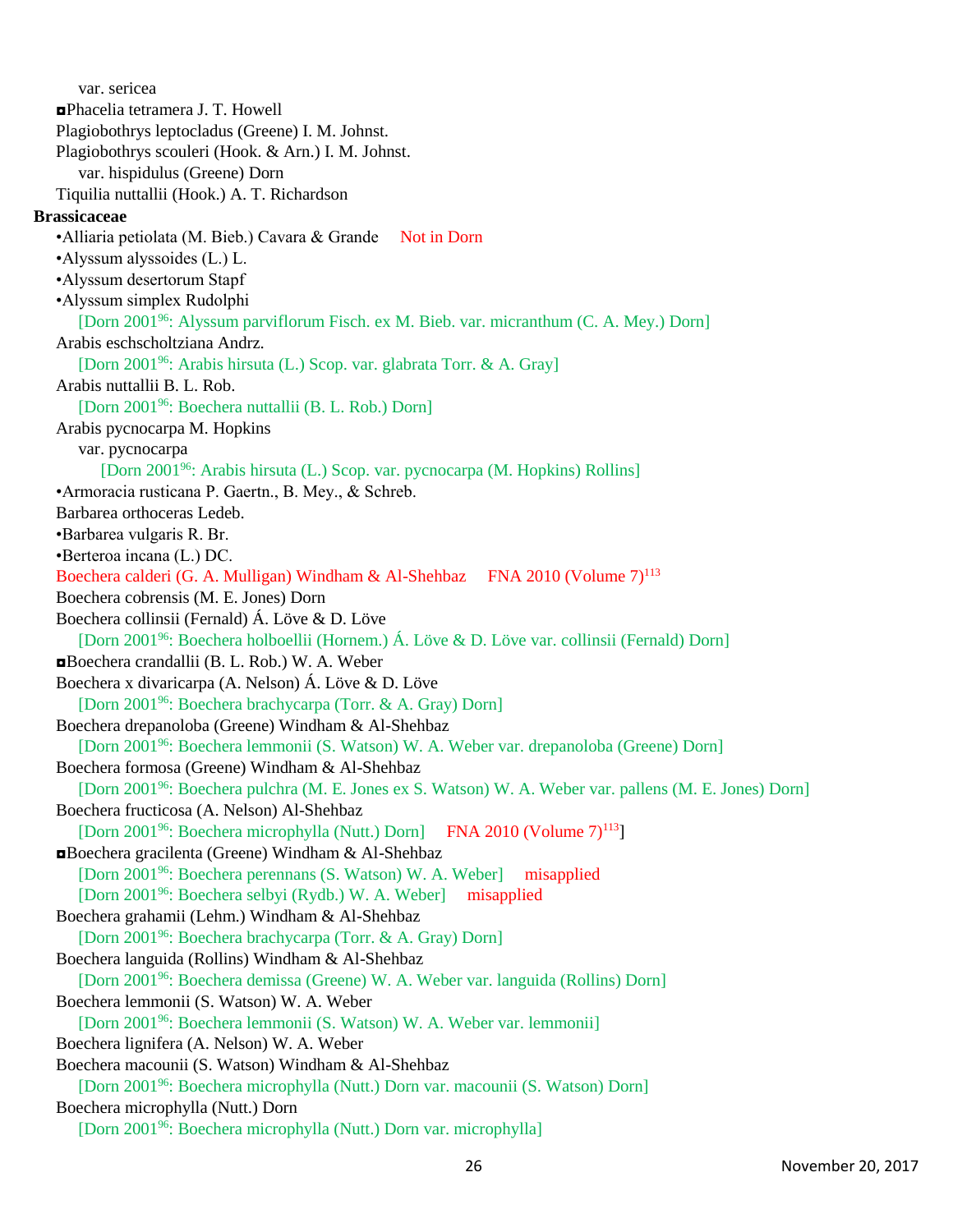Boechera pallidifolia (Rollins) W. A. Weber [Dorn 2001<sup>96</sup>: Boechera selbyi (Rydb.) W. A. Weber] misapplied Boechera pauciflora (Nutt.) Windham & Al-Shehbaz [Dorn 2001<sup>96</sup>: Boechera holboellii (Hornem.) Á. Löve & D. Löve var. pinetorum (Tidestr.) Dorn] [Dorn 2001<sup>96</sup>: Boechera sparsiflora (Nutt.) Dorn var. subvillosa (S. Watson) Dorn] Boechera paupercula (Greene) Windham & Al-Shehbaz [Dorn 2001<sup>96</sup>: Boechera lyallii (S. Watson) Dorn] ▲Boechera pendulina (Greene) W. A. Weber [Dorn 2001<sup>96</sup>: Boechera pendulina (Greene) W. A. Weber var. russeola (Rollins) Dorn] Boechera pendulocarpa (A. Nelson) Windham & Al-Shehbaz [Dorn 2001<sup>96</sup>: Boechera exilis (A. Nelson) Dorn] ◘Boechera pusilla (Rollins) Dorn Boechera retrofracta (Graham) Á. Löve & D. Löve [Dorn 2001<sup>96</sup>: Boechera holboellii (Hornem.) Á. Löve & D. Löve var. secunda (Howell) Dorn] Boechera saximontana (Rollins) Windham & Al-Shehbaz [Dorn 2001<sup>96</sup>: Boechera williamsii (Rollins) Dorn var. saximontana (Rollins) Dorn] Boechera sparsiflora (Nutt.) Dorn [Dorn 2001<sup>96</sup>: Boechera sparsiflora (Nutt.) Dorn var. sparsiflora] Boechera spatifolia (Rydb.) Windham & Al-Shehbaz [Dorn 2001<sup>96</sup>: Boechera fendleri (S. Watson) W. A. Weber var. spatifolia (Rydb.) Dorn] Boechera stricta (Graham) Al-Shehbaz [Dorn 2001<sup>96</sup>: Boechera angustifolia (Nutt.) Dorn] ▲Boechera williamsii (Rollins) Dorn [Dorn 2001<sup>96</sup>: Boechera williamsii (Rollins) Dorn var. williamsii] •Brassica juncea (L.) Czern.  $\cdot$ Brassica nigra (L.) Koch FNA 2010 (Volume  $7)^{113}$ •Brassica rapa L. ◘Braya glabella Richardson ◘ssp. glabella Not in Dorn ◘Braya humilis (Ledeb.) B. L. Rob. ◘ssp. humilis Not in Dorn •Camelina microcarpa Andrz. ex DC. •Camelina sativa (L.) Crantz •Capsella bursa-pastoris (L.) Medik. Cardamine breweri S. Watson Cardamine cordifolia A. Gray Cardamine oligosperma Nutt. Cardamine pensylvanica Muhl. ex Willd. Caulanthus crassicaulis (Torr.) S. Watson •Chorispora tenella (Pall.) DC. •Conringia orientalis (L.) Dumort. Descurainia californica (A. Gray) O. E. Schulz Descurainia incana (Bernh. ex Fisch. & C. A. Mey.) Dorn [Dorn 2001<sup>96</sup>: Descurainia incana (Bernh. ex Fisch. & C. A. Mey.) Dorn var. incana] [Dorn 2001<sup>96</sup>: Descurainia incana (Bernh. ex Fisch. & C. A. Mey.) Dorn var. macrosperma (O. E. Schulz) Dorn] [Dorn 2001<sup>96</sup>: Descurainia incana (Bernh. ex Fisch. & C. A. Mey.) Dorn var. major (Hook.) Dorn] Descurainia incisa (Engelm. ex A. Gray) Britton var. incisa [Dorn 2001<sup>96</sup>: Descurainia incana (Bernh. ex Fisch. & C. A. Mey.) Dorn var. viscosa (Rydb.) Dorn] ◘var. paysonii (Detling) N. H. Holmgren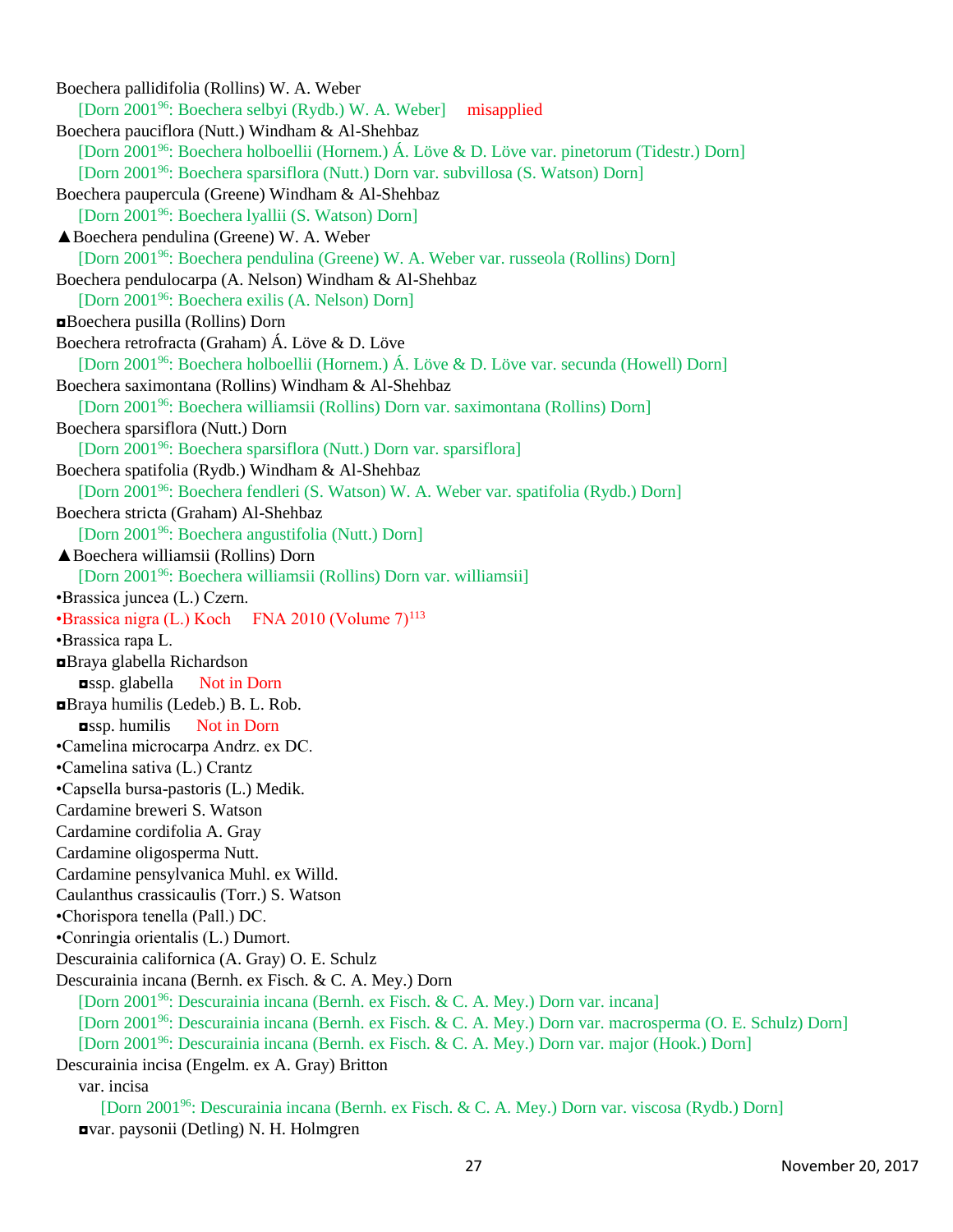[Dorn 2001<sup>96</sup>: Descurainia pinnata (Walter) Britton var. osmiarum (Cockerell) Shinners] [Dorn 2001<sup>96</sup>: Descurainia pinnata (Walter) Britton var. paysonii (Detling) S. L. Welsh & Reveal] Descurainia longepedicellata (E. Fourn.) O. E. Schulz [Dorn 2001<sup>96</sup>: Descurainia pinnata (Walter) Britton var. filipes (A. Gray) M. Peck] [Dorn 2001<sup>96</sup>: Descurainia pinnata (Walter) Britton var. osmiarum (Cockerell) Shinners] Descurainia nelsonii (Rydb.) Al-Shehbaz & Goodson [Dorn 2001<sup>96</sup>: Descurainia pinnata (Walter) Britton var. nelsonii (Rydb.) M. Peck] [Dorn 2001<sup>96</sup>: Descurainia pinnata (Walter) Britton var. osmiarum (Cockerell) Shinners] Descurainia pinnata (Walter) Britton var. brachycarpa (Richardson) Fernald [Dorn 2001<sup>96</sup>: Descurainia pinnata (Walter) Britton var. intermedia (Rydb.) C. L. Hitchc.] [Dorn 2001<sup>96</sup>: Descurainia pinnata (Walter) Britton var. osmiarum (Cockerell) Shinners] •Descurainia sophia (L.) Webb ex Prantl ◘Descurainia torulosa Rollins Draba albertina Greene Draba aurea Vahl ex Hornem. ◘Draba borealis DC. Draba cana Rydb. ▲Draba crassa Rydb. Draba crassifolia Graham Draba densifolia Nutt. ◘Draba fladnizensis Wulfen ◘Draba glabella Pursh ◘Draba globosa Payson Draba incerta Payson Draba juvenilis Kom. [Dorn 2001<sup>96</sup>: Draba longipes Raup] misapplied Draba lonchocarpa Rydb. •Draba nemorosa L. ◘Draba novolympica Payson & H. St. John [Dorn 2001<sup>96</sup>: Draba paysonii J. F. Macbr. var. treleasii (O. E. Schulz) C. L. Hitchc.] Draba oligosperma Hook. ◘Draba paysonii J. F. Macbr. [Dorn 2001<sup>96</sup>: Draba paysonii J. F. Macbr. var. paysonii] ◘Draba pectinipila Rollins [Dorn 2001<sup>96</sup>: Draba juniperina Dorn] ◘Draba porsildii G. A. Mulligan Draba praealta Greene Draba reptans (Lam.) Fernald ◘Draba spectabilis Greene [Dorn 2001<sup>96</sup>: Draba spectabilis Greene var. oxyloba (Greene) Gilg & O. E. Schulz ex O. E. Shulz] Draba streptocarpa A. Gray Draba ventosa A. Gray •Draba verna L. •Erucastrum gallicum (Willd.) O. E. Schulz Erysimum asperum (Nutt.) DC. [Dorn 2001<sup>96</sup>: Erysimum asperum (Nutt.) DC. var. asperum] Erysimum capitatum (Douglas ex Hook.) Greene var. purshii (T. Durand) Rollins [Dorn 200196: Erysimum asperum (Nutt.) DC. var. arkansanum (Nutt.) A. Gray]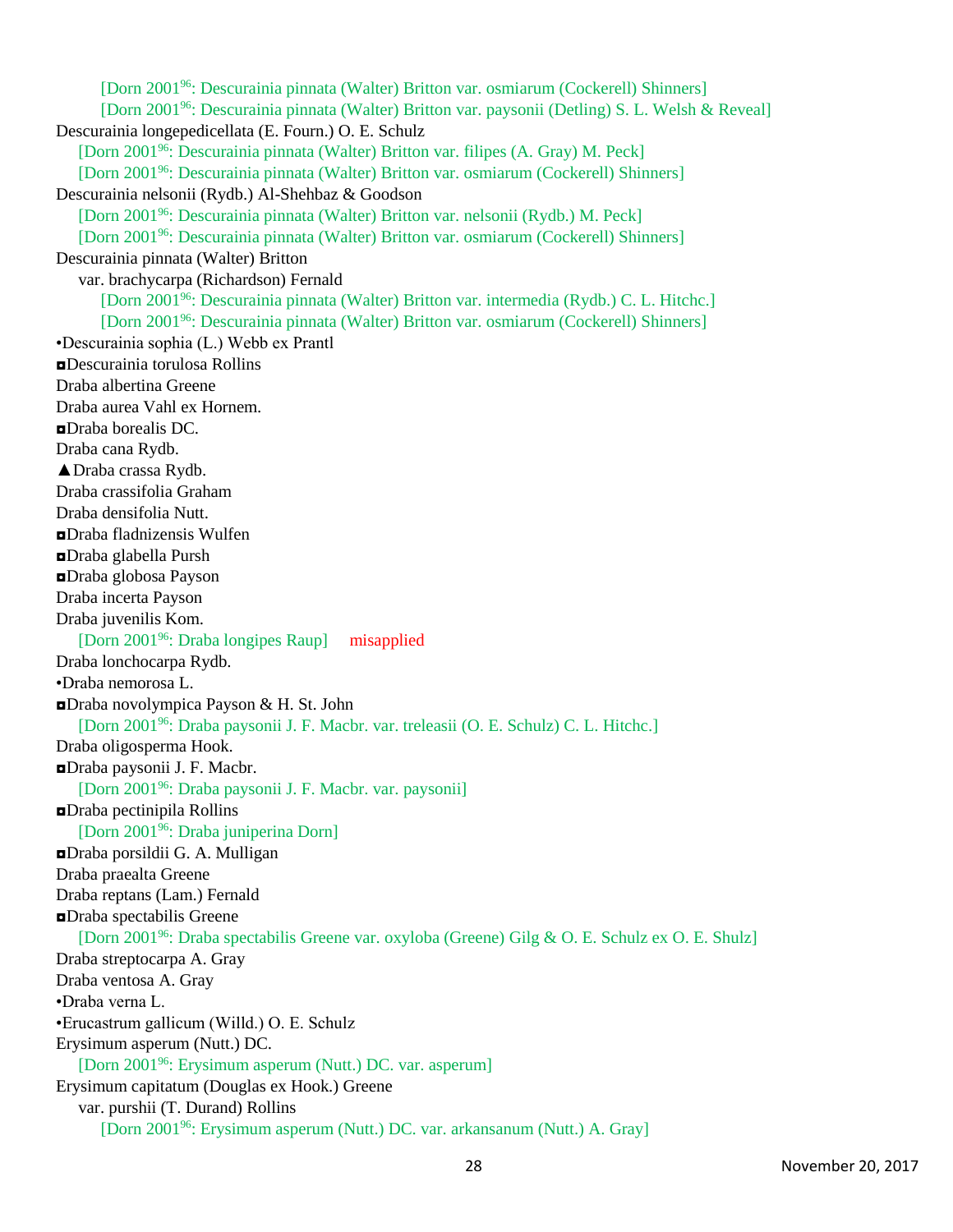•Erysimum cheiranthoides L. Erysimum inconspicuum (S. Watson) MacMill. •Erysimum repandum L. •Euclidium syriacum (L.) R. Br. •Hesperis matronalis L. Hornungia procumbens (L.) Hayek ♦•Isatis tinctoria L. Lepidium alyssoides A. Gray [Dorn 2001<sup>96</sup>: Lepidium montanum Nutt. var. alyssoides (A. Gray) M. E. Jones] ♦•Lepidium appelianum Al-Shehbaz [Dorn 2001<sup>96</sup>: Cardaria pubescens (C. A. Mey.) Jarm.] •Lepidium campestre (L.) R. Br. •Lepidium chalepense L. [Dorn 2001<sup>96</sup>: Cardaria chalepensis (L.) Hand.-Mazz.] Lepidium densiflorum Schrad. [Dorn 2001<sup>96</sup>: Lepidium densiflorum Schrad. var. densiflorum] [Dorn 2001 <sup>96</sup>: Lepidium densiflorum Schrad. var. macrocarpum G. A. Mulligan] [Dorn 2001<sup>96</sup>: Lepidium densiflorum Schrad. var. pubicarpum (A. Nelson) Thell.] [Dorn 2001<sup>96</sup>: Lepidium densiflorum Schrad. var. ramosum (A. Nelson) Thell.] ♦•Lepidium draba L. [Dorn 2001<sup>96</sup>: Cardaria draba (L.) Desv.] ◘Lepidium integrifolium Nutt. ♦•Lepidium latifolium L. Lepidium montanum Nutt. var. montanum var. wyomingense (C. L. Hitchc.) C. L. Hitchc. Not in Dorn Lepidium paysonii Rollins FNA 2010 (Volume  $7)^{113}$ •Lepidium perfoliatum L. Lepidium ramosissimum A. Nelson [Dorn 2001<sup>96</sup>: Lepidium ramosissimum A. Nelson var. bourgeauanum (Thell.) Rollins] [Dorn 2001<sup>96</sup>: Lepidium ramosissimum A. Nelson var. ramosissimum] •Lepidium sativum L. Lepidium virginicum L. var. menziesii (DC.) C. L. Hitchc. [Dorn 2001<sup>96</sup>: Lepidium virginicum L. var. medium (Greene) C. L. Hitchc.] [Dorn 2001<sup>96</sup>: Lepidium virginicum L. var. pubescens (Greene) Thell.] •Lobularia maritima (L.) Desv. •Nasturtium microphyllum Boenn. ex Rchb. Not in Dorn •Nasturtium officinale R. Br. Noccaea fendleri (A. Gray) Holub ssp. glauca (A. Nelson) Al-Shehbaz & M. Koch [Dorn 2001<sup>96</sup>: Noccaea montana (L.) C. A. Mey.] Noccaea parviflora (A. Nelson) Holub ◘Parrya rydbergii Botsch. [Dorn 2001<sup>96</sup>: Parrya nudicaulis (L.) Regel] Physaria acutifolia Rydb. Physaria arenosa (Richardson) O'Kane & Al-Shehbaz var. arenosa [Dorn 2001<sup>96</sup>: Lesquerella arenosa (Richardson) Rydb. var. arenosa] ◘var. argillosa (Rollins & E. A. Shaw) B. L. Turner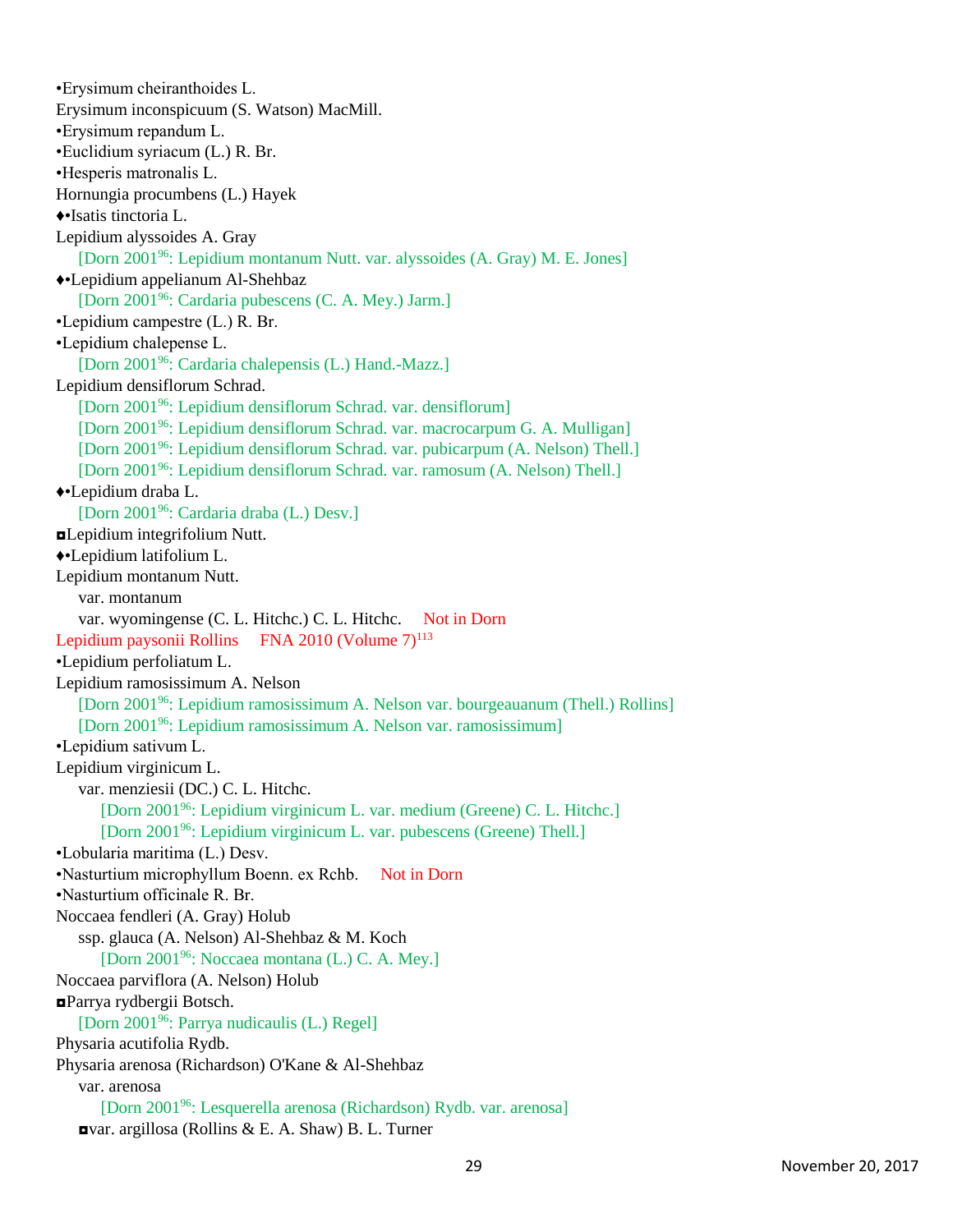[Dorn 2001<sup>96</sup>: Lesquerella arenosa (Richardson) Rydb. var. argillosa Rollins & E. A. Shaw] Physaria brassicoides Rydb. Physaria carinata (Rollins) O'Kane & Al-Shehbaz [Dorn 2001<sup>96</sup>: Lesquerella carinata Rollins] ◘ssp. carinata Not in Dorn ▲ssp. paysonii (Rollins) O'Kane [Dorn 2001<sup>96</sup>: Lesquerella paysonii Rollins] ▲Physaria condensata Rollins Physaria curvipes (A. Nelson) Grady & O'Kane [Dorn 2001<sup>96</sup>: Lesquerella alpina (Nutt.) S. Watson] Physaria didymocarpa (Hook.) A. Gray var. didymocarpa Not in Dorn ◘var. lanata A. Nelson [Dorn 2001<sup>96</sup>: Physaria lanata (A. Nelson) Rydb.] ◘Physaria dornii Lichvar ▲Physaria eburniflora Rollins ◘Physaria fremontii (Rollins & E. A. Shaw) O'Kane & Al-Shehbaz [Dorn 2001<sup>96</sup>: Lesquerella fremontii Rollins & E. A. Shaw] Physaria integrifolia (Rollins) Lichvar Physaria integrifolia (Rollins) Lichvar var. monticola Lichvar Physaria ludoviciana (Nutt.) O'Kane & Al-Shehbaz [Dorn 2001<sup>96</sup>: Lesquerella ludoviciana (Nutt.) S. Watson] ◘Physaria macrocarpa (A. Nelson) O'Kane & Al-Shehbaz [Dorn 2001<sup>96</sup>: Lesquerella macrocarpa A. Nelson] Physaria montana (A. Gray) Greene [Dorn 2001<sup>96</sup>: Lesquerella montana (A. Gray) S. Watson] ◘Physaria multiceps (Maguire) O'Kane & Al-Shehbaz [Dorn 2001<sup>96</sup>: Lesquerella multiceps Maguire] Physaria nelsonii O'Kane & Al-Shehbaz [Dorn 2001<sup>96</sup>: Lesquerella condensata A. Nelson]  $\triangle$  Physaria pachyphylla O'Kane & Grady Not in Dorn ◘Physaria parvula (Greene) O'Kane & Al-Shehbaz [Dorn 2001<sup>96</sup>: Lesquerella parvula Greene] ◘Physaria prostrata (A. Nelson) O'Kane & Al-Shehbaz [Dorn 2001<sup>96</sup>: Lesquerella prostrata A. Nelson] Physaria pycnantha Grady & O'Kane Not in Dorn Physaria reediana O'Kane & Al-Shehbaz [Dorn 2001<sup>96</sup>: Lesquerella alpina (Nutt.) S. Watson] ▲Physaria saximontana Rollins ▲var. saximontana Not in Dorn Physaria spatulata (Rydb.) Grady & O'Kane [Dorn 2001<sup>96</sup>: Lesquerella alpina (Nutt.) S. Watson] Physaria subumbellata (Rollins) O'Kane & Al-Shehbaz Not in Dorn •Raphanus sativus L. Rorippa alpina (S. Watson) Rydb. [Dorn 2001<sup>96</sup>: Rorippa curvipes Greene var. alpina (S. Watson) Stuckey] •Rorippa austriaca (Crantz) Besser. Brasher 2007<sup>131</sup> ▲Rorippa calycina (Engelm.) Rydb. Rorippa curvipes Greene [Dorn 200196: Rorippa curvipes Greene var. curvipes]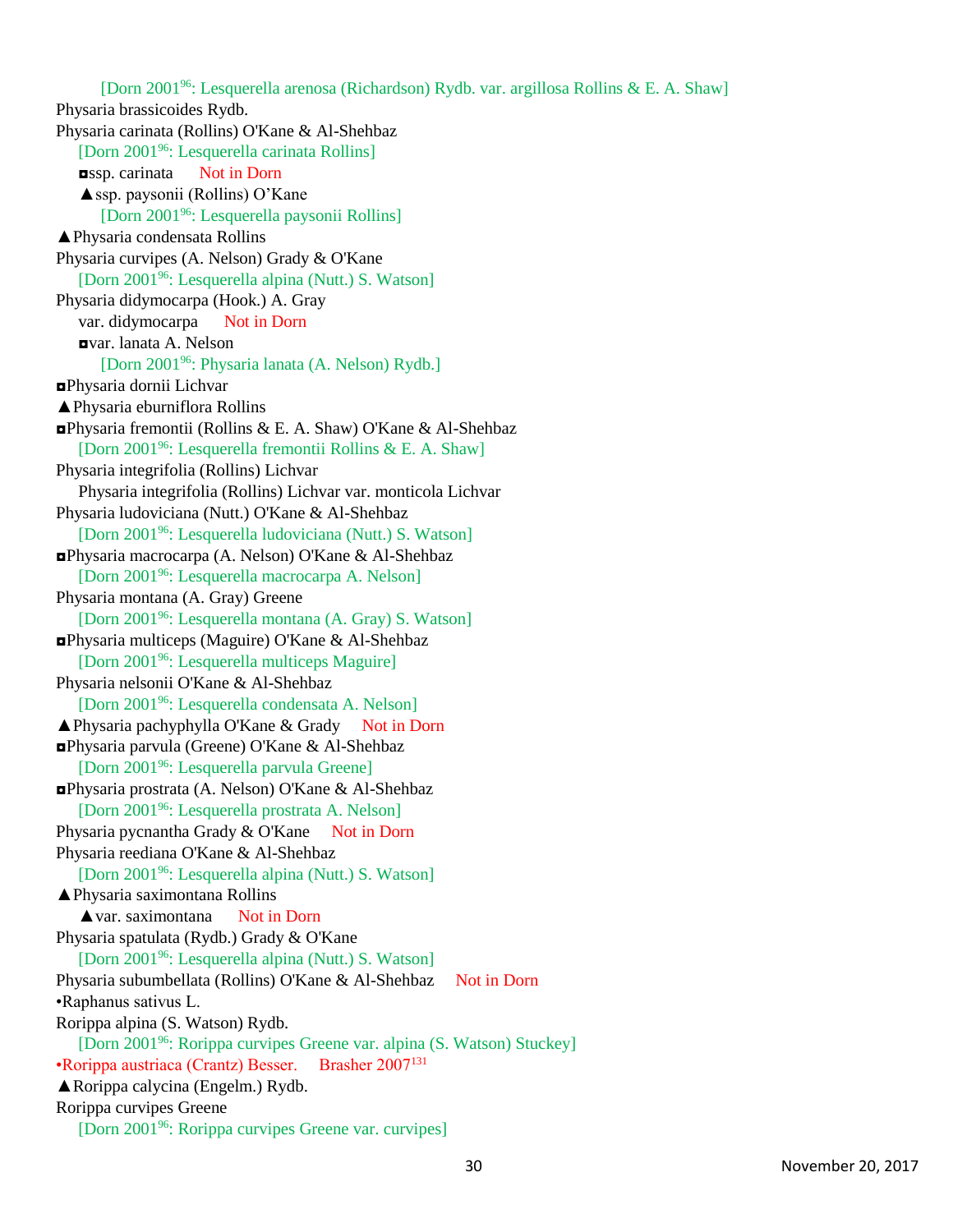[Dorn 2001<sup>96</sup>: Rorippa curvipes Greene var. integra (Rydb.) Stuckey] [Dorn 2001<sup>96</sup>: Rorippa truncata (Jeps.) Stuckey] Rorippa curvisiliqua (Hook.) Bessey ex Britton [Dorn 2001<sup>96</sup>: Rorippa curvisiliqua (Hook.) Bessey ex Britton var. curvisiliqua] [Dorn 2001<sup>96</sup>: Rorippa curvisiliqua (Hook.) Bessey ex Britton var. orientalis Stuckey] Rorippa palustris (L.) Besser var. hispida (Desv.) Rydb. [Dorn 2001<sup>96</sup>: Rorippa palustris (L.) Besser var. elongata Stuckey] var. palustris [Dorn 2001<sup>96</sup>: Rorippa palustris (L.) Besser var. fernaldiana (Butters & Abbe) Stuckey] Rorippa sinuata (Nutt.) Hitchc. Rorippa sphaerocarpa (A. Gray) Britton Rorippa tenerrima Greene •Sinapis arvensis L. •Sisymbrium altissimum L. •Sisymbrium irio L. FNA 2010 (Volume  $7)^{113}$ Sisymbrium linifolium (Nutt.) Nutt. [Dorn 2001<sup>96</sup>: Schoenocrambe linifolia (Nutt.) Greene] •Sisymbrium loeselii L. Smelowskia americana Rydb. [Dorn 2001<sup>96</sup>: Smelowskia calycina (Steph. ex Willd.) C. A. Mey. var. americana (Regel & Herd.) Drury & Rollins] Stanleya bipinnata Greene [Stanleya pinnata (Pursh) Britton] Stanleya pinnata (Pursh) Britton var. integrifolia (E. James) Rollins [Stanleya pinnata (Pursh) Britton] var. pinnata [Stanleya pinnata (Pursh) Britton] ▲Stanleya tomentosa Parry Stanleya viridiflora Nutt. Streptanthella longirostris (S. Watson) Rydb. Streptanthus cordatus Nutt. var. cordatus Not in Dorn •Strigosella africana (L.) Botsch. [Dorn 2001<sup>96</sup>: Malcolmia africana (L.) R. Br.] Subularia aquatica L. var. americana (G. A. Mulligan & Calder) B. Boivin Not in Dorn Thelypodiopsis elegans (M. E. Jones) Rydb. Thelypodium integrifolium (Nutt.) Endl. ex Walp. var. integrifolium Not in Dorn Thelypodium paniculatum A. Nelson Thelypodium sagittatum (Nutt.) Endl. ex Walp. var. sagittatum Not in Dorn •Thlaspi arvense L. Transberingia bursifolia (DC.) Al-Shehbaz & O'Kane ssp. virgata (Nutt.) Al-Shehbaz & O'Kane [Dorn 2001<sup>96</sup>: Halimolobos virgata (Nutt.) O. E. Schulz] Turritis glabra L. [Dorn 2001<sup>96</sup>: Arabis glabra (L.) Bernh.]

## **Cactaceae**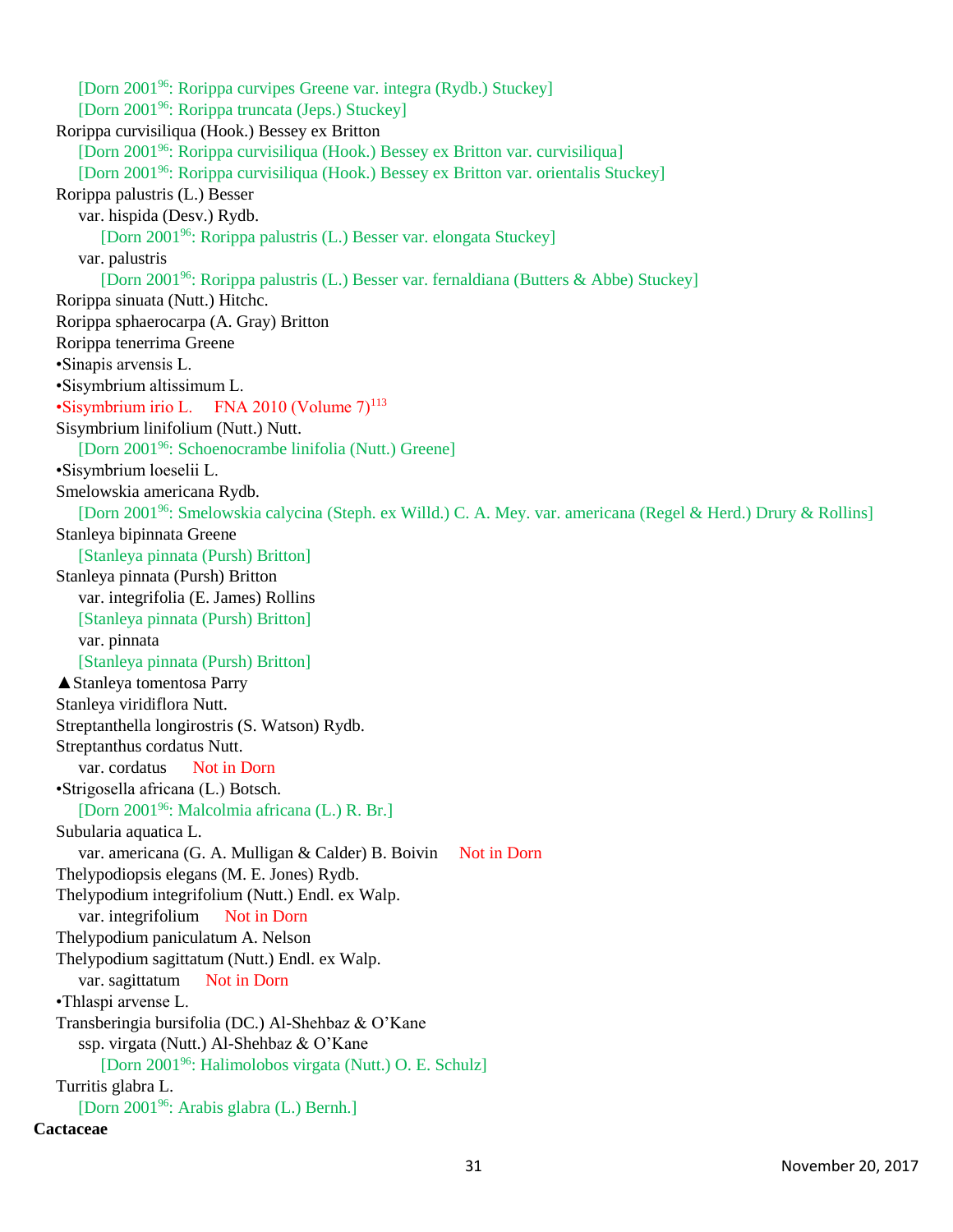Coryphantha missouriensis (Sweet) Britton & Rose Coryphantha vivipara (Nutt.) Britton & Rose Echinocereus viridiflorus Engelm. Opuntia fragilis (Nutt.) Haw. Opuntia polyacantha Haw. var. polyacantha [Dorn 2001<sup>96</sup>: Opuntia erinacea Engelm. & J. M. Bigelow ex Engelm. var. utahensis (Engelm.) L. D. Benson] [Dorn 2001<sup>96</sup>: Opuntia polyacantha Haw. var. juniperina (Britton & Rose) L. D. Benson] [Dorn 2001<sup>96</sup>: Opuntia polyacantha Haw. var. rufispina (Engelm. & J. M. Bigelow ex Engelm.) L. D. Benson] Opuntia tortispina Engelm. & J. M. Bigelow [Dorn 2001<sup>96</sup>: Opuntia macrorhiza Engelm.] Pediocactus simpsonii (Engelm.) Britton & Rose **Campanulaceae** ◘Campanula aparinoides Pursh Campanula parryi A. Gray var. parryi Not in Dorn •Campanula rapunculoides L. Campanula rotundifolia L. Campanula uniflora L. ◘Downingia laeta (Greene) Greene ◘Heterocodon rariflorus Nutt. ◘Lobelia siphilitica L. ◘var. ludoviciana A. DC. ◘Porterella carnosula (Hook. & Arn.) Torr. ◘Triodanis holzingeri McVaugh ◘Triodanis leptocarpa (Nutt.) Nieuwl. Triodanis perfoliata (L.) Nieuwl. **Cannabaceae** •Cannabis sativa L. Humulus lupulus L. var. neomexicanus A. Nelson & Cockerell **Caprifoliaceae** •Dipsacus fullonum L. •Dipsacus sylvestris L. Fertig 2013<sup>105</sup> •Knautia arvensis (L.) Coult. Linnaea borealis L. var. longiflora Torr. •Lonicera x bella Zabel Not in Dorn Lonicera caerulea L. var. cauriana (Fernald) B. Boivin Not in Dorn Lonicera dioica L. var. glaucescens (Rydb.) Butters Lonicera involucrata (Richardson) Banks ex Spreng. var. involucrata Not in Dorn •Lonicera morrowii A. Gray •Lonicera tatarica L. Lonicera utahensis S. Watson Symphoricarpos albus (L.) S. F. Blake var. albus var. laevigatus (Fernald) S. F. Blake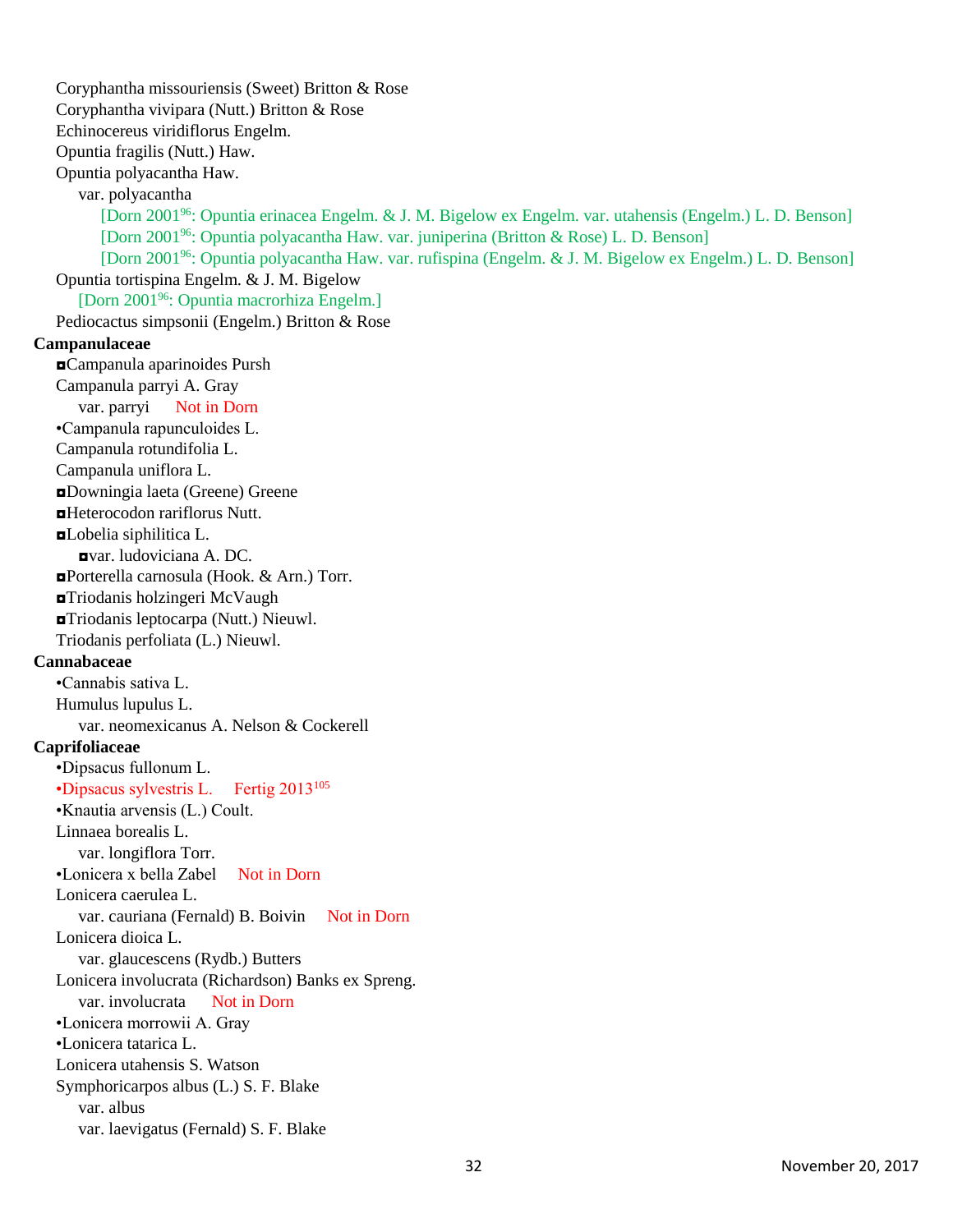Symphoricarpos occidentalis Hook. Symphoricarpos oreophilus A. Gray var. utahensis (Rydb.) A. Nelson Valeriana acutiloba Rydb. var. acutiloba var. pubicarpa (Rydb.) Cronquist Valeriana dioica L. var. sylvatica (Sol. ex Richardson) S. Watson Valeriana edulis Nutt. ex Torr. & A. Gray var. edulis Not in Dorn Valeriana occidentalis A. Heller •Valeriana officinalis L. **Caryophyllaceae** •Agrostemma githago L. •var. githago Not in Dorn •Arenaria serpyllifolia L. •var. serpyllifolia Not in Dorn Cerastium arvense L. var. strictum (Gaudin) W. D. J. Koch Not in Dorn Cerastium beeringianum Cham. & Schltdl. [Dorn 2001<sup>96</sup>: Cerastium beeringianum Cham. & Schltdl. var. capillare Fernald & Wiegand] Cerastium brachypodum (Engelm. ex A. Gray) B. L. Rob. ex Britton •Cerastium fontanum Baumg. •ssp. vulgare (Hartm.) Greuter & Burdet Not in Dorn •Cerastium glomeratum Thuill. [Dorn 2001<sup>96</sup>: Cerastium viscosum L.] misapplied Cerastium nutans Raf. var. nutans Not in Dorn •Cerastium tomentosum L. Cherleria biflora (L.) A. J. Moore & Dillenb. Minuartia biflora (L. Schinz & Thell.) [Dorn 2001<sup>96</sup>: Minuartia obtusiloba (Rydb.) House] Cherleria obtusiloba (L.) A. J. Moore & Dillenb. [Dorn 2001<sup>96</sup>: Minuartia obtusiloba (Rydb.) House] •Dianthus armeria L. •ssp. armeria Not in Dorn •Dianthus barbatus L. •ssp. barbatus Not in Dorn •Dianthus deltoides L. •ssp. deltoides Not in Dorn Eremogone congesta (Nutt.) Ikonn. var. congesta var. lithophila (Rydb.) Dorn Eremogone eastwoodiae (Rydb.) Ikonn. var. eastwoodiae Not in Dorn Eremogone fendleri (A. Gray) Ikonn. var. fendleri Not in Dorn Eremogone hookeri (Nutt.) W. A. Weber var. hookeri var. pinetorum (A. Nelson) Dorn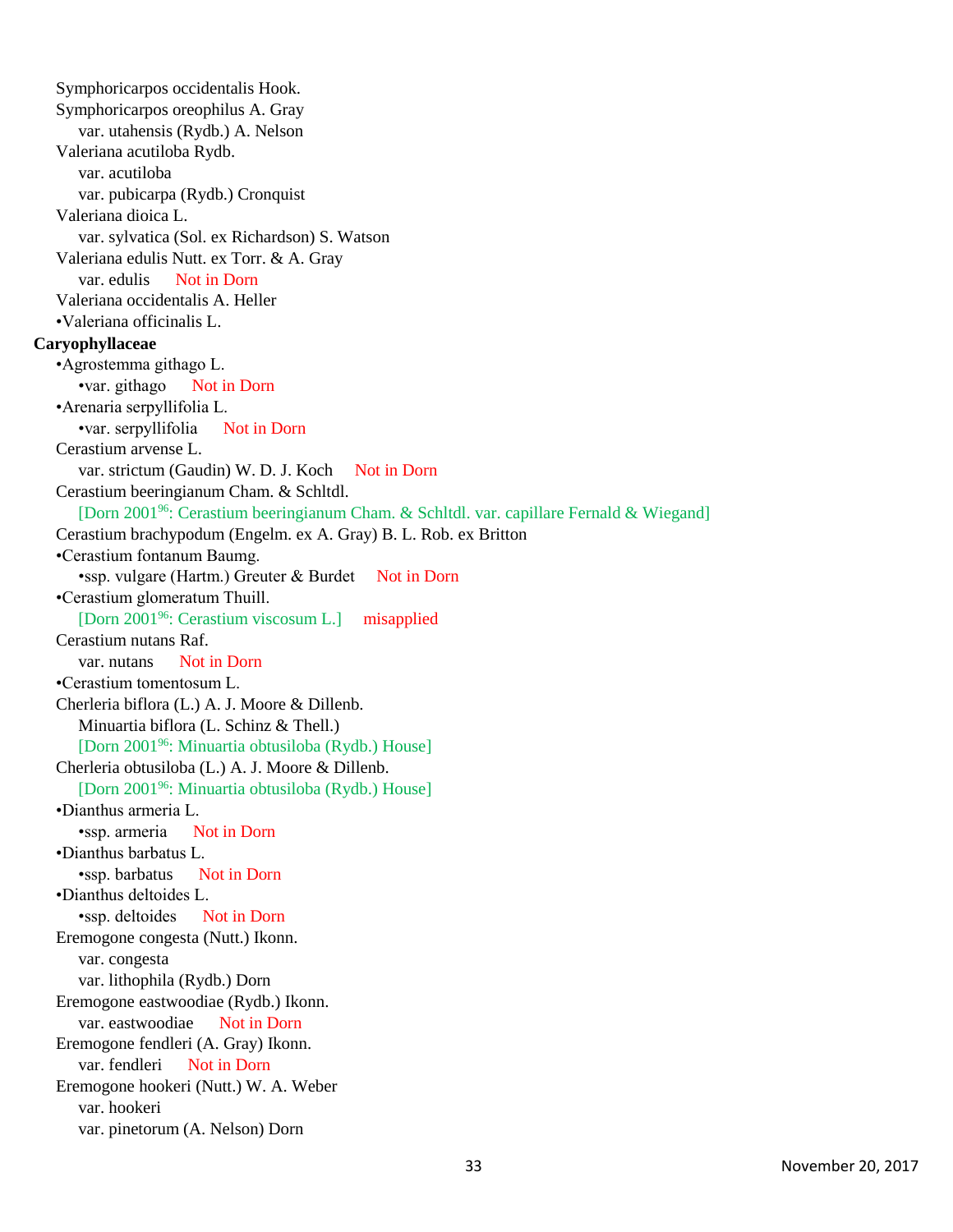Eremogone kingii (S. Watson) Ikonn. var. glabrescens (S. Watson) Dorn Eremogone loisiae N. H. Holmgren & P. K. Holmgren Holmgren  $2011^{99}$ •Gypsophila paniculata L. •Gypsophila scorzonerifolia Ser. •Holosteum umbellatum L. •ssp. umbellatum Not in Dorn ◘Loeflingia squarrosa Nutt. [Dorn 2001<sup>96</sup>: Loeflingia squarrosa Nutt. var. artemisiarum (Barneby & Twisselm.) Dorn] [Dorn 2001<sup>96</sup>: Loeflingia squarrosa Nutt. var. texana (Hook.) Dorn] Moehringia lateriflora (L.) Fenzl Paronychia depressa (Torr. & A. Gray) Nutt. ex A. Nelson ◘Paronychia jamesii Torr. & A. Gray ◘Paronychia pulvinata A. Gray Paronychia sessiliflora Nutt. Pseudostellaria jamesiana (Torr.) W. A. Weber & R. L. Hartm. Sabulina austromontana (S. J. Wolf & Packer) Dillenb. & Kadereit [Dorn 2001<sup>96</sup>: Minuartia austromontana S. J. Wolf & Packer] ◘Sabulina macrantha (Rydb.) Dillenb. & Kadereit Minuartia macrantha (Rydb.) House ◘var. filiorum (Maguire) Dillenb. & Kadereit Minuartia macrantha (Rydb.) House [Dorn 2001<sup>96</sup>: Minuartia filiorum (Maguire) McNeill] Sabulina nuttallii (Pax) Dillenb. & Kadereit [Dorn 2001<sup>96</sup>: Minuartia nuttallii (Pax) Briq.] var. nuttallii (Pax) Dillenb. & Kadereit Minuartia nuttallii (Pax) Briq. var. nuttallii [Dorn 2001<sup>96</sup>: Minuartia nuttallii (Pax) Briq.] Sabulina rubella (Wahlenb.) Dillenb. & Kadereit [Dorn 2001<sup>96</sup>: Minuartia rubella (Wahlenb.) Hiern] Sagina saginoides (L.) H. Karst. •Saponaria officinalis L. Silene acaulis (L.) Jacq. [Dorn 2001<sup>96</sup>: Silene acaulis (L.) Jacq. var. subacaulescens (F. N. Williams) Fernald & H. St. John] Silene antirrhina L. •Silene csereii Baumg. •Silene dichotoma Ehrh. •ssp. dichotoma Not in Dorn ◘Silene douglasii Hook. ◘var. douglasii Not in Dorn Silene drummondii Hook. var. drummondii Not in Dorn var. striata (Rydb.) Bocquet Not in Dorn Silene hitchguirei Bocquet ◘Silene kingii (S. Watson) Bocquet •Silene latifolia Poir. Silene menziesii Hook. [Dorn 2001<sup>96</sup>: Silene menziesii Hook. var. menziesii] [Dorn 2001<sup>96</sup>: Silene menziesii Hook. var. viscosa (Greene) C. L. Hitchc. & Maguire] •Silene noctiflora L.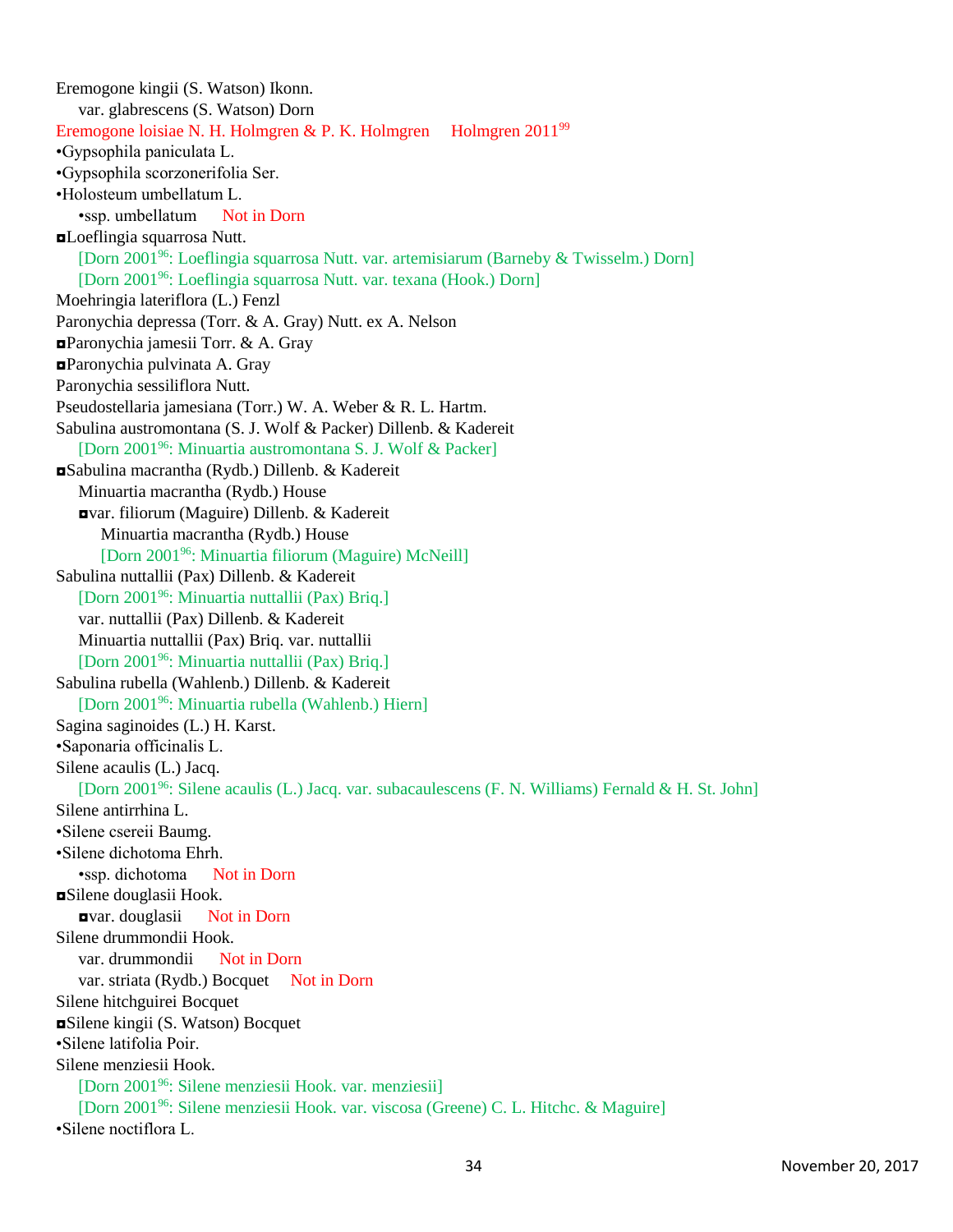Silene oregana S. Watson Silene parryi (S. Watson) C. L. Hitchc. & Maguire •Silene pendula L. Not in Dorn ◘Silene repens Patrin ex Pers. [Dorn 2001<sup>96</sup>: Silene repens Patrin ex Pers. var. australe (C. L. Hitchc. & Maguire) C. L. Hitchc.] Silene uralensis (Rupr.) Bocquet Not in Dorn ssp. uralensis Not in Dorn •Silene vulgaris (Moench) Garcke •Spergula arvensis L. •Spergularia echinosperma (Čelak.) Asch. & Graebn. •Spergularia media (L.) C. Presl •var. media Not in Dorn •Spergularia rubra (L.) J. Presl & C. Presl Spergularia salina J. Presl & C. Presl [Dorn 2001<sup>96</sup>: Spergularia marina (L.) Griseb.] Stellaria borealis Bigelow var. borealis Not in Dorn var. sitchana (Steud.) Fernald Not in Dorn Stellaria calycantha (Ledeb.) Bong. Stellaria crassifolia Ehrh. Stellaria crispa Cham. & Schltdl. Stellaria longifolia Muhl. ex Willd. Stellaria longipes Goldie var. longipes Not in Dorn [Dorn 2001<sup>96</sup>: Stellaria monantha Hultén] •Stellaria media (L.) Vill. Stellaria obtusa Engelm. Stellaria umbellata Turcz. ex Kar. & Kir. •Vaccaria hispanica (Mill.) Rauschert **Celastraceae** Celastrus scandens L. Parnassia fimbriata König var. fimbriata Not in Dorn ▲Parnassia kotzebuei Cham. ex Spreng. Parnassia palustris L. var. montanensis (Fernald & Rydb. ex Rydb.) C. L. Hitchc. var. parviflora (DC.) B. Boivin [Dorn 2001<sup>96</sup>: Parnassia parviflora DC.] Paxistima myrsinites (Pursh) Raf. **Ceratophyllaceae** Ceratophyllum demersum L. **Cistaceae** ◘Crocanthemum bicknellii (Fernald) Janch. [Dorn 2001<sup>96</sup>: Helianthemum bicknellii Fernald] ◘Lechea intermedia Legg. ex Britton ◘var. intermedia Not in Dorn **Cleomaceae** Peritoma lutea (Hook.) Raf. [Dorn 2001<sup>96</sup>: Cleome lutea Hook.] ◘Peritoma multicaulis (DC.) Iltis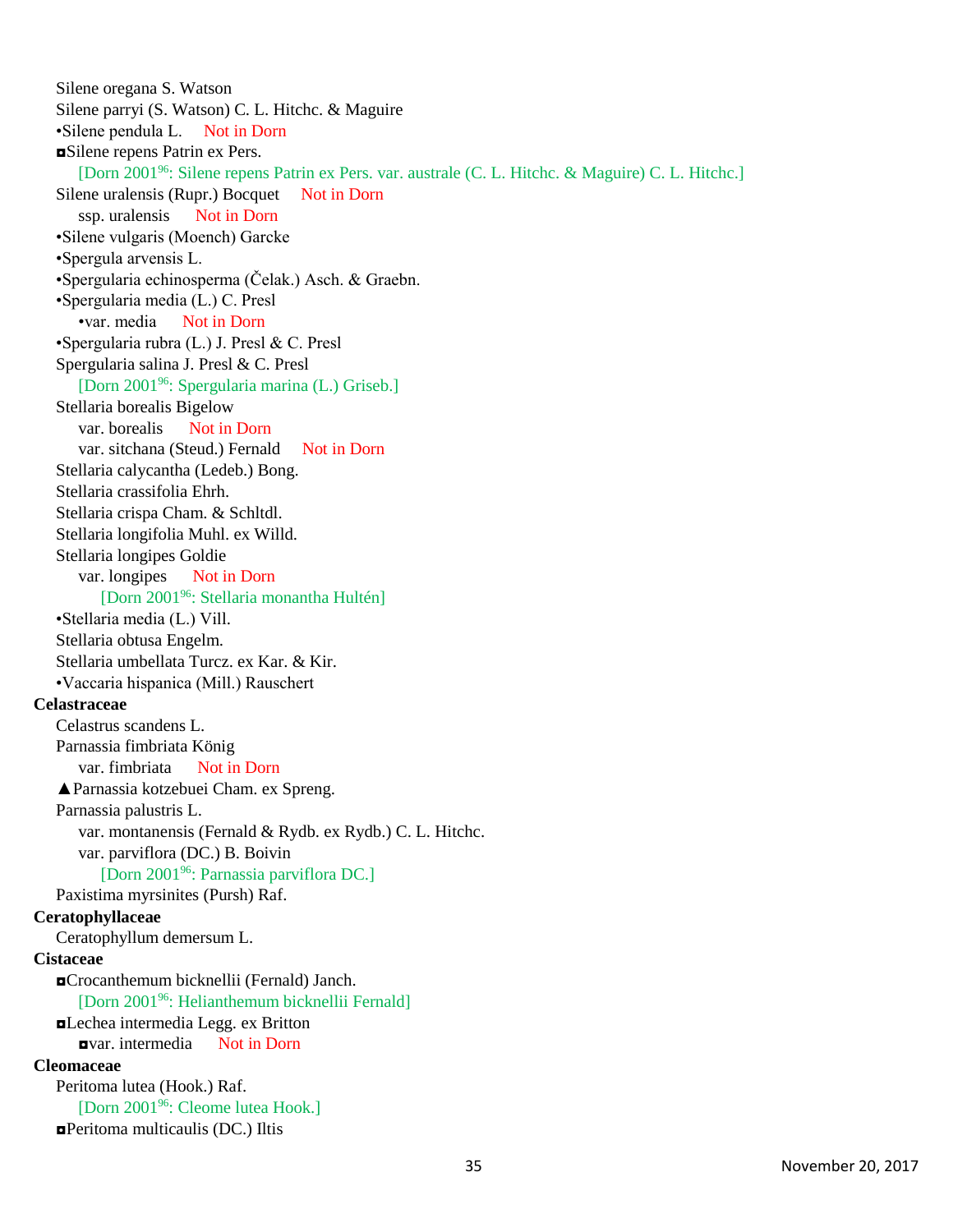[Dorn 2001<sup>96</sup>: Cleome multicaulis DC.] Peritoma serrulata (Pursh) DC. [Dorn 2001<sup>96</sup>: Cleome serrulata Pursh] Polanisia dodecandra (L.) DC. var. trachysperma (Torr. & A. Gray) Iltis [Dorn 2001<sup>96</sup>: Polanisia trachysperma Torr. & A. Gray] **Comandraceae** Comandra umbellata (L.) Nutt. var. pallida (A. DC.) M. E. Jones **Commelinaceae** ◘Tradescantia bracteata Small ex Britton & Brown Tradescantia occidentalis (Britton) Smyth var. occidentalis Not in Dorn **Convolvulaceae** Calystegia macounii (Greene) Brummitt Calystegia sepium (L.) R. Br. var. angulata (Brummitt) N. H. Holmgren ♦•Convolvulus arvensis L. •Cuscuta approximata Bab. •var. urceolata (Kuntze) Yunck. Not in Dorn ◘Cuscuta californica Hook. & Arn. ◘var. breviflora Engelm. [Dorn 2001<sup>96</sup>: Cuscuta occidentalis Millsp.] •Cuscuta epithymum L. ◘Cuscuta indecora Choisy ◘var. neuropetala (Engelm.) Hitchc. Not in Dorn ◘Cuscuta megalocarpa Rydb. ◘Cuscuta plattensis A. Nelson Evolvulus nuttallianus Schult. Ipomoea leptophylla Torr. **Cornaceae** Cornus canadensis L. Cornus stolonifera Michx. [Dorn 2001<sup>96</sup>: Cornus sericea L.] **Crassulaceae** Crassula aquatica (L.) Schönl. FNA 2009 (Volume  $8$ )<sup>114</sup> ◘Crassula solieri (Gay) F. Meigen Rhodiola integrifolia Raf. [Dorn 2001<sup>96</sup>: Sedum integrifolium (Raf.) A. Nelson] ssp. integrifolia Not in Dorn Rhodiola rhodantha (A. Gray) H. Jacobsen [Dorn 2001<sup>96</sup>: Sedum rhodanthum A. Gray] •Sedum acre L. Sedum debile S. Watson Sedum lanceolatum Torr. var. lanceolatum Not in Dorn Sedum stenopetalum Pursh var. stenopetalum Not in Dorn **Crossosomataceae** ◘Glossopetalon spinescens A. Gray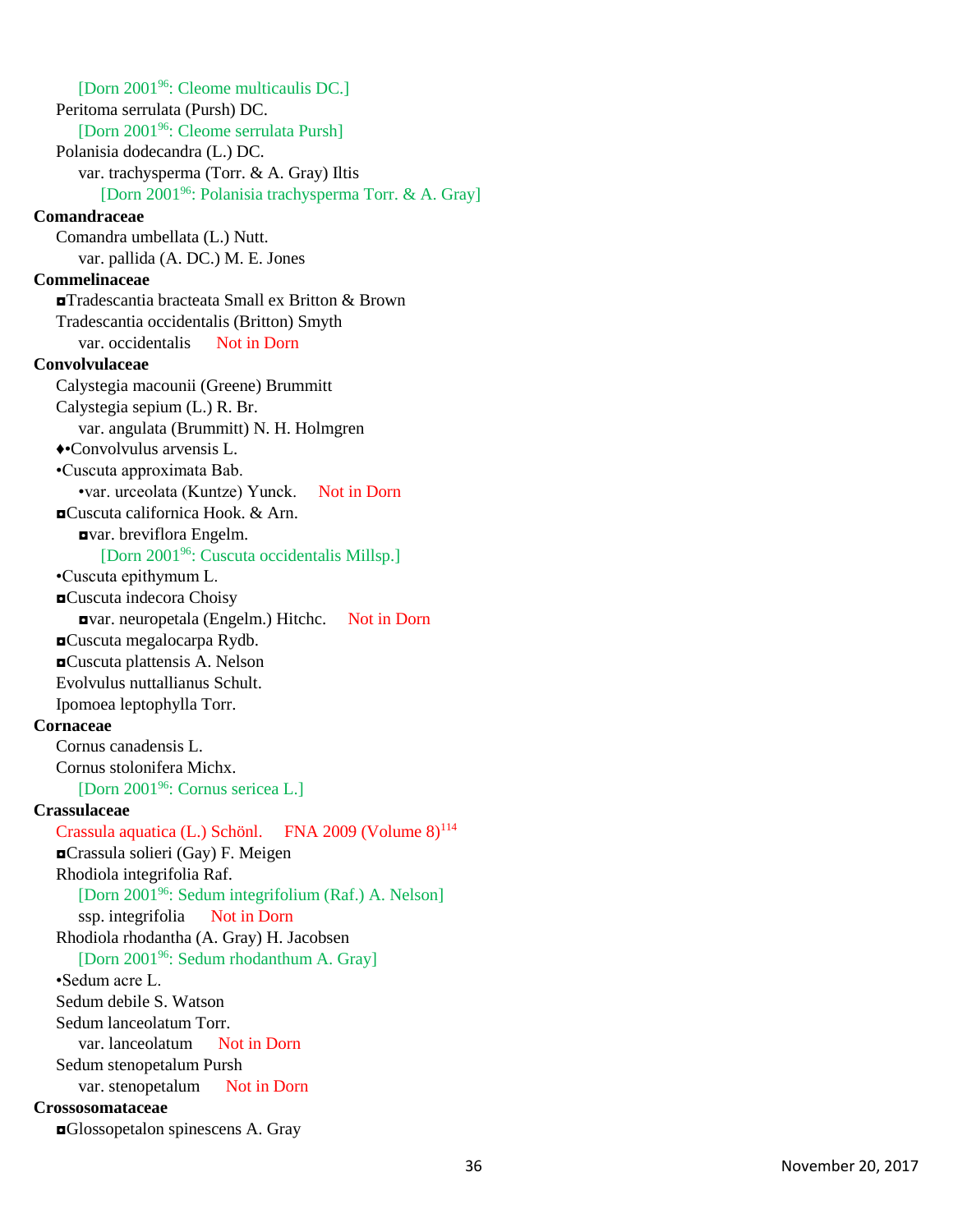◘var. meionandrum (Koehne) Trel. **Cucurbitaceae** Cucurbita foetidissima Kunth •Cucurbita pepo L. Not in Dorn •var. pepo Not in Dorn Echinocystis lobata (Michx.) Torr. & A. Gray **Cyperaceae** Amphiscirpus nevadensis (S. Watson) Oteng-Yeb. Bolboschoenus maritimus (L.) Palla var. paludosus (A. Nelson) Dorn Carex albonigra Mack. ◘Carex alopecoidea Tuck. ◘Carex aperta Boott Not in Dorn Carex aquatilis Wahlenb. var. aquatilis Not in Dorn ◘Carex arcta Boott Not in Dorn Carex atherodes Spreng. Carex athrostachya Olney Carex aurea Nutt. Carex backii Boott Carex bebbii Olney ex Fernald Carex bella L. H. Bailey Not in Dorn Carex blanda Dewey Carex bolanderi Olney [Dorn 2001<sup>96</sup>: Carex deweyana Schwein. var. bolanderi (Olney) W. Boott] [ Carex deweyana Schwein. var. deweyana] Carex brevior (Dewey) Mack. ex Lunell Carex brunnescens (Pers.) Poir. var. brunnescens Not in Dorn Carex buxbaumii Wahlenb. Carex canescens L. var. can escens Not in Dorn Carex capillaris L. Carex capitata L. Carex chalciolepis T. Holm [Dorn 2001<sup>96</sup>: Carex atrata L. var. chalciolepis (T. Holm) Kük.] ◘Carex concinna R. Br. Carex cordillerana Saarela & B. A. Ford Undescribed taxon in Dorn Undescribed taxon in Dorn ◘Carex crawei Dewey Carex cusickii Mack. Ex Piper & Beattie Carex deweyana Schwein. var. deweyana ◘Carex diandra Schrank Carex disperma Dewey Carex douglasii Boott Carex duriuscula C. A. Mey. [Dorn 2001<sup>96</sup>: Carex stenophylla Wahlb.] Carex ebenea Rydb. ◘Carex eburnea Boott Carex echinata Murray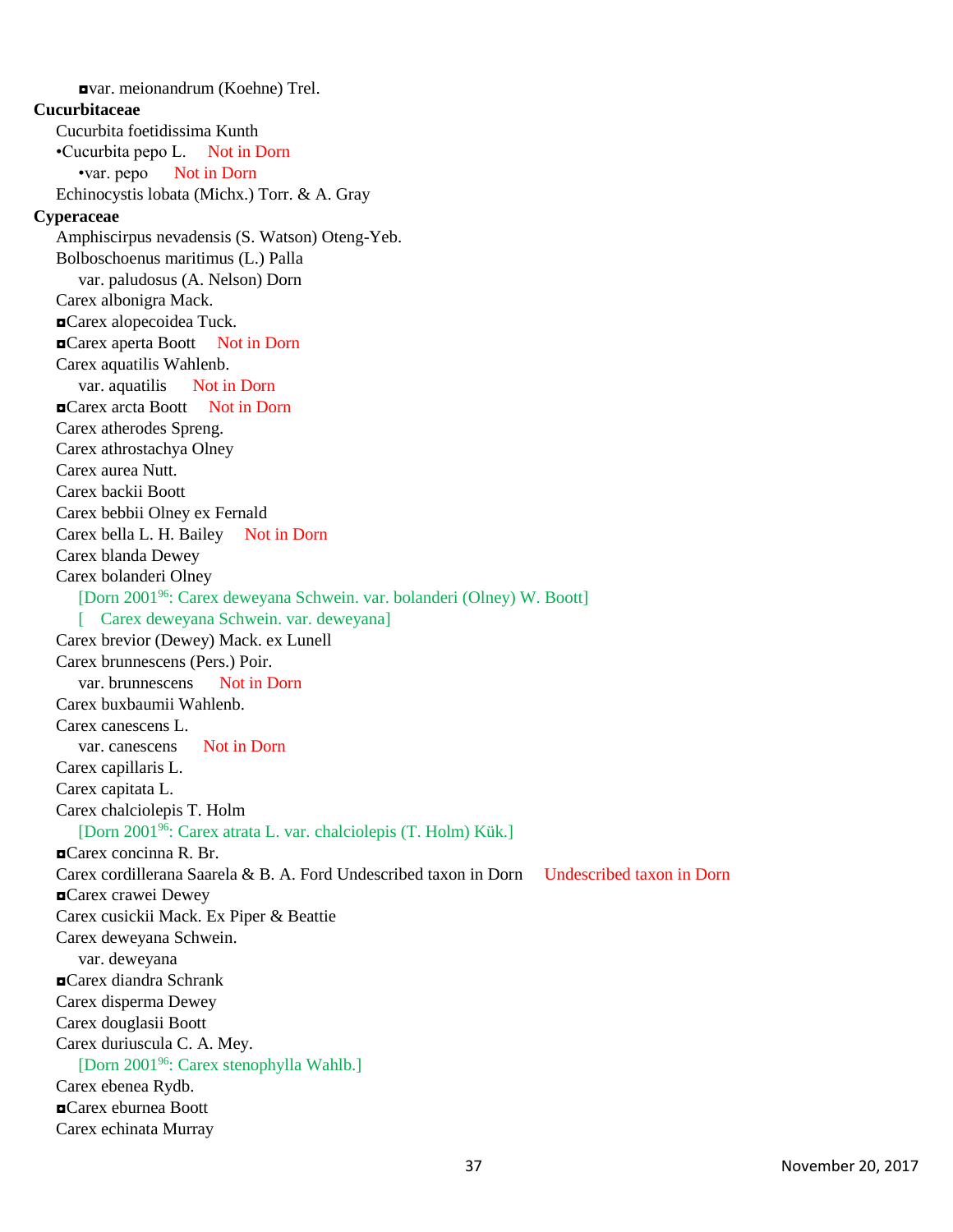var. echinata Not in Dorn ◘Carex egglestonii Mack. Carex elynoides Holm ◘Carex emoryi Dewey Carex engelmannii L. H. Bailey [Dorn 2001<sup>96</sup>: Carex breweri Boott var. paddoensis (Suksd.) Cronquist] Carex epapillosa Mack. [Dorn 2001<sup>96</sup>: Carex atrata L. var. erecta Boott] Carex filifolia Nutt. var. filifolia Not in Dorn ◘Carex flava L. ◘Carex foenea Willd. ◘Carex fuliginosa Schkuhr [Dorn 2001<sup>96</sup>: Carex misandra R. Br.] Carex geyeri Boott ◘Carex granularis Muhl. ex Willd. [Dorn 2001<sup>96</sup>: Carex granularis Muhl. ex Willd. var. haleana (Olney) Porter] Carex gravida L. H. Bailey Carex gynocrates Wormsk. ex Drejer ◘Carex hallii Olney [Dorn 2001<sup>96</sup>: Carex parryana Dewey var. unica L. H. Bailey] Carex haydeniana Olney Carex hoodii Boott Carex hystericina Muhl. ex Willd. Carex illota L. H. Bailey ◘Carex incurviformis Mack. [Dorn 2001<sup>96</sup>: Carex incurviformis Mack. var. danaensis (Stacey) F. J. Herm.] ◘Carex infirminervia Naczi [Dorn 2001<sup>96</sup>: Carex deweyana Schwein. var. bolanderi (Olney) W. Boott] [ Carex deweyana Schwein. var. deweyana] Carex inops L. H. Bailey ssp. heliophila (Mack.) Crins [Dorn 2001<sup>96</sup>: Carex pensylvanica Lam. var. digyna Boeckeler] Carex interior L. H. Bailey ◘Carex intumescens Rudge Not in Dorn Carex jonesii L. H. Bailey Carex lachenalii Schkuhr [Dorn 2001<sup>96</sup>: Carex bipartita All.] ◘Carex laeviculmis Meinsh. Carex lasiocarpa Ehrh. Carex lenticularis Michx. ◘var. dolia (M. E. Jones) L. A. Standl. Not in Dorn var. pallida (W. Boott) Dorn Carex leporinella Mack. Carex leptalea Wahlenb. Carex limosa L. ▲Carex livida (Wahlenb.) Willd. Carex luzulina Olney var. ablata (L. H. Bailey) F. J. Herm. ◘var. atropurpurea Dorn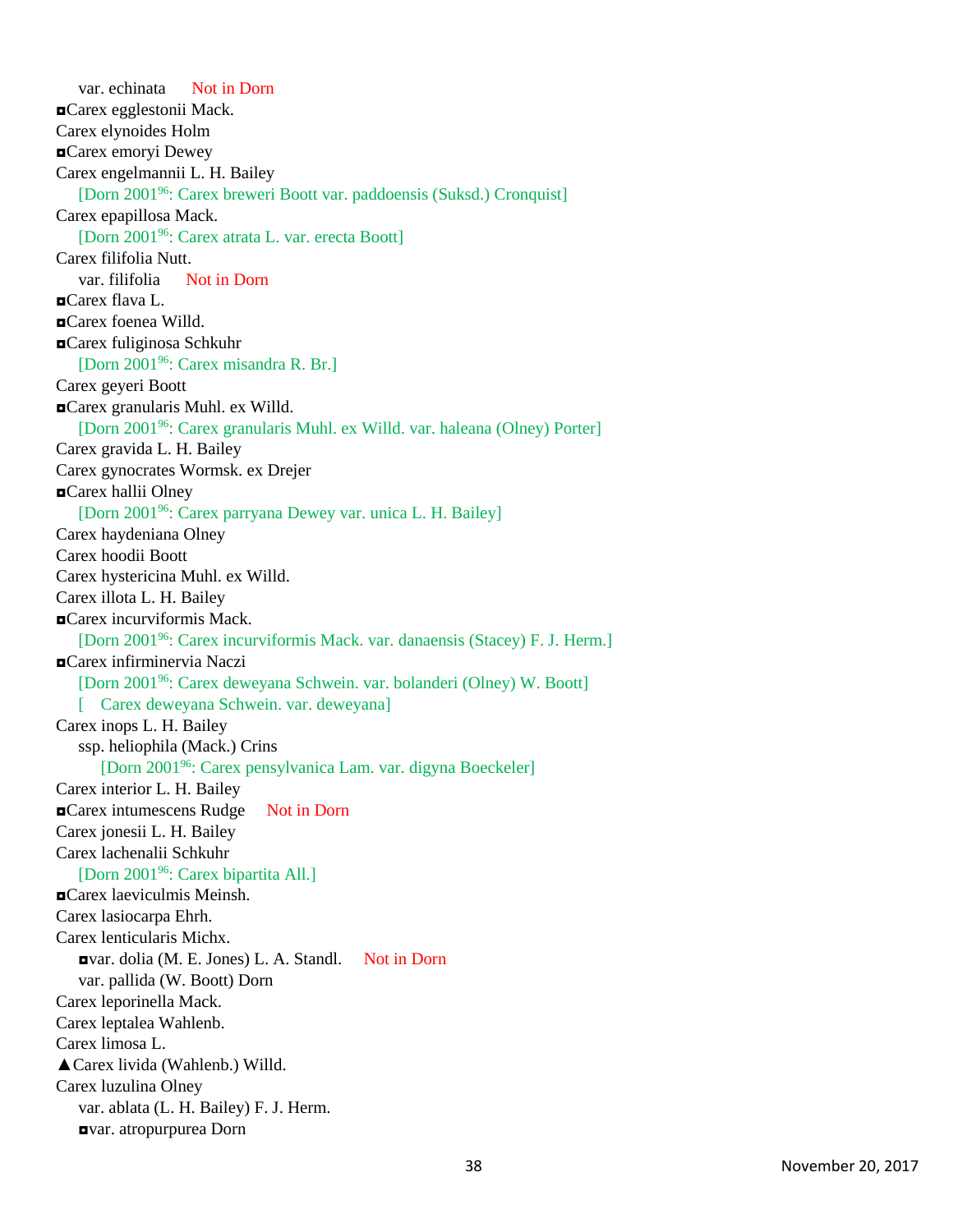Carex macloviana d'Urv. Carex magellanica Lam. var. irrigua (Wahlenb.) Britton, Sterns, & Poggenb. [Dorn 2001<sup>96</sup>: Carex paupercula Michx.] ◘Carex microglochin Wahlenb. ◘ssp. microglochin Not in Dorn Carex micropoda C. A. Mey. [Dorn 2001<sup>96</sup>: Carex pyrenaica Wahlenb.] Carex microptera Mack. [Dorn 2001<sup>96</sup>: Carex microptera Mack. var. limnophila (F. J. Herm.) Dorn] [Dorn 2001<sup>96</sup>: Carex microptera Mack. var. microptera] Carex nardina Fr. Carex nebrascensis Dewey ◘Carex nelsonii Mack. Carex neurophora Mack. Carex nigricans C. A. Mey. Carex nova L. H. Bailey [Dorn 2001<sup>96</sup>: Carex nova L. H. Bailey var. nova] Carex obtusata Lilj. ◘Carex occidentalis L. H. Bailey ◘Carex oreocharis T. Holm Carex pachystachya Cham. ex Steud. Carex parryana Dewey [Dorn 2001<sup>96</sup>: Carex parryana Dewey var. parryana] Carex paysonis Clokey Carex peckii Howe Carex pellita Muhl. ex Willd. [Dorn 2001<sup>96</sup>: Carex lanuginosa Michx.] Carex pelocarpa F. J. Herm. [Dorn 2001<sup>96</sup>: Carex nova L. H. Bailey var. pelocarpa (F. J. Herm.) Dorn] Carex petasata Dewey Carex phaeocephala Piper Carex podocarpa R. Br. Not in Dorn Carex praeceptorum Mack. Carex praegracilis W. Boott Carex praticola Rydb. [Dorn 2001<sup>96</sup>: Carex platylepis Mack.] Carex preslii Steud. ◘Carex proposita Mack. ◘Carex radiata (Wahlenb.) Small [Dorn 2001<sup>96</sup>: Carex rosea Schkuhr ex Willd.] misapplied Carex raynoldsii Dewey Carex retrorsa Schwein. ◘Carex richardsonii R. Br. Carex rossii Boott Carex rupestris All. Carex sartwellii Dewey Carex saxatilis L. Carex saximontana Mack. Carex scirpoidea Michx.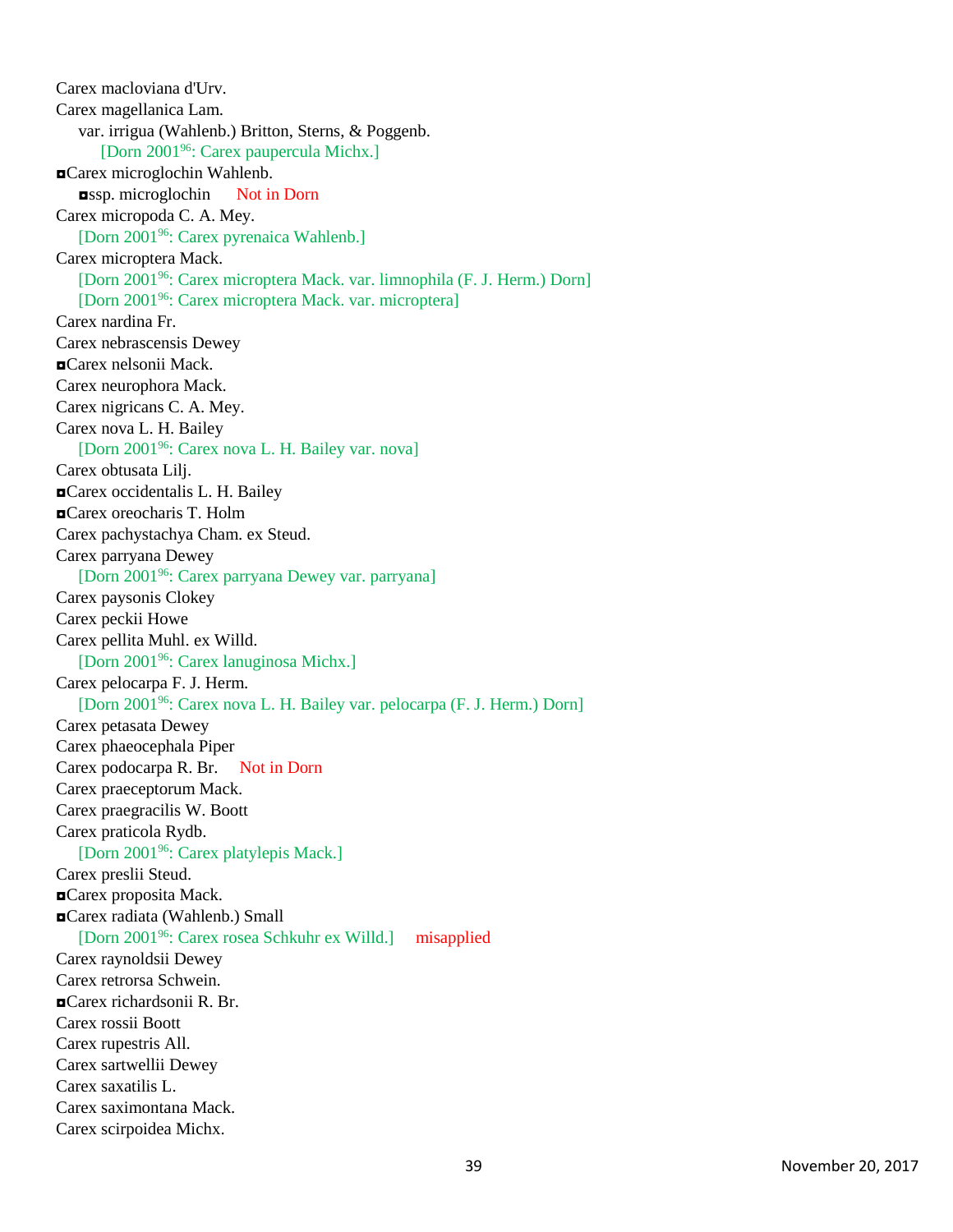var. pseudoscirpoidea (Rydb.) Cronquist ◘var. scirpiformis (Mack.) O'Neill & Duman var. scirpoidea ■Carex scoparia Schkuhr ex Willd. Heidel 2009<sup>130</sup>  $\bullet$ **var.** scoparia RM Specimen<sup>145</sup> Carex scopulorum T. Holm var. bracteosa (L. H. Bailey) F. J. Herm. Not in Dorn var. scopulorum Not in Dorn Carex siccata Dewey [Dorn 2001<sup>96</sup>: Carex foenea Willd.] misapplied Carex simulata Mack. Carex spectabilis Dewey Carex sprengelii Dewey ex Spreng. Carex stenoptila F. J. Herm. Carex stevenii (T. Holm) Kalela [Dorn 2001<sup>96</sup>: Carex norvegica Retz. var. stevenii (T. Holm) Dorn] Carex stipata Muhl. ex Willd. var. stipata Not in Dorn Carex stricta Lam. Carex subnigricans Stacey Carex tahoensis Smiley [Dorn 2001<sup>96</sup>: Carex xerantica L. H. Bailey] **Most reports from RM region based on C. tahoensis** Carex tenera Dewey var. tenera Not in Dorn Carex torreyi Tuck. Carex utriculata Boott Carex vallicola Dewey Carex vernacula L. H. Bailey [Dorn 2001<sup>96</sup>: Carex foetida All. var. vernacula (L. H. Bailey) Kük.)] Carex vesicaria L. Carex viridula Michx. var. viridula Not in Dorn Carex vulpinoidea Michx. Carex xerantica L. H. Bailey Most reports from RM region based on C. tahoensis ◘Cyperus acuminatus Torr. & Hook. ex Torr. ◘Cyperus bipartitus Torr. ◘Cyperus erythrorhizos Muhl. Cyperus lupulinus (Spreng.) Marcks Not in Dorn or FNA, specimen needs verification ssp. lupulinus Not in Dorn or FNA, specimen needs verification ◘Cyperus odoratus L. Not in Dorn Cyperus schweinitzii Torr. Cyperus squarrosus L. ◘Dulichium arundinaceum (L.) Britton ◘var. arundinaceum Not in Dorn Eleocharis acicularis (L.) Roem. & Schult. ◘Eleocharis bella (Piper) Svenson Eleocharis bolanderi A. Gray Evert 2010<sup>104</sup> ◘Eleocharis coloradoensis (Britton) Gilly [Dorn 2001<sup>96</sup>: Eleocharis parvula (Roem. & Schult.) Link ex Bluff & Fingerh. var. anachaeta (Torr.) Svenson] ◘Eleocharis elliptica Kunth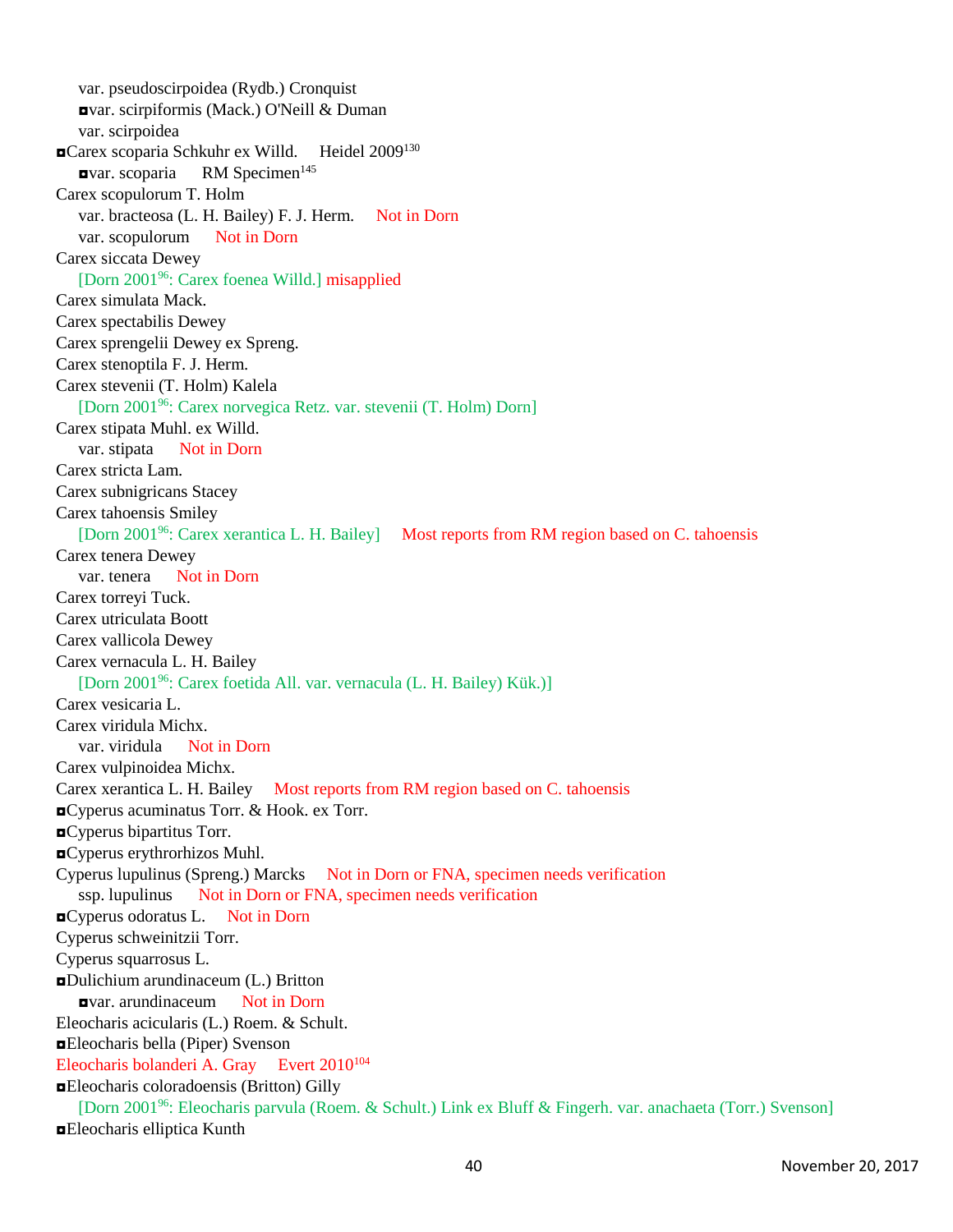[Dorn 2001<sup>96</sup>: Eleocharis tenuis (Willd.) Schult. var. borealis (Svenson) Gleason] ◘Eleocharis flavescens (Poir.) Urb. ◘var. flavescens [Dorn 2001<sup>96</sup>: Eleocharis flavescens (Poir.) Urb. var. thermalis (Rydb.) Cronquist] Eleocharis obtusa (Willd.) Schult. FNA 2002 (Volume 23)<sup>121</sup> ◘Eleocharis ovata (Roth) Roem. & Schult. Eleocharis palustris (L.) Roem. & Schult. Eleocharis quinqueflora (Hartm.) O. Schwarz Eleocharis rostellata (Torr.) Torr. Eriophorum angustifolium Honck. var. angustifolium Not in Dorn ◘Eriophorum callitrix Cham. ex C. A. Mey. ▲Eriophorum chamissonis C. A. Mey. ▲Eriophorum gracile W. D. J. Koch ◘Eriophorum scheuchzeri Hoppe ◘Eriophorum viridicarinatum (Engelm.) Fernald ◘Fimbristylis puberula (Michx.) Vahl Not in Dorn ◘var. interior (Britton) Kral Not in Dorn Kobresia myosuroides (Vill.) Fiori & Paoli ◘Kobresia sibirica (Turcz. ex Ledeb.) Boeckeler ◘Kobresia simpliciuscula (Wahlenb.) Mack. ◘Lipocarpha aristulata (Coville) G. C. Tucker [Dorn 2001<sup>96</sup>: Lipocarpha drummondii (Nees) G.C. Tucker] L. drummondii is not in WY but is often mistaken for L. aristulata Schoenoplectus acutus (Muhl. ex Bigelow) Á. Löve & D. Löve var. occidentalis (S. Watson) S. G. Sm. Schoenoplectus americanus (Pers.) Volkart ◘Schoenoplectus heterochaetus (Chase) Soják Schoenoplectus pungens (Vahl) Palla var. polyphyllus (Boeckeler) Dorn ◘Schoenoplectus saximontanus (Fernald) J. Raynal ◘Schoenoplectus subterminalis (Torr.) Soják Schoenoplectus tabernaemontani (K. C. Gmel.) Palla Scirpus cyperinus (L.) Kunth All S. atrocinctus collections annotated by Schuyler as S. cyperinus Scirpus microcarpus J. Presl & C. Presl Scirpus pallidus (Britton) Fernald ◘Scirpus pendulus Muhl. Not in Dorn ◘Trichophorum pumilum (Vahl) Schinz & Thell. **Droseraceae** ▲Drosera anglica Huds. **Elaeagnaceae** ♦•Elaeagnus angustifolia L. Elaeagnus commutata Bernh. ex Rydb. •Hippophae rhamnoides L. Planted, Not in Dorn Shepherdia argentea (Pursh) Nutt. Shepherdia canadensis (L.) Nutt. **Elatinaceae** Elatine brachysperma A. Gray Not in Dorn Elatine rubella Rydb. **Ericaceae**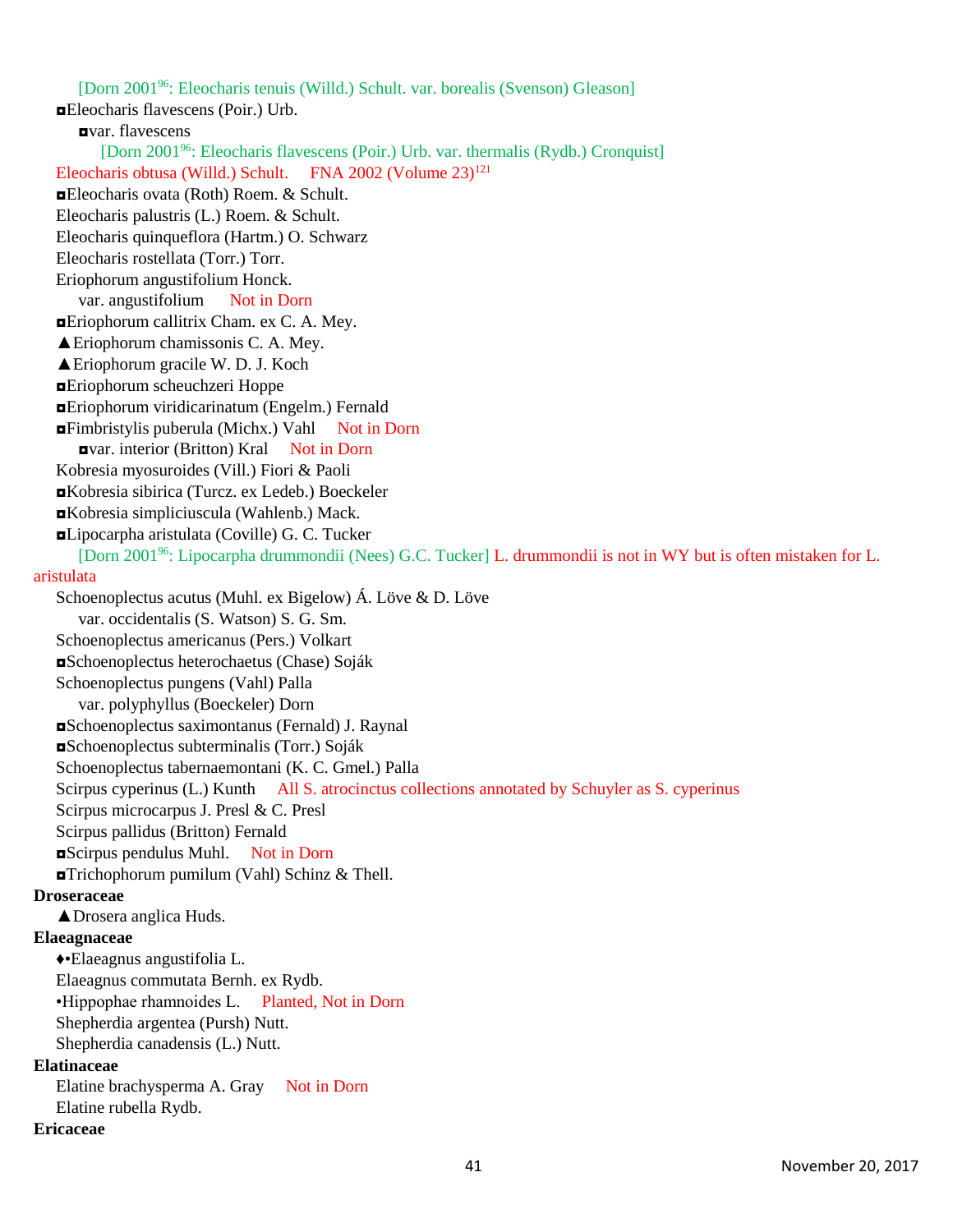Arctostaphylos uva-ursi (L.) Spreng. [Dorn 2001<sup>96</sup>: Arctostaphylos uva-ursi (L.) Spreng. var. adenotricha Fernald & J. F. Macbr.] [Dorn 2001<sup>96</sup>: Arctostaphylos uva-ursi (L.) Spreng. var. stipitata (Packer & Denford) Dorn] [Dorn 2001<sup>96</sup>: Arctostaphylos uva-ursi (L.) Spreng. var. uva-ursi] ◘Arctous rubra (Rehder & E. H. Wilson) Nakai Chimaphila umbellata (L.) W. P. C. Barton var. umbellata [Dorn 2001<sup>96</sup>: Chimaphila umbellata (L.) W. P. C. Barton var. occidentalis (Rydb.) S. F. Blake] Gaultheria humifusa (Graham) Rydb. Kalmia microphylla (Hook.) A. Heller var. microphylla Not in Dorn Menziesia ferruginea Sm. [Dorn 2001<sup>96</sup>: Menziesia ferruginea Sm. var. glabella (A. Gray) M. Peck] Moneses uniflora (L.) A. Gray Monotropa hypopithys L. [Dorn 2001<sup>96</sup>: Hypopitys monotropa Crantz] Orthilia secunda (L.) House Phyllodoce empetriformis (Sm.) D. Don Phyllodoce glanduliflora (Hook.) Coville Phyllodoce x intermedia (Hook.) Rydb. Not in Dorn Pterospora andromedea Nutt. Pyrola asarifolia Michx. var. asarifolia Not in Dorn var. bracteata (Hook.) Jeps. Not in Dorn Pyrola chlorantha Sw. Pyrola elliptica Nutt. Pyrola minor L. Pyrola picta Sm. [Dorn 2001<sup>96</sup>: Pyrola picta Sm. var. dentata (Sm.) Dorn] [Dorn 2001<sup>96</sup>: Pyrola picta Sm. var. picta] Rhododendron columbianum (Piper) Harmaja [Dorn 2001<sup>96</sup>: Ledum glandulosum Nutt.] Vaccinium cespitosum Michx. Vaccinium membranaceum Douglas ex Torr. ◘Vaccinium myrtillus L. [Dorn 2001<sup>96</sup>: Vaccinium myrtillus L. var. oreophilum (Rydb.) Dorn] Vaccinium scoparium Leiberg ex Coville Vaccinium uliginosum L. [Dorn 2001<sup>96</sup>: Vaccinium occidentale A. Gray] **Euphorbiaceae** Croton texensis (Klotzsch) Müll. Arg. •Euphorbia agraria M. Bieb. Euphorbia brachycera Engelm. [Dorn 2001<sup>96</sup>: Euphorbia brachycera Engelm. var. robusta (Engelm.) Dorn] •Euphorbia cyparissias L. Euphorbia davidii Subils [Dorn 2001<sup>96</sup>: Euphorbia dentata Michx.] misapplied ◘Euphorbia exstipulata Engelm. Euphorbia fendleri Torr. & A. Gray [Dorn 200196: Chamaesyce fendleri (Torr. & A. Gray) Small]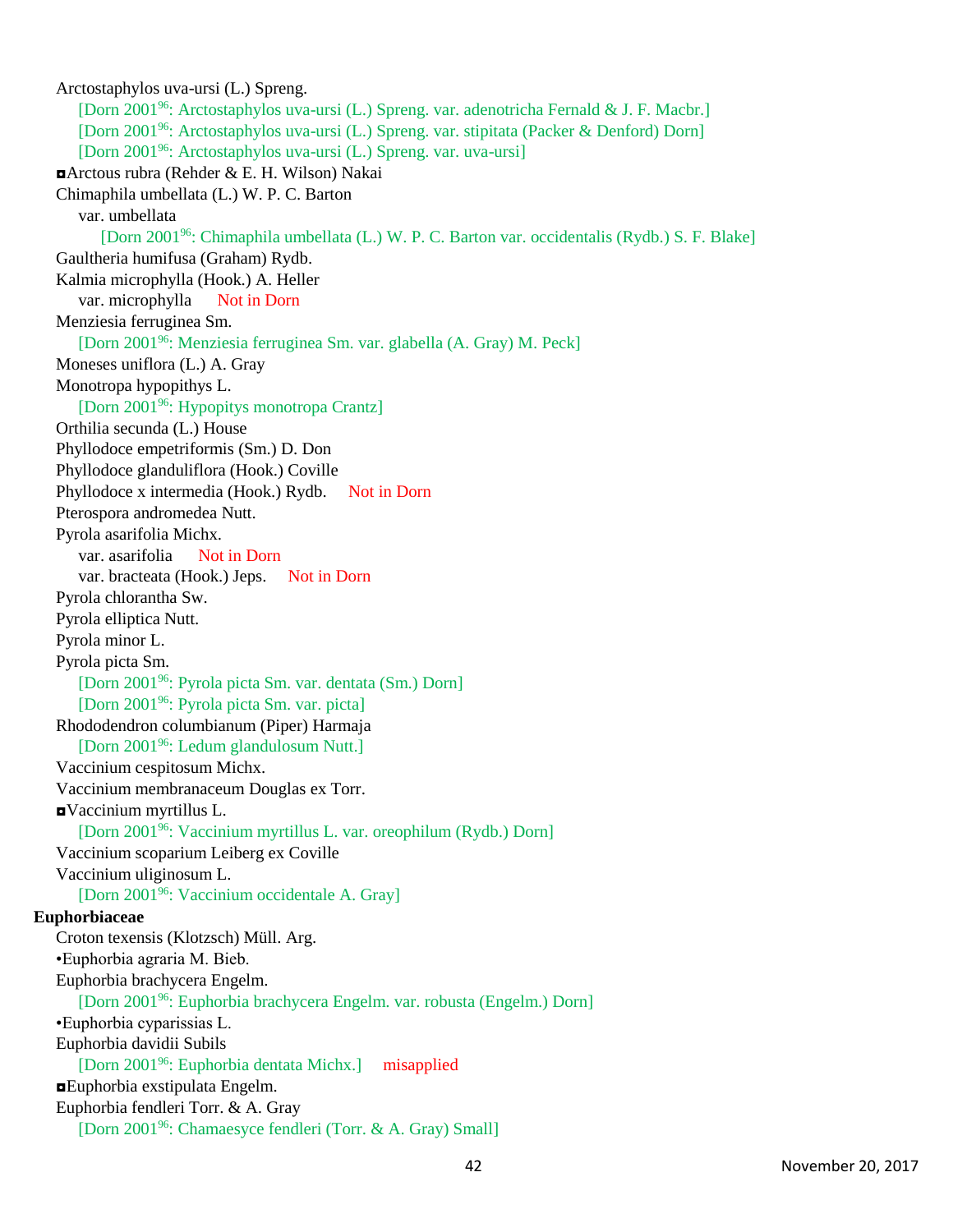◘Euphorbia geyeri Engelm. [Dorn 2001<sup>96</sup>: Chamaesyce geyeri (Engelm.) Small] ◘var. geyeri Not in Dorn Euphorbia glyptosperma Engelm. [Dorn 2001<sup>96</sup>: Chamaesyce glyptosperma (Engelm.) Small] •Euphorbia helioscopia L. ◘Euphorbia hexagona Nutt. ex Spreng. Euphorbia maculata L. [Dorn 2001<sup>96</sup>: Chamaesyce maculata (L.) Small] Euphorbia marginata Pursh Euphorbia missurica Raf. [Dorn 2001<sup>96</sup>: Chamaesyce missurica (Raf.) Shinners] [Dorn 2001<sup>96</sup>: Chamaesyce missurica (Raf.) Shinners var. petaloidea (Engelm.) Dorn]  $\cdot$ Euphorbia myrsinites L. FNA 2016 (Volume 12)<sup>116</sup> Euphorbia nutans Lag. [Dorn 2001<sup>96</sup>: Chamaesyce nutans (Lag.) Small] Euphorbia prostrata Aiton [Dorn 2001<sup>96</sup>: Chamaesyce prostrata (Aiton) Small] Euphorbia serpens Kunth [Dorn 2001<sup>96</sup>: Chamaesyce serpens (Kunth) Small] Euphorbia serpyllifolia Pers. [Dorn 2001<sup>96</sup>: Chamaesyce serpyllifolia (Pers.) Small] var. serpyllifolia Not in Dorn Euphorbia spathulata Lam. Euphorbia stictospora Engelm. [Dorn 2001<sup>96</sup>: Chamaesyce stictospora (Engelm.) Small] ♦•Euphorbia virgata Waldst. & Kit. [Dorn 2001<sup>96</sup>: Euphorbia esula L. var. esula] [Dorn 2001<sup>96</sup>: Euphorbia esula L. var. uralensis (Fisch. ex Link) Dorn] **Fabaceae** Amorpha canescens Pursh Amorpha fruticosa L. ◘Amphicarpaea bracteata (L.) Fern. Heidel 2009<sup>130</sup> Astragalus agrestis Douglas ex G. Don Astragalus alpinus L. var. alpinus Not in Dorn Astragalus americanus (Hook.) M. E. Jones Astragalus aretioides (M. E. Jones) Barneby [Dorn 2001<sup>96</sup>: Astragalus sericoleucus A. Gray var. aretioides M. E. Jones] Astragalus argophyllus Nutt. var. argophyllus var. martinii M. E. Jones Astragalus australis (L.) Lam. var. glabriusculus (Hook.) Isely ▲Astragalus barrii Barneby Astragalus bisulcatus (Hook.) A. Gray var. bisulcatus ◘var. haydenianus (A. Gray) Barneby var. major (M. E. Jones) S. L. Welsh Astragalus bodinii E. Sheld.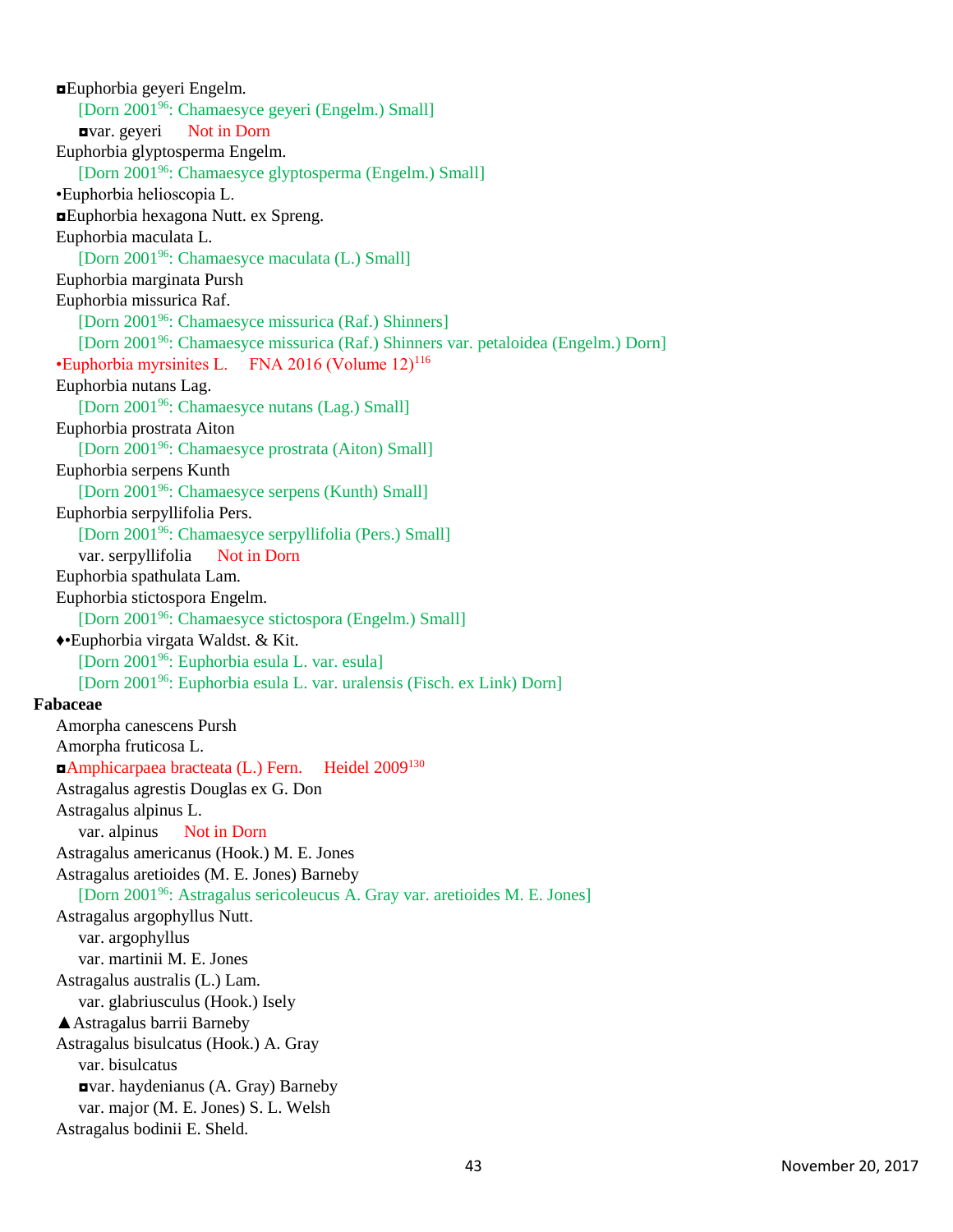Astragalus calycosus Torr. ex S. Watson var. calycosus Not in Dorn Astragalus canadensis L. var. brevidens (Gand.) Barneby var. canadensis Astragalus ceramicus E. Sheld. var. filifolius (A. Gray) F. J. Herm. Astragalus chamaeleuce A. Gray var. chamaeleuce Not in Dorn Astragalus cibarius E. Sheld. •Astragalus cicer L. ◘Astragalus coltonii M. E. Jones ◘var. moabensis M. E. Jones Astragalus convallarius Greene var. convallarius Not in Dorn Astragalus crassicarpus Nutt. var. crassicarpus var. paysonii (E. H. Kelso) Barneby ◘Astragalus diversifolius A. Gray ▲Astragalus drabelliformis Barneby Astragalus drummondii Douglas ex Hook. Astragalus eucosmus B. L. Rob. Astragalus flavus Nutt. Astragalus flexuosus (Hook.) Douglas ex G. Don var. flexuosus Not in Dorn Astragalus geyeri A. Gray var. geyeri Not in Dorn Astragalus gilviflorus E. Sheld. var. gilviflorus<br>**Dorn**<br>**Dorn** Astragalus gracilis Nutt. Astragalus grayi Parry ex S. Watson Astragalus hyalinus M. E. Jones ◘var. glabratus Evert ex Dorn Undescribed taxon in Dorn var. hyalinus Not in Dorn Astragalus jejunus S. Watson ◘var. articulatus Dorn var. jejunus Astragalus kentrophyta A. Gray var. elatus S. Watson var. jessiae (M. Peck) Barneby var. kentrophyta var. tegetarius (S. Watson) Dorn Astragalus laxmannii Jacq. var. robustior (Hook.) Barneby & S. L. Welsh Astragalus lentiginosus Douglas ex Hook. var. chartaceus M. E. Jones ◘var. salinus (Howell) Barneby ◘Astragalus leptaleus A. Gray Astragalus lotiflorus Hook.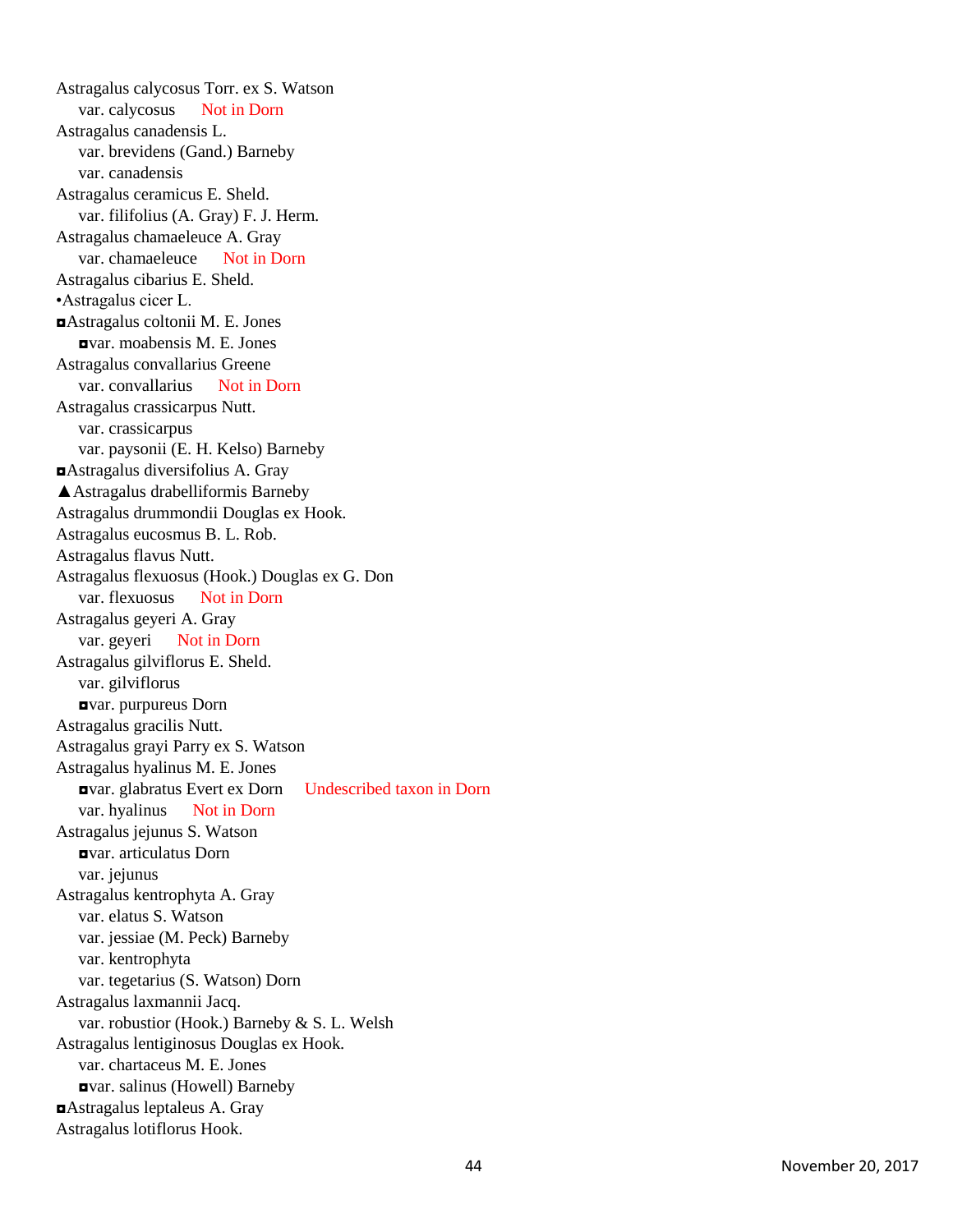Astragalus megacarpus (Nutt.) A. Gray Astragalus miser Douglas var. decumbens (Nutt. ex Torr. & A. Gray) Cronquist var. hylophilus (Rydb.) Barneby var. oblongifolius (Rydb.) Cronquist var. praeteritus Barneby var. tenuifolius (Nutt.) Barneby Astragalus missouriensis Nutt. var. missouriensis Not in Dorn Astragalus mollissimus Torr. var. mollissimus Not in Dorn ▲Astragalus nelsonianus Barneby Astragalus oreganus Nutt. Astragalus parryi A. Gray ◘Astragalus paysonii (Rydb.) Barneb y Astragalus pectinatus (Hook.) Douglas ex G. Don Astragalus plattensis Nutt. ◘Astragalus platytropis A. Gray ◘Astragalus proimanthus Barneby Astragalus pubentissimus Torr. & A. Gray Astragalus purshii Douglas ex Hook. var. purshii Not in Dorn Astragalus racemosus Pursh var. longisetus M. E. Jones var. racemosus<br>**Dansen Ced. Porter** Astragalus robbinsii (Oakes) A. Gray var. minor (Hook.) Barneby Astragalus sericoleucus A. Gray [Dorn 2001<sup>96</sup>: Astragalus sericoleucus A. Gray var. sericoleucus] Astragalus shortianus Nutt. ▲Astragalus shultziorum Barneby Astragalus simplicifolius (Nutt.) A. Gray Astragalus spatulatus E. Sheld. Astragalus tenellus Pursh ◘Astragalus terminalis S. Watson •Astragalus tibetanus Benth. ex Bunge ▲Astragalus tridactylicus A. Gray Astragalus utahensis (Torr.) Torr. & A. Gray Astragalus vexilliflexus E. Sheld. var. vexilliflexus Not in Dorn •Caragana arborescens Lam. •Coronilla varia L. Dalea aurea Nutt. ex Pursh Dalea candida Willd. var. oligophylla (Torr.) Shinners ◘Dalea cylindriceps Barneby ◘Dalea enneandra Nutt. Dalea purpurea Vent. var. purpurea Not in Dorn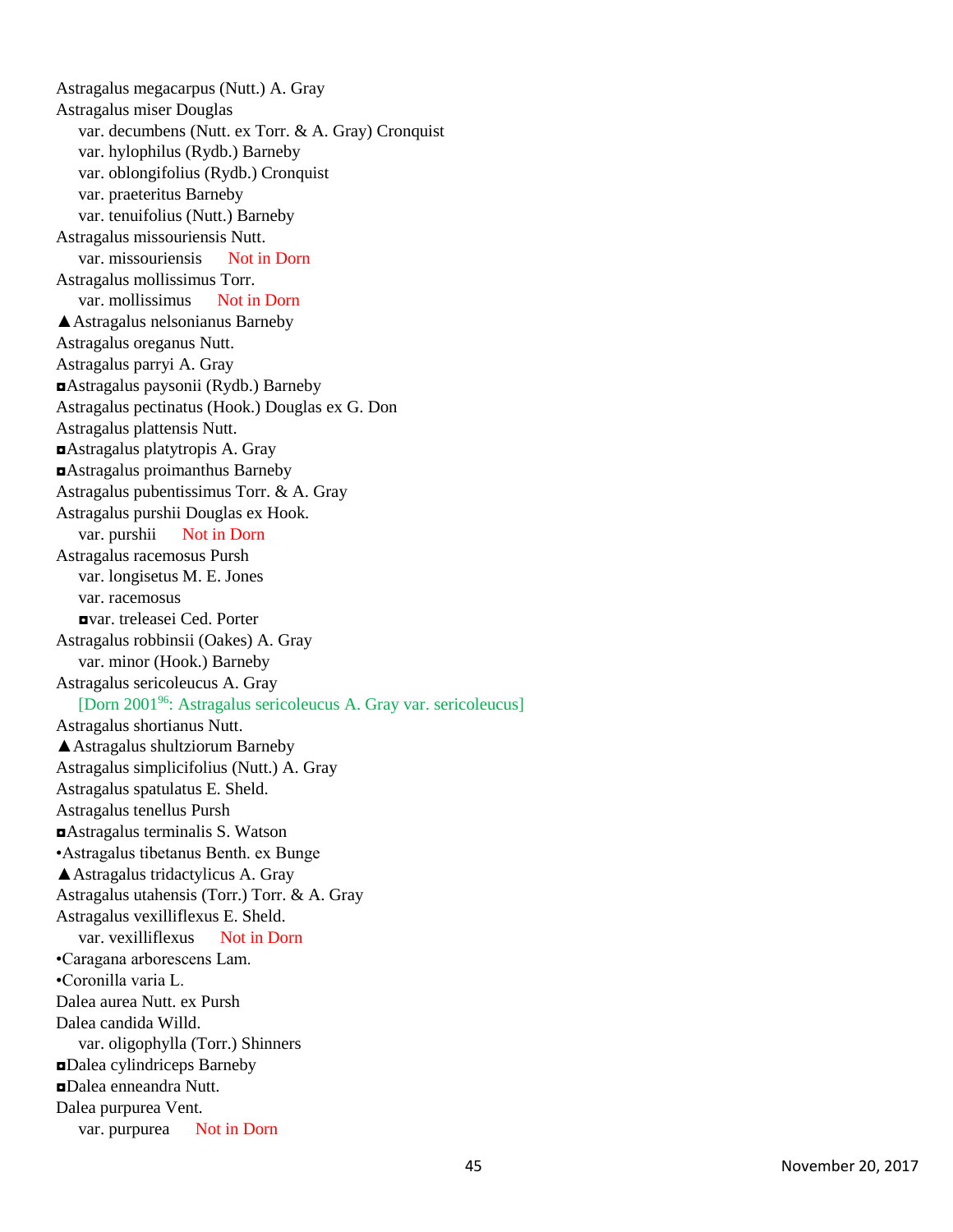Dalea villosa (Nutt.) Spreng. ◘var. villosa Not in Dorn •Gleditsia triacanthos L. Glycyrrhiza lepidota Pursh [Dorn 2001<sup>96</sup>: Glycyrrhiza lepidota Pursh var. glutinosa (Nutt.) S. Watson] [Dorn 2001<sup>96</sup>: Glycyrrhiza lepidota Pursh var. lepidota] Hedysarum alpinum L. var. americanum Michx. var. philoscia (A. Nelson) Rollins Not in Dorn Hedysarum boreale Nutt. var. boreale var. pabulare (A. Nelson) Dorn Hedysarum occidentale Greene Hedysarum sulphurescens Rydb. ◘Lathyrus eucosmus Butters & H. St. John Lathyrus lanszwertii Kellogg ◘var. lanszwertii var. leucanthus (Rydb.) Dorn •Lathyrus latifolius L. Lathyrus ochroleucus Hook. Lathyrus polymorphus Nutt. var. incanus (J. G. Sm. & Rydb. ex Rydb.) Dorn var. polymorphus •Lathyrus sylvestris L. •Lotus corniculatus L. Lotus unifoliolatus (Hook.) Benth. Lupinus argenteus Pursh var. argentatus (Rydb.) Barneby Not in Dorn var. argenteus var. argophyllus (A. Gray) S. Watson var. depressus (Rydb.) C. L. Hitchc. var. laxiflorus (Douglas ex Lindl.) Dorn var. rubricaulis (Greene) S. L. Welsh Lupinus kingii S. Watson Not in Dorn Lupinus lepidus Douglas ex Lindl. var. utahensis (S. Watson) C. L. Hitchc. Lupinus leucophyllus Douglas ex Lindl. Lupinus plattensis S. Watson Lupinus polyphyllus Lindl. var. humicola (A. Nelson) Barneby var. prunophilus (M. E. Jones) L. Ll. Phillips Lupinus pusillus Pursh var. intermontanus (A. Heller) C. P. Sm. var. pusillus Lupinus sericeus Pursh •Medicago falcata L. [Dorn 2001<sup>96</sup>: Medicago sativa L. var. falcata (L.) Doell] •Medicago lupulina L. •Medicago polymorpha L. •Medicago sativa L.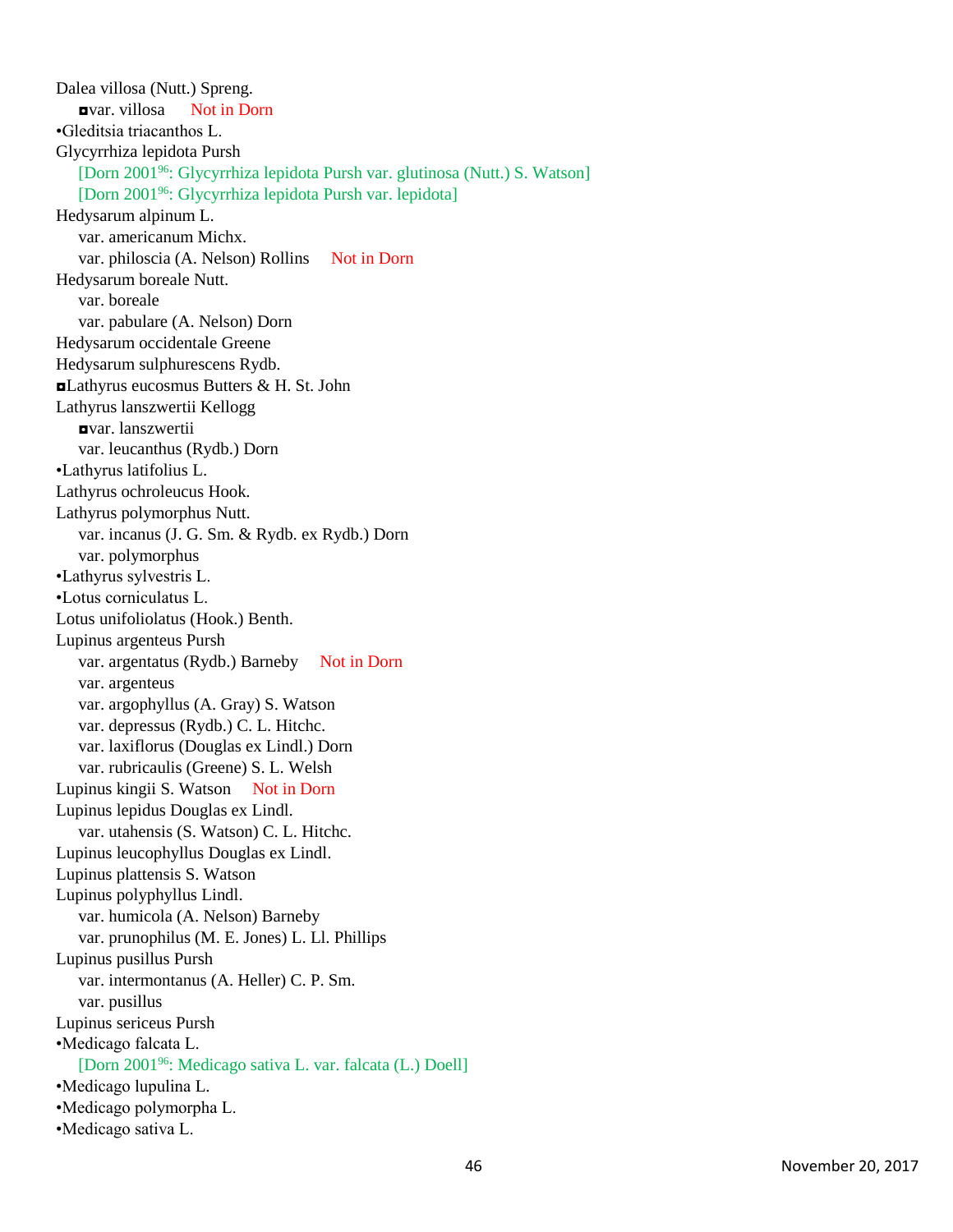•ssp. glomerata (Balb.) Rouy Evert 2010<sup>104</sup> •var. sativa •Melilotus albus Medik. •Melilotus officinalis (L.) Pall. •Onobrychis viciifolia Scop. Oxytropis besseyi (Rydb.) Blank. var. besseyi var. fallax Barneby ◘var. obnapiformis (Ced. Porter) S. L. Welsh var. ventosa (Greene) Barneby Oxytropis borealis DC. var. viscida (Nutt.) S. L. Welsh Oxytropis campestris (L.) DC. var. cusickii (Greenm.) Barneby var. spicata Hook. Oxytropis deflexa (Pall.) DC. var. foliolosa (Hook.) Barneby var. sericea Torr. & A. Gray Oxytropis lagopus Nutt. var. atropurpurea (Rydb.) Barneby var. lagopus Oxytropis lambertii Pursh var. bigelovii A. Gray Not in Dorn var. lambertii Not in Dorn Oxytropis multiceps Nutt. ▲Oxytropis nana Nutt. Oxytropis parryi A. Gray Oxytropis podocarpa A. Gray •Oxytropis riparia Litv. Oxytropis sericea Nutt. var. sericea var. speciosa (Torr. & A. Gray) S. L. Welsh Oxytropis splendens Douglas ex Hook. Pediomelum argophyllum (Pursh) J. W. Grimes ◘Pediomelum digitatum (Nutt. ex Torr. & A. Gray) Isely Pediomelum esculentum (Pursh) Rydb. Pediomelum hypogaeum (Nutt. ex Torr. & A. Gray) Rydb. var. hypogaeum Not in Dorn ◘Pediomelum linearifolium (Torr. & A. Gray) J. W. Grimes •Phaseolus vulgaris L. [Dorn 2001<sup>96</sup>: Phaseolus vulgaris L. var. humilis (DC.) Alef.] Psoralidium lanceolatum (Pursh) Rydb. Psoralidium tenuiflorum (Pursh) Rydb. Robinia neomexicana A. Gray var. neomexicana Not in Dorn •Robinia pseudoacacia L. Sophora nuttalliana B. L. Turner •Sphaerophysa salsula (Pall.) DC. Thermopsis montana Nutt. var. divaricarpa (A. Nelson) Dorn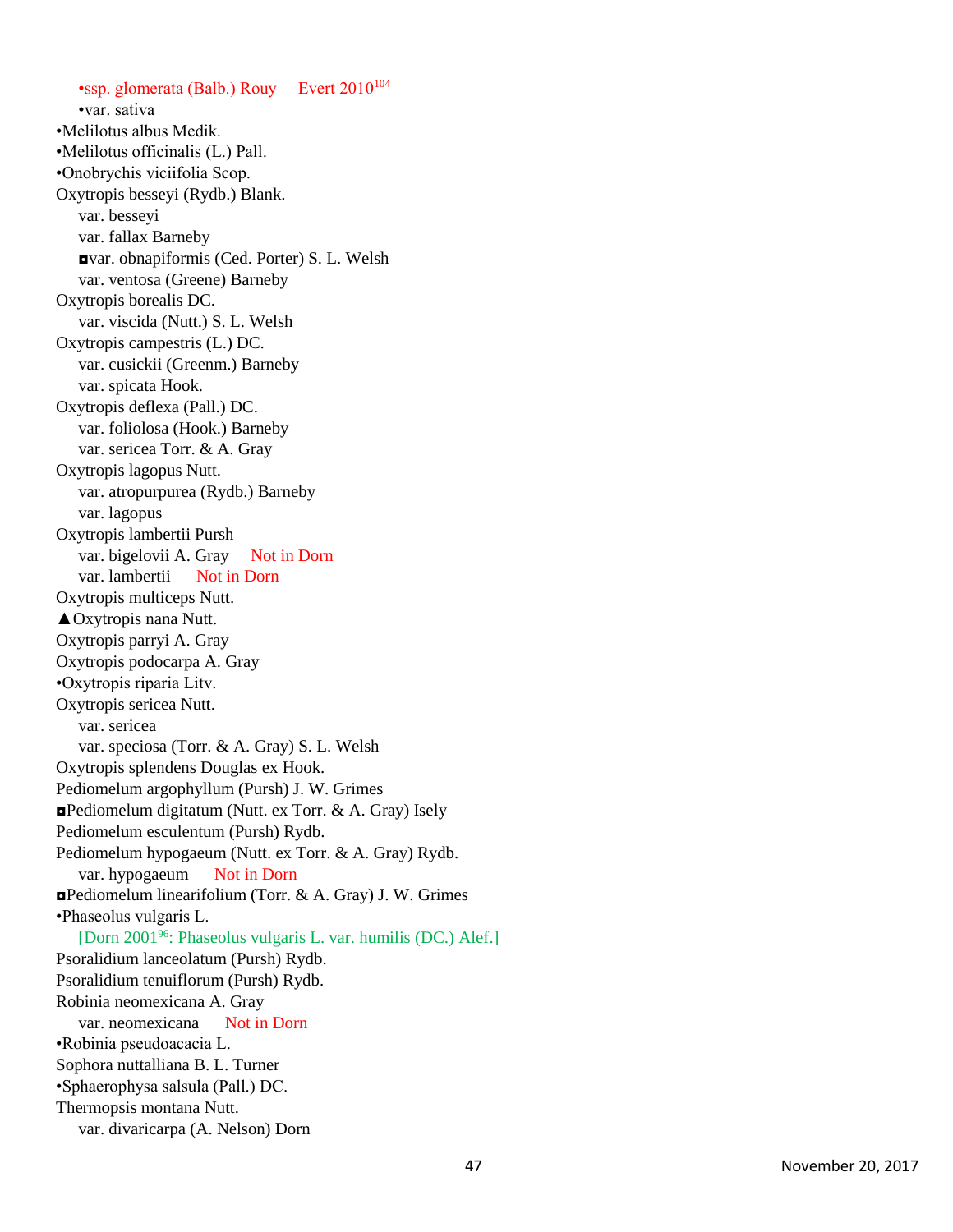[Dorn 2001<sup>96</sup>: Thermopsis divaricarpa A. Nelson] var. montana Not in Dorn Thermopsis rhombifolia (Nutt. ex Pursh) Nutt. ex Richardson var. annulocarpa (A. Nelson) L. O. Williams var. rhombifolia Trifolium andinum Nutt. var. andinum Not in Dorn •Trifolium aureum Pollich ◘Trifolium barnebyi (Isely) Dorn & Lichvar •Trifolium campestre Schreb. Trifolium dasyphyllum Torr. & A. Gray var. anemophilum (Greene) J. S. Martin ex Isley Not in Dorn var. dasyphyllum Not in Dorn var. uintense (Rydb.) S. L. Welsh Not in Dorn •Trifolium dubium Sibth. Heidel 2002<sup>139</sup> •Trifolium fragiferum L. Trifolium gymnocarpon Nutt. var. gymnocarpon var. plummerae (S. Watson) J. S. Martin Trifolium haydenii Porter •Trifolium hybridum L. Trifolium longipes Nutt. var. reflexum A. Nelson Trifolium nanum Torr. Trifolium parryi A. Gray var. montanense (Rydb.) S. L. Welsh var. parryi •Trifolium pratense L. •Trifolium repens L. Trifolium variegatum Nutt. Isely 1998<sup>127</sup> Trifolium wormskioldii Lehm. var. wormskioldii Not in Dorn Vicia americana Muhl. ex Willd. var. americana var. minor Hook. •Vicia cracca L. •Vicia villosa Roth •var. glabrescens W. D. J. Koch Not in Dorn •var. villosa Not in Dorn **Fagaceae** Quercus gambelii Nutt. Quercus macrocarpa Michx. **Gentianaceae** Centaurium exaltatum (Griseb.) W. Wight ex Piper •Centaurium pulchellum (Sw.) Druce ex B. L. Rob. & Fernald ◘Eustoma grandiflorum (Raf.) Shinners Frasera speciosa Douglas ex Griseb. Gentiana affinis Griseb. [Dorn 2001<sup>96</sup>: Gentiana affinis Griseb. var. affinis] Gentiana algida Pall.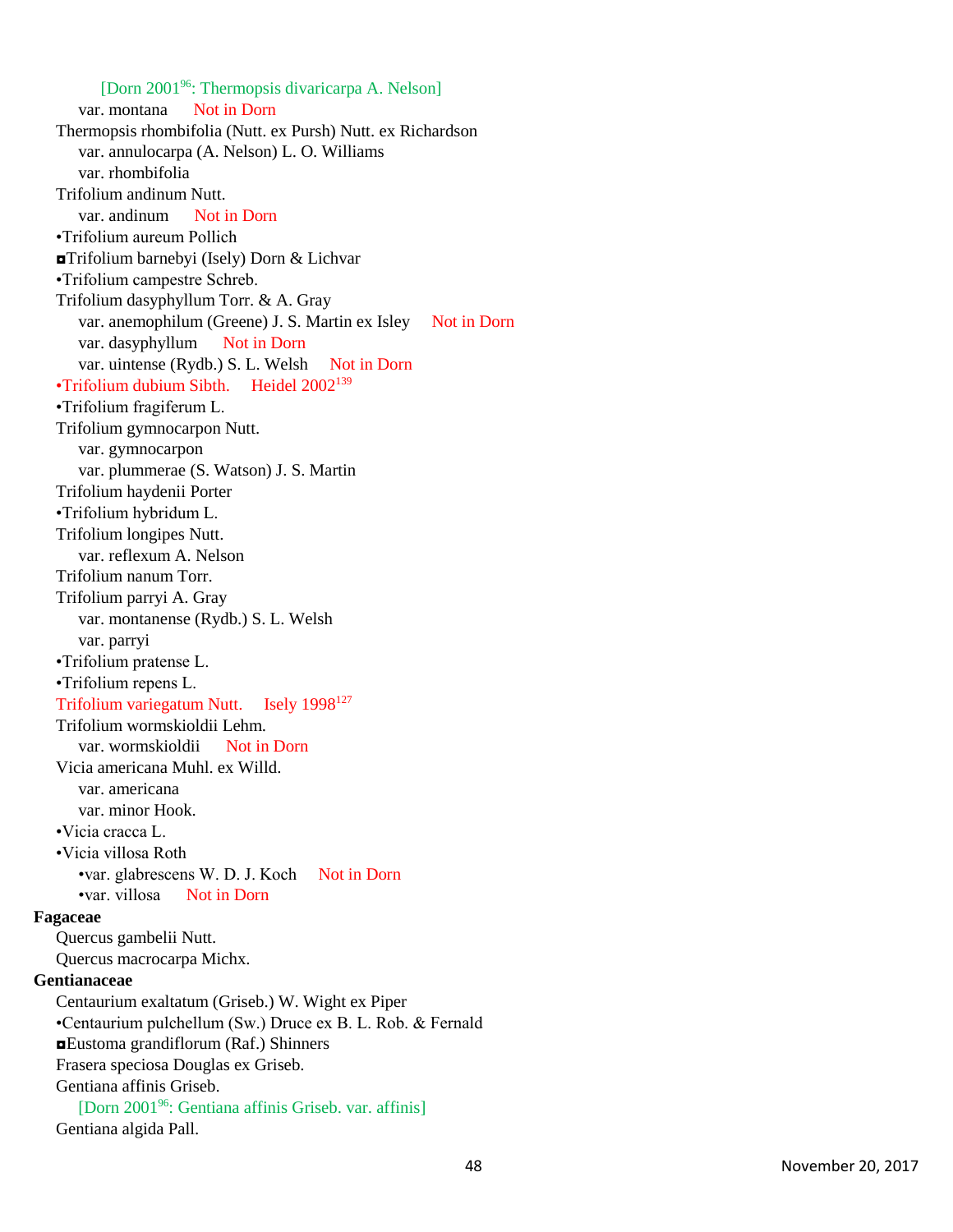Gentiana aquatica L. ◘Gentiana bigelovii A. Gray [Dorn 2001<sup>96</sup>: Gentiana affinis Griseb. var. bigelovii (A. Gray) Kusn.] Gentiana calycosa Griseb. Gentiana parryi Engelm. Gentiana prostrata Haenke Gentianella amarella (L.) Börner var. acuta (Michx.) Herder [Dorn 2001<sup>96</sup>: Gentianella amarella (L.) Börner var. amarella] var. heterosepala (Engelm.) Dorn ◘Gentianella propinqua (Richardson) J. M. Gillett ◘var. propinqua Not in Dorn Gentianella tenella (Rottb.) Börner Gentianopsis barbellata (Engelm.) Iltis Gentianopsis detonsa (Rottb.) Ma var. elegans (A. Nelson) N. H. Holmgren ◘Gentianopsis simplex (A. Gray) H. H. Iltis Halenia deflexa (Sm.) Griseb. var. deflexa Not in Dorn ◘Lomatogonium rotatum (L.) Fr. Swertia perennis L. **Geraniaceae** •Erodium cicutarium (L.) L'Hér. ex Aiton Geranium bicknellii Britton Geranium caespitosum E. James [Dorn 2001<sup>96</sup>: Geranium atropurpureum A. Heller var. cowenii (Rydb.) Dorn] [Dorn 2001<sup>96</sup>: Geranium caespitosum E. James var. caespitosum] [Dorn 2001<sup>96</sup>: Geranium caespitosum E. James var. fremontii (Torr. & A. Gray) Dorn] Geranium carolinianum L. •Geranium pusillum L. Geranium richardsonii Fisch. & Trautv. Geranium viscosissimum Fisch. & C. A. Mey. ex C. A. Mey. var. incisum (Torr. & A. Gray) N. H. Holmgren var. viscosissimum **Grossulariaceae** Ribes americanum Mill. Ribes aureum Pursh var. aureum var. villosum DC. Ribes cereum Douglas var. cereum [Dorn 2001<sup>96</sup>: Ribes cereum Douglas var. pedicellare Brewer & S. Watson] Ribes hudsonianum Richardson Ribes inerme Rydb. var. inerme Not in Dorn Ribes lacustre (Pers.) Poir. Ribes montigenum McClatchie Ribes oxyacanthoides L. var. irriguum (Douglas) Jancz. Not in Dorn var. oxyacanthoides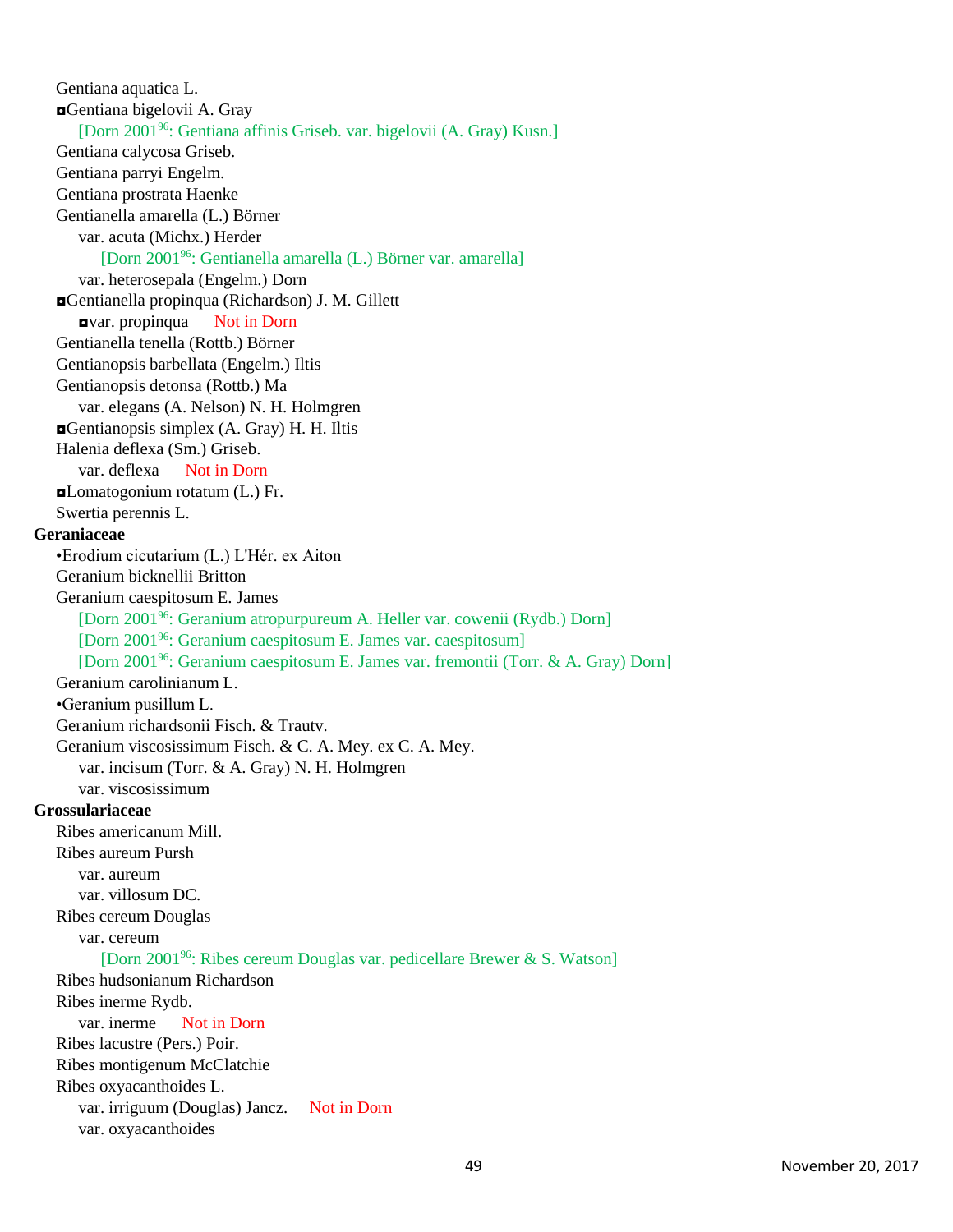var. setosum (Lindl.) Dorn •Ribes rubrum L. Ribes viscosissimum Pursh **Haloragaceae** Myriophyllum quitense Kunth Myriophyllum sibiricum Kom. ◘Myriophyllum verticillatum L. **Hydrangeaceae** Jamesia americana Torr. & A. Gray var. americana Not in Dorn ◘Philadelphus microphyllus A. Gray Not in Dorn ◘var. microphyllus [Dorn 2001<sup>96</sup>: Philadelphus microphyllus A. Gray var. occidentalis (A. Nels.) Dorn] Philadelphus pubescens Loisel. **Hydrocharitaceae** Elodea bifoliata H. St. John Elodea canadensis Michx. Elodea nuttallii (Planch.) H. St. John ◘Najas flexilis (Willd.) Roskt. & Schmidt Hellquist 2014<sup>133</sup> ◘Najas guadalupensis (Spreng.) Morong ◘ssp. guadalupensis Not in Dorn **Hypericaceae** ♦•Hypericum perforatum L. ♦•ssp. perforatum Not in Dorn Hypericum scouleri Hook. [Dorn 2001<sup>96</sup>: Hypericum formosum Kunth var. formosum] [Dorn 2001<sup>96</sup>: Hypericum formosum Kunth var. scouleri (Hook.) Coult.] **Iridaceae** Iris missouriensis Nutt. Sisyrinchium angustifolium Mill. Sisyrinchium idahoense E. P. Bicknell ◘var. idahoense var. occidentale (E. P. Bicknell) D. M. Hend. Sisyrinchium montanum Greene var. montanum Not in Dorn  $\triangle$  Sisyrinchium pallidum Cholewa & D. M. Hend. **Juncaceae** Juncus alpinoarticulatus Chaix Juncus arcticus Willd. var. balticus (Willd.) Trautv. [Dorn 2001<sup>96</sup>: Juncus balticus Willd. var. montanus Engelm.] [Dorn 2001<sup>96</sup>: Juncus balticus Willd. var. vallicola Rydb.] Juncus articulatus L. Juncus biglumis L. Juncus brevicaudatus (Engelm.) Fernald Juncus bufonius L. Juncus castaneus Sm. •Juncus compressus Jacq. Juncus confusus Coville Juncus drummondii E. Mey.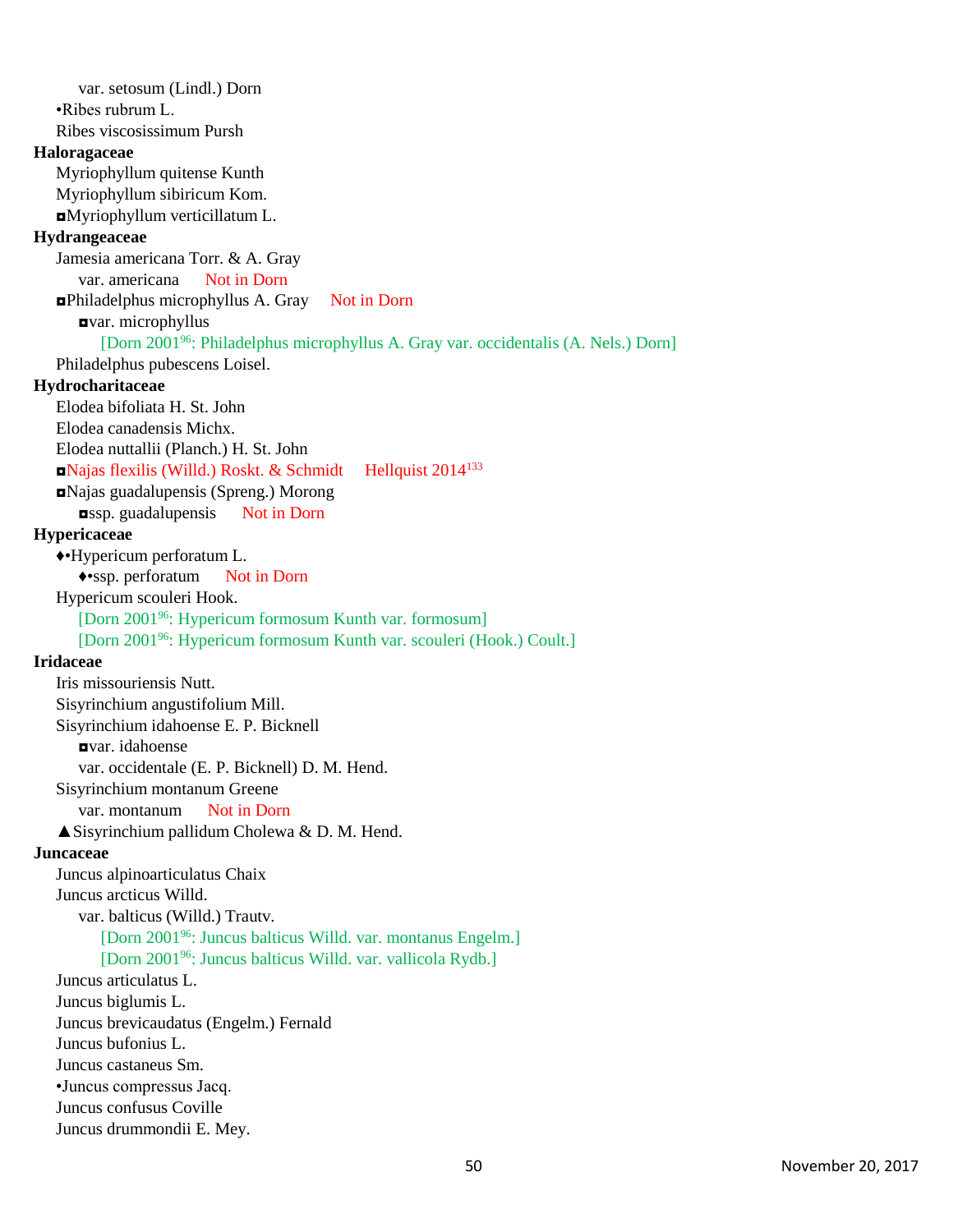Juncus dudleyi Wiegand [Dorn 2001<sup>96</sup>: Juncus tenuis Willd. var. dudleyi (Wiegand) F. J. Herm.] Juncus ensifolius Wikstr. var. ensifolius var. montanus (Engelm.) C. L. Hitchc. Juncus filiformis L. Juncus gerardii Loisel. Juncus hallii Engelm. Juncus interior Wiegand Juncus longistylis Torr. Juncus mertensianus Bong. Juncus nevadensis S. Watson Juncus nodosus L. Juncus parryi Engelm. Juncus regelii Buchenau Juncus torreyi Coville ◘Juncus triglumis L. ◘var. albescens Lange ◘var. triglumis ◘Juncus vaseyi Engelm. Luzula comosa E. Mey. [Luzula multiflora (Ehrh.) Lej.] misapplied var. laxa Buchenau [Luzula multiflora (Ehrh.) Lej.] misapplied ◘Luzula hitchcockii Hämet-Ahti [Dorn 2001<sup>96</sup>: Luzula glabrata (Hoppe ex Rostk.) Desv. var. hitchcockii (Hämet-Ahti) Dorn] Luzula multiflora (Ehrh.) Lej. ssp. multiflora Not in Dorn Luzula parviflora (Ehrh.) Desv. Luzula piperi (Coville) M. E. Jones [Dorn 2001<sup>96</sup>: Luzula wahlenbergii Rupr.] Luzula spicata (L.) DC. Luzula subcapitata (Rydb.) H. D. Harr. Zika 2013<sup>132</sup> **Juncaginaceae** Triglochin maritima L. [Dorn 2001<sup>96</sup>: Triglochin maritima L. var. elata (Nutt.) A. Gray] Triglochin palustris L. **Lamiaceae** •Acinos arvensis (Lam.) Dandy [Dorn 2001<sup>96</sup>: Satureja acinos (L.) Scheele] Agastache foeniculum (Pursh) Kuntze Agastache urticifolia (Benth.) Kuntze var. urticifolia Not in Dorn Dracocephalum parviflorum Nutt. •Dracocephalum thymiflorum L. •Galeopsis ladanum L. •Glechoma hederacea L. [Dorn 2001<sup>96</sup>: Glecoma hederacea L.] Hedeoma drummondii Benth. Hedeoma hispidum Pursh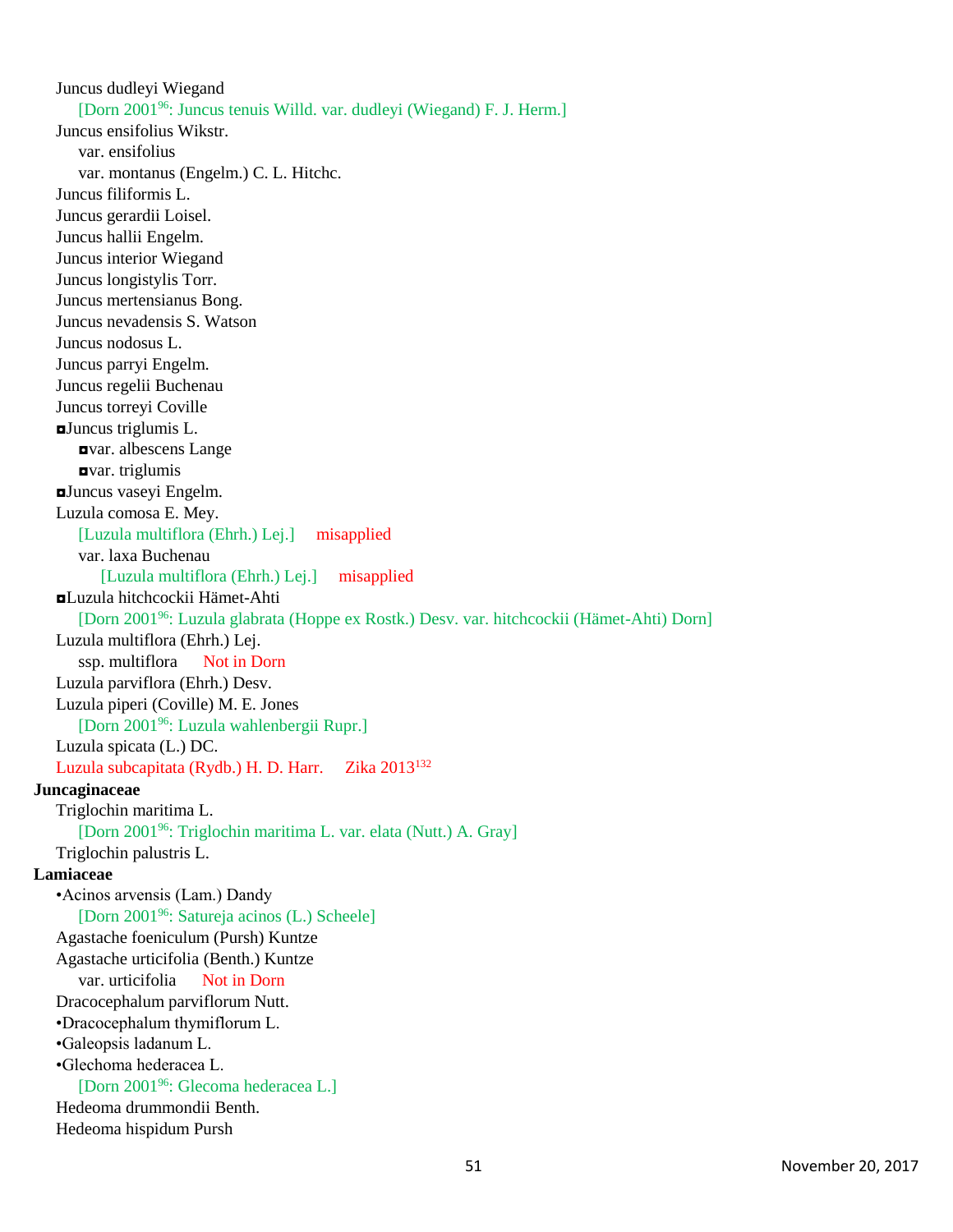•Lallemantia peltata (L.) Fisch. & C. A. Mey. •Lamium amplexicaule L. •Leonurus cardiaca L. Lycopus americanus Muhl. ex W. P. C. Barton Lycopus asper Greene ◘Lycopus uniflorus Michx. •Marrubium vulgare L. Mentha arvensis L. [Dorn 2001<sup>96</sup>: Mentha arvensis L. var. canadensis (L.) Kuntze] •Mentha spicata L. Monarda fistulosa L. var. menthifolia (Graham) Fernald ◘Monarda pectinata Nutt. Monardella odoratissima Benth. ◘var. glauca (Greene) H. St. John •Nepeta cataria L. •Nepeta grandiflora M. Bieb. •Nepeta racemosa Lam. Physostegia parviflora Nutt. ex A. Gray Prunella vulgaris L. •Salvia nemorosa L. Salvia reflexa Hornem. Scutellaria brittonii Porter Scutellaria galericulata L. Stachys palustris L. var. pilosa (Nutt.) Fernald Teucrium canadense L. var. occidentale (A. Gray) E. M. McClint. & Epling **Lentibulariaceae** ◘Utricularia intermedia Hayne ▲Utricularia minor L. ◘Utricularia ochroleuca R. W. Hartm. Not in Dorn Utricularia vulgaris L. ssp. macrorhiza (Le Conte) R. T. Clausen [Dorn 2001<sup>96</sup>: Utricularia macrorhiza Le Conte] **Liliaceae** ◘Calochortus apiculatus Baker Thomasson 2006<sup>136</sup> Calochortus eurycarpus S. Watson Calochortus gunnisonii S. Watson var. gunnisonii Not in Dorn Calochortus nuttallii Torr. & A. Gray Erythronium grandiflorum Pursh var. grandiflorum Not in Dorn Fritillaria atropurpurea Nutt. Fritillaria pudica (Pursh) Spreng. Gagea serotina (L.) Ker Gawl. [Dorn 2001<sup>96</sup>: Lloydia serotina (L.) Rchb.] Lilium philadelphicum L. [Dorn 2001<sup>96</sup>: Lilium philadelphicum L. var. andinum (Nutt.) Ker-Gawl.] ◘Prosartes hookeri Torr. Not in Dorn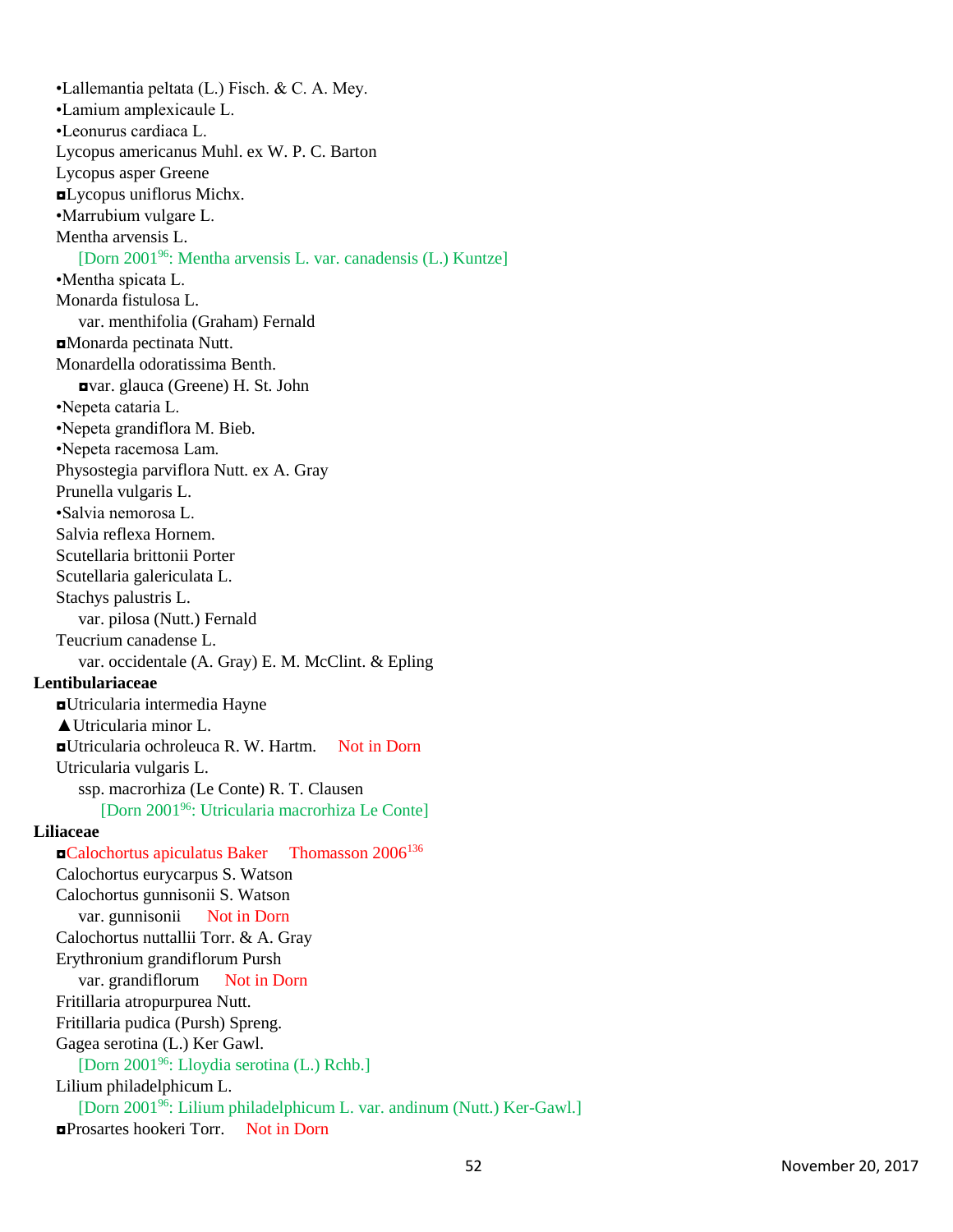Prosartes trachycarpa S. Watson Streptopus amplexifolius (L.) DC. **Limnanthaceae** Floerkea proserpinacoides Willd. **Linaceae** Linum australe A. Heller var. australe Not in Dorn Linum compactum A. Nelson [Dorn 2001<sup>96</sup>: Linum rigidum Pursh var. compactum (A. Nelson) C. M. Rogers] Linum kingii S. Watson Linum lewisii Pursh var. lewisii Not in Dorn Linum puberulum (Engelm.) A. Heller Linum rigidum Pursh var. rigidum •Linum usitatissimum L. **Loasaceae** Mentzelia albicaulis (Douglas ex Hook.) Douglas ex Torr. & A. Gray Mentzelia decapetala (Pursh ex Sims) Urb. & Gilg ex Gilg Mentzelia dispersa S. Watson Mentzelia laevicaulis (Douglas ex Hook.) Torr. & A. Gray var. laevicaulis Not in Dorn Mentzelia montana (Davidson) Davidson Mentzelia multiflora (Nutt.) A. Gray Mentzelia nuda (Pursh) Torr. & A. Gray Mentzelia oligosperma Nutt. ex Sims Mentzelia pumila Torr. & A. Gray ◘Mentzelia rusbyi Wooton ◘Mentzelia sinuata (Rydb.) R. J. Hill ◘Mentzelia speciosa Osterh. **Lythraceae** ◘Ammannia robusta Heer & Regel ◘Lythrum alatum Pursh ◘var. alatum Not in Dorn ♦•Lythrum salicaria L. **Malvaceae** •Abutilon theophrasti Medik. •Alcea rosea L. Callirhoe involucrata (Torr. & A. Gray) A. Gray var. involucrata Not in Dorn •Hibiscus trionum L. Iliamna rivularis (Douglas ex Hook.) Greene •Lavatera thuringiaca L. •Malva moschata L. •Malva neglecta Wallr. •Malva parviflora L. •Malva pusilla Sm. •Malva sylvestris L. •Malva verticillata L. Sidalcea candida A. Gray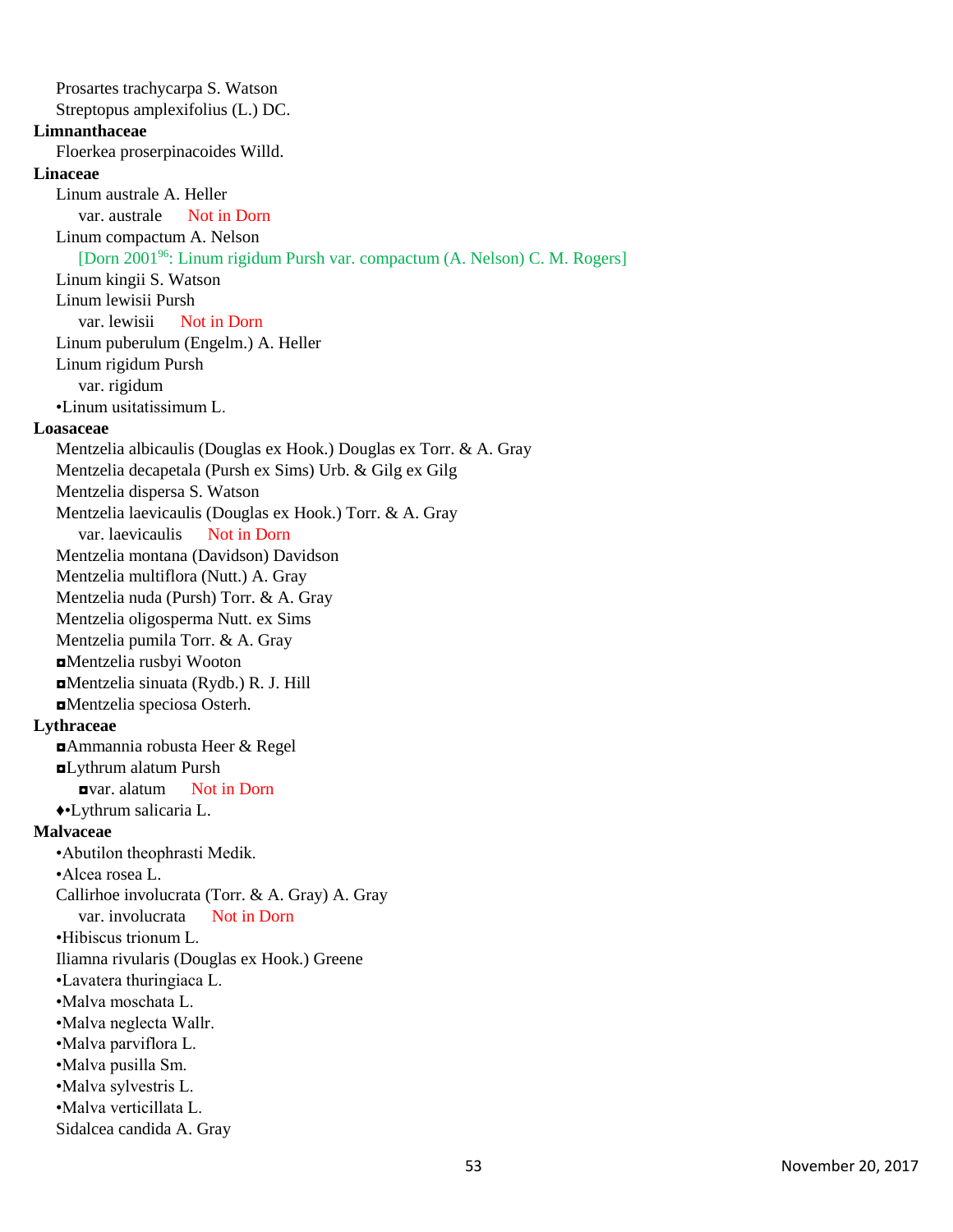Sidalcea neomexicana A. Gray Sidalcea oregana (Nutt. ex Torr. & A. Gray) A. Gray var. oregana Not in Dorn Sphaeralcea coccinea (Nutt.) Rydb. Sphaeralcea munroana (Douglas ex Lindl.) Spach. ex A. Gray •Tilia americana L. Planted, Not in Dorn **Martyniaceae** Proboscidea louisianica (Mill.) Thell. ssp. louisianica Not in Dorn **Melanthiaceae** ◘Trillium ovatum Pursh ◘var. ovatum Not in Dorn Veratrum californicum T. Durand var. californicum Not in Dorn ◘Xerophyllum tenax (Pursh) Nutt. Zigadenus elegans Pursh Zigadenus paniculatus (Nutt.) S. Watson Zigadenus venenosus S. Watson var. gramineus (Rydb.) O. S. Walsh ex M. Peck **Menyanthaceae** Menyanthes trifoliata L. **Molluginaceae** Mollugo verticillata L. **Moraceae** •Morus alba L. **Nyctaginaceae** ◘Abronia ammophila Greene Abronia elliptica A. Nelson [Dorn 2001<sup>96</sup>: Abronia fragrans Nutt. ex Hook. var. elliptica (A. Nelson) M. E. Jones] Abronia fragrans Nutt. ex Hook. [Dorn 2001<sup>96</sup>: Abronia fragrans Nutt. ex Hook. var. fragrans] Abronia mellifera Douglas ex Hook. Mirabilis albida (Walter) Heimerl [Dorn 2001<sup>96</sup>: Mirabilis hirsuta (Pursh) J. F. MacMill.] Mirabilis linearis (Pursh) Heimerl var. linearis Not in Dorn Mirabilis nyctaginea (Michx.) MacMill. Tripterocalyx micranthus (Torr.) Hook. ex Standl. **Nymphaeaceae** Nuphar polysepala Engelm. **Oleaceae** Fraxinus pennsylvanica Marshall •Syringa reticulata (Blume) Hara Not in Dorn •var. mandschurica (Maxim.) Hara Not in Dorn •Syringa vulgaris L. Not in Dorn **Onagraceae** Camissonia parvula (Nutt. ex Torr. & A. Gray) P. H. Raven Chamerion angustifolium (L.) Holub var. angustifolium var. canescens (A. W. Wood) N. H. Holmgren & P. K. Holmgren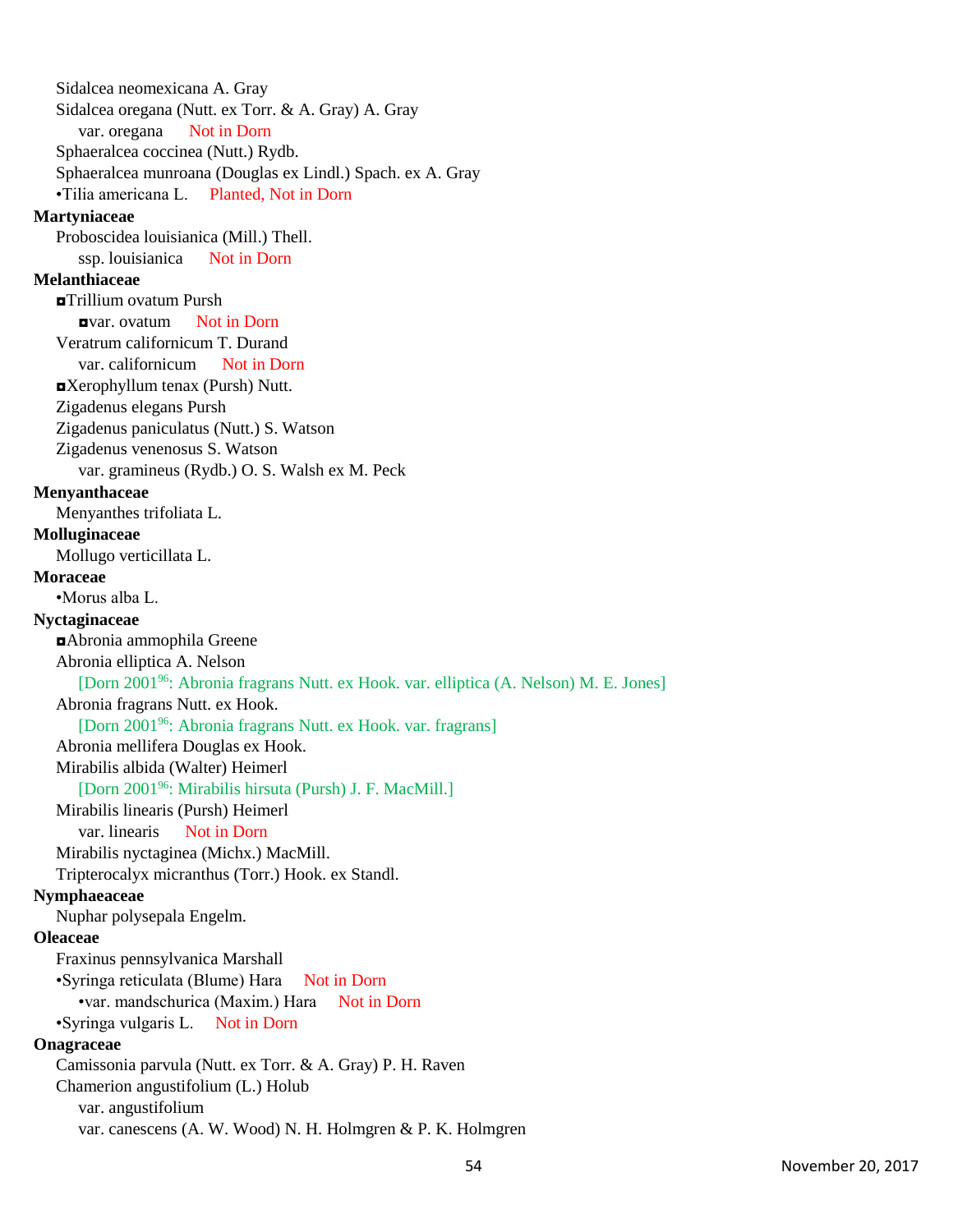Chamerion latifolium (L.) Holub Chylismia scapoidea (Torr. & A. Gray) Small [Dorn 2001<sup>96</sup>: Camissonia scapoidea (Torr. & A. Gray) P. H. Raven] ssp. scapoidea Not in Dorn Circaea alpina L. var. alpina var. pacifica (Asch. & Magnus) M. E. Jones ◘Circaea canadensis (L.) Hill ◘var. canadensis [Dorn 2001<sup>96</sup>: Circaea lutetiana L. var. canadensis L.] ◘Clarkia pulchella Pursh Epilobium anagallidifolium Lam. Epilobium brachycarpum C. Presl Epilobium campestre (Jeps.) Hoch & W. L. Wagner [Dorn 2001<sup>96</sup>: Epilobium pygmaeum (Speg.) Hoch & P. H. Raven] Epilobium canum (Greene) P. H. Raven var. garrettii (A. Nelson) N. H. Holmgren & P. K. Holmgren Epilobium ciliatum Raf. var. ciliatum var. glandulosum (Lehm.) Dorn Epilobium clavatum Trel. Epilobium glaberrimum Barbey var. fastigiatum (Nutt.) Trel. ex Jeps. Epilobium halleanum Hausskn. Epilobium hornemannii Rchb. var. hornemannii Not in Dorn Epilobium lactiflorum Hausskn. Epilobium oregonense Hausskn. Epilobium palustre L. var. gracile (Farw.) Dorn var. palustre Epilobium saximontanum Hausskn. Epilobium suffruticosum Nutt. Eremothera minor (A. Nelson) W. L. Wagner & Hoch [Dorn 2001<sup>96</sup>: Camissonia minor (A. Nelson) P. H. Raven] Gayophytum decipiens F. H. Lewis & Szweyk. Gayophytum diffusum Torr. & A. Gray var. diffusum var. strictipes (Hook.) Dorn Gayophytum humile A. Juss. Gayophytum racemosum Torr. & A. Gray Gayophytum ramosissimum Torr. & A. Gray Holmgrenia andina (Nutt.) W. L. Wagner & Hoch [Dorn 2001<sup>96</sup>: Camissonia andina (Nutt.) P. H. Raven] Oenothera albicaulis Pursh ◘Oenothera canescens Torr. & Frém. Oenothera cespitosa Nutt. var. cespitosa var. macroglottis (Rydb.) Cronquist var. marginata (Nutt. ex Hook. & Arn.) Munz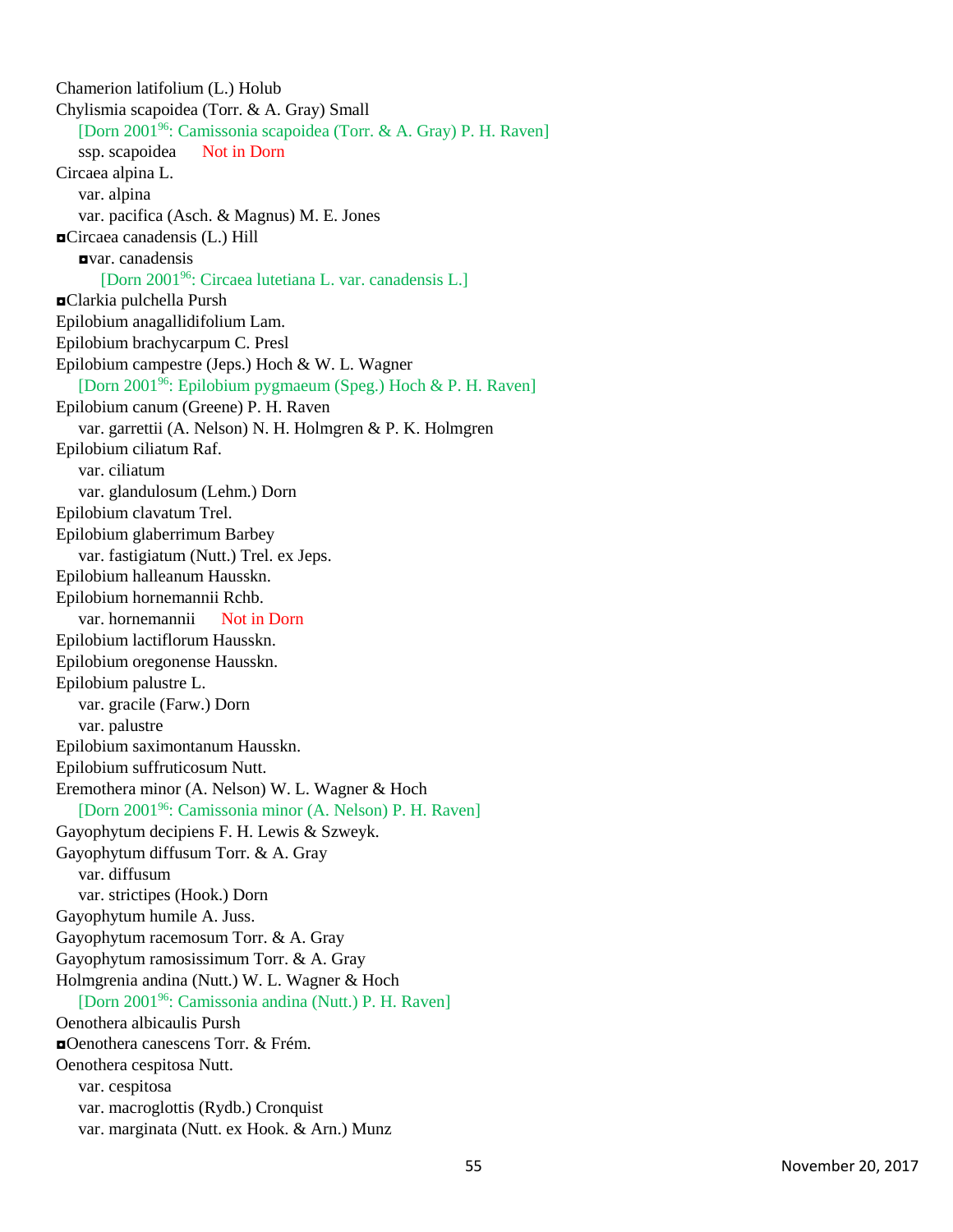◘Oenothera coloradensis (Rydb.) W. L. Wagner & Hoch ussp. coloradensis [Dorn 2001<sup>96</sup>: Gaura neomexicana Wooton var. coloradensis (Rydb.) Munz] Oenothera coronopifolia Torr. & A. Gray Oenothera curtiflora W. L. Wagner & Hoch [Dorn 2001<sup>96</sup>: Gaura parviflora Douglas ex Lehm.] Oenothera flava (A. Nelson) Garrett Oenothera glaucifolia W. L. Wagner & Hoch [Dorn 2001<sup>96</sup>: Stenosiphon linifolius (Nutt. ex E. James) Heynh.] ◘Oenothera howardii (A. Nelson) W. L. Wagner ◘Oenothera laciniata Hill Oenothera latifolia (Rydb.) Munz Oenothera lavandulifolia Torr. & A. Gray [Dorn 2001<sup>96</sup>: Calylophus lavandulifolius (Torr. & A. Gray) P. H. Raven] Oenothera macrocarpa Nutt. var. macrocarpa Not in Dorn Oenothera nuttallii Sweet Oenothera pallida Lindl. var. pallida var. trichocalyx (Nutt.) Dorn Oenothera serrulata Nutt. [Dorn 2001<sup>96</sup>: Calylophus serrulatus (Nutt.) P. H. Raven] Oenothera suffrutescens (Ser.) W. L. Wagner & Hoch [Dorn 2001<sup>96</sup>: Gaura coccinea Nutt. ex Pursh] Oenothera villosa Thunb. var. strigosa (Rydb.) Dorn var. villosa Taraxia breviflora (Torr. & A. Gray) Nutt. ex Small [Dorn 2001<sup>96</sup>: Camissonia breviflora (Torr. & A. Gray) P. H. Raven] Taraxia subacaulis (Pursh) Rydb. [Dorn 2001<sup>96</sup>: Camissonia subacaulis (Pursh) P. H. Raven] **Orchidaceae** ◘Amerorchis rotundifolia (Banks ex Pursh) Hultén Calypso bulbosa (L.) Oakes var. americana (R. Br.) Luer Not in Dorn Coeloglossum viride (L.) Hartm. [Dorn 2001<sup>96</sup>: Coeloglossum viride (L.) Hartm. var. virescens (Muhl. ex Willd.) Luer] Corallorhiza maculata (Raf.) Raf. var. maculata var. occidentalis (Lindl.) Ames Corallorhiza mertensiana Bong. Corallorhiza striata Lindl. var. striata var. vreelandii (Rydb.) L. O. Williams Corallorhiza trifida Châtel. Corallorhiza wisteriana Conrad ▲Cypripedium fasciculatum Kellogg ex S. Watson ◘Cypripedium montanum Douglas ex Lindl. ◘Cypripedium parviflorum Salisb. ◘var. pubescens (Willd.) O. W. Knight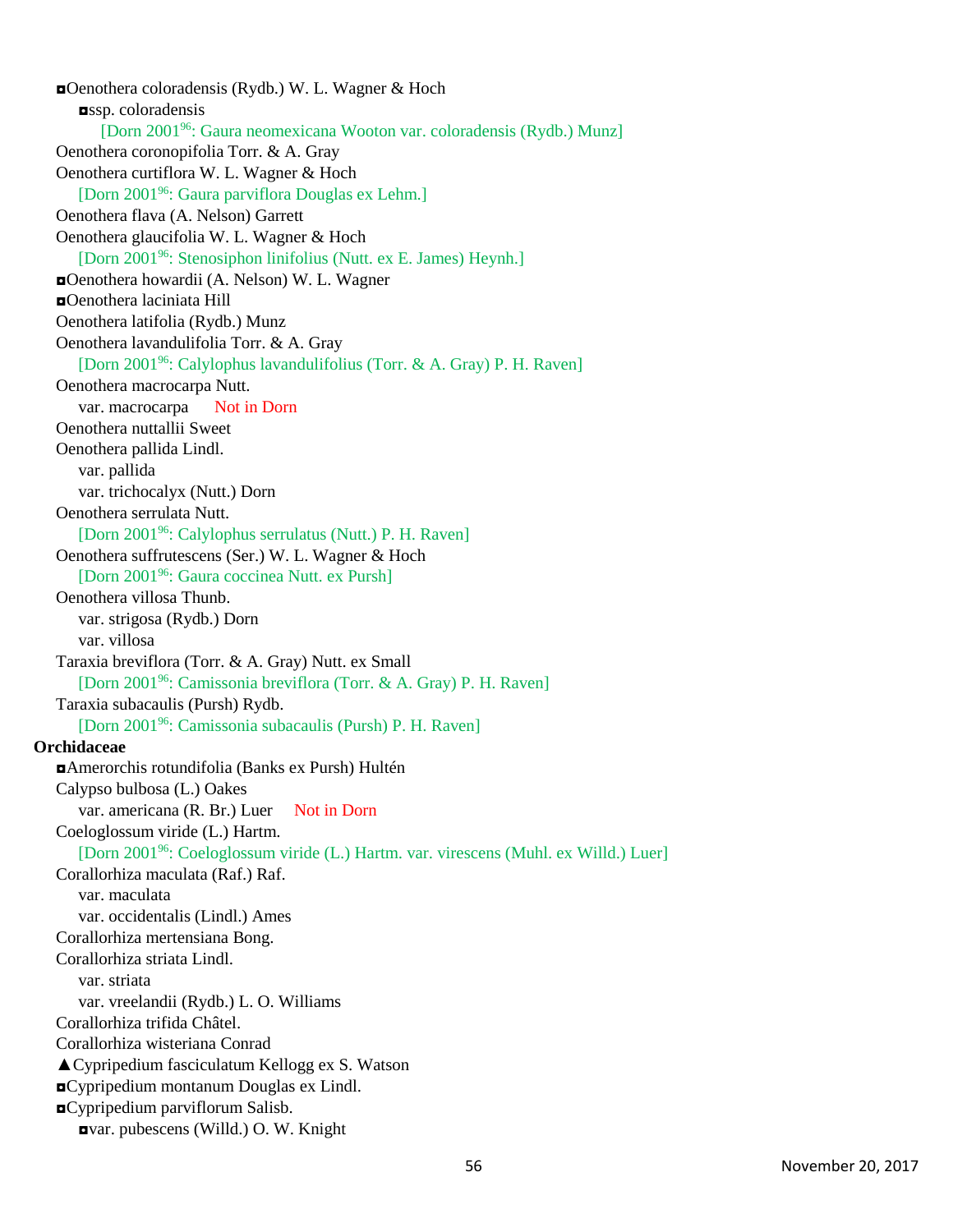◘Epipactis gigantea Douglas ex Hook. Goodyera oblongifolia Raf. Listera borealis Morong Listera caurina Piper ◘Listera convallarioides (Sw.) Nutt. ex Elliott Listera cordata (L.) R. Br. var. nephrophylla (Rydb.) Hultén Not in Dorn Piperia unalascensis (Spreng.) Rydb. Platanthera aquilonis Sheviak Platanthera dilatata (Pursh) Lindl. ex L. C. Beck var. albiflora (Cham.) Ledeb. var. dilatata Platanthera huronensis (Nutt.) Lindl. Platanthera obtusata (Banks ex Pursh) Lindl. ◘Platanthera orbiculata (Pursh) Lindl. Platanthera praeclara Sheviak & Bowles Not in Dorn. Peripheral. Not yet observed in WY Platanthera purpurascens (Rydb.) Sheviak & W. F. Jenn. Platanthera stricta Lindl. ◘Spiranthes diluvialis Sheviak Spiranthes romanzoffiana Cham. **Orobanchaceae** Agalinis tenuifolia (Vahl) Raf. var. parviflora (Nutt.) Pennell Castilleja angustifolia (Nutt.) G. Don var. angustifolia var. dubia A. Nelson Castilleja applegatei Fernald var. pinetorum (Fernald) N. H. Holmgren [Dorn 2001<sup>96</sup>: Castilleja applegatei Fernald var. viscida (Rydb.) Ownbey] Castilleja crista-galli Rydb. [Dorn 2001<sup>96</sup>: Castilleja cristagalli Rydb.] Castilleja cusickii Greenm. Castilleja exilis A. Nelson Castilleja flava S. Watson var. flava Not in Dorn Castilleja linariifolia Benth. Castilleja miniata Douglas ex Hook. var. miniata Not in Dorn ▲Castilleja nivea Pennell & Ownbey Castilleja pallescens (A. Gray) Greenm. var. pallescens Not in Dorn Castilleja pilosa (S. Watson) Rydb. var. longispica (A. Nelson) N. H. Holmgren Castilleja pulchella Rydb. Castilleja rhexifolia Rydb. Castilleja sessiliflora Pursh Castilleja sulphurea Rydb. Cordylanthus ramosus Nutt. ex Benth. ◘Orobanche corymbosa (Rydb.) Ferris ◘ssp. corymbosa Not in Dorn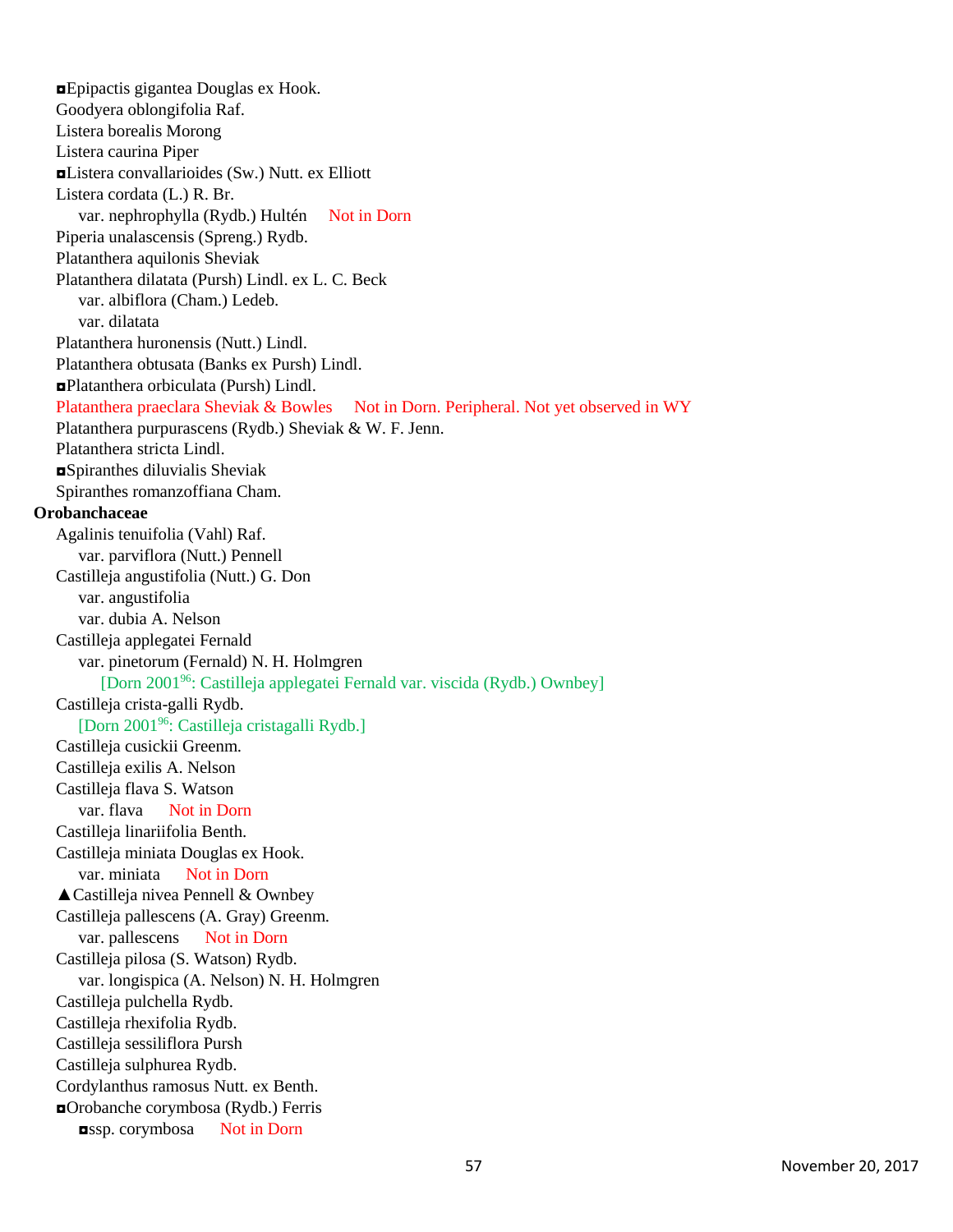Orobanche fasciculata Nutt. ◘Orobanche ludoviciana Nutt. ◘var. ludoviciana [Dorn 2001<sup>96</sup>: Orobanche ludoviciana Nutt. var. arenosa (Suksd.) Cronquist] Orobanche uniflora L. [Dorn 2001<sup>96</sup>: Orobanche uniflora L. var. occidentalis (Greene) Roy L. Taylor & MacBryde] Orthocarpus luteus Nutt. Orthocarpus tenuifolius (Pursh) Benth. Orthocarpus tolmiei Hook. & Arn. Pedicularis bracteosa Benth. var. paysoniana (Pennell) Cronquist Pedicularis contorta Benth. var. contorta ◘var. ctenophora (Rydb.) A. Nelson & J. F. Macbr. Pedicularis crenulata Benth. Pedicularis cystopteridifolia Rydb. Pedicularis groenlandica Retz. ◘Pedicularis oederi Vahl ex Hornem. Pedicularis parryi A. Gray ◘var. mogollonica (Greene) Dorn var. parryi var. purpurea Parry Pedicularis procera A. Gray ▲Pedicularis pulchella Pennell Pedicularis racemosa Douglas ex Benth. var. alba (Pennell) Cronquist **Oxalidaceae** •Oxalis corniculata L. Not in Dorn Oxalis dillenii Jacq. Oxalis stricta L. Oxalis violacea L. **Paeoniaceae** ◘Paeonia brownii Douglas ex Hook. **Papaveraceae** Argemone hispida A. Gray Argemone polyanthemos (Fedde) G. B. Ownbey •Chelidonium majus L. Not in Dorn Corydalis aurea Willd. var. aurea var. occidentalis Engelm. ex A. Gray Dicentra uniflora Kellogg •Eschscholzia californica Cham. •ssp. californica Not in Dorn •Fumaria officinalis L. [Dorn 2001<sup>96</sup>: Fumaria officinalis L. var. wirtgenii (W. D. J. Koch) Hausskn.] ◘Papaver radicatum Rottb. ◘ssp. kluanensis (D. Löve) D. F. Murray [Dorn 2001<sup>96</sup>: Papaver kluanense D. Löve] •Papaver somniferum L. **Phrymaceae**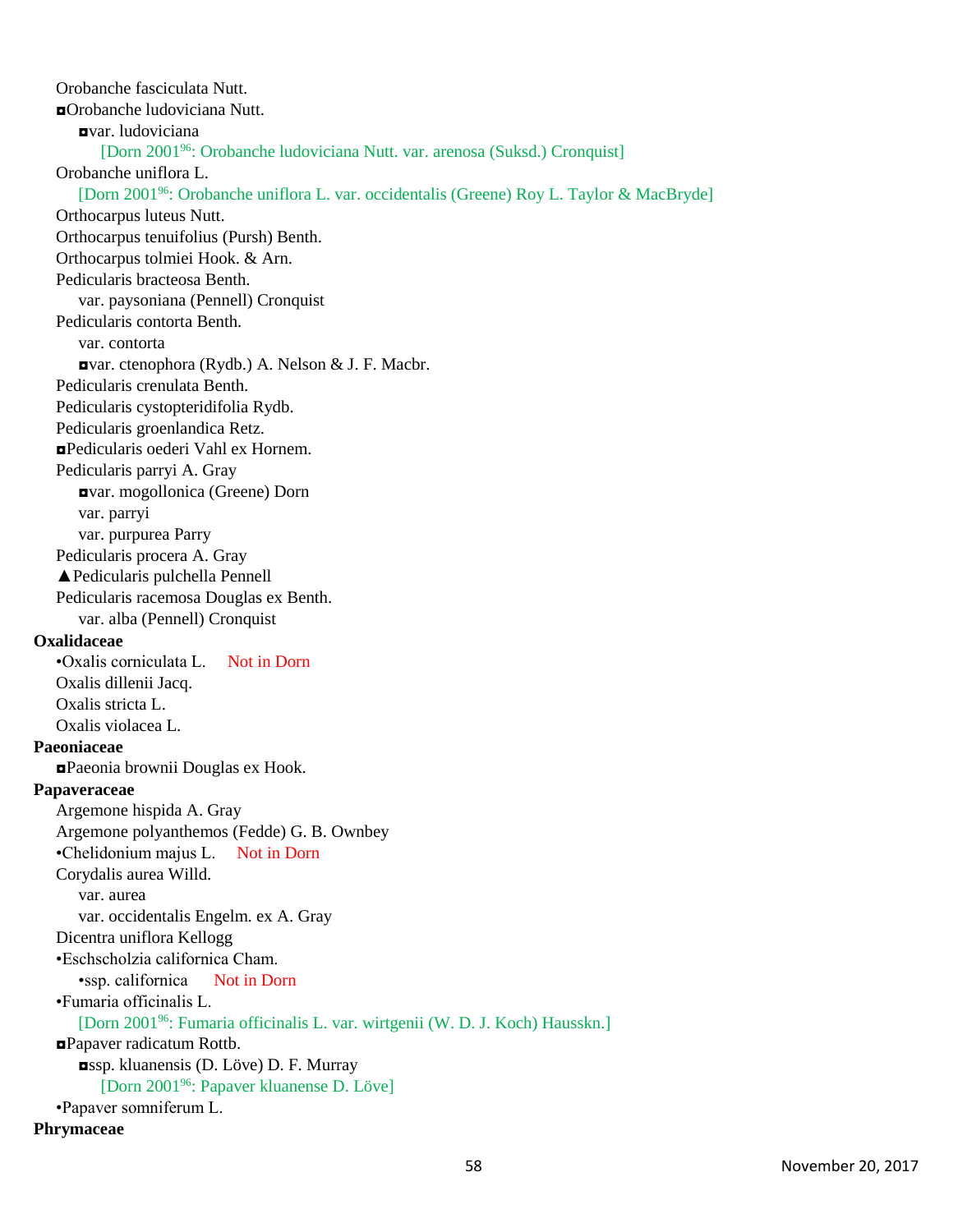◘Diplacus nanus (Hook. & Arn.) G. L. Nesom [Dorn 2001<sup>96</sup>: Mimulus nanus Hook. & Arn.] Erythranthe arvensis (Greene) G. L. Nesom Not in Dorn Erythranthe breviflora (Piper) G. L. Nesom [Dorn 2001<sup>96</sup>: Mimulus patulus Pennell] Erythranthe breweri (Greene) G. L. Nesom & N. S. Fraga [Dorn 2001<sup>96</sup>: Mimulus breweri (Greene) Coville] Erythranthe caespitosa (Greene) G. L. Nesom [Dorn 2001<sup>96</sup>: Mimulus tilingii Regel] Erythranthe floribunda (Lindl.) G. L. Nesom [Dorn 2001<sup>96</sup>: Mimulus floribundus Lindl.] Erythranthe geyeri (Torr.) G. L. Nesom [Dorn 2001<sup>96</sup>: Mimulus glabratus Kunth var. jamesii (Torr. & A. Gray ex Benth.) A. Gray] Erythranthe guttata (DC.) G. L. Nesom [Dorn 2001<sup>96</sup>: Mimulus guttatus DC.] Erythranthe lewisii (Pursh) G. L. Nesom & N. S. Fraga [Dorn 2001<sup>96</sup>: Mimulus lewisii Pursh] Erythranthe moschata (Douglas ex Lindl.) G. L. Nesom [Dorn 2001<sup>96</sup>: Mimulus moschatus Douglas ex Lindl.] ◘Erythranthe rubella (A. Gray) N. S. Fraga [Dorn 2001<sup>96</sup>: Mimulus rubellus A. Gray] Erythranthe suksdorfii (A. Gray) N. S. Fraga [Dorn 2001<sup>96</sup>: Mimulus suksdorfii A. Gray] ◘Phryma leptostachya L. **Plantaginaceae** ◘Bacopa rotundifolia (Michx.) Wettst. ◘Besseya alpina (A. Gray) Rydb. ◘Besseya plantaginea (E. James) Rydb. Besseya wyomingensis (A. Nelson) Rydb. Callitriche hermaphroditica L. Callitriche heterophylla Pursh var. heterophylla Not in Dorn Callitriche palustris L. Callitriche stenoptera Lansdown Not in Dorn ◘Chionophila jamesii Benth. Collinsia parviflora Lindl. •Digitalis purpurea L. Gratiola neglecta Torr. Hippuris vulgaris L. ♦•Linaria dalmatica (L.) Mill. ♦•var. dalmatica Not in Dorn ♦•Linaria vulgaris Mill. Nuttallanthus texanus (Scheele) D. A. Sutton [Dorn 2001<sup>96</sup>: Linaria canadensis (L.) Dum. Cours. var. texana (Scheele) Pennell] ◘Penstemon absarokensis Evert ◘Penstemon acaulis L. O. Williams Penstemon albidus Nutt. Penstemon angustifolius Nutt. ex Pursh var. angustifolius ◘var. caudatus (A. Heller) Rydb.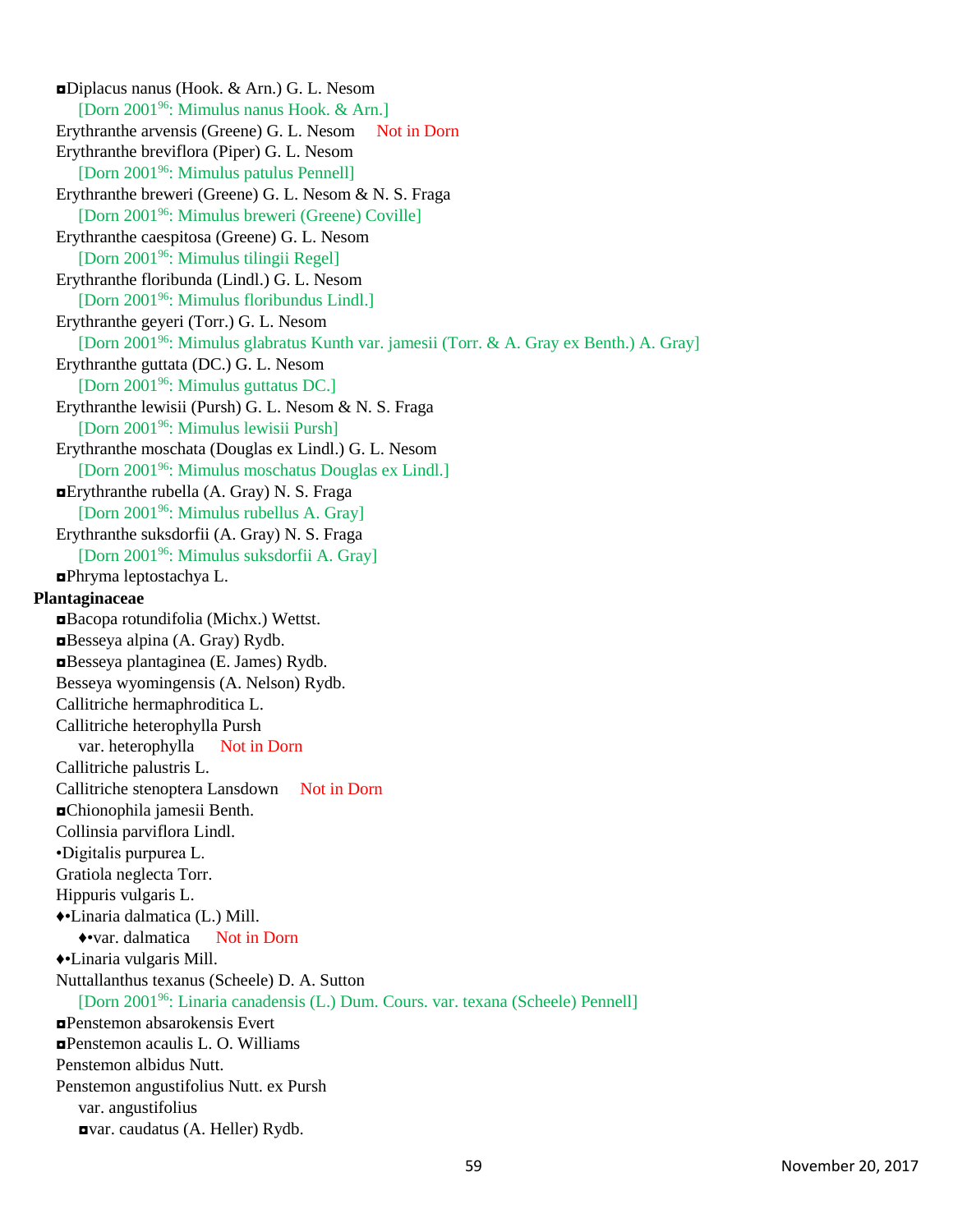Penstemon arenicola A. Nelson Penstemon aridus Rydb. Penstemon attenuatus Douglas ex Lindl. var. pseudoprocerus (Rydb.) Cronquist Penstemon caespitosus Nutt. ex A. Gray var. caespitosus Not in Dorn ▲Penstemon caryi Pennell Penstemon crandallii A. Nelson Not in Dorn var. glabrescens (Pennell) C. C. Freeman Not in Dorn Penstemon cyananthus Hook. var. cyananthus Not in Dorn var. subglaber (A. Gray) N. H. Holmgren Not in Dorn Penstemon cyaneus Pennell ◘Penstemon cyathophorus Rydb. Penstemon deustus Douglas ex Lindl. var. deustus Not in Dorn Penstemon eatonii A. Gray var. eatonii Not in Dorn Penstemon eriantherus Pursh var. cleburnei (M. E. Jones) Dorn var. eriantherus Penstemon fremontii Torr. & A. Gray ex A. Gray var. fremontii Not in Dorn Penstemon fruticosus (Pursh) Greene var. fruticosus Not in Dorn ◘Penstemon gibbensii Dorn Penstemon glaber Pursh var. alpinus (Torr.) A. Gray var. glaber Penstemon gracilis Nutt. Penstemon grandiflorus Nutt. ◘Penstemon haydenii S. Watson Penstemon humilis Nutt. ex A. Gray var. brevifolius A. Gray Not in Dorn var. humilis Not in Dorn Penstemon laricifolius Hook. & Arn. var. exilifolius (A. Nelson) Payson var. laricifolius Penstemon montanus Greene var. montanus Not in Dorn Penstemon mucronatus N. H. Holmgren [Dorn 2001<sup>96</sup>: Penstemon pachyphyllus A. Gray ex Rydb. var. mucronatus (N. H. Holmgren) Neese] Penstemon nitidus Douglas ex Benth. var. nitidus Not in Dorn Penstemon palmeri A. Gray var. palmeri Not in Dorn ▲Penstemon paysoniorum D. D. Keck Penstemon procerus Douglas ex Graham var. procerus Not in Dorn Penstemon radicosus A. Nelson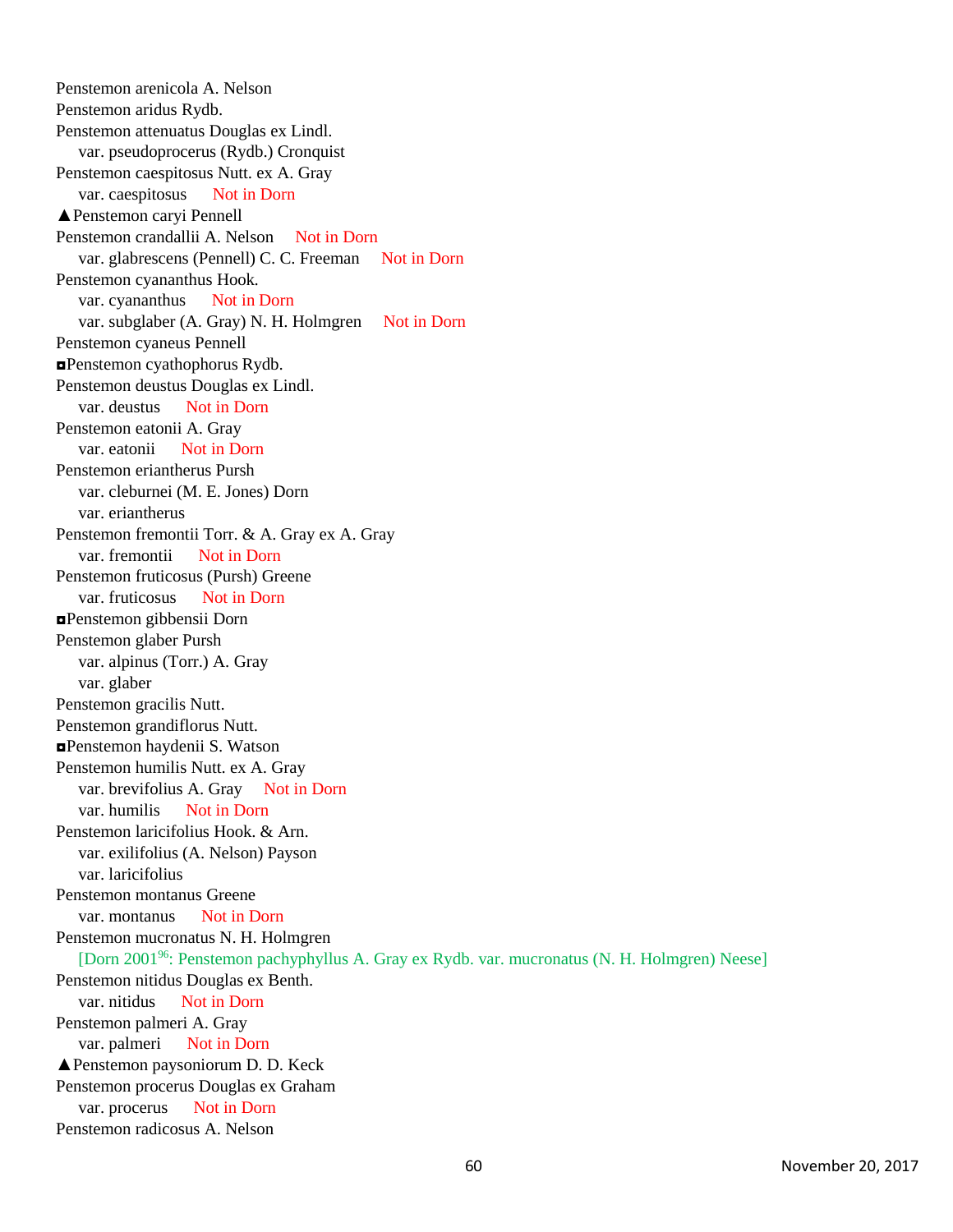Penstemon rydbergii A. Nelson var. aggregatus (Pennell) N. H. Holmgren var. rydbergii Penstemon saxosorum Pennell ◘Penstemon scariosus Pennell ◘var. garrettii (Pennell) N. H. Holmgren Penstemon secundiflorus Benth. Penstemon strictus Benth. Penstemon subglaber Rydb. Penstemon unilateralis Rydb. [Dorn 2001<sup>96</sup>: Penstemon virgatus A. Gray var. asa-grayi (Crosswh.) Dorn] Penstemon virens Pennell ex Rydb. ◘Penstemon watsonii A. Gray Penstemon whippleanus A. Gray ◘Penstemon yampaensis Penland Not in Dorn Plantago elongata Pursh var. elongata Not in Dorn Plantago eriopoda Torr. •Plantago lanceolata L. •Plantago major L. Plantago patagonica Jacq. [Dorn 2001<sup>96</sup>: Plantago patagonica Jacq. var. patagonica] [Dorn 2001<sup>96</sup>: Plantago patagonica Jacq. var. spinulosa (Decne.) A. Gray] Plantago tweedyi A. Gray Synthyris pinnatifida S. Watson var. pinnatifida Not in Dorn Veronica americana Schwein. ex Benth. •Veronica anagallis-aquatica L. •Veronica arvensis L. •Veronica biloba L. Veronica catenata Pennell •Veronica officinalis L. Veronica peregrina L. var. xalapensis (Kunth) H. St. John & F. W. Warren •Veronica persica Poir. Veronica scutellata L. Veronica serpyllifolia L. var. humifusa (Dicks.) Vahl •Veronica verna L. Veronica wormskjoldii Roem. & Schult. **Poaceae** xAchnella caduca (Beal) Barkworth Not in Dorn Achnatherum x bloomeri (Bol.) Barkworth Not in Dorn Achnatherum contractum (B. L. Johnson) Barkworth Achnatherum hymenoides (Roem. & Schult.) Barkworth Achnatherum lettermanii (Vasey) Barkworth Achnatherum nelsonii (Scribn.) Barkworth var. dorei (Barkworth & J. Maze) Dorn var. nelsonii Achnatherum occidentale (Thurb. ex S. Watson) Barkworth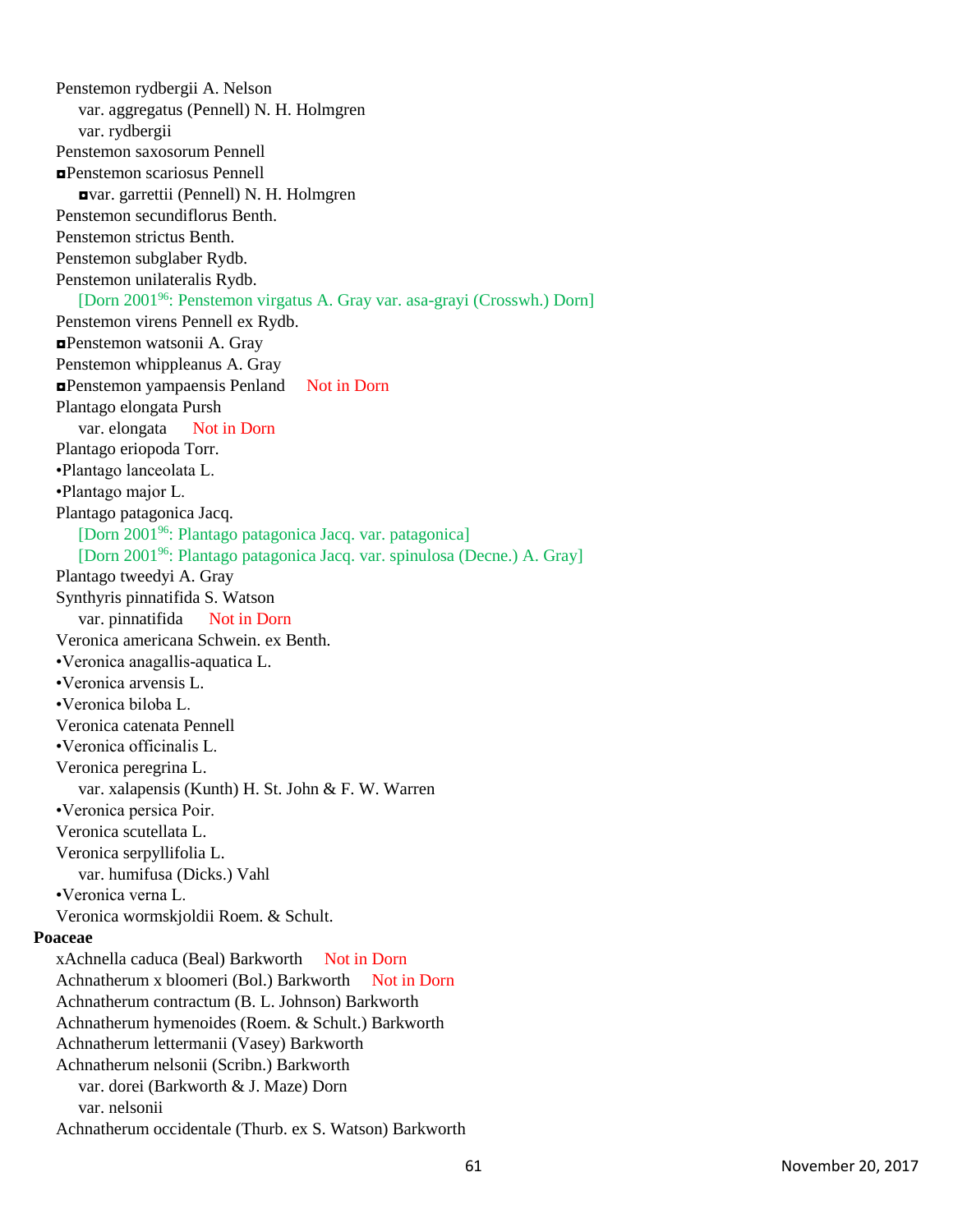Achnatherum pinetorum (M. E. Jones) Barkworth Achnatherum richardsonii (Link) Barkworth Achnatherum robustum (Vasey) Barkworth ◘Achnatherum scribneri (Vasey) Barkworth ◘Achnatherum swallenii (C. L. Hitchc. & Spellenb.) Barkworth Achnatherum thurberianum (Piper) Barkworth Reported in Dorn 2001<sup>142</sup> •Aegilops cylindrica Host •Agropyron cristatum (L.) Gaertn. •var. cristatum •var. desertorum (Fisch. ex Link) Dorn •var. fragile (Roth) Dorn •Agropyron triticeum Gaertn. •Agrostis capillaris L. Agrostis exarata Trin. •Agrostis gigantea Roth Not in Dorn Agrostis idahoensis Nash ◘Agrostis mertensii Trin. ◘Agrostis oregonensis Vasey Agrostis pauzhetica Prob. Tercek 2003<sup>138</sup> ◘Agrostis rossiae Vasey Agrostis scabra Willd. •Agrostis stolonifera L. Agrostis variabilis Rydb. •Aira caryophyllea L. Alopecurus aequalis Sobol. var. aequalis Not in Dorn •Alopecurus arundinaceus Poir. Alopecurus carolinianus Walter •Alopecurus geniculatus L. Alopecurus magellanicus Lam. [Dorn 2001<sup>96</sup>: Alopecurus borealis Trin.] •Alopecurus pratensis L. Andropogon gerardii Vitman Andropogon hallii Hack. Anthoxanthum hirtum (Schrank) Y. Schouten & Veldkamp [Dorn 2001<sup>96</sup>: Hierochloe odorata (L.) P. Beauv.] •Anthoxanthum odoratum L. Evert 2010<sup>104</sup> •Apera interrupta (L.) P. Beauv. ◘Aristida dichotoma Michx. ◘var. curtissii A. Gray [Dorn 2001<sup>96</sup>: Aristida curtissii (A. Gray) Nash] ◘Aristida oligantha Michx. Aristida purpurea Nutt. var. fendleriana (Steud.) Vasey var. longiseta (Steud.) Vasey •Arrhenatherum elatius (L.) J. Presl & C. Presl •var. elatius Not in Dorn •Avena fatua L. •Avena sativa L. Avenula hookeri (Scribn.) Holub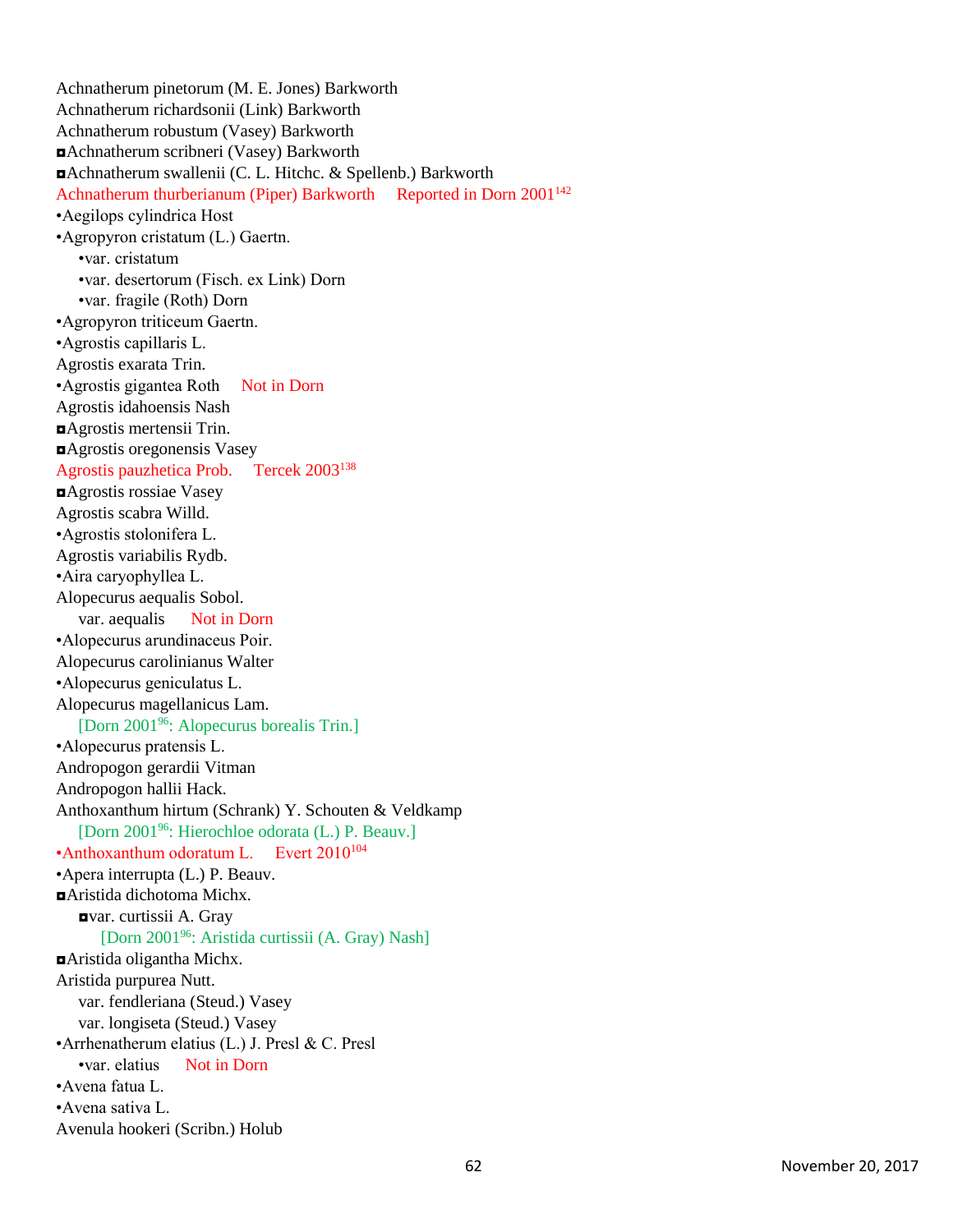[Dorn 2001<sup>96</sup>: Helictotrichon hookeri (Scribn.) Henrard] Beckmannia syzigachne (Steud.) Fernald Bouteloua curtipendula (Michx.) Torr. var. curtipendula Not in Dorn Bouteloua gracilis (Kunth) Lag. ex Griffiths Bouteloua hirsuta Lag. var. hirsuta Not in Dorn ◘Bouteloua simplex Lag. •Bromus briziformis Fisch. & C. A. Mey. Bromus carinatus Hook. & Arn. •Bromus catharticus Vahl Not in Dorn •var. catharticus Not in Dorn Bromus ciliatus L. •Bromus commutatus Schrad. •Bromus hordeaceus L. FNA 2007 (Volume 24)<sup>122</sup> •Bromus inermis Leyss. [Dorn 2001<sup>96</sup>: Bromus inermis Leyss. var. inermis] •Bromus japonicus Thunb. ex Murray Bromus lanatipes (Shear) Rydb. Not in Dorn Bromus porteri (J. M. Coult.) Nash [Dorn 2001<sup>96</sup>: Bromus anomalus Rupr. ex E. Fourn.] ◘Bromus pubescens Muhl. ex Willd. Bromus pumpellianus Scribn. var. pumpellianus [Dorn 2001<sup>96</sup>: Bromus inermis Leyss. var. purpurascens (Hook.) Wagnon] •Bromus racemosus L. Not in Dorn Bromus richardsonii Link Not in Dorn •Bromus secalinus L. Bromus sitchensis Trin. Evert 2010<sup>104</sup> •Bromus squarrosus L. •Bromus tectorum L. Bromus vulgaris (Hook.) Shear Buchloe dactyloides (Nutt.) Engelm. Calamagrostis canadensis (Michx.) P. Beauv. var. canadensis Not in Dorn var. langsdorffii (Link) Inman Not in Dorn Calamagrostis inexpansa A. Gray Calamagrostis koelerioides Vasey Calamagrostis montanensis (Scribn.) Scribn. Calamagrostis purpurascens R. Br. Calamagrostis rubescens Buckley Calamagrostis scopulorum M. E. Jones Calamagrostis stricta (Timm) Koeler Calamovilfa longifolia (Hook.) Scribn. var. longifolia Not in Dorn Catabrosa aquatica (L.) P. Beauv. Cenchrus longispinus (Hack.) Fernald Cenchrus spinifex Cav. FNA 2003 (Volume  $25)^{123}$ •Chloris verticillata Nutt. Cinna latifolia (Trevir. ex Göpp.) Griseb.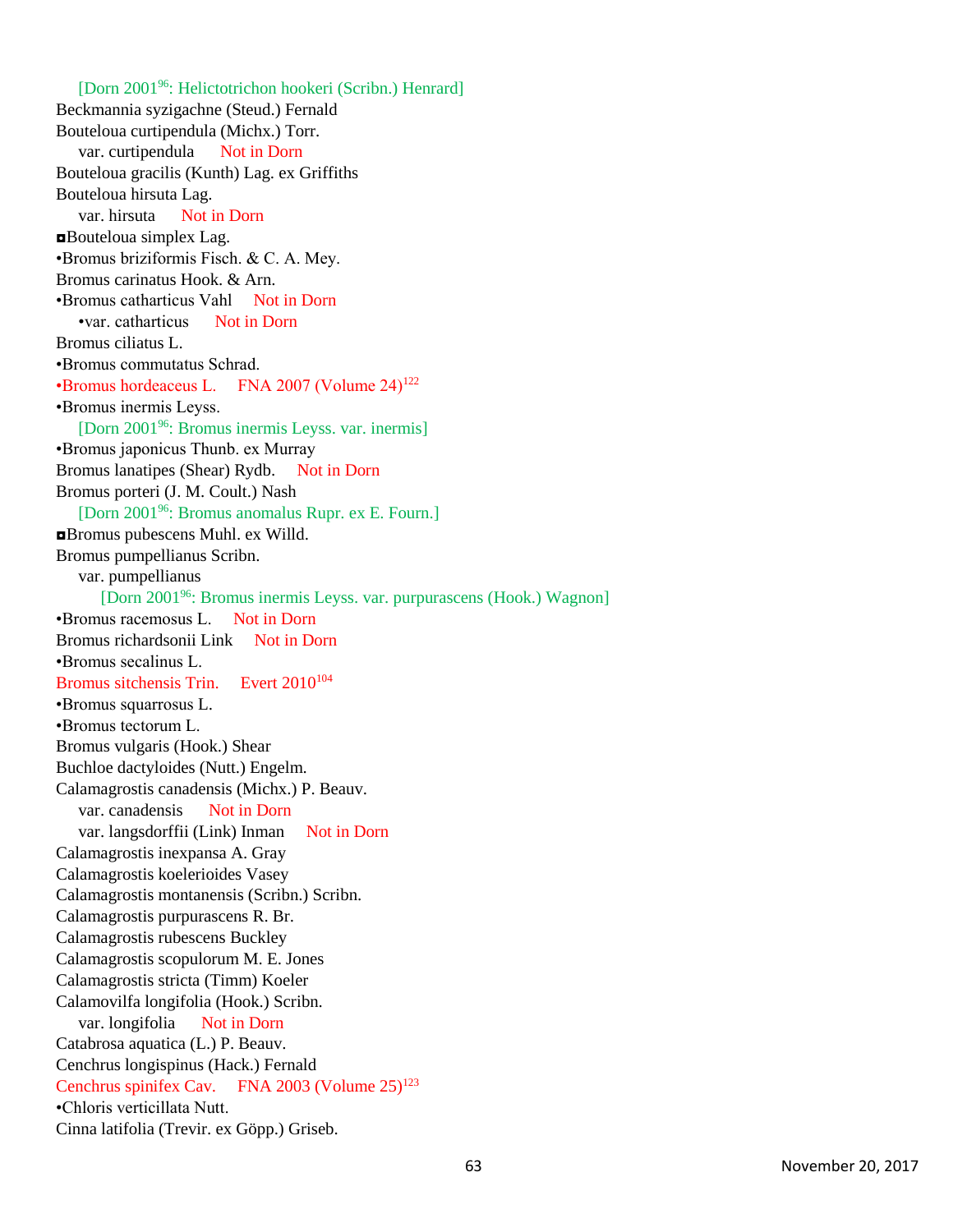•Crypsis alopecuroides (Piller & Mitterp.) Schrad. •Dactylis glomerata L. Danthonia californica Bol. Danthonia intermedia Vasey Danthonia parryi Scribn. Danthonia spicata (L.) P. Beauv. ex Roem. & Schult. Danthonia unispicata (Thurb.) Munro ex Macoun Dasyochloa pulchella (Kunth) Willd. ex Rydb. FNA 2003 (Volume  $25)^{123}$ Deschampsia cespitosa (L.) P. Beauv. var. cespitosa Not in Dorn ◘Deschampsia danthonioides (Trin.) Munro Deschampsia elongata (Hook.) Munro Dichanthelium acuminatum (Sw.) Gould & C. A. Clark var. sericeum (Schmoll) Freckmann Not in Dorn Dichanthelium depauperatum (Muhl.) Gould Reported in Dorn 2001<sup>142</sup> ◘Dichanthelium linearifolium (Scribn. ex Britton & Brown) Gould Dichanthelium oligosanthes (Schult.) Gould var. scribnerianum (Nash) Gould Dichanthelium wilcoxianum (Vasey) Freckmann •Digitaria ischaemum (Schreb.) Schreb. ex Muhl. •Digitaria sanguinalis (L.) Scop. Distichlis spicata (L.) Greene [Dorn 2001<sup>96</sup>: Distichlis stricta (Torr.) Rydb.] •Echinochloa crus-galli (L.) P. Beauv. •Echinochloa frumentacea Link Not in Dorn Echinochloa muricata (P. Beauv.) Fernald var. microstachya Wiegand Elymus albicans (Scribn. & J. G. Sm.) Á. Löve [Dorn 2001<sup>96</sup>: Elymus albicans (Scribn. & J. G. Sm.) Á. Löve var. albicans] [Dorn 2001<sup>96</sup>: Elymus albicans (Scribn. & J. G. Sm.) Á. Löve var. griffithsii (Scribn. ex J. G. Sm. ex Piper) Dorn] Elymus canadensis L. var. canadensis [Dorn 2001<sup>96</sup>: Elymus canadensis L. var. hirsutus (Farw.) Dorn] Elymus cinereus Scribn. & Merr. Elymus curvatus Piper Not in Dorn Elymus diversiglumis Scribn. & C. R. Ball •Elymus elongatus (Host) Runemark •var. ponticus (Podp.) Dorn Elymus elymoides (Raf.) Swezey var. brevifolius (J. G. Sm.) Dorn var. elymoides Elymus glaucus Buckley var. glaucus Not in Dorn •Elymus hispidus (Opiz) Melderis •var. hispidus •var. ruthenicus (Griseb.) Dorn Elymus innovatus Beal •Elymus junceus Fisch. Elymus lanceolatus (Scribn. & J. G. Sm.) Gould var. lanceolatus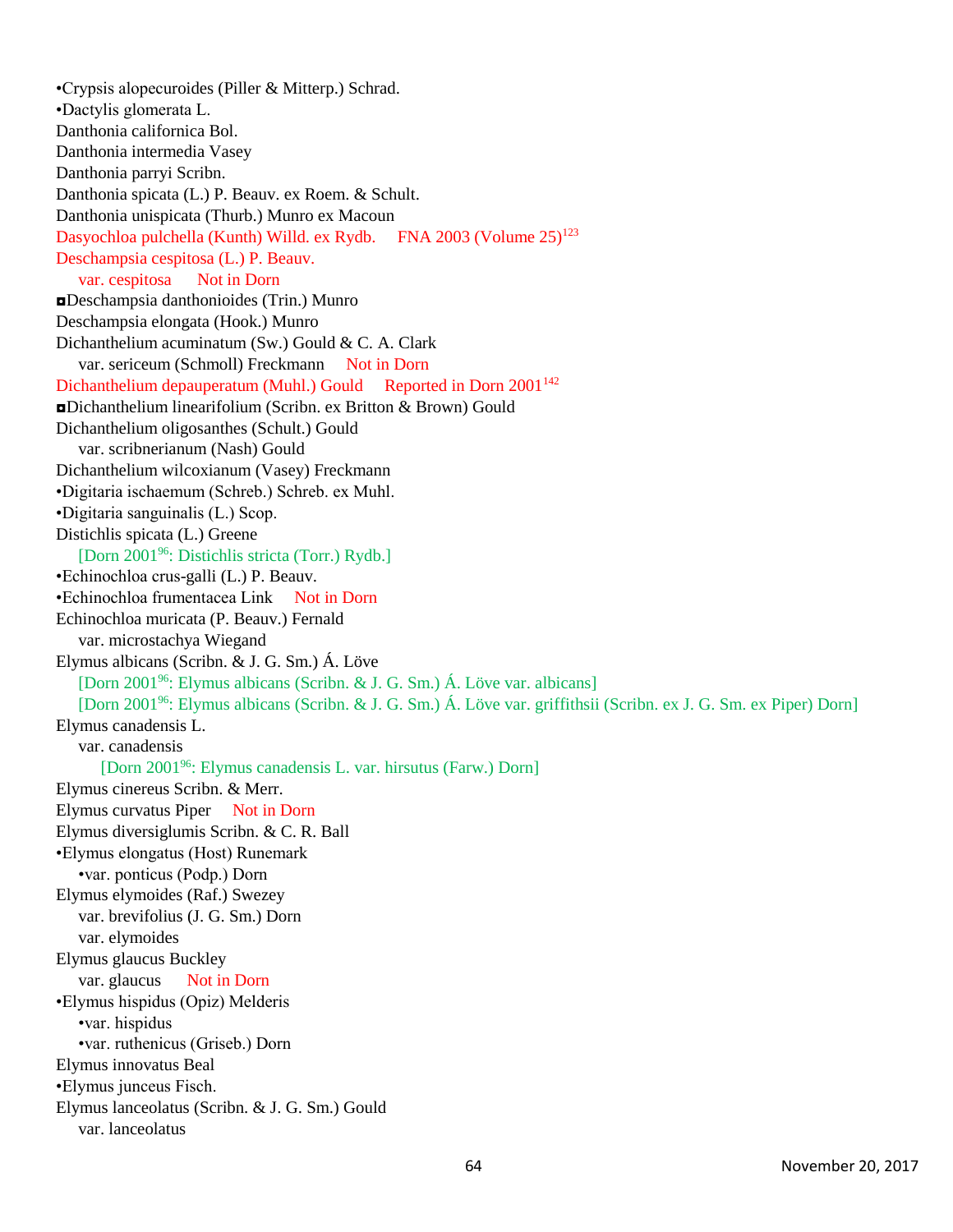var. riparius (Scribn. & J. G. Sm.) Dorn Elymus x macounii Vasey •Elymus multicaulis Kar. & Kir. Elymus multisetus M. E. Jones Not in Dorn Elymus x pseudorepens (Scribn. & J. G. Sm.) Barkworth & D. R. Dewey Not in Dorn •Elymus racemosus Lam. ♦•Elymus repens (L.) Gould Elymus salinus M. E. Jones Elymus x saundersii Vasey Elymus x saxicolus Scribn. & J. G. Sm. ex Scribn. Elymus scribneri (Vasey) M. E. Jones Elymus simplex Scribn. & T. A. Williams ex Scribn. ◘var. luxurians Scribn. & T. A. Williams ex Scribn. **▲var.** simplex Elymus smithii (Rydb.) Gould Elymus spicatus (Pursh) Gould Elymus trachycaulus (Link) Gould ex Shinners var. andinus (Scribn. & J. G. Sm.) Dorn var. trachycaulus ◘Elymus triticoides Buckley ◘Elymus villosus Muhl. ex Willd. Elymus virginicus L. var. virginicus Not in Dorn •Eragrostis cilianensis (All.) Vignolo ex Janch. ◘Eragrostis hypnoides (Lam.) Britton, Sterns, & Poggenb. •Eragrostis minor Host Eragrostis pectinacea (Michx.) Nees ex Steud. var. pectinacea Not in Dorn •Eragrostis pilosa (L.) P. Beauv. •var. perplexa (L. H. Harv.) S. D. Koch Not in Dorn Eragrostis spectabilis (Pursh) Steud. Eragrostis trichodes (Nutt.) A. W. Wood Festuca baffinensis Polunin Festuca brachyphylla Schult. ex Schult. & Schult. f. var. brachyphylla var. coloradensis (Fred.) Dorn Festuca calligera (Piper) Rydb. FNA 2007 (Volume 24)<sup>122</sup> ◘Festuca hallii (Vasey) Piper Festuca idahoensis Elmer Festuca minutiflora Rydb. Festuca occidentalis Hook. Festuca rubra L. ssp. arenaria (Osbeck) F. Aresch. [Dorn 2001<sup>96</sup>: Festuca rubra L. var. lanuginosa Mert. & W. D. J. Koch] ssp. rubra [Dorn 2001<sup>96</sup>: Festuca rubra L. var. rubra] ssp. vallicola (Rydb.) Pavlick Not in Dorn Festuca saximontana Rydb. var. purpusiana (St.-Yves) Fred. & Pavlick Not in Dorn var. saximontana Not in Dorn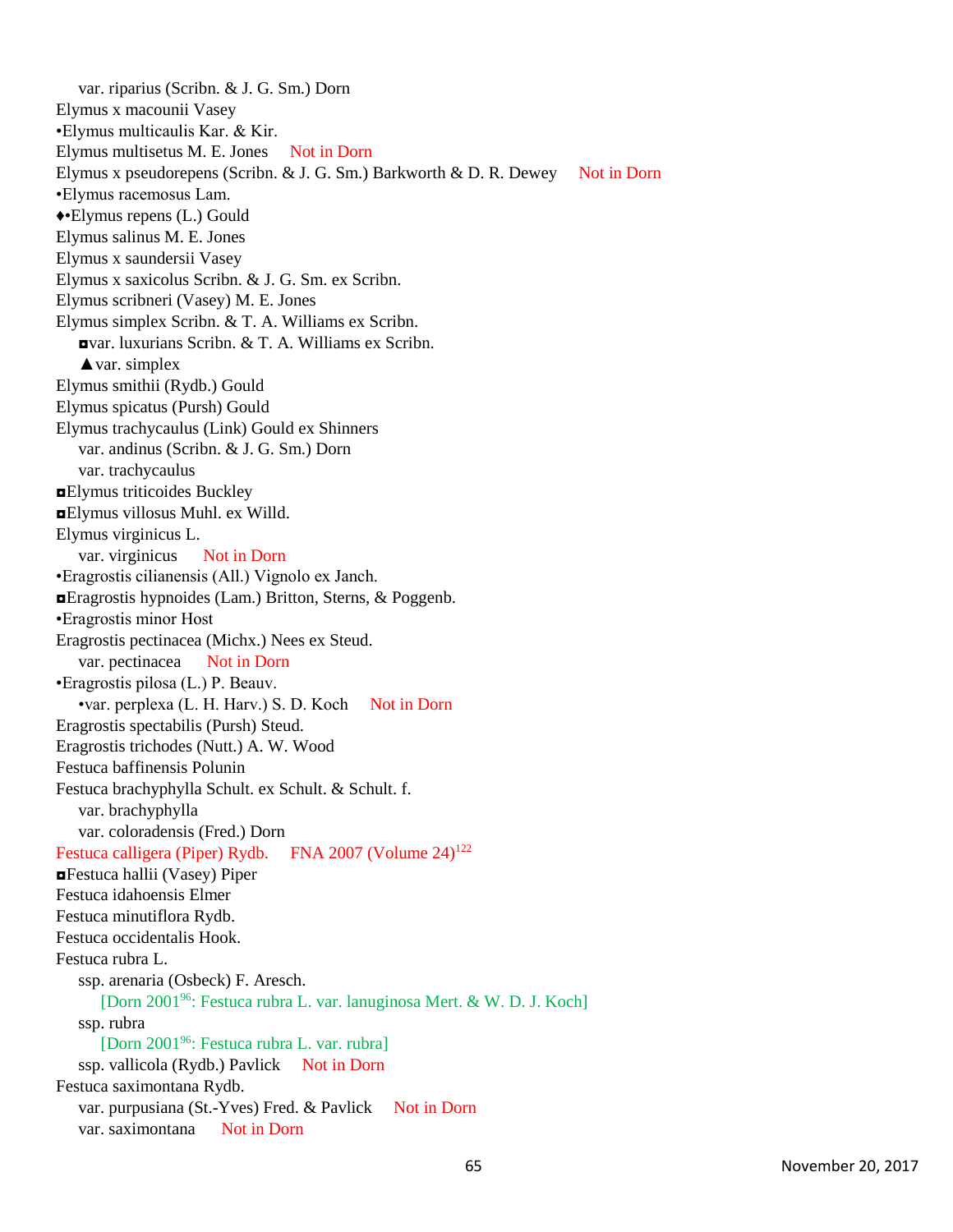Festuca subulata Trin. Festuca thurberi Vasey ◘Festuca viviparoidea Krajina ex Pavlick ◘ssp. krajinae Pavlick Not in Dorn Glyceria borealis (Nash) Batch. Glyceria elata (Nash ex Rydb.) M. E. Jones Glyceria grandis S. Watson var. grandis Not in Dorn Glyceria striata (Lam.) Hitchc. ◘Helictotrichon mortonianum (Scribn.) Henrard Hesperostipa comata (Trin. & Rupr.) Barkworth var. comata var. intermedia (Scribn. & Tweedy) Dorn Hesperostipa curtiseta (Hitchc.) Barkworth Not in Dorn ◘Hesperostipa neomexicana (Thurb. ex J. M. Coult.) Barkworth Hesperostipa spartea (Trin.) Barkworth Hilaria jamesii (Torr.) Benth. Hordeum brachyantherum Nevski ssp. brachyantherum Not in Dorn •Hordeum distichon L. Hordeum jubatum L. ssp. intermedium Bowden [Dorn 2001<sup>96</sup>: Hordeum x caespitosum Scribn. ex Pammel] ssp. jubatum Not in Dorn •Hordeum murinum L. •ssp. leporinum (Link) Arcang. [Dorn 2001<sup>96</sup>: Hordeum leporinum Link] Hordeum pusillum Nutt. •Hordeum vulgare L. •ssp. vulgare [Dorn 2001<sup>96</sup>: Hordeum vulgare L. var. trifurcatum (Schltdl.) Alef.] [Dorn 2001<sup>96</sup>: Hordeum vulgare L. var. vulgare] Koeleria macrantha (Ledeb.) Schult. Leersia oryzoides (L.) Sw. Leersia virginica Willd. Leptochloa fusca (L.) Kunth var. fascicularis (Lam.) Dorn Leucopoa kingii (S. Watson) W. A. Weber •Lolium multiflorum Lam. •Lolium perenne L. •Lolium persicum Boiss. & Hohen. ex Boiss. Melica bulbosa Geyer ex Porter & J. M. Coult. Melica smithii (Porter ex A. Gray) Vasey Melica spectabilis Scribn. Melica subulata (Griseb.) Scribn. Muhlenbergia andina (Nutt.) Hitchc. Muhlenbergia asperifolia (Nees & Meyen ex Trin.) Parodi Muhlenbergia cuspidata (Torr. ex Hook.) Rydb. Muhlenbergia filiculmis Vasey Muhlenbergia filiformis (Thurb. ex S. Watson) Rydb.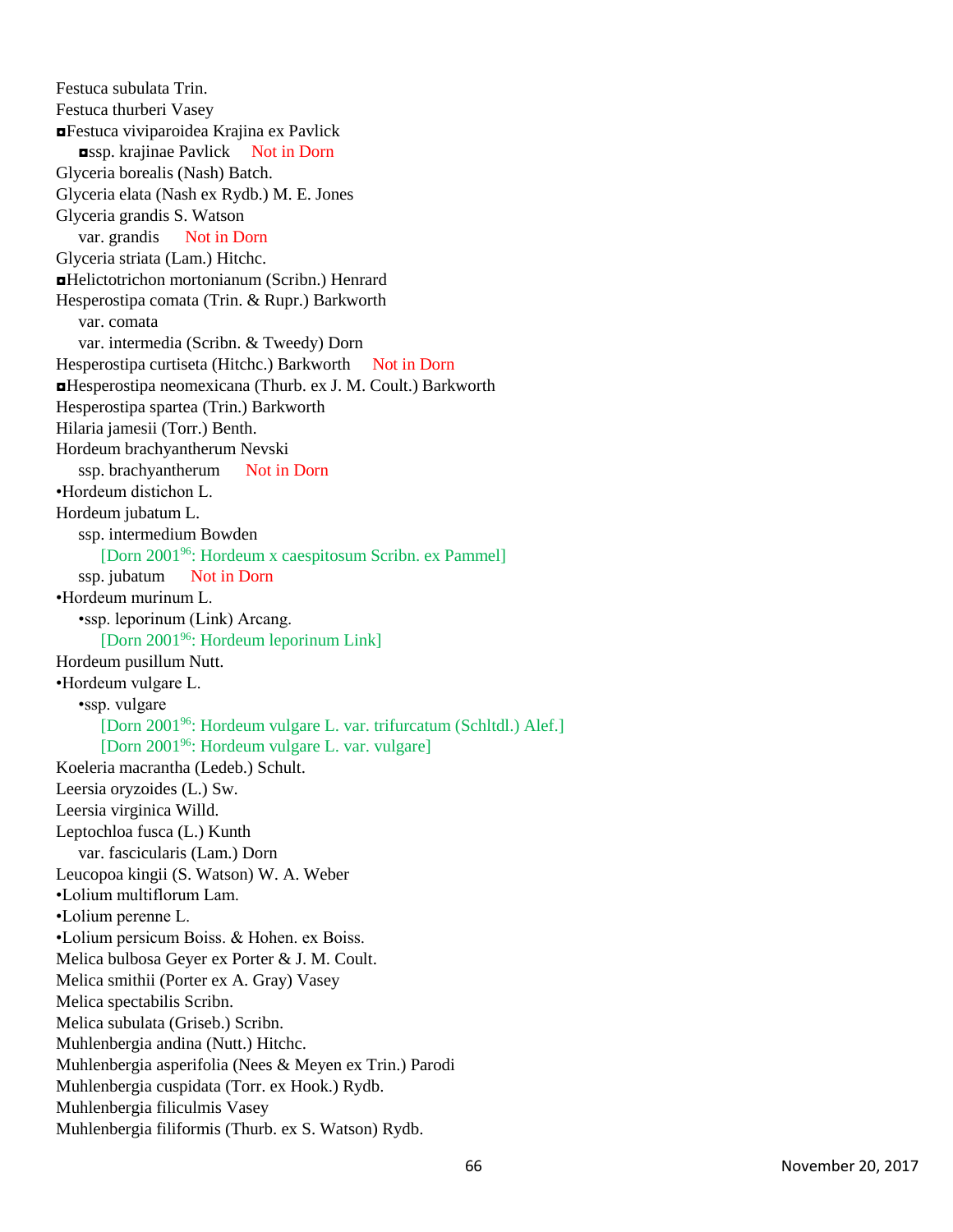◘Muhlenbergia glomerata (Willd.) Trin. Muhlenbergia mexicana (L.) Trin. Muhlenbergia minutissima (Steud.) Swallen ◘Muhlenbergia montana (Nutt.) Hitchc. Muhlenbergia pungens Thurb. Muhlenbergia racemosa (Michx.) Britton, Sterns, & Poggenb. Muhlenbergia richardsonis (Trin.) Rydb. ◘Muhlenbergia torreyi (Kunth) Hitchc. ex Bush Munroa squarrosa (Nutt.) Torr. [Dorn 2001<sup>96</sup>: Monroa squarrosa (Nutt.) Torr.] Nassella viridula (Trin.) Barkworth Oryzopsis asperifolia Michx. Panicum capillare L. ssp. capillare Not in Dorn •Panicum miliaceum L. •ssp. miliaceum Not in Dorn Panicum virgatum L. Phalaris arundinacea L. •Phalaris canariensis L. ◘Phippsia algida (Phipps) R. Br. Phleum alpinum L. var. alpinum Not in Dorn •Phleum pratense L. •var. pratense Not in Dorn Phragmites australis (Cav.) Trin. ex Steud. Piptatherum exiguum (Thurb.) Dorn Piptatherum micranthum (Trin. & Rupr.) Barkworth Piptatherum pungens (Torr.) Dorn Poa abbreviata R. Br. ssp. pattersonii (Vasey) Á. Löve, D. Löve, & B. M. Kapoor [Dorn 2001<sup>96</sup>: Poa pattersonii Vasey] Poa alpina L. var. alpina Not in Dorn •Poa annua L. Poa arctica R. Br. var. arctica var. grayana (Vasey) Dorn Poa arida Vasey [Dorn 2001<sup>96</sup>: Poa glaucifolia Scribn. & T. A. Williams ex T. A. Williams] Poa arnowiae Soreng •Poa bulbosa L. •ssp. vivipara (Koeler) Arcang. Not in Dorn •Poa compressa L. Poa cusickii Vasey var. epilis (Scribn.) C. L. Hitchc. var. pallida (Soreng) Dorn Poa fendleriana (Steud.) Vasey ssp. fendleriana Not in Dorn ssp. longiligula (Scribn. & T. A. Williams) Soreng Not in Dorn Poa glauca Vahl.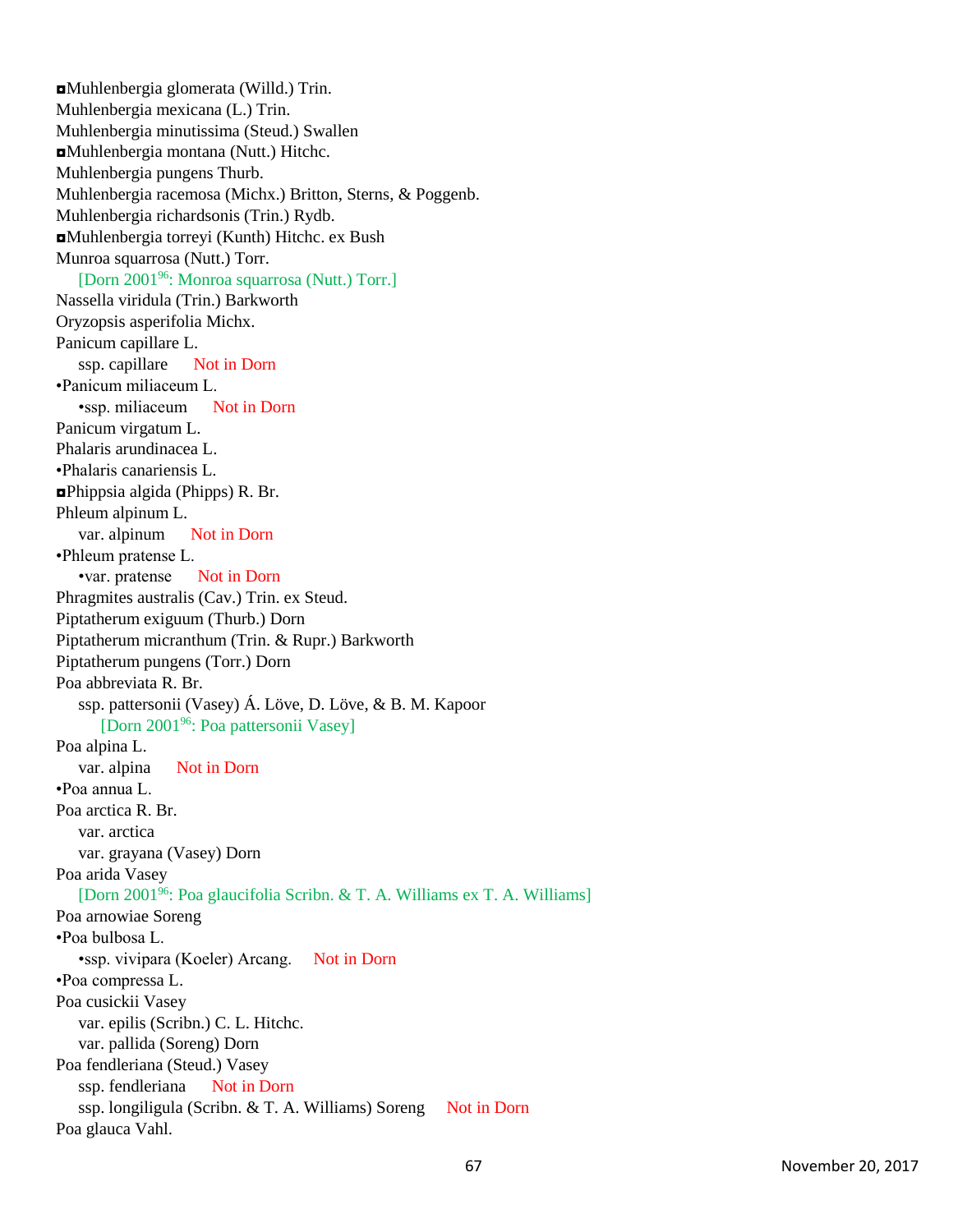var. rupicola (Nash ex Rydb.) B. Boivin Poa interior Rydb. Poa leptocoma Trin. Poa lettermanii Vasey Poa x nematophylla Rydb. Not in Dorn Poa palustris L. Poa paucispicula Scribn. & Merr. Not in Dorn •Poa pratensis L. Poa reflexa Vasey & Scribn. ex Vasey Poa secunda J. Presl ssp. juncifolia (Scribn.) Soreng [Dorn 2001<sup>96</sup>: Poa juncifolia Scribn. var. ampla (Merr.) Dorn] [Dorn 2001<sup>96</sup>: Poa juncifolia Scribn. var. juncifolia] [Dorn 2001<sup>96</sup>: Poa nevadensis Vasey ex Scribn.] ssp. secunda [Dorn 2001<sup>96</sup>: Poa gracillima Vasey] [Dorn 2001<sup>96</sup>: Poa secunda J. Presl var. elongata (Vasey) Dorn] [Dorn 2001<sup>96</sup>: Poa secunda J. Presl var. incurva (Scribn. & T. A. Williams ex Scribn.) Beetle] [Dorn 2001<sup>96</sup>: Poa secunda J. Presl var. secunda] •Poa trivialis L. Poa wheeleri Vasey Podagrostis humilis (Vasey) Björkman [Dorn 2001<sup>96</sup>: Agrostis humilis Vasey] [Dorn 2001<sup>96</sup>: Agrostis thurberiana Hitchc.] Polypogon interruptus Kunth •Polypogon monspeliensis (L.) Desf. •Puccinellia distans (L.) Parl. Puccinellia lemmonii (Vasey) Scribn. FNA 2007 (Volume 24)<sup>122</sup> Puccinellia nuttalliana (Schult.) Hitchc. [Dorn 2001<sup>96</sup>: Puccinellia cusickii Weath.] Redfieldia flexuosa (Thurb.) Vasey Schedonnardus paniculatus (Nutt.) Trel. •Schedonorus arundinaceus (Schreb.) Dumort. [Dorn 2001<sup>96</sup>: Festuca arundinacea Schreb.] •Schedonorus pratensis (Huds.) P. Beauv. [Dorn 2001<sup>96</sup>: Festuca pratensis Huds.] Schizachne purpurascens (Torr.) Swall. Schizachyrium scoparium (Michx.) Nash var. scoparium Not in Dorn ◘Scolochloa festucacea (Willd.) Link •Secale cereale L. •Setaria italica (L.) P. Beauv. •Setaria pumila (Poir.) Roem. & Schult. •ssp. pumila [Dorn 2001<sup>96</sup>: Setaria glauca (L.) P. Beauv.] •Setaria verticillata (L.) P. Beauv. •Setaria viridis (L.) P. Beauv. •var. viridis Not in Dorn Sorghastrum nutans (L.) Nash •Sorghum halepense (L.) Pers.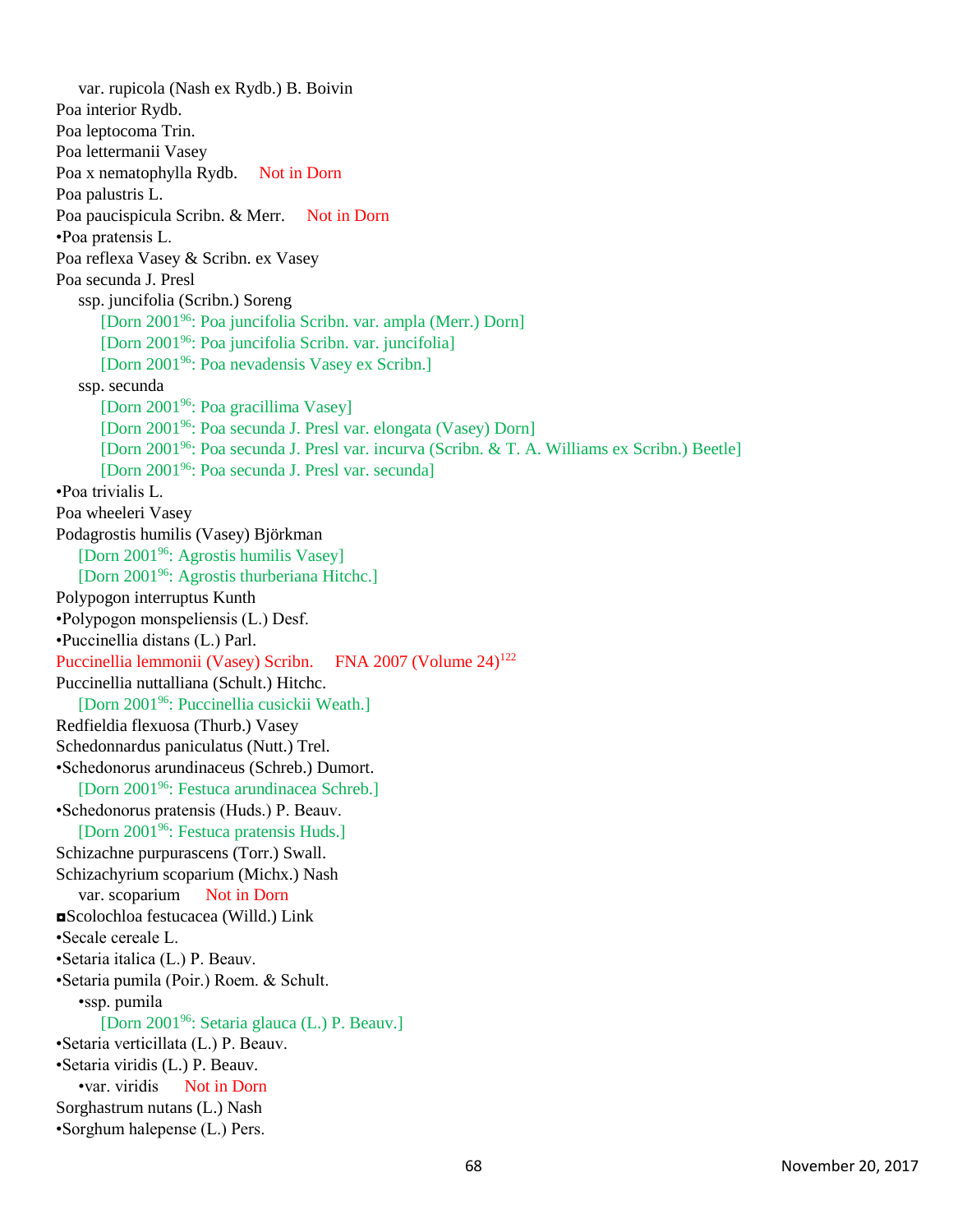Spartina gracilis Trin. Spartina pectinata Link Sphenopholis intermedia (Rydb.) Rydb. [Dorn 2001<sup>96</sup>: Sphenopholis obtusata (Michx.) Scribn. var. major (Torr.) Erdman] Sphenopholis obtusata (Michx.) Scribn. [Dorn 2001<sup>96</sup>: Sphenopholis obtusata (Michx.) Scribn. var. obtusata] Sporobolus airoides (Torr.) Torr. Sporobolus compositus (Poir.) Merr. var. compositus Not in Dorn Sporobolus cryptandrus (Torr.) A. Gray ◘Sporobolus heterolepis (A. Gray) A. Gray Sporobolus neglectus Nash •Taeniatherum caput-medusae (L.) Nevski Not in Dorn Torreyochloa pallida (Torr.) G. L. Church ◘var. fernaldii (Hitchc.) Dore ex H. Koyama & Kawano var. pauciflora (J. Presl) J. I. Davis **¤Trisetum canescens Buckley** Reported in Dorn 2001<sup>142</sup> Trisetum spicatum (L.) K. Richt. Trisetum wolfii Vasey •Triticum aestivum L. Vahlodea atropurpurea (Wahlenb.) Fr. ex Hartman [Dorn 2001<sup>96</sup>: Deschampsia atropurpurea (Wahlenb.) Scheele] •Ventenata dubia (Leers) Coss. & Durieu Vulpia octoflora (Walter) Rydb. **Polemoniaceae** Aliciella leptomeria (A. Gray) J. M. Porter Aliciella mcvickerae (M. E. Jones) J. M. Porter Aliciella pinnatifida (Nutt. ex A. Gray) J. M. Porter Aliciella subacaulis (Rydb.) J. M. Porter & L. A. Johnson [Aliciella leptomeria (A. Gray) J. M. Porter] Collomia debilis (S. Watson) Greene var. debilis var. trifida Payson ◘Collomia grandiflora Douglas ex Lindl. Collomia linearis Nutt. Collomia tenella A. Gray ◘Eriastrum wilcoxii (A. Nelson) H. Mason Gilia ophthalmoides Brand Gilia tweedyi Rydb. Gymnosteris parvula (Rydb.) A. Heller Ipomopsis aggregata (Pursh) V. E. Grant ssp. aggregata [Dorn 2001<sup>96</sup>: Ipomopsis aggregata (Pursh) V. E. Grant var. aggregata] ssp. attenuata (A. Gray) V. E. Grant & A. D. Grant [Dorn 2001<sup>96</sup>: Ipomopsis aggregata (Pursh) V. E. Grant var. attenuata (Gray) Dorn] ◘ssp. weberi V. E. Grant & Wilken [Dorn 2001<sup>96</sup>: Ipomopsis aggregata (Pursh) V. E. Grant var. weberi (Grant & Wilken) Dorn] Ipomopsis congesta (Hook.) V. E. Grant var. congesta var. pseudotypica (Constance & Rollins) Dorn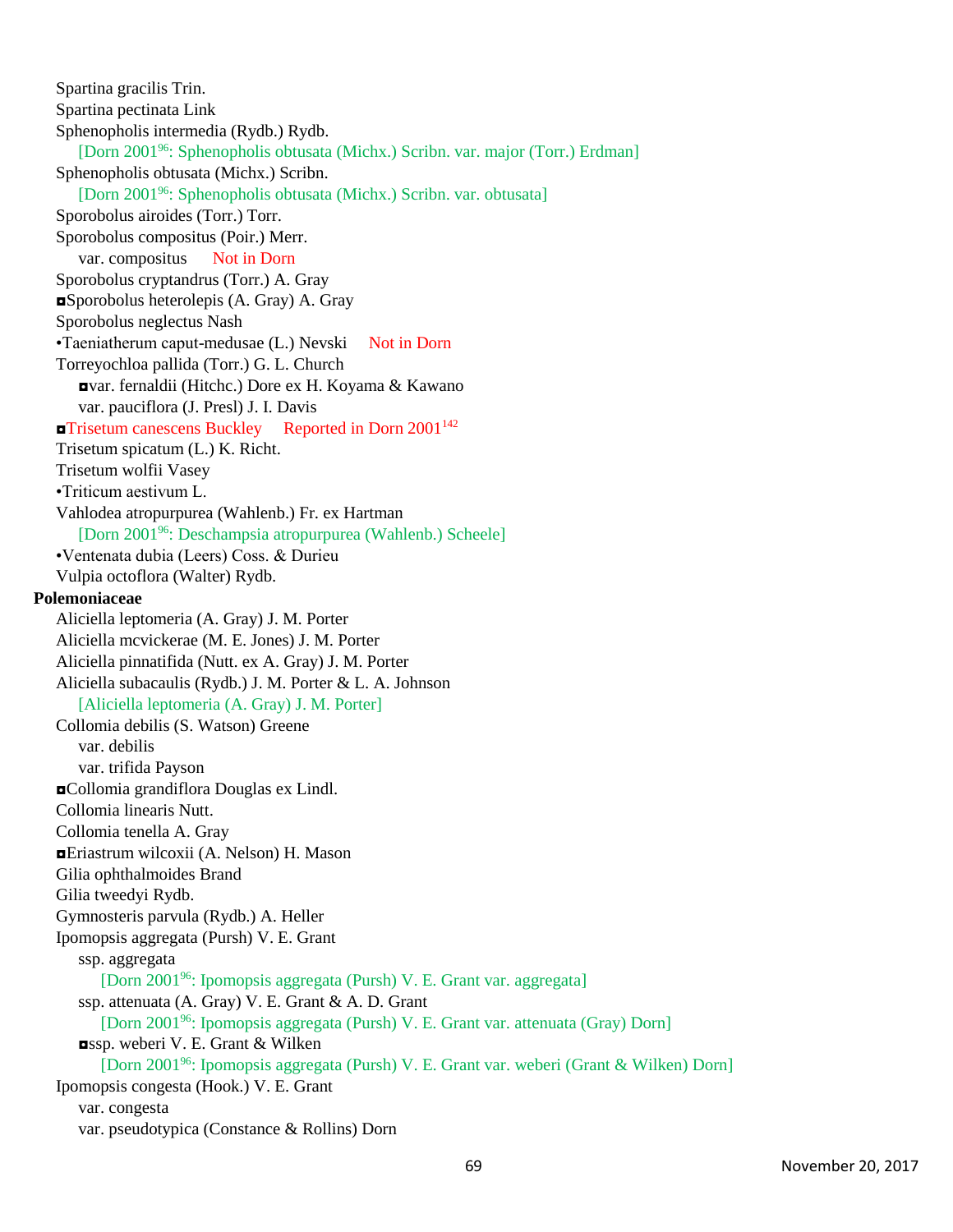▲Ipomopsis crebrifolia (Nutt.) Dorn ◘Ipomopsis longiflora (Torr.) V. E. Grant ◘ssp. longiflora Not in Dorn ◘Ipomopsis polycladon (Torr.) V. E. Grant Ipomopsis pumila (Nutt.) V. E. Grant Ipomopsis spicata (Nutt.) V. E. Grant var. cephaloidea (Rydb.) Wilken & R. L. Hartm. [Ipomopsis spicata (Nutt.) V. E. Grant var. orchidacea (Brand) Dorn] var. orchidacea (Brand) Dorn ◘var. robruthii (Wilken & R. L. Hartm.) Dorn var. spicata ◘Ipomopsis tenuituba (Rydb.) V. E. Grant ◘ssp. tenuituba [Dorn 2001<sup>96</sup>: Ipomopsis aggregata (Pursh) V. E. Grant var. tenuituba (Rydb.) Dorn] Lathrocasis tenerrima (A. Gray) L. A. Johnson Leptosiphon nuttallii (A. Gray) J. M. Porter & L. A. Johnson ssp. nuttallii Not in Dorn Leptosiphon septentrionalis (H. Mason) J. M. Porter & L. A. Johnson Linanthus caespitosus (Nutt.) J. M. Porter & L. A. Johnson Linanthus pungens (Torr.) J. M. Porter & L. A. Johnson ◘Linanthus watsonii (A. Gray) Wherry Microsteris gracilis (Hook.) Greene var. gracilis var. humilior (Hook.) Cronquist Navarretia breweri (A. Gray) Greene Navarretia furnissii L. A. Johnson & L. M. Chan Johnson 2012<sup>135</sup> Navarretia intertexta (Benth.) Hook. var. propinqua (Suksd.) Brand Navarretia saximontana Spencer Not in Dorn ◘Phlox albomarginata M. E. Jones Phlox alyssifolia Greene Phlox andicola E. E. Nelson ssp. andicola Not in Dorn ◘Phlox diffusa Benth. ◘ssp. scleranthifolia (Rydb.) Wherry [Dorn 2001<sup>96</sup>: Phlox diffusa Benth. var. scleranthifolia (Rydb.) Peck] Phlox hoodii Richardson Phlox kelseyi Britton Phlox longifolia Nutt. var. longifolia Not in Dorn Phlox multiflora A. Nelson Phlox muscoides Nutt. ▲Phlox opalensis Dorn Phlox pulvinata (Wherry) Cronquist ▲Phlox pungens Dorn Polemonium brandegeei (A. Gray) Greene Polemonium foliosissimum A. Gray var. alpinum Brand ◘Polemonium micranthum Benth. Polemonium occidentale Greene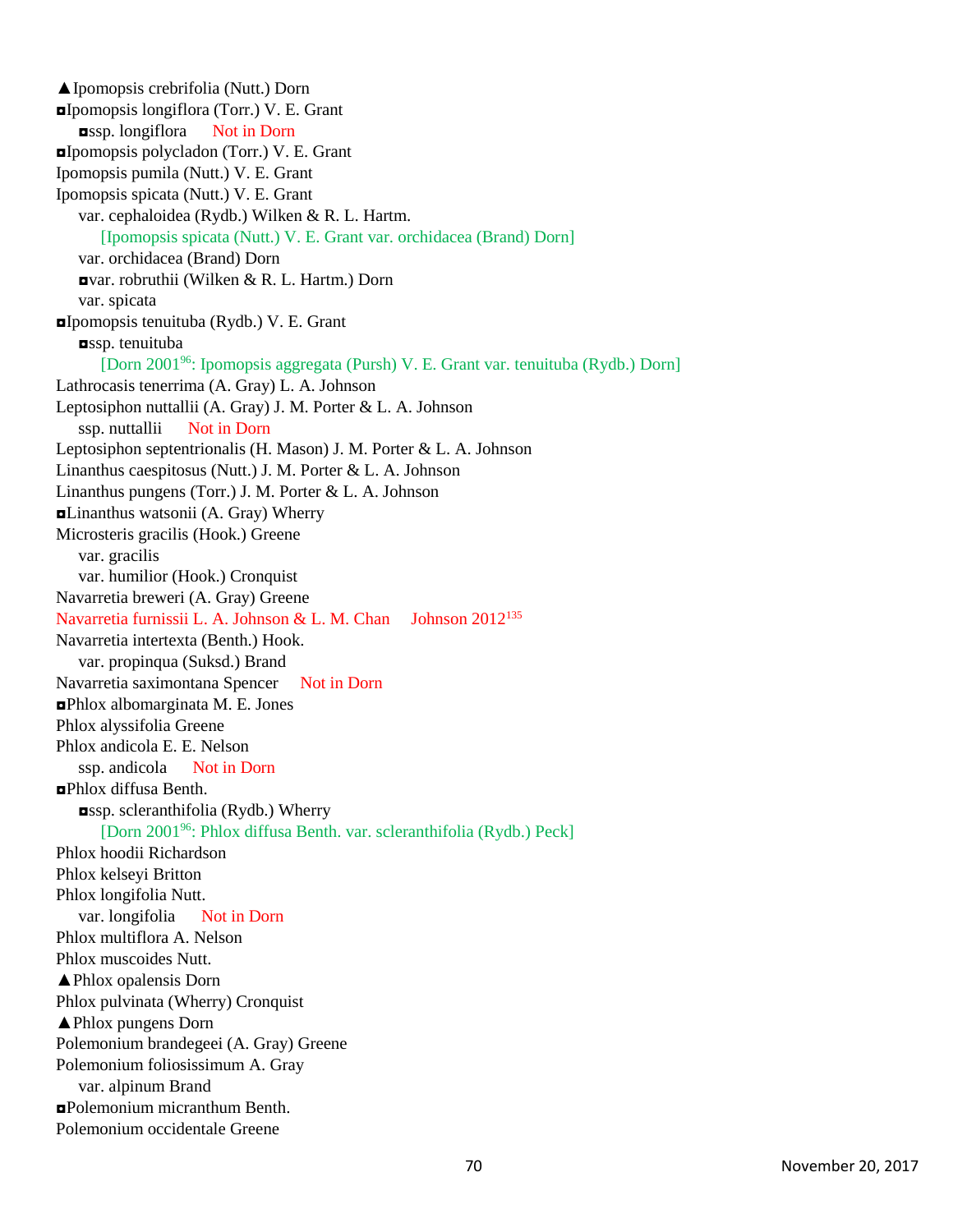var. occidentale Not in Dorn Polemonium pulcherrimum Hook. var. delicatum (Rydb.) Cronquist Not in Dorn var. pulcherrimum Not in Dorn Polemonium viscosum Nutt. **Polygalaceae** Polygala alba Nutt. Polygala senega L. ◘Polygala verticillata L. ◘var. isocycla Fernald Not in Dorn **Polygonaceae** Bistorta bistortoides (Pursh) Small [Dorn 2001<sup>96</sup>: Polygonum bistortoides Pursh] Bistorta vivipara (L.) Delarbre [Dorn 2001<sup>96</sup>: Polygonum viviparum L.] Eriogonum acaule Nutt. Eriogonum alatum Torr. var. alatum Not in Dorn Eriogonum annuum Nutt. Eriogonum arcuatum Greene var. arcuatum [Dorn 2001<sup>96</sup>: Eriogonum jamesii Benth. var. flavescens S. Watson] Eriogonum brevicaule Nutt. var. bannockense (S. Stokes) Reveal [Dorn 2001<sup>96</sup>: Eriogonum brevicaule Nutt. var. laxifolium (Torr. & A. Gray) Reveal] var. brevicaule ◘var. canum (S. Stokes) Dorn var. micranthum (Nutt.) Reveal Eriogonum caespitosum Nutt. Eriogonum cernuum Nutt. ◘Eriogonum corymbosum Benth. ◘var. corymbosum Not in Dorn ◘Eriogonum divaricatum Hook. Eriogonum x duchesnense Reveal FNA 2005 (Volume  $5)^{111}$ ◘Eriogonum exilifolium Reveal Eriogonum flavum Nutt. var. flavum var. piperi (Greene) M. E. Jones Eriogonum fusiforme Small FNA 2005 (Volume  $5)^{111}$ Eriogonum gordonii Benth. Eriogonum heracleoides Nutt. var. heracleoides Not in Dorn ◘Eriogonum hookeri S. Watson Eriogonum inflatum Torr. & Frém. Reported in Dorn 2001<sup>142</sup> ◘Eriogonum mancum Rydb. Eriogonum microthecum Nutt. var. effusum (Nutt.) Torr. & A. Gray var. laxiflorum Hook. var. simpsonii (Benth.) Reveal Not in Dorn, 4 specimens annotated by Reveal  $E$ Friogonum x nebraskense Rydb.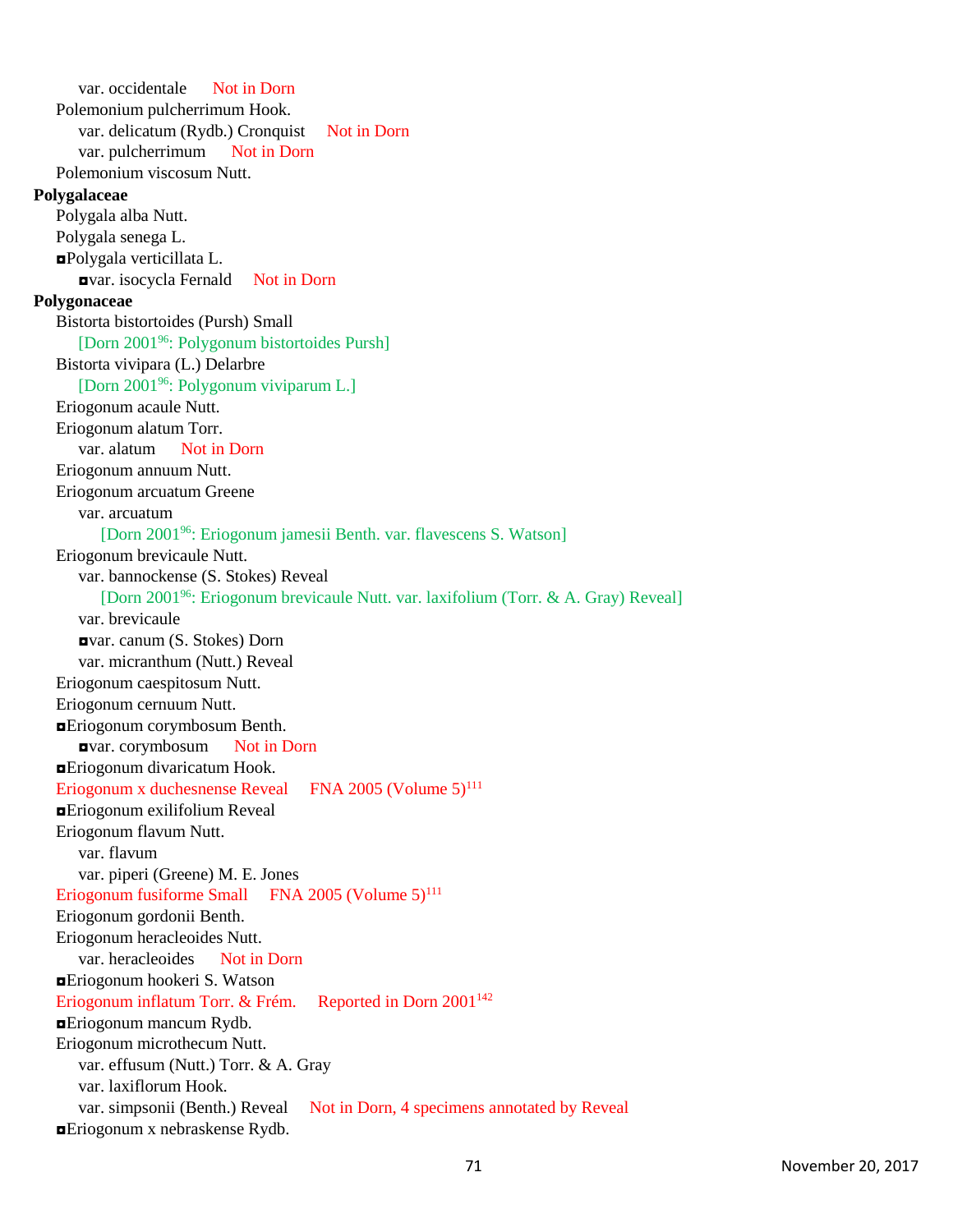[Dorn 2001<sup>96</sup>: Eriogonum pauciflorum Pursh var. nebraskense (Rydb.) Reveal] Eriogonum ovalifolium Nutt. var. ochroleucum (Small ex Rydb.) M. Peck var. ovalifolium var. purpureum (Nutt.) T. Durand Eriogonum pauciflorum Pursh [Dorn 2001<sup>96</sup>: Eriogonum pauciflorum Pursh var. pauciflorum] Eriogonum umbellatum Torr. var. aureum (Gand.) Reveal **ovar.** cladophorum Gand. FNA 2005 (Volume  $5$ )<sup>111</sup> var. deserticum Reveal FNA 2005 (Volume 5)<sup>111</sup> var. dichrocephalum Gand. var. majus Hook. var. stragulum Reveal FNA 2005 (Volume 5)<sup>111</sup> var. umbellatum •Fallopia convolvulus (L.) Á. Löve [Dorn 2001<sup>96</sup>: Polygonum convolvulus L.] Fallopia scandens (L.) Holub [Dorn 2001<sup>96</sup>: Polygonum scandens L.] ◘Koenigia islandica L. Oxyria digyna (L.) Hill ◘Oxytheca dendroidea Nutt. ◘ssp. dendroidea Not in Dorn Persicaria amphibia (L.) Gray [Dorn 2001<sup>96</sup>: Polygonum amphibium L. var. emersum Michx.] [Dorn 2001<sup>96</sup>: Polygonum amphibium L. var. stipulaceum N. Coleman] Persicaria bicornis (Raf.) Nieuwl. [Dorn 2001<sup>96</sup>: Polygonum bicorne Raf.] •Persicaria hydropiper (L.) Spach FNA 2005 (Volume  $5$ )<sup>111</sup> Persicaria lapathifolia (L.) Gray [Dorn 2001<sup>96</sup>: Polygonum lapathifolium L.] •Persicaria maculosa Gray [Dorn 2001<sup>96</sup>: Polygonum persicaria L.] Persicaria pensylvanica (L.) M. Gómez [Dorn 2001<sup>96</sup>: Polygonum pensylvanicum L.] Persicaria punctata (Elliott) Small FNA 2005 (Volume 5)<sup>111</sup> Polygonum achoreum S. F. Blake •Polygonum aviculare L. Polygonum douglasii Greene var. austiniae (Greene) M. E. Jones var. douglasii var. microspermum (Engelm.) Dorn Polygonum erectum L. Polygonum kelloggii Greene var. confertiflorum (Nutt. ex Piper) Dorn var. kelloggii Polygonum minimum S. Watson Polygonum ramosissimum Michx. Polygonum sawatchense Small ssp. sawatchense Not in Dorn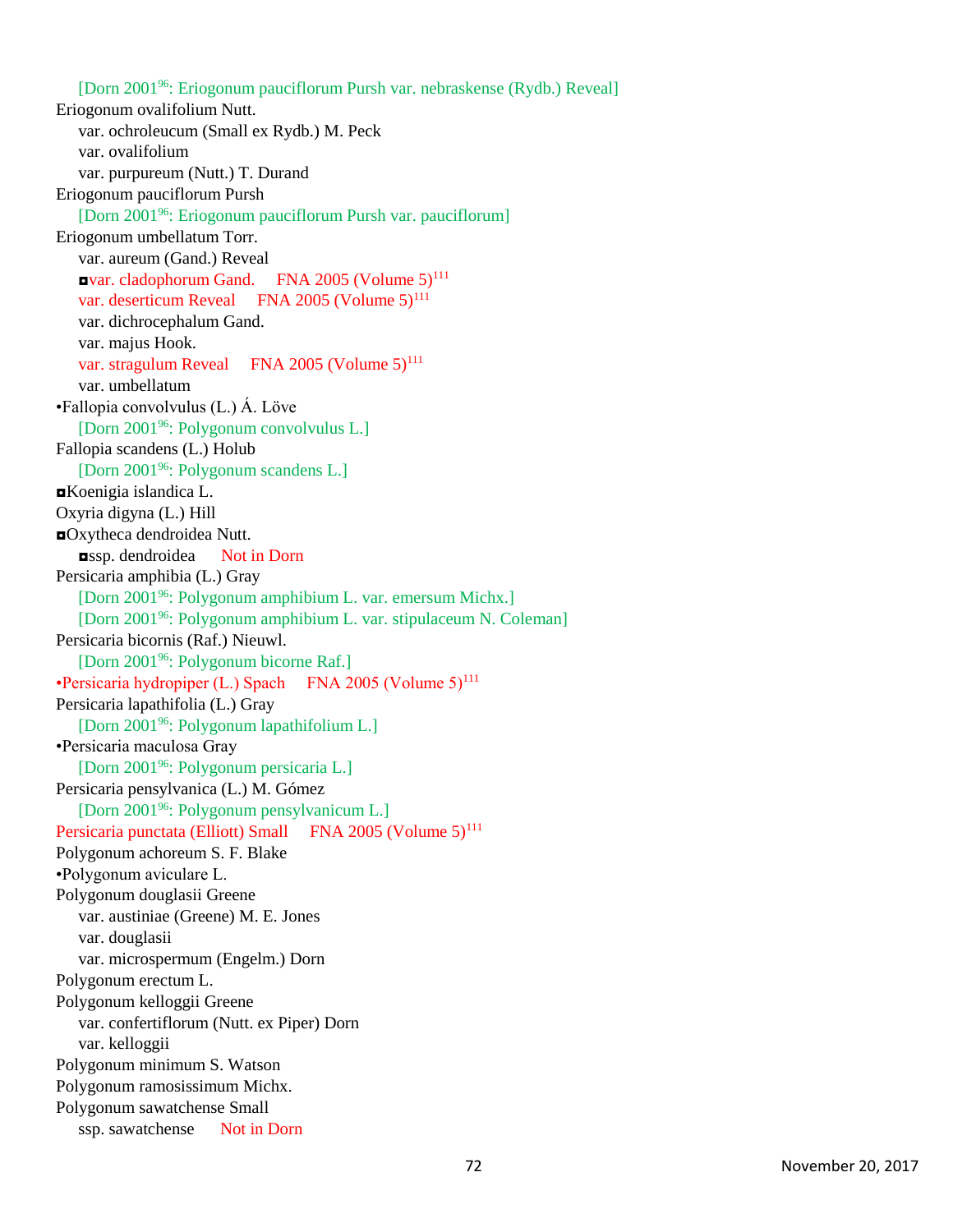◘Polygonum spergulariiforme Meisn. ex Small Polygonum watsonii Small •Rheum rhabarbarum L. Not in Dorn •Rumex acetosella L. Rumex altissimus Wood FNA 2005 (Volume  $5$ )<sup>111</sup> •Rumex crispus L. Rumex densiflorus Osterh. Rumex fueginus Phil. [Dorn 2001<sup>96</sup>: Rumex maritimus L. var. fueginus (Phil.) Dusen] Rumex hymenosepalus Torr. Rumex lapponicus (Hiittonen) Czernov [Dorn 2001<sup>96</sup>: Rumex acetosa L.] misapplied Rumex occidentalis S. Watson [Dorn 2001<sup>96</sup>: Rumex aquaticus L. var. fenestratus (Greene) Dorn] •Rumex patientia L. Rumex paucifolius Nutt. •Rumex stenophyllus Ledeb. Rumex triangulivalvis (Danser) Rech. f. [Dorn 2001<sup>96</sup>: Rumex salicifolius Weinm. var. triangulivalvis (Danser) Hitchc.] Rumex utahensis Rech. f. Rumex venosus Pursh Stenogonum salsuginosum Nutt. **Portulacaceae** Cistanthe rosea (S. Watson) Hershk. Cistanthe umbellata (Torr.) Hershk. Claytonia lanceolata Pursh Claytonia megarhiza (A. Gray) Parry ex S. Watson Claytonia multiscapa Rydb. Claytonia perfoliata Donn ex Willd. var. intermontana (John M. Mill. & K. L. Chambers) Dorn Claytonia rubra (Howell) Tidestr. ssp. rubra Not in Dorn Lewisia pygmaea (A. Gray) B. L. Rob. Lewisia rediviva Pursh var. rediviva Not in Dorn Lewisia triphylla (S. Watson) B. L. Rob. Montia chamissoi (Ledeb. ex Spreng.) Greene ◘Montia linearis (Douglas ex Hook.) Greene [Dorn 2001<sup>96</sup>: Montiastrum lineare (Douglas ex Hook.) Rydb.] Phemeranthus parviflorus (Nutt.) Kiger [Dorn 2001<sup>96</sup>: Talinum parviflorum Nutt.] •Portulaca oleracea L. **Potamogetonaceae** Potamogeton alpinus Balb. ◘Potamogeton amplifolius Tuck. •Potamogeton crispus L. ◘Potamogeton diversifolius Raf. Potamogeton epihydrus Raf. Potamogeton foliosus Raf. ◘Potamogeton friesii Rupr.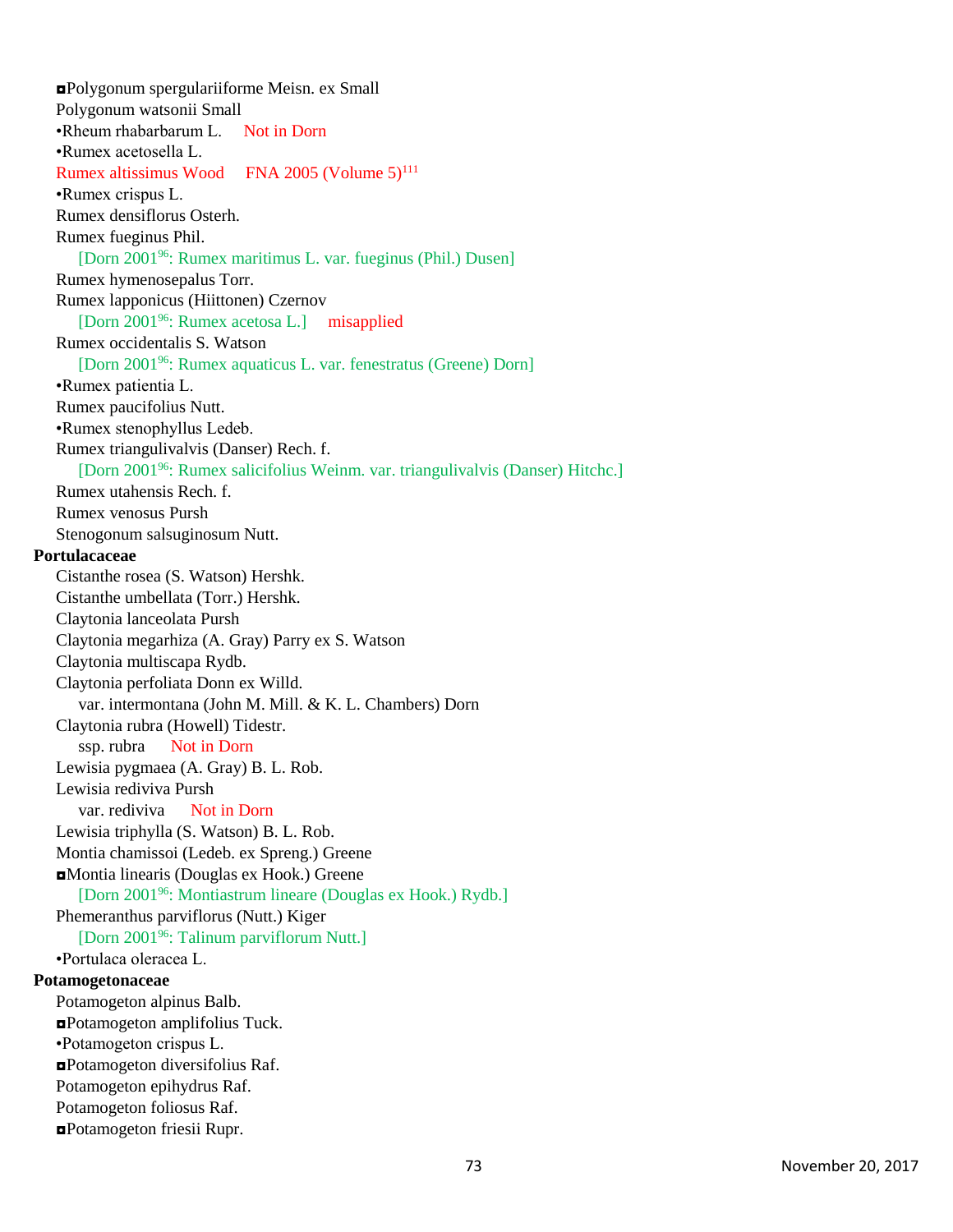Potamogeton gramineus L. ◘Potamogeton illinoensis Morong Potamogeton natans L. ◘Potamogeton nodosus Poir. ◘Potamogeton obtusifolius Mert. & W. D. J. Koch ◘Potamogeton praelongus Wulfen Potamogeton pusillus L. var. pusillus var. tenuissimus Mert. & W. D. J. Koch Potamogeton richardsonii (A. Benn.) Rydb. ◘Potamogeton robbinsii Oakes ◘Potamogeton strictifolius A. Benn. ◘Potamogeton zosteriformis Fernald Stuckenia filiformis (Pers.) Börner var. alpina (Blytt) Dorn var. occidentalis (J. W. Robbins) Dorn Stuckenia pectinata (L.) Börner Stuckenia vaginata (Turcz.) Holub Zannichellia palustris L. **Primulaceae** ◘Anagallis minima (L.) E. H. L. Krause [Dorn 2001<sup>96</sup>: Centunculus minimus L.] ◘Androsace chamaejasme Wulfen ◘var. carinata (Torr.) Knuth Androsace filiformis Retz. Androsace occidentalis Pursh Androsace septentrionalis L. [Dorn 2001<sup>96</sup>: Androsace septentrionalis L. var. subulifera A. Gray] Douglasia montana A. Gray Lysimachia ciliata L Lysimachia maritima (L.) Galasso et al. [Dorn 2001<sup>96</sup>: Glaux maritima L.] ◘Lysimachia thyrsiflora L. Primula conjugens (Greene) A. R. Mast & Reveal [Dorn 2001<sup>96</sup>: Dodecatheon conjugens Greene] var. conjugens Not in Dorn ◘Primula egaliksensis Wormsk. ex Hornem. Primula incana M. E. Jones ◘Primula jeffreyi (Van Houtte) A. R. Mast & Reveal [Dorn 2001<sup>96</sup>: Dodecatheon jeffreyi van Houtte] Primula parryi A. Gray Primula pauciflora (Greene) A. R. Mast & Reveal [Dorn 2001<sup>96</sup>: Dodecatheon pulchellum (Raf.) Merr.] var. cusickii (Greene) A. R. Mast & Reveal Not in Dorn var. distola (Reveal) A. R. Mast & Reveal Not in Dorn var. pauciflora Not in Dorn **Ranunculaceae** Aconitum columbianum Nutt. ssp. columbianum Not in Dorn Actaea rubra (Aiton) Willd.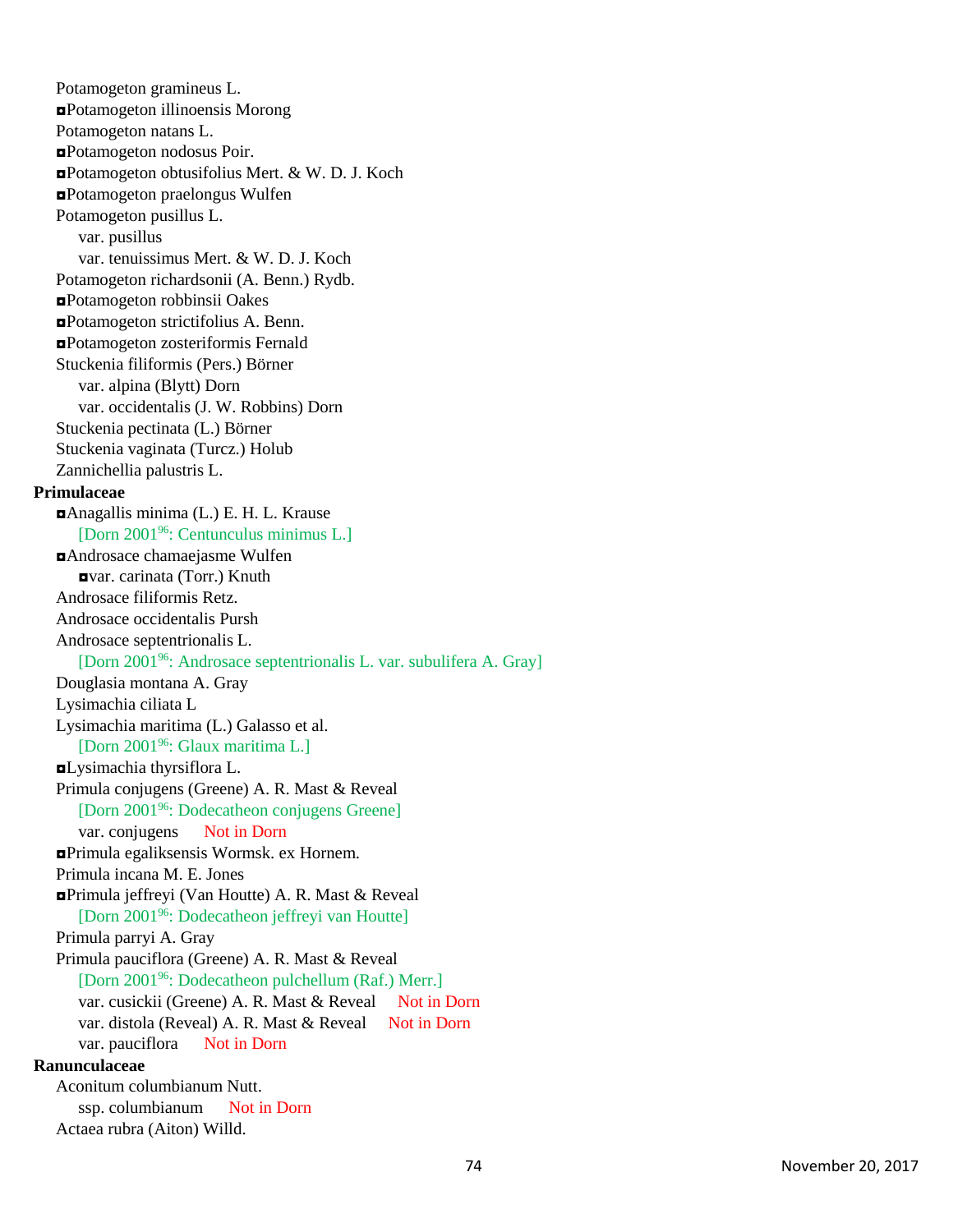Anemone canadensis L. Anemone cylindrica A. Gray Anemone drummondii S. Watson var. lithophila (Rydb.) C. L. Hitchc. [Dorn 2001<sup>96</sup>: Anemone lithophila Rydb.] ◘Anemone lyallii Britton Not in Dorn Anemone multifida Poir. var. multifida Not in Dorn var. saxicola B. Boivin Not in Dorn var. tetonensis (Porter ex Britton) C. L. Hitchc. [Dorn 2001<sup>96</sup>: Anemone tetonensis Porter ex Britton] ◘Anemone narcissiflora L. ◘var. zephyra (A. Nelson) B. E. Dutton & Keene r Anemone parviflora Michx. Anemone patens L. var. multifida Pritz. Anemone virginiana L. var. virginiana Not in Dorn ◘Aquilegia brevistyla Hook. Aquilegia coerulea E. James var. alpina A. Nelson Not in Dorn var. coerulea Not in Dorn Aquilegia flavescens S. Watson ◘Aquilegia formosa Fisch. ex DC. ◘var. formosa Not in Dorn Aquilegia jonesii Parry ◘Aquilegia laramiensis A. Nelson Caltha leptosepala DC. Clematis columbiana (Nutt.) Torr. & A. Gray var. columbiana var. tenuiloba (A. Gray) J. S. Pringle Clematis hirsutissima Pursh var. hirsutissima Not in Dorn Clematis ligusticifolia Nutt. Clematis occidentalis (Hornem.) DC. var. grosseserrata (Rydb.) J. S. Pringle Delphinium barbeyi (Huth) Huth Delphinium bicolor Nutt. ssp. bicolor Not in Dorn Delphinium distichum Geyer ex Hook. [Dorn 2001<sup>96</sup>: Delphinium burkei Greene] misapplied Delphinium geyeri Greene Delphinium glaucum S. Watson Delphinium nuttallianum Pritz. Delphinium x occidentale (S. Watson) S. Watson [Dorn 2001<sup>96</sup>: Delphinium occidentale (Wats.) Wats.] ◘Delphinium ramosum Rydb. Myosurus apetalus Gay var. borealis Whittem. var. montanus (G. R. Campb.) Whittem.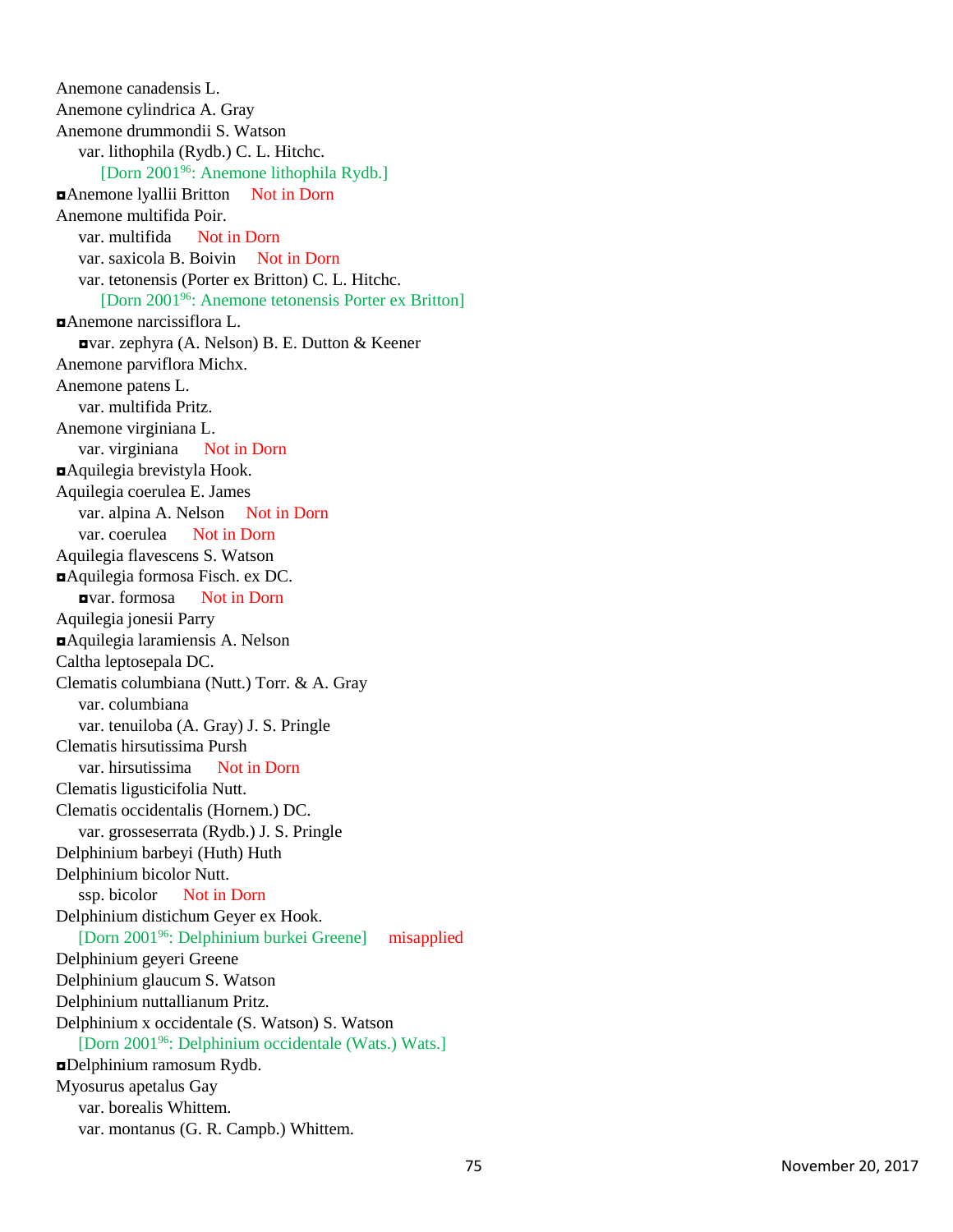Myosurus minimus L. Ranunculus abortivus L. Ranunculus acriformis A. Gray var. acriformis var. montanensis (Rydb.) L. D. Benson •Ranunculus acris L. Ranunculus adoneus A. Gray Ranunculus alismifolius Geyer ex Benth. var. davisii L. D. Benson var. hartwegii (Greene) Jeps. var. montanus S. Watson Ranunculus aquatilis L. ◘var. aquatilis var. diffusus With. Ranunculus cardiophyllus Hook. Ranunculus cymbalaria Pursh [Dorn 2001<sup>96</sup>: Ranunculus cymbalaria Pursh var. alpinus Hook.] [Dorn 2001<sup>96</sup>: Ranunculus cymbalaria Pursh var. cymbalaria] [Dorn 2001<sup>96</sup>: Ranunculus cymbalaria Pursh var. saximontanus Fernald] Ranunculus eschscholtzii Schltdl. var. eschscholtzii var. eximius (Greene) L. D. Benson var. suksdorfii (A. Gray) L. D. Benson var. trisectus (Eastw. ex B. L. Rob.) L. D. Benson ◘Ranunculus flabellaris Raf. Ranunculus flammula L. var. reptans (L.) E. Mey. ◘Ranunculus gelidus Kar. & Kir. Ranunculus glaberrimus Hook. var. ellipticus (Greene) Greene Ranunculus gmelinii DC. Ranunculus hyperboreus Rottb. Ranunculus inamoenus Greene var. inamoenus [Dorn 2001<sup>96</sup>: Ranunculus inamoenus Greene var. alpeophilus (A. Nelson) L. D. Benson] Ranunculus jovis A. Nelson Ranunculus macounii Britton Ranunculus orthorhynchus Hook. var. platyphyllus A. Gray Ranunculus pedatifidus Sm. var. affinis (R. Br.) L. D. Benson Ranunculus pensylvanicus L. f. Ranunculus pygmaeus Wahlenb. Ranunculus ranunculinus (Nutt.) Rydb. •Ranunculus repens L. [Dorn 2001<sup>96</sup>: Ranunculus repens L. var. pleniflorus Fernald] [Dorn 2001<sup>96</sup>: Ranunculus repens L. var. repens] Ranunculus sceleratus L. var. multifidus Nutt. •Ranunculus testiculatus Crantz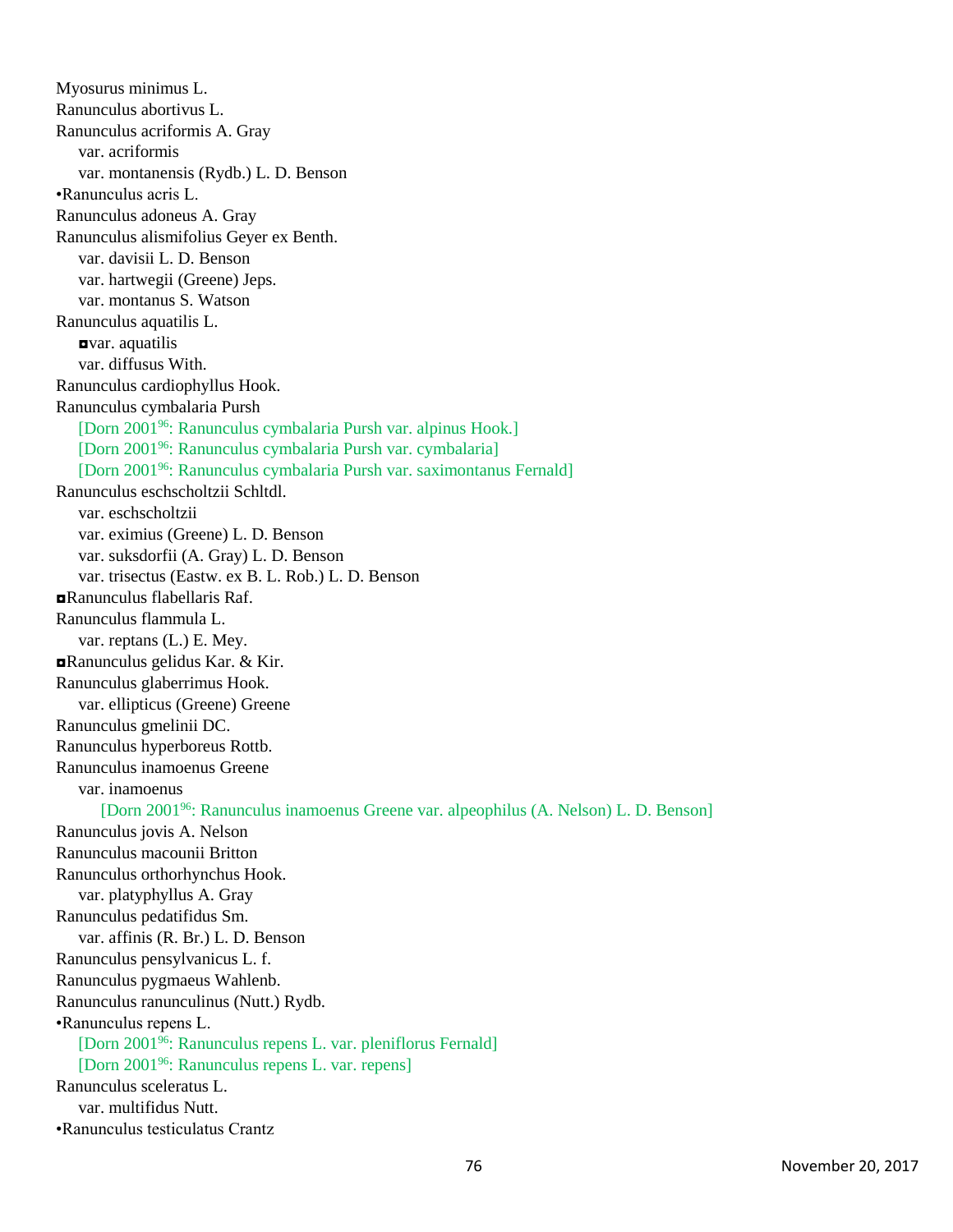Ranunculus uncinatus D. Don Thalictrum alpinum L. Thalictrum dasycarpum Fisch. & Avé-Lall. Thalictrum fendleri Engelm. ex A. Gray Thalictrum occidentale A. Gray Thalictrum sparsiflorum Turcz. ex Fisch. & C. A. Mey. [Dorn 2001<sup>96</sup>: Thalictrum sparsiflorum Turcz. ex Fisch. & C. A. Mey. var. saximontanum B. Boivin] Thalictrum venulosum Trel. ◘Trautvetteria caroliniensis (Walter) Vail Trollius albiflorus (A. Gray) Rydb. **Resedaceae** •Reseda lutea L. **Rhamnaceae** Ceanothus fendleri A. Gray ◘Ceanothus herbaceus Raf. ◘Ceanothus martinii M. E. Jones Ceanothus velutinus Douglas ex Hook. var. velutinus Not in Dorn •Frangula alnus Mill. [Dorn 2001<sup>96</sup>: Rhamnus frangula L.] Rhamnus alnifolia L'Her. •Rhamnus cathartica L. **Rosaceae** Agrimonia gryposepala Wallr. Agrimonia striata Michx. •Alchemilla filicaulis Buser Not in Dorn •var. filicaulis Not in Dorn Amelanchier alnifolia (Nutt.) Nutt. ex M. Roem. var. alnifolia var. pumila (Torr. & A. Gray) A. Nelson Amelanchier utahensis Koehne Cercocarpus ledifolius Nutt. var. intermontanus N. H. Holmgren Not in Dorn ◘var. intricatus (S. Watson) M. E. Jones var. ledifolius [Dorn 2001<sup>96</sup>: Cercocarpus ledifolius Nutt. var. intercedens C. K. Schneid.] Cercocarpus montanus Raf. Chamaerhodos erecta (L.) Bunge [Dorn 2001<sup>96</sup>: Chamaerhodos erecta (L.) Bunge var. parviflora (Nutt.) C. L. Hitchc.] Comarum palustre L. [Dorn 2001<sup>96</sup>: Potentilla palustris (L.) Scop.] •Cotoneaster lucidus Schltdl. [Dorn 2001<sup>96</sup>: Cotoneaster acutifolia Turcz.] Crataegus castlegarensis J. B. Phipps & O'Kennon [Dorn 2001<sup>96</sup>: Crataegus douglasii Lindl.] misapplied Crataegus chrysocarpa Ashe var. chrysocarpa Not in Dorn Crataegus erythropoda Ashe Crataegus macracantha Lodd. ex Loudon [Dorn 200196: Crataegus macracantha Lodd. ex Loudon var. occidentalis (Britton) Eggl.]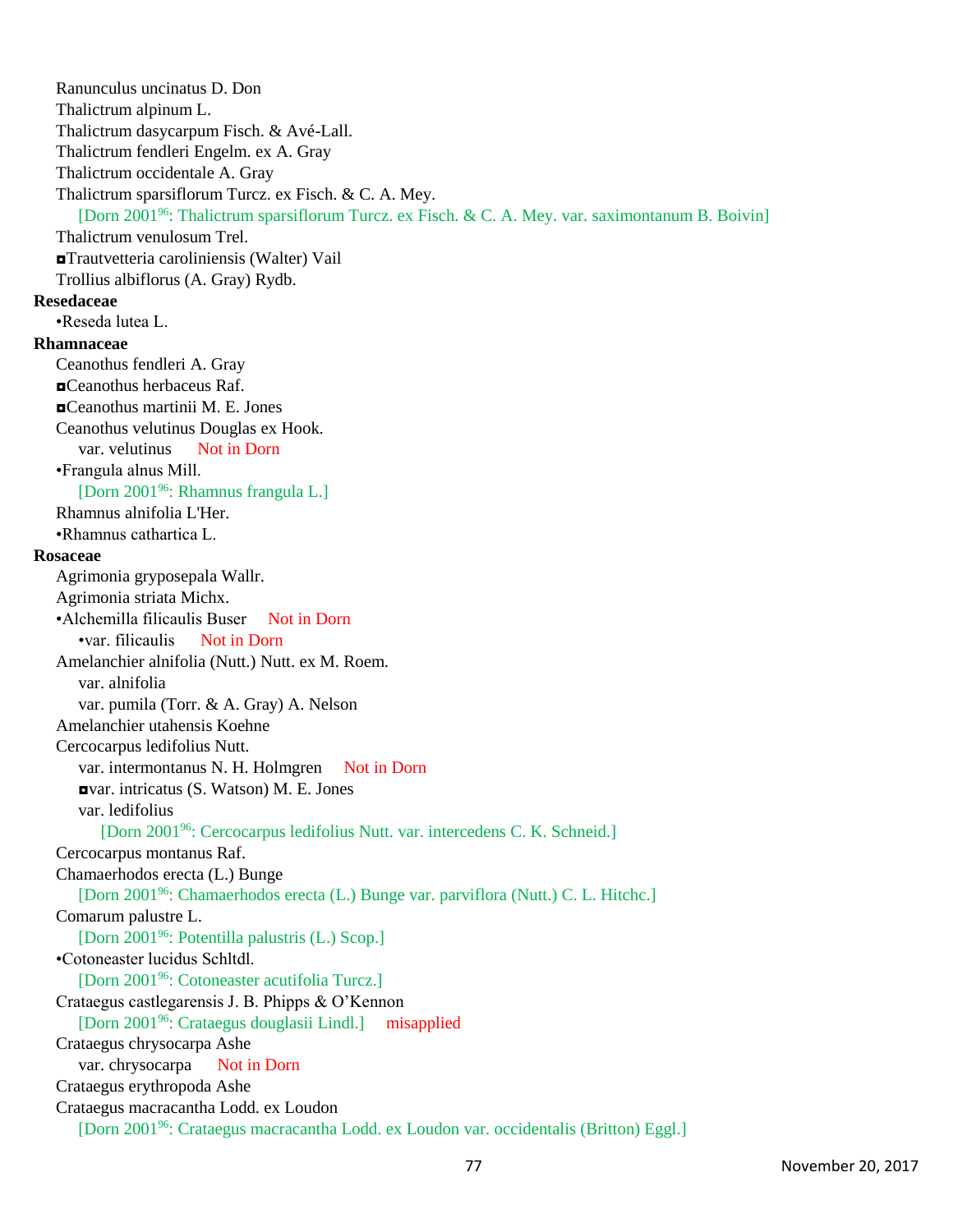Crataegus rivularis Nutt. Crataegus sheridana A. Nelson FNA 2014 (Volume 9)<sup>115</sup> Dasiphora fruticosa (L.) Rydb. [Dorn 2001<sup>96</sup>: Pentaphylloides floribunda (Pursh) Á. Löve] Dryas hookeriana Juz. [Dorn 2001<sup>96</sup>: Dryas octopetala L. var. hookeriana (Juz.) Breitung] Drymocallis arguta (Pursh) Rydb. [Dorn 2001<sup>96</sup>: Potentilla arguta Pursh] Drymocallis convallaria (Rydb.) Rydb. [Dorn 2001<sup>96</sup>: Potentilla arguta Pursh] Drymocallis deseretica Ertter [Dorn 2001<sup>96</sup>: Potentilla glandulosa Lindl. var. intermedia (Rydb.) C. L. Hitchc.] Drymocallis fissa (Nutt.) Rydb. [Dorn 2001<sup>96</sup>: Potentilla fissa Nutt.] Drymocallis glabrata Rydb. [Dorn 2001<sup>96</sup>: Potentilla glandulosa Lindl. var. intermedia (Rydb.) C. L. Hitchc.] Drymocallis pseudorupestris (Rydb.) Rydb. var. pseudorupestris [Dorn 2001<sup>96</sup>: Potentilla glandulosa Lindl. var. pseudorupestris (Rydb.) Breitung] var. saxicola Ertter FNA 2014 (Volume 9)<sup>115</sup> Fragaria vesca L. Fragaria virginiana Mill. Geum aleppicum Jacq. Geum canadense Jacq. Geum macrophyllum Willd. var. perincisum (Rydb.) Raup Geum rivale L. Geum rossii (R. Br.) Ser. var. turbinatum (Rydb.) C. L. Hitchc. Geum triflorum Pursh var. ciliatum (Pursh) Fassett var. triflorum Holodiscus discolor (Pursh) Maxim. var. discolor Not in Dorn var. dumosus (Nutt. ex Hook.) Maxim. ex J. M. Coult. [Dorn 2001<sup>96</sup>: Holodiscus dumosus (Nutt. ex Hook.) A. Heller] Holodiscus microphyllus Rydb. FNA 2014 (Volume  $9)^{115}$ Horkelia fusca Lindl. var. parviflora (Nutt. ex Hook. & Arn.) Wawra Ivesia gordonii (Hook.) Torr. & A. Gray var. gordonii Not in Dorn var. wasatchensis N. H. Holmgren ex Ertter & Reveal Not in Dorn Kelseya uniflora (S. Watson) Rydb. •Malus baccata (L.) Borkh. FNA 2014 (Volume 9)<sup>115</sup> •Malus pumila Mill. Petrophyton caespitosum (Nutt.) Rydb. ssp. caespitosum Not in Dorn ◘Physocarpus alternans (M. E. Jones) J. T. Howell Physocarpus malvaceus (Greene) Kuntze Physocarpus monogynus (Torr.) J. M. Coult.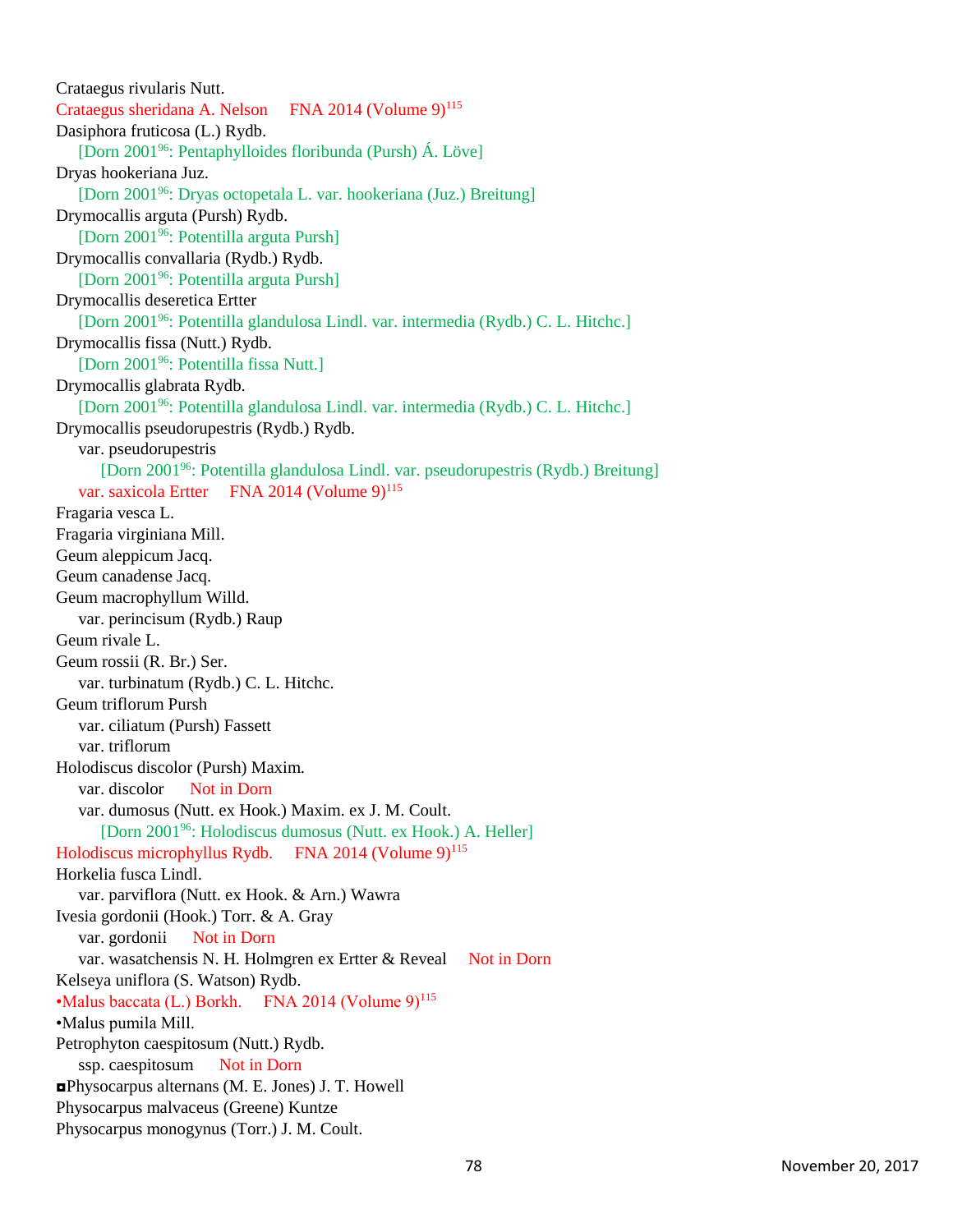◘Potentilla ambigens Greene Potentilla anserina L. ssp. anserina Not in Dorn •Potentilla argentea L. Potentilla biennis Greene Potentilla bipinnatifida Douglas ex Hook. Potentilla brevifolia Nutt. ex Torr. & A. Gray Potentilla brunnescens Rydb. [Dorn 2001<sup>96</sup>: Potentilla gracilis Douglas ex Hook. var. brunnescens (Rydb.) C. L. Hitchc.] Potentilla concinna Richardson var. bicrenata (Rydb.) S. L. Welsh & B. C. Johnst. var. concinna var. divisa Rydb. FNA 2014 (Volume 9)<sup>115</sup> Potentilla flabellifolia Hook. ex Torr. & A. Gray Potentilla glaucophylla Lehm. var. glaucophylla [Dorn 2001<sup>96</sup>: Potentilla diversifolia Lehm. var. diversifolia] var. perdissecta (Rydb.) Soják [Dorn 2001<sup>96</sup>: Potentilla diversifolia Lehm. var. perdissecta (Rydb.) C. L. Hitchc.] Potentilla gracilis Douglas ex Hook. var. elmeri (Rydb.) Jeps. var. fastigiata (Nutt.) S. Watson var. flabelliformis (Lehm.) Nutt. ex Torr. & A. Gray Potentilla hippiana Lehm. var. effusa (Douglas ex Lehm.) Dorn var. hippiana Potentilla hookeriana Lehm. ◘Potentilla hyparctica Malte ◘var. elatior (Abrom.) Fernald Not in Dorn •Potentilla inclinata Vill. FNA 2014 (Volume  $9$ )<sup>115</sup> Potentilla litoralis Rydb. FNA 2014 (Volume 9)<sup>115</sup> Potentilla modesta Rydb. [Dorn 2001<sup>96</sup>: Potentilla rubricaulis Lehm.] misapplied ◘Potentilla multisecta (S. Watson) Rydb. Potentilla nivea L. •Potentilla norvegica L. Potentilla ovina Macoun var. decurrens (S. Watson) S. L. Welsh & B. C. Johnst. var. ovina Potentilla paradoxa Nutt. Potentilla pensylvanica L. Potentilla plattensis Nutt. Potentilla pulcherrima Lehm. [Dorn 2001<sup>96</sup>: Potentilla gracilis Douglas ex Hook. var. pulcherrima (Lehm.) Fernald] •Potentilla recta L. Potentilla rivalis Nutt. Potentilla saximontana Rydb. FNA 2014 (Volume 9)<sup>115</sup> ◘Potentilla sp. novum [Dorn 2001<sup>96</sup>: Potentilla subjuga Rydb.] ◘Potentilla subgorodkovii Jurtzev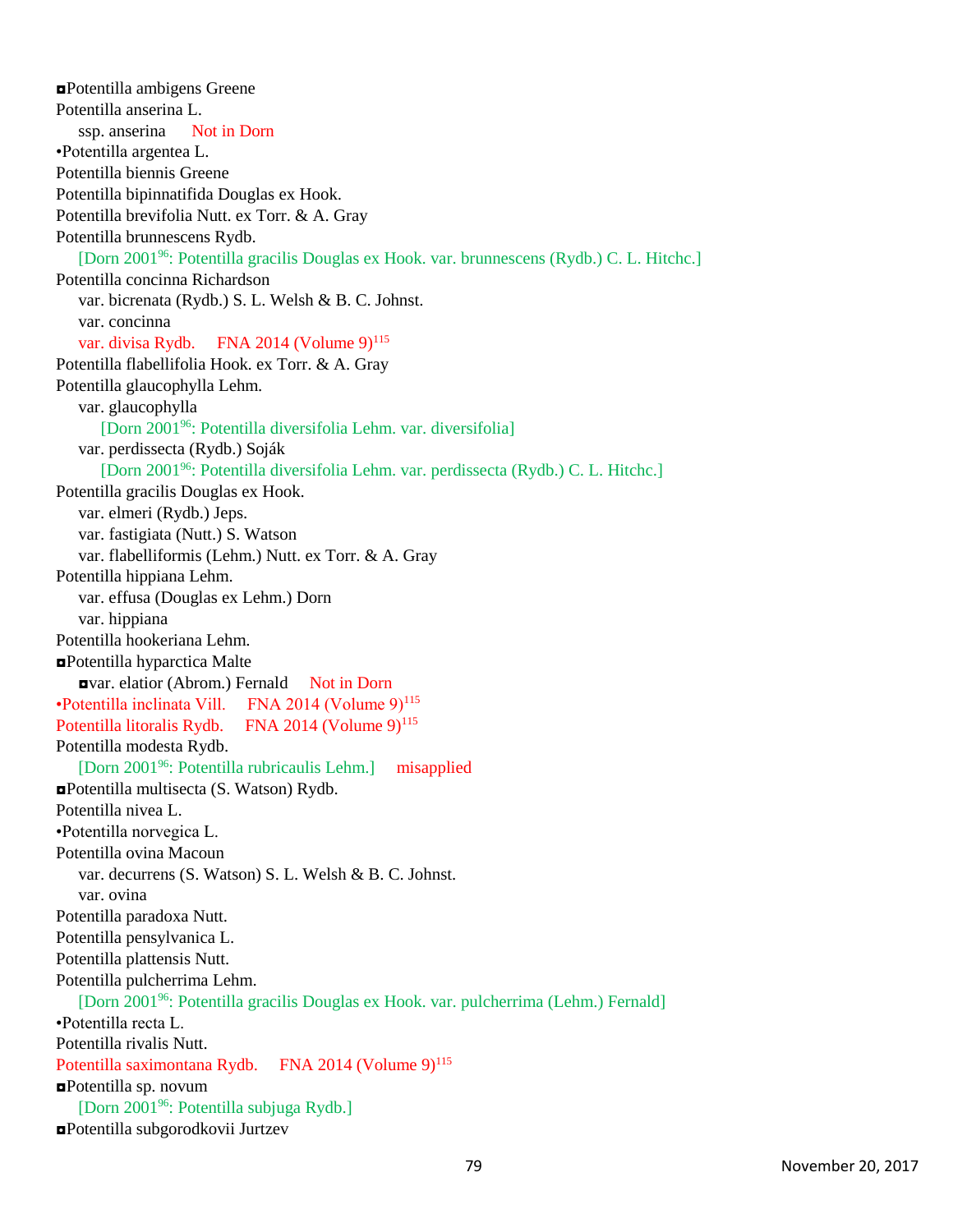[Dorn 2001<sup>96</sup>: Potentilla uniflora Ledeb.] Poteridium occidentale (Nutt.) Rydb. [Dorn 2001<sup>96</sup>: Sanguisorba annua (Nutt. ex Hook.) Torr. & A. Gray] •Poterium sanguisorba L. [Dorn 2001<sup>96</sup>: Sanguisorba minor Scop.] •var. polygamum (Waldst. & Kit.) Vis. Not in Dorn Prunus americana Marshall •Prunus avium L. Prunus pensylvanica L. f. Prunus pumila L. var. besseyi (L. H. Bailey) Waugh Prunus virginiana L. var. melanocarpa (A. Nelson) Sarg. var. virginiana FNA 2014 (Volume 9)<sup>115</sup> Purshia tridentata (Pursh) DC. var. tridentata Not in Dorn Rosa acicularis Lindl. var. sayi (Schwein.) Rehder [Dorn 2001<sup>96</sup>: Rosa sayi Schwein.] Rosa arkansana Porter Rosa nutkana C. Presl ssp. macdougalii (Holz.) Piper [Dorn 2001<sup>96</sup>: Rosa nutkana C. Presl var. hispida Fernald] ssp. melina (Greene) W. H. Lewis & Ertter [Dorn 2001<sup>96</sup>: Rosa nutkana C. Presl var. hispida Fernald] •Rosa rubiginosa L. •var. rubiginosa [Dorn 2001<sup>96</sup>: Rosa eglanteria L.] Rosa woodsii Lindl. var. ultramontana (S. Watson) Jeps. Not in Dorn Rosa woodsii Lindl. ssp. manca (Greene) W. H. Lewis & Ertter FNA 2014 (Volume 9)<sup>115</sup> var. woodsii Not in Dorn Rosa woodsii Lindl. ssp. puberulenta (Rydb.) W. H. Lewis & Ertter? FNA 2014 (Volume 9)<sup>115</sup> ◘Rubus arcticus L. ◘var. acaulis (Michx.) B. Boivin [Dorn 2001<sup>96</sup>: Rubus acaulis Michx.] Rubus deliciosus Torr. Rubus idaeus L. var. idaeus FNA 2014 (Volume  $9)^{115}$ var. strigosus (Michx.) Maxim. [Dorn 2001<sup>96</sup>: Rubus idaeus L. var. peramoenus (Greene) Fernald] •Rubus laciniatus Willd. Rubus parviflorus Nutt. Rubus pubescens Raf. Sibbaldia procumbens L. •Sorbus aucuparia L. Sorbus scopulina Greene Spiraea lucida Douglas ex Greene [Dorn 2001<sup>96</sup>: Spiraea betulifolia Pall. var. lucida (Douglas ex Greene) C. L. Hitchc.] Spiraea splendens Baumann ex K. Koch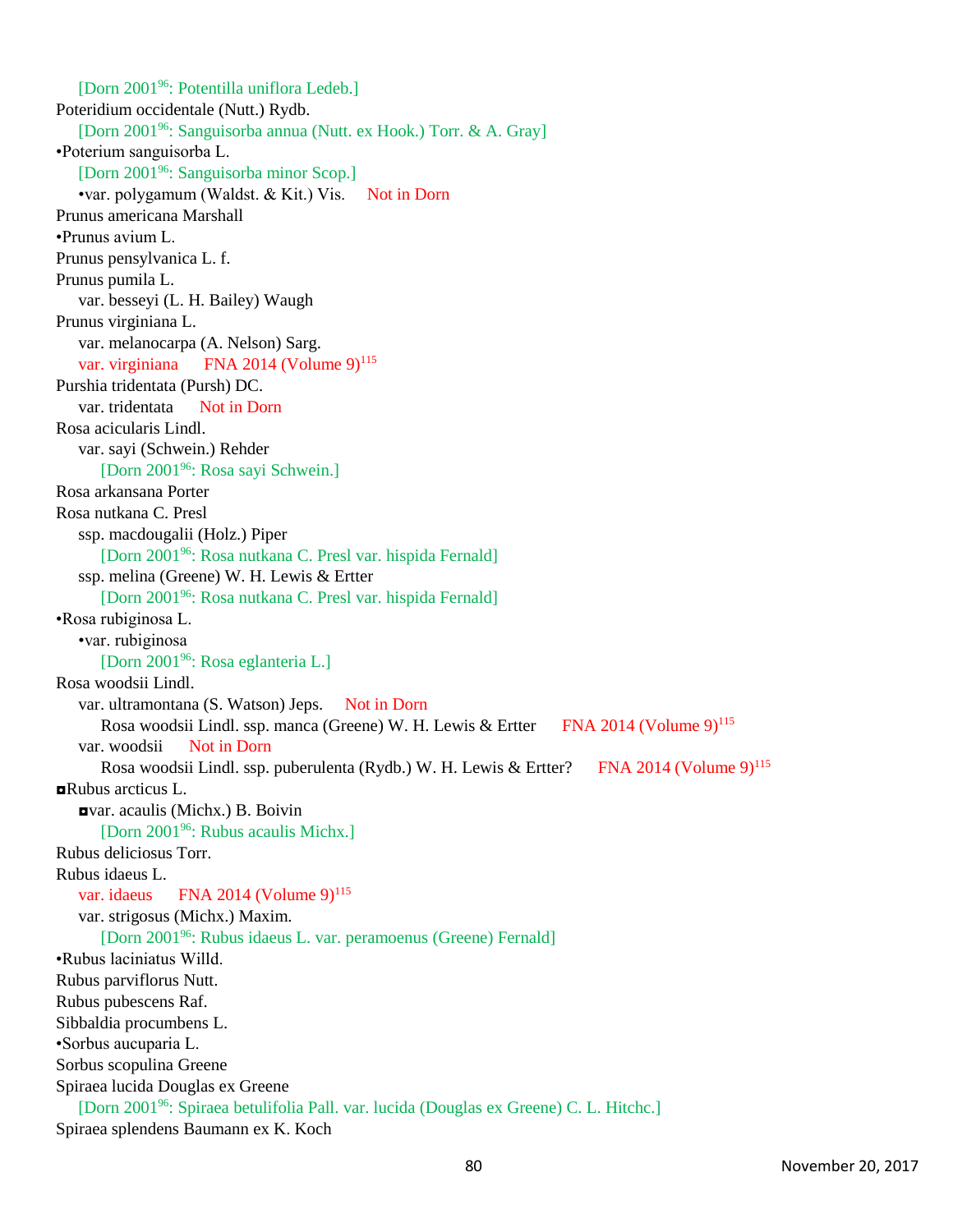var. splendens Not in Dorn **Rubiaceae** Galium aparine L. var. aparine var. echinospermum (Wallr.) Farw. [Dorn 2001<sup>96</sup>: Galium aparine L. var. echinospermon (Wallr.) Farw.] Galium bifolium S. Watson Galium boreale L. ◘Galium coloradoense W. Wight ◘Galium mexicanum Kunth Not in Dorn ◘var. asperulum (A. Gray) Dempster Not in Dorn •Galium mollugo L. Galium trifidum L. var. pacificum Wiegand Not in Dorn var. subbiflorum Wiegand Not in Dorn var. trifidum Not in Dorn Galium triflorum Michx. •Galium verum L. ◘Kelloggia galioides Torr. **Ruppiaceae** Ruppia cirrhosa (Petagna) Grande Ruppia maritima L. Not in Dorn **Salicaceae** Populus x acuminata Rydb. [Dorn 2001<sup>96</sup>: Populus acuminata Rydb.] •Populus alba L. Populus angustifolia E. James Populus balsamifera L. var. balsamifera Not in Dorn var. californica S. Watson Not in Dorn Populus x brayshawii B. Boivin Not in Dorn Populus x canadensis Moench Planted, Not in Dorn Populus deltoides W. Bartram ex Marshall var. occidentalis Rydb. ◘var. wislizeni (S. Watson) Dorn •Populus nigra L. Planted, Not in Dorn Populus tremuloides Michx. •Salix alba L. Planted, Not in Dorn Salix amygdaloides Andersson Salix arctica Pall. var. petraea (Andersson) Bebb Salix barclayi Andersson ◘Salix barrattiana Hook. Salix bebbiana Sarg. Salix boothii Dorn Salix brachycarpa Nutt. var. brachycarpa Not in Dorn ◘Salix candida Flüggé ex Willd. Salix cascadensis Cockerell Salix discolor Muhl.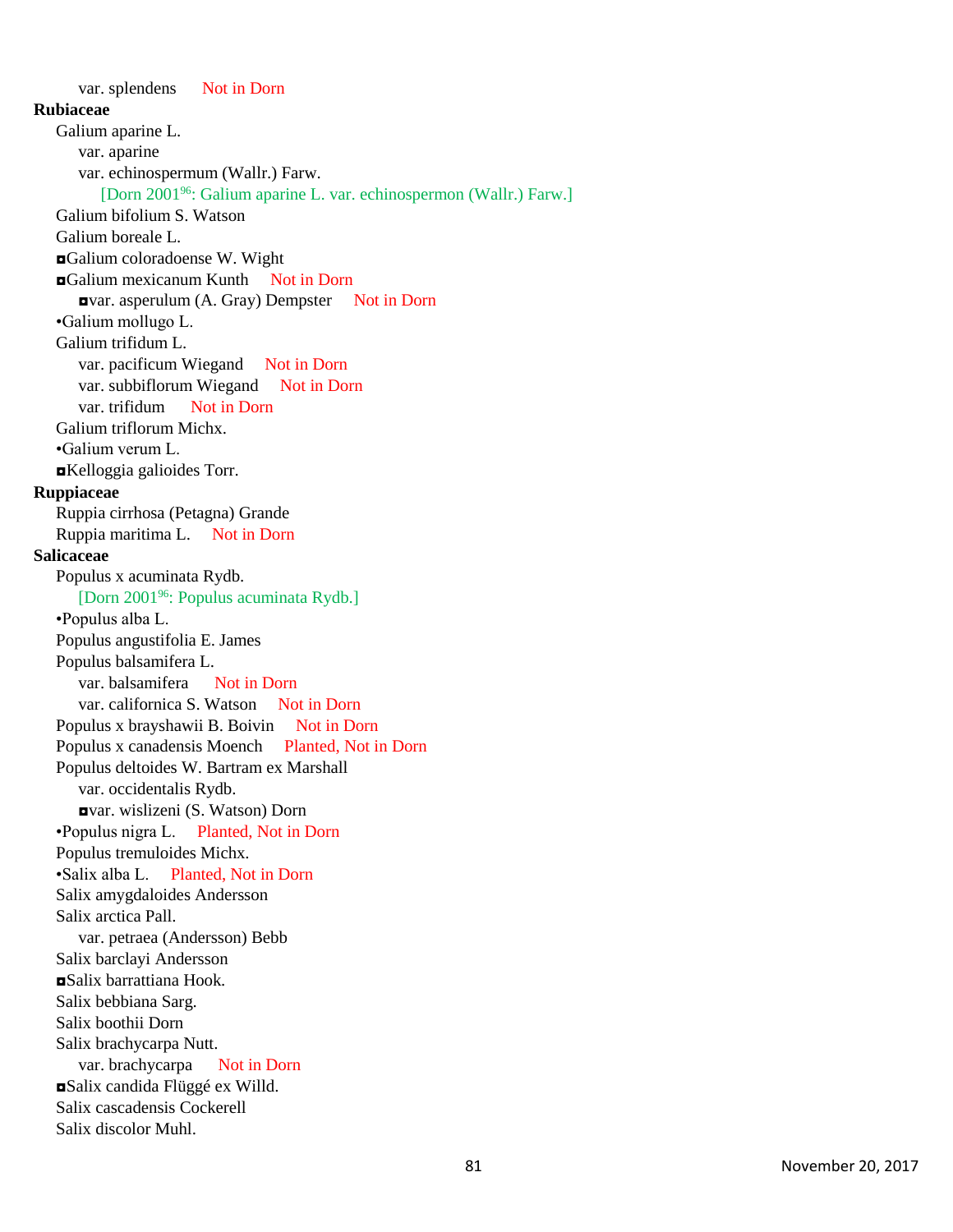Salix drummondiana Barratt ex Hook. Salix eastwoodiae Cockerell ex A. Heller Salix eriocephala Michx. var. eriocephala Not in Dorn var. famelica (C. R. Ball) Dorn var. ligulifolia (C. R. Ball) Dorn var. mackenzieana (Hook.) Dorn var. watsonii (Bebb) Dorn Salix exigua Nutt. var. exigua var. sericans (Nees) Dorn Salix farriae C. R. Ball •Salix fragilis L. Salix geyeriana Anderss. Salix glauca L. var. villosa Andersson Salix irrorata Andersson Salix lasiandra Benth. var. caudata (Nutt.) Sudw. Salix lemmonii Bebb Salix melanopsis Nutt. Salix monticola Bebb ◘Salix myrtillifolia Andersson ◘var. myrtillifolia Not in Dorn •Salix pentandra L. Planted, Not in Dorn Salix planifolia Pursh Salix pseudomonticola C. R. Ball Salix reticulata L. var. nana Andersson Salix rotundifolia Trautv. var. dodgeana (Rydb.) E. Murray Salix scouleriana Barratt ex Hook. ◘Salix serissima (L. H. Bailey) Fernald Salix tweedyi (Bebb ex Rose) C. R. Ball Salix wolfii Bebb var. idahoensis C. R. Ball var. wolfii **Sapindaceae** •Acer ginnala Maxim. Planted, Not in Dorn Acer glabrum Torr. var. glabrum Not in Dorn Acer grandidentatum Nutt. var. grandidentatum Not in Dorn Acer negundo L. var. interius (Britton) Sarg. var. violaceum (Kirchn.) Jacq. •Aesculus glabra Willd. Not in Dorn **Sarcobataceae** Sarcobatus vermiculatus (Hook.) Torr. **Saxifragaceae**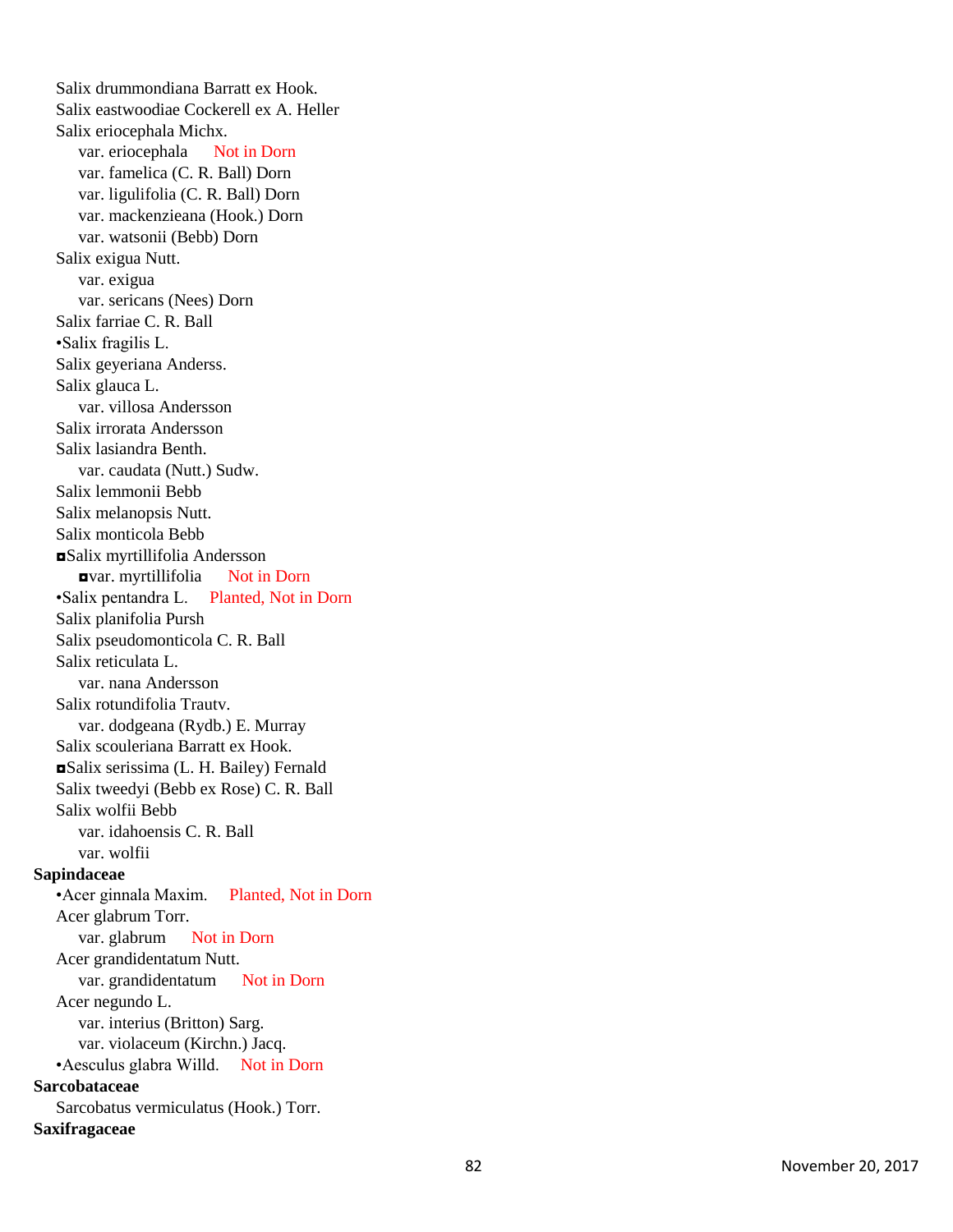Conimitella williamsii (D. C. Eaton) Rydb. Heuchera bracteata (Torr.) Ser. Heuchera cylindrica Douglas ex Hook. [Dorn 2001<sup>96</sup>: Heuchera cylindrica Douglas ex Hook. var. suksdorfii (Rydb.) Dorn] Heuchera parvifolia Nutt. ex Torr. & A. Gray Heuchera richardsonii R. Br. Lithophragma glabrum Nutt. [Dorn 2001<sup>96</sup>: Lithophragma glabrum Nutt. var. ramulosum (Suksd.) B. Boivin] Lithophragma parviflorum (Hook.) Nutt. ex Torr. & A. Gray Lithophragma tenellum Nutt. Micranthes ferruginea (Graham) Brouillet & Gornall Saxigraga ferruginea Graham (report may be based on old record from North American Flora Micranthes nidifica (Greene) Small [Dorn 2001<sup>96</sup>: Saxifraga nidifica Greene] Micranthes occidentalis (S. Watson) Small [Dorn 2001<sup>96</sup>: Saxifraga occidentalis S. Watson] Micranthes odontoloma (Piper) A. Heller [Dorn 2001<sup>96</sup>: Saxifraga odontoloma Piper] Micranthes rhomboidea (Greene) Small [Dorn 2001<sup>96</sup>: Saxifraga rhomboidea Greene] Micranthes subapetala (E. E. Nelson) Small [Dorn 2001<sup>96</sup>: Saxifraga subapetala E. E. Nelson] Mitella pentandra Hook. Mitella stauropetala Piper Saxifraga adscendens L. [Dorn 2001<sup>96</sup>: Saxifraga adscendens L. var. oregonensis (Raf.) Breitung] Saxifraga bronchialis L. var. austromontana (Wiegand) Piper ex G. N. Jones Saxifraga cernua L. Saxifraga cespitosa L. ◘Saxifraga chrysantha A. Gray [Dorn 2001<sup>96</sup>: Saxifraga serpyllifolia Pursh var. chrysantha (A. Gray ) Dorn] Saxifraga debilis Engelm. ex A. Gray [Dorn 2001<sup>96</sup>: Saxifraga rivularis L. var. debilis (Engelm. ex A. Gray) Dorn] Saxifraga flagellaris Willd. ex Sternb. var. crandallii (Gand.) Dorn Saxifraga hyperborea R. Br. [Dorn 2001<sup>96</sup>: Saxifraga rivularis L. var. flexuosa (Sternb.) Engl. & Irmsch.] Saxifraga oppositifolia L. var. oppositifolia Not in Dorn ▲Sullivantia hapemanii (J. M. Coult. & Fish.) J. M. Coult. ▲var. hapemanii Not in Dorn Telesonix heucheriformis (Rydb.) Rydb. **Scheuchzeriaceae** ◘Scheuchzeria palustris L. **Scrophulariaceae** Limosella aquatica L. Scrophularia lanceolata Pursh •Verbascum thapsus L. **Smilacaceae**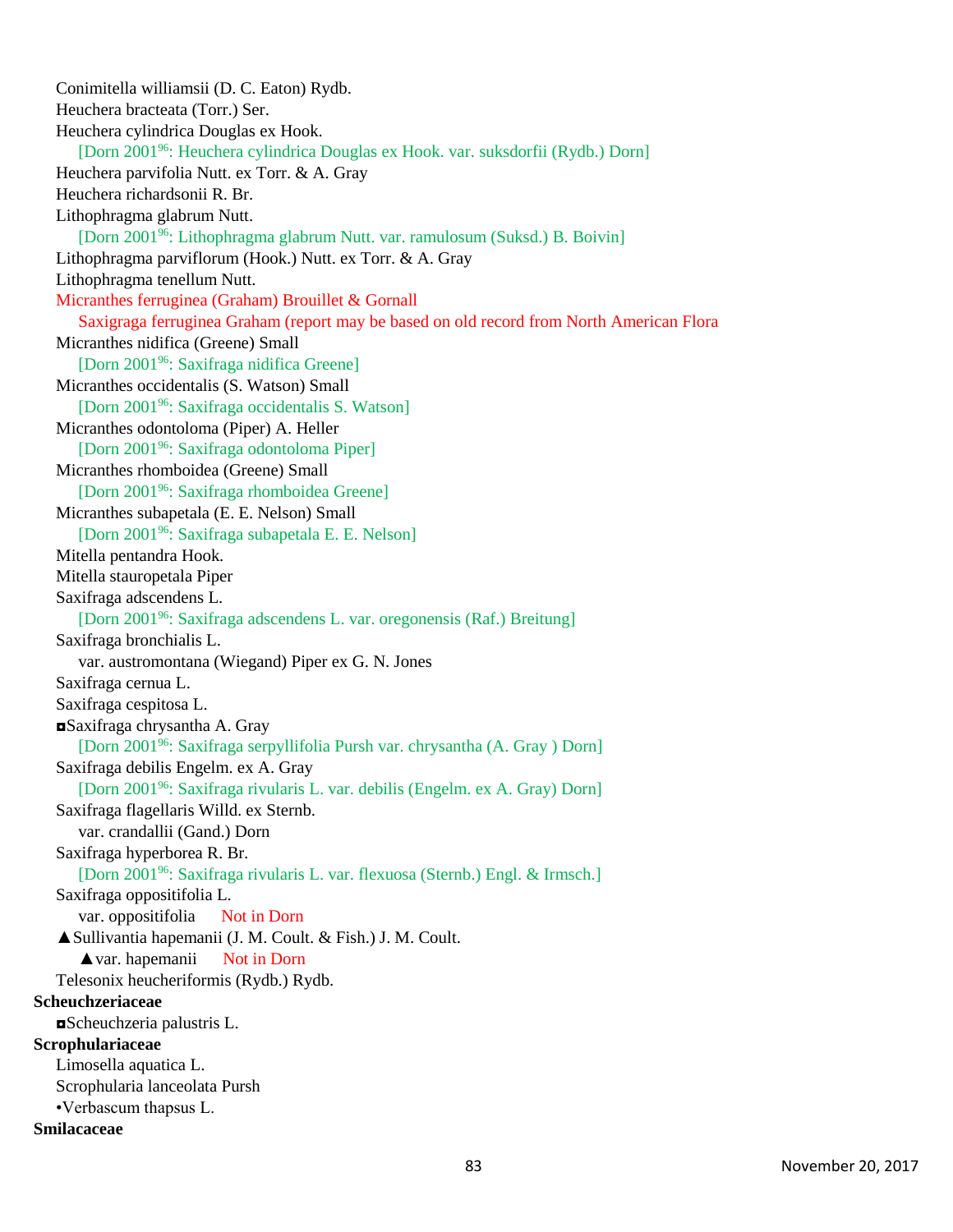Smilax lasioneura Hook. [Dorn 2001<sup>96</sup>: Smilax herbacea L. var. lasioneuron (Hook.) A.DC.] **Solanaceae** Datura wrightii Regel Not in Dorn ♦•Hyoscyamus niger L. •Lycium barbarum L. Nicotiana attenuata Torr. ex S. Watson Physalis hederifolia A. Gray var. comata (Rydb.) Waterf. Physalis heterophylla Nees var. heterophylla Not in Dorn Physalis hispida (Waterf.) Cronquist Physalis longifolia Nutt. ◘Physalis virginiana Mill. •Solanum dulcamara L. •Solanum physalifolium Rusby •var. nitidibaccatum (Bitter) Edmonds Solanum ptychanthum Dunal [Dorn 2001<sup>96</sup>: Solanum nigrum L.] Solanum rostratum Dunal Solanum triflorum Nutt. **Tamaricaceae** ♦•Tamarix chinensis Lour.  $\triangle$ •Tamarix ramosissima Ledeb. FNA 2015 (Volume 6)<sup>112</sup> **Tofieldiaceae** Triantha occidentalis (S. Watson) R. R. Gates ssp. montana (C. L. Hitchc.) Packer [Dorn 2001<sup>96</sup>: Tofieldia glutinosa (Michx.) Pers. var. montana (C. L. Hitchc.) R. J. Davis] **Typhaceae** Sparganium angustifolium Michx. Sparganium emersum Rehmann ◘Sparganium eurycarpum Engelm. ex A. Gray Sparganium natans L. •Typha angustifolia L. Typha x glauca Godr. Not in Dorn Typha latifolia L. **Ulmaceae** ◘Celtis occidentalis L. Ulmus americana L. •Ulmus pumila L. **Urticaceae** Parietaria pensylvanica Muhl. ex Willd. Urtica dioica L. var. occidentalis S. Watson var. procera (Muhl. ex Willd.) Wedd. **Verbenaceae** ◘Glandularia bipinnatifida (Nutt.) Nutt. ◘var. bipinnatifida Not in Dorn Phyla cuneifolia (Torr.) Greene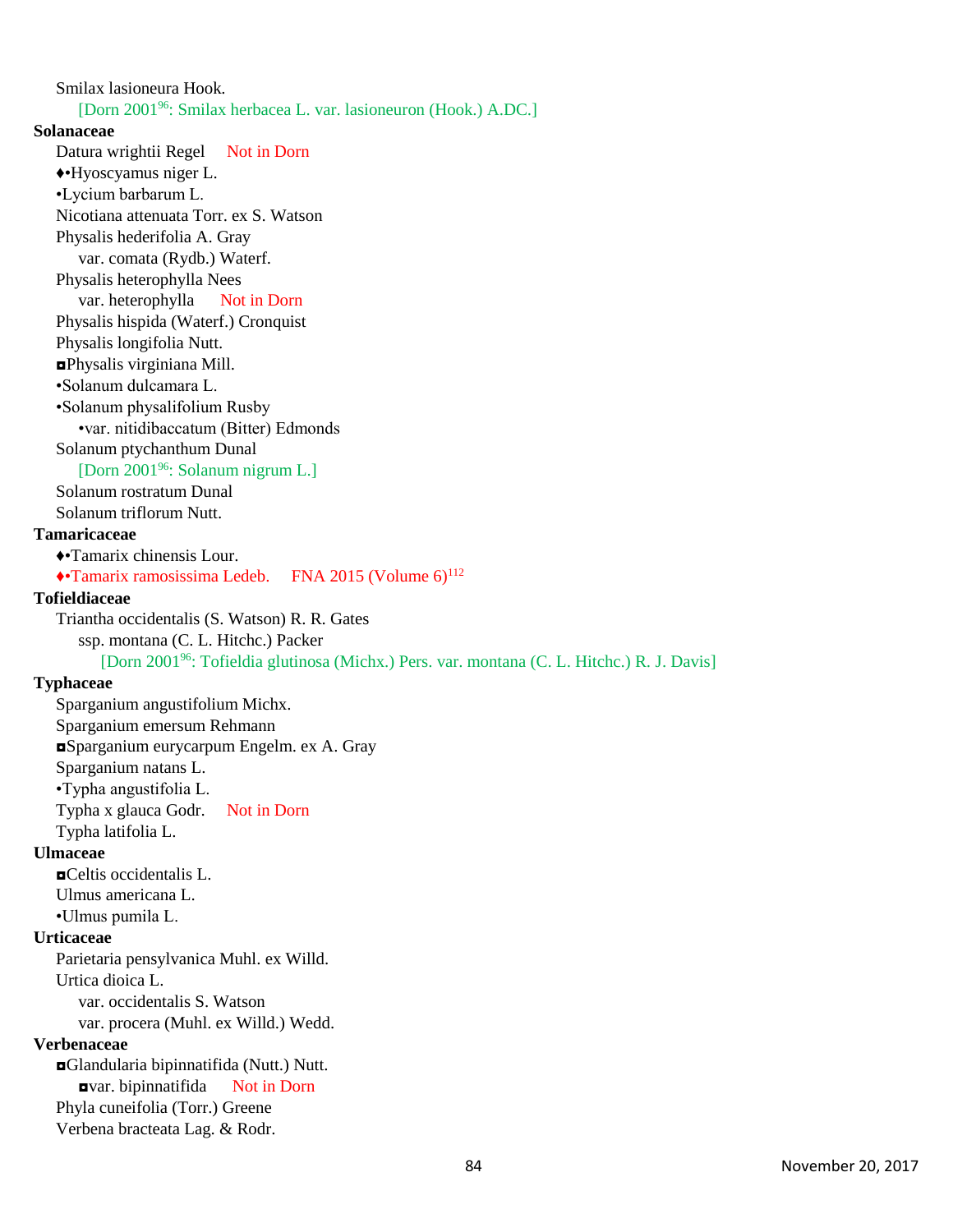Verbena hastata L. Verbena stricta Vent. **Violaceae** Viola adunca Sm. var. adunca Not in Dorn var. bellidifolia (Greene) H. D. Harr. Not in Dorn Viola labradorica Schrank misapplied Viola canadensis L. Viola macloskeyi Lloyd [Dorn 2001<sup>96</sup>: Viola macloskeyi Lloyd var. pallens (Banks ex DC.) C. L. Hitchc.] Viola nephrophylla Greene [Dorn 2001<sup>96</sup>: Viola sororia Willd. var. affinis (Leconte) L. E. McKinney] Viola nuttallii Pursh Viola orbiculata Geyer ex Holz. Viola palustris L. ◘Viola pedatifida G. Don Viola praemorsa Douglas ex Lindl. [Dorn 2001<sup>96</sup>: Viola praemorsa Douglas ex Lindl. var. altior Blank.] var. flavovirens (Pollard) R. J. Little FNA 2015 (Volume 6)<sup>112</sup> var. linguifolia (Nutt.) M. Peck FNA 2015 (Volume  $6$ )<sup>112</sup> Viola pubescens Aiton var. pubescens Not in Dorn Viola purpurea Kellogg var. venosa (S. Watson) Brainerd ◘Viola renifolia A. Gray [Dorn 2001<sup>96</sup>: Viola renifolia A. Gray var. brainerdii (Greene) Fernald] •Viola tricolor L. •var. tricolor Not in Dorn Viola utahensis M. S. Baker & Clausen ex M. S. Baker Viola vallicola A. Nelson **Viscaceae** Arceuthobium americanum Nutt. ex Engelm. Arceuthobium cyanocarpum (A. Nelson ex Rydb.) A. Nelson Arceuthobium campylopodum Engelm. ssp. cyanocarpum (A. Nelson ex Rydb.) Nickrent FNA 2016 (Volume 12) ◘Arceuthobium douglasii Engelm. **Vitaceae** Parthenocissus vitacea (Knerr) Hitchc. Vitis riparia Michx. **Xanthorrhoeaceae** •Hemerocallis fulva (L.) L. **Zygophyllaceae** •Tribulus terrestris L.

## **References**

131Brasher, J. W., S. F. Enloe and B. E. Nelson. 2007. NOTEWORTHY COLLECTIONS from Wyoming and Colorado. Madrono 54(2): 210-211.

100Brouillet, L. 2004. New reports of Eurybia and Aster sensu strictu (Asteraceae:Astereae) from California, Idaho, and Wyoming. Sida 21:459-461.

<sup>96</sup>Dorn, R. D. 2001. Vascular Plants of Wyoming, third edition. Mountain West Publishing, Cheyenne, WY.

104 Evert, E. F. 2010. Vascular Plants of the Greater Yellowstone Area: Annotated Catalog and Atlas. Park Ridge, IL.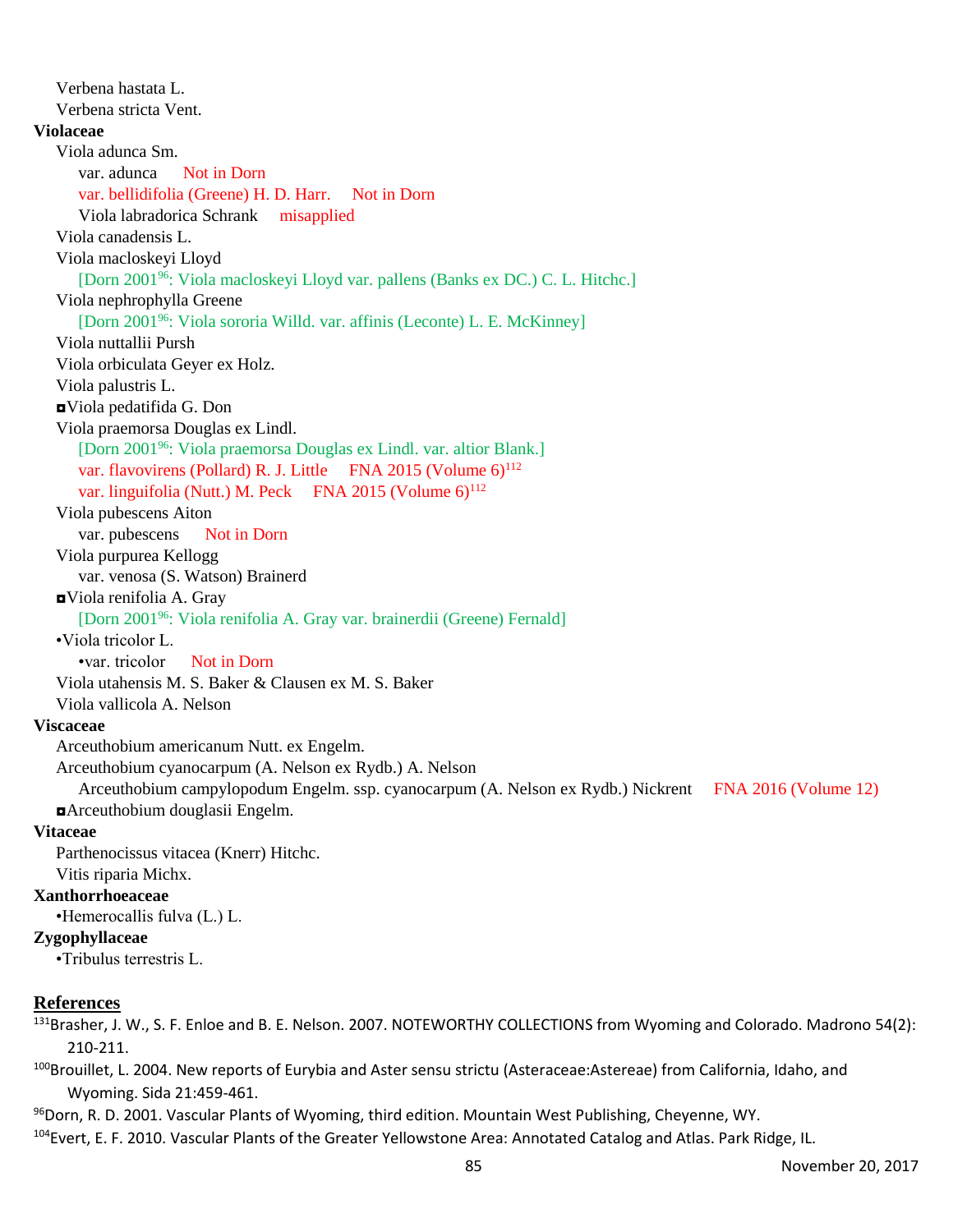- $105$ Fertig, W. 2013. Additions to the flora of Wyoming. Cirsium barnebyi, Dipsacus sylvestrus, and Navarretia furnissii. Castilleja 32(1): 8-9.
- 109Flora of North America Editorial Committee. 1997. Volume 3: Magnoliophyta: Magnoliidae and Hamamelidae. New York and Oxford.
- <sup>121</sup>Flora of North America Editorial Committee. 2002. Volume 23: Magnoliophyta: Commelinidae (in part): Cyperaceae. New York and Oxford.
- <sup>124</sup>Flora of North America Editorial Committee. 2002. Volume 26: Magnoliophyta: Liliidae: Liliales and Orchidales. New York and Oxford.
- <sup>123</sup>Flora of North America Editorial Committee. 2003. Volume 25: Magnoliophyta: Commelinidae (in part): Poaceae (part 2). New York and Oxford.

<sup>110</sup>Flora of North America Editorial Committee. 2003. Volume 4: Magnoliophyta: Caryophyllidae, part 1. New York and Oxford. <sup>111</sup>Flora of North America Editorial Committee. 2005. Volume 5: Magnoliophyta: Caryophyllidae, part 2. New York and Oxford.

- <sup>117</sup>Flora of North America Editorial Committee. 2006. Volume 19: Magnoliophyta: Asteridae (in part): Asteraceae, part 1. New York and Oxford.
- <sup>118</sup>Flora of North America Editorial Committee. 2006. Volume 20: Magnoliophyta: Asteridae (in part): Asteraceae, part 2. New York and Oxford.
- <sup>119</sup>Flora of North America Editorial Committee. 2006. Volume 21: Magnoliophyta: Asteridae (in part): Asteraceae, part 3. New York and Oxford.
- <sup>122</sup>Flora of North America Editorial Committee. 2007. Volume 24: Magnoliophyta: Commelinidae (in part): Poaceae (part 1). New York and Oxford.
- <sup>114</sup>Flora of North America Editorial Committee. 2009. Volume 8: Magnoliophyta: Paeoniaceae to Ericaceae. New York and Oxford.
- <sup>113</sup>Flora of North America Editorial Committee. 2010. Volume 7: Magnoliophyta: Salicaceae to Brassicaceae. New York and Oxford.
- <sup>115</sup>Flora of North America Editorial Committee. 2014. Volume 9: Magnoliophyta: Picramniaceae to Rosaceae. New York and Oxford.
- <sup>112</sup>Flora of North America Editorial Committee. 2015. Volume 6: Magnoliophyta: Cucurbitaceae to Droseraceae. New York and Oxford.
- <sup>116</sup>Flora of North America Editorial Committee. 2016. Volume 12: Magnoliophyta: Vitaceae to Garryaceae. New York and Oxford.
- <sup>139</sup>Heidel, B. 2002. Additions to the Wyoming Flora. Castilleja 21(4): 4.
- <sup>102</sup>Heidel, B. 2006. Additions to the flora of Wyoming. Castilleja 25:4-5.
- <sup>130</sup>Heidel, B. and J. Larson. 2009. NOTEWORTHY COLLECTIONS from Wyoming. Madrono 56(2): 135.
- <sup>129</sup>Heidel, B., J. Larson and D. Kesonie. 2008. Additions to the flora of Wyoming. Castilleja 27(4): 8-9.
- 133Hellquist, C. E., C. B. Hellquist and J. Whipple. 2014. New Records for Rare and Under-Collected Aquatic Vascular Plants of Yellowstone National Park. Madrono 61(2): 159-176.
- $99$ Holmgren, N., and Holmgren, P. 2011. A new species of Eremogone (Caryophyllaceae) from northern Utah and southeastern Idaho, U.S.A. Brittonia, 63(1), 1-6.
- <sup>127</sup>Isely, D. 1998. Native and naturalized Leguminosae (Fabaceae) of the United States (exclusive of Alaska and Hawaii). Monte L. Bean Life Science Museum, Brigham Young University, Provo.
- <sup>135</sup>Johnson, L. A., L. M. Chan, K. Burr, and D. Hendrickson. 2012. Navarretia furnissii (Polemoniaceae), a new diploid species from the intermountain western United States distinguished from tetraploid Navarretia saximontana. Phytotaxa 42(1): 51–61.
- <sup>137</sup>NPS, U.S. Department of the Interior. 2013. Invasive Vegetation Management Plan/EA, Yellowstone National Park. Yellowston National Park, WY. 178 pp
- <sup>142</sup>Reported in Dorn, R. D. 2001. Vascular Plants of Wyoming, third edition. Mountain West Publishing, Cheyenne, WY.